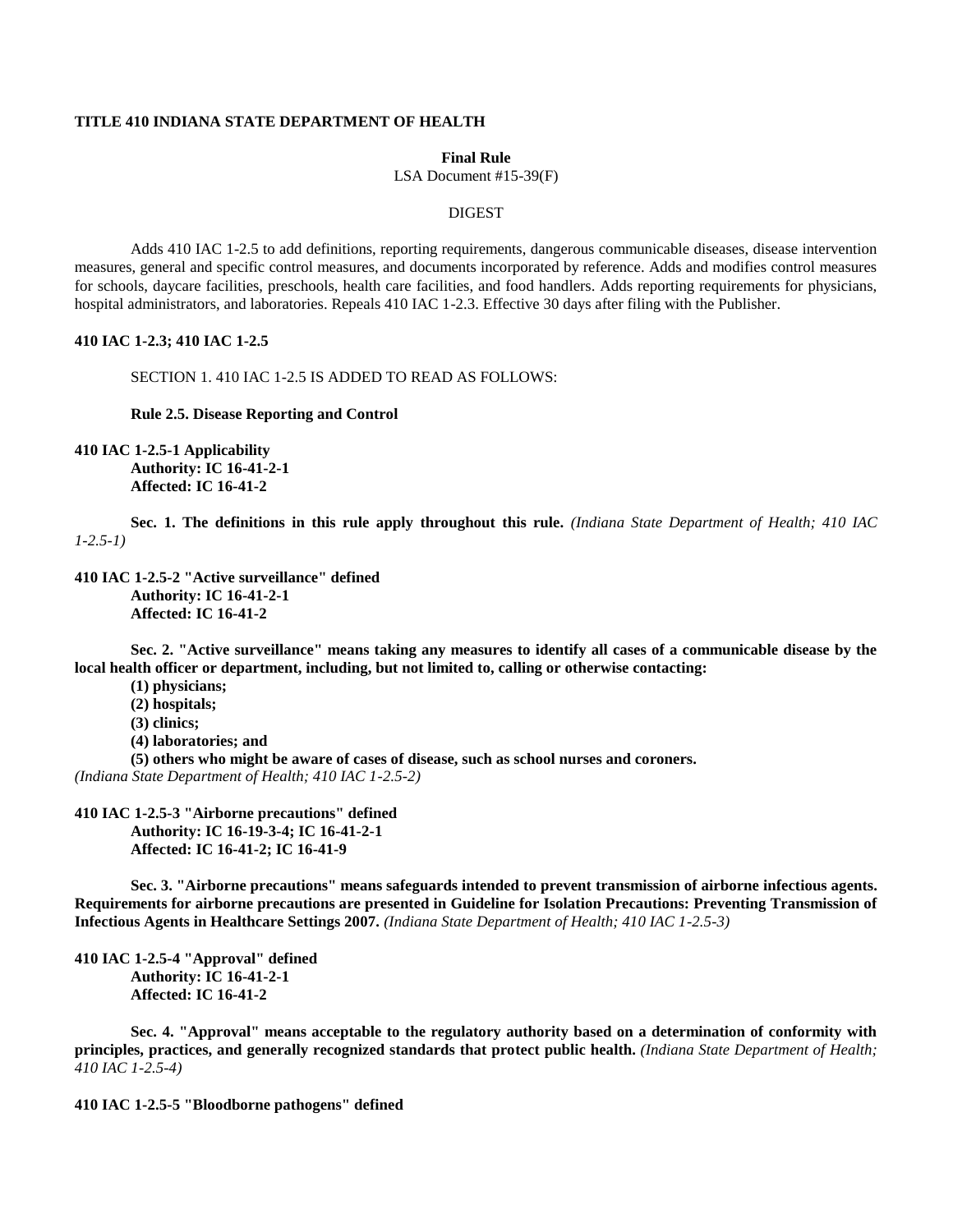**Authority: IC 16-41-2-1 Affected: IC 16-41-2**

**Sec. 5. "Bloodborne pathogens" means pathogenic microorganisms that are present in human blood and can cause disease in humans. These pathogens include, but are not limited to, the following:**

**(1) HIV.**

**(2) HBV.**

**(3) HCV.**

*(Indiana State Department of Health; 410 IAC 1-2.5-5)*

**410 IAC 1-2.5-6 "Blood center" defined**

**Authority: IC 16-19-3-4; IC 16-41-2-1; IC 16-41-12-17 Affected: IC 16-41-2; IC 16-41-12**

**Sec. 6. "Blood center" includes: (1) a blood bank; (2) a blood storage facility;**

**(3) a plasma center;**

**(4) a hospital; or**

**(5) another facility where blood or blood products are collected, or any facility where blood services are provided.**

*(Indiana State Department of Health; 410 IAC 1-2.5-6)*

**410 IAC 1-2.5-7 "Carrier" defined Authority: IC 16-19-3-4; IC 16-41-2-1 Affected: IC 16-41-2**

> **Sec. 7. "Carrier" means a person or animal, living or deceased, who: (1) harbors a specific infectious agent without discernible clinical disease; and (2) serves as a potential source of infection.**

*(Indiana State Department of Health; 410 IAC 1-2.5-7)*

**410 IAC 1-2.5-8 "Case" defined Authority: IC 16-19-3-4; IC 16-41-2-1 Affected: IC 16-41-2**

> **Sec. 8. "Case" means a person, living or deceased, who: (1) harbors a communicable disease, usually in the presence of discernible clinical disease, symptoms, or signs; and**

**(2) may serve as a potential source of infection.**

**Specific case definitions are defined by the Centers for Disease Control and Prevention and the Council of State and Territorial Epidemiologists.** *(Indiana State Department of Health; 410 IAC 1-2.5-8)*

**410 IAC 1-2.5-9 "Case ascertainment" defined Authority: IC 16-41-2-1 Affected: IC 16-41-2**

**Sec. 9. "Case ascertainment" means collecting clinical, laboratory, and epidemiological information for the purpose of determining whether a reported case of disease met the standard clinical or laboratory case definition for the disease, or both.** *(Indiana State Department of Health; 410 IAC 1-2.5-9)*

**410 IAC 1-2.5-10 "Case management" defined Authority: IC 16-19-3-4; IC 16-41-2-1 Affected: IC 16-41-2**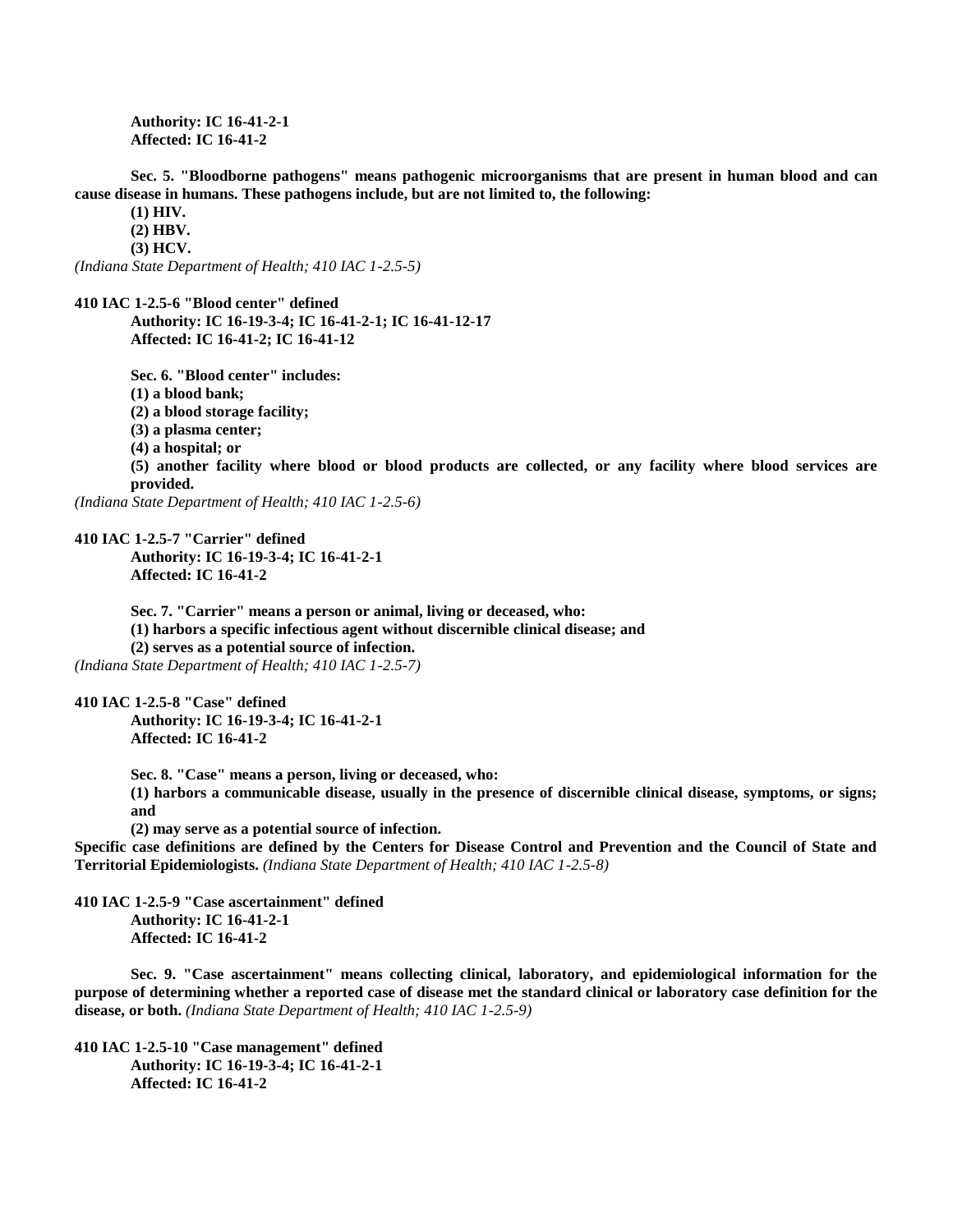**Sec. 10. "Case management" means systematic monitoring and quality assurance of diagnosis, treatment, control, and prevention strategies performed by public health employees and partners, including, but not limited to, local health officers.** *(Indiana State Department of Health; 410 IAC 1-2.5-10)*

**410 IAC 1-2.5-11 "Child" defined Authority: IC 16-19-3-4; IC 16-41-2-1 Affected: IC 16-41-2**

**Sec. 11. "Child" means a person less than eighteen (18) years of age.** *(Indiana State Department of Health; 410 IAC 1-2.5-11)*

**410 IAC 1-2.5-12 "Cleaning" defined Authority: IC 16-19-3-4; IC 16-41-2-1 Affected: IC 16-41-2**

**Sec. 12. "Cleaning" means the removal by scrubbing and washing, as with water and soap or suitable detergent, or by steam cleaning of infectious agents and of organic matter from surfaces on which and in which infectious agents may find favorable conditions for surviving or multiplying.** *(Indiana State Department of Health; 410 IAC 1-2.5-12)*

**410 IAC 1-2.5-13 "Commissioner" defined Authority: IC 16-41-2-1 Affected: IC 16-41-2**

**Sec. 13. "Commissioner" means the state health commissioner or authorized officers, employees, or agents of the department.** *(Indiana State Department of Health; 410 IAC 1-2.5-13)*

**410 IAC 1-2.5-14 "Communicable disease" defined Authority: IC 16-19-3-4; IC 16-41-2-1 Affected: IC 16-41**

**Sec. 14. "Communicable disease" means an illness due to a specific infectious agent or its toxic products that arises through transmission of that agent or its toxic products from an infected person, animal, vector, plant, or inanimate environment to a susceptible host, either directly or indirectly.** *(Indiana State Department of Health; 410 IAC 1-2.5-14)*

**410 IAC 1-2.5-15 "Concurrent disinfection" defined Authority: IC 16-19-3-4; IC 16-41-2-1 Affected: IC 16-41-2; IC 16-41-9**

**Sec. 15. "Concurrent disinfection" means the application of disinfective measures including use of an Environmental Protection Agency (EPA) approved disinfectant cleaning agent or chemical germicide as soon as possible after the:**

**(1) discharge of infectious material from the body of an infected person; or**

**(2) soiling of articles with the infectious discharges.** *(Indiana State Department of Health; 410 IAC 1-2.5-15)*

**410 IAC 1-2.5-16 "Confirmed foodborne disease outbreak" defined Authority: IC 16-19-3-4; IC 16-41-2-1 Affected: IC 16-41-2; IC 16-41-9**

**Sec. 16. "Confirmed foodborne disease outbreak" means the occurrence of two (2) or more cases of a similar illness resulting from the ingestion of a common food in which laboratory analysis of appropriate specimens identifies a causative agent, and epidemiological analysis implicates the food as the source of the illness.** *(Indiana State Department of Health; 410 IAC 1-2.5-16)*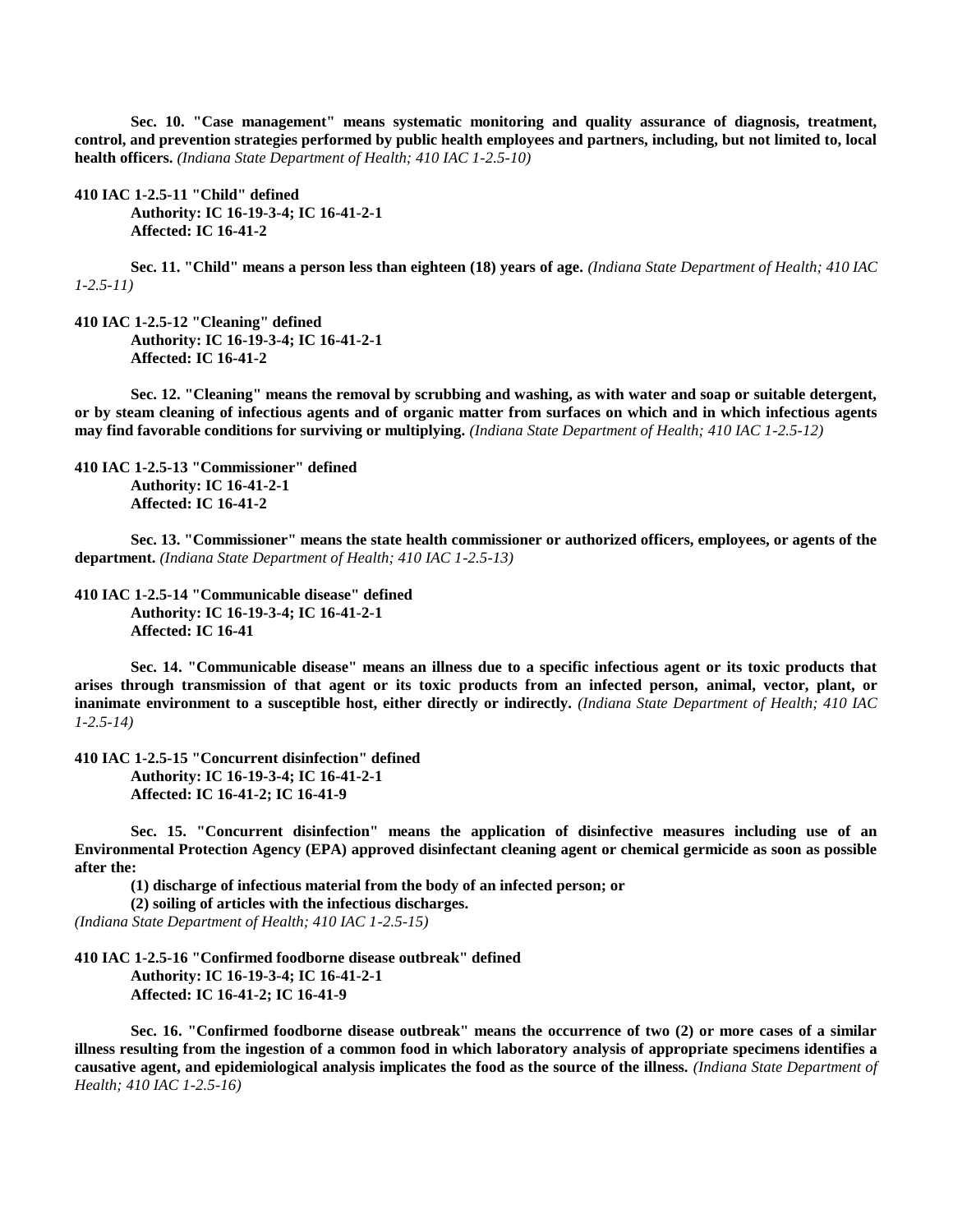**410 IAC 1-2.5-17 "Contact" defined Authority: IC 16-41-2-1 Affected: IC 16-41-2**

**Sec. 17. "Contact" means a person or animal that has been in association with an infected person or animal, or a contaminated environment that is likely to provide an opportunity to acquire the infection.** *(Indiana State Department of Health; 410 IAC 1-2.5-17)*

**410 IAC 1-2.5-18 "Contact precautions" defined Authority: IC 16-19-3-4; IC 16-41-2-1 Affected: IC 16-41-2; IC 16-41-9**

**Sec. 18. "Contact precautions" means safeguards intended to prevent transmission of infectious agents in health care facilities of diseases or conditions that are spread primarily by direct or indirect contact. Direct contact transmission involves skin-to-skin contact and physical transfer of microorganisms to a susceptible host from an infected or colonized person. Indirect contact transmission involves skin-to-inanimate-object contact where the object serves as the vehicle for the physical transfer of microorganisms from an infected individual to a susceptible host. For details of the precautions, see Guideline for Isolation Precautions: Preventing Transmission of Infectious Agents in Healthcare Settings 2007.** *(Indiana State Department of Health; 410 IAC 1-2.5-18)*

**410 IAC 1-2.5-19 "Contamination" defined Authority: IC 16-19-3-4; IC 16-41-2-1 Affected: IC 16-41-2; IC 16-41-9**

**Sec. 19. "Contamination" means the presence of an infectious agent: (1) on a body surface; (2) in clothes; (3) in bedding; (4) on toys; (5) on surgical instruments or dressings; (6) in food or beverages; (7) in water; or (8) in or on other inanimate articles or substances.** *(Indiana State Department of Health; 410 IAC 1-2.5-19)*

**410 IAC 1-2.5-20 "Control measures" defined Authority: IC 16-19-3-4; IC 16-41-2-1 Affected: IC 16-41-2; IC 16-41-9**

**Sec. 20. "Control measures" means safeguards implemented to reduce the threat of disease transmission from a person or animal known or suspected to be infected or a contaminated environment. Control measures may include, but are not limited to, one (1) or more of the following:**

**(1) Counseling/education.**

**(2) Immunization.**

**(3) Preventive therapy.**

- **(4) Prophylaxis.**
- **(5) Environmental sanitation.**
- **(6) Closure of establishment.**
- **(7) Exclusion from duty.**
- **(8) Restriction of activities.**
- **(9) Isolation.**
- **(10) Quarantine.**
- **(11) Infection prevention.**
- **(12) Other accepted measures imposed on persons or property to:**
	- **(A) reduce illness; and**
	- **(B) prevent disease.**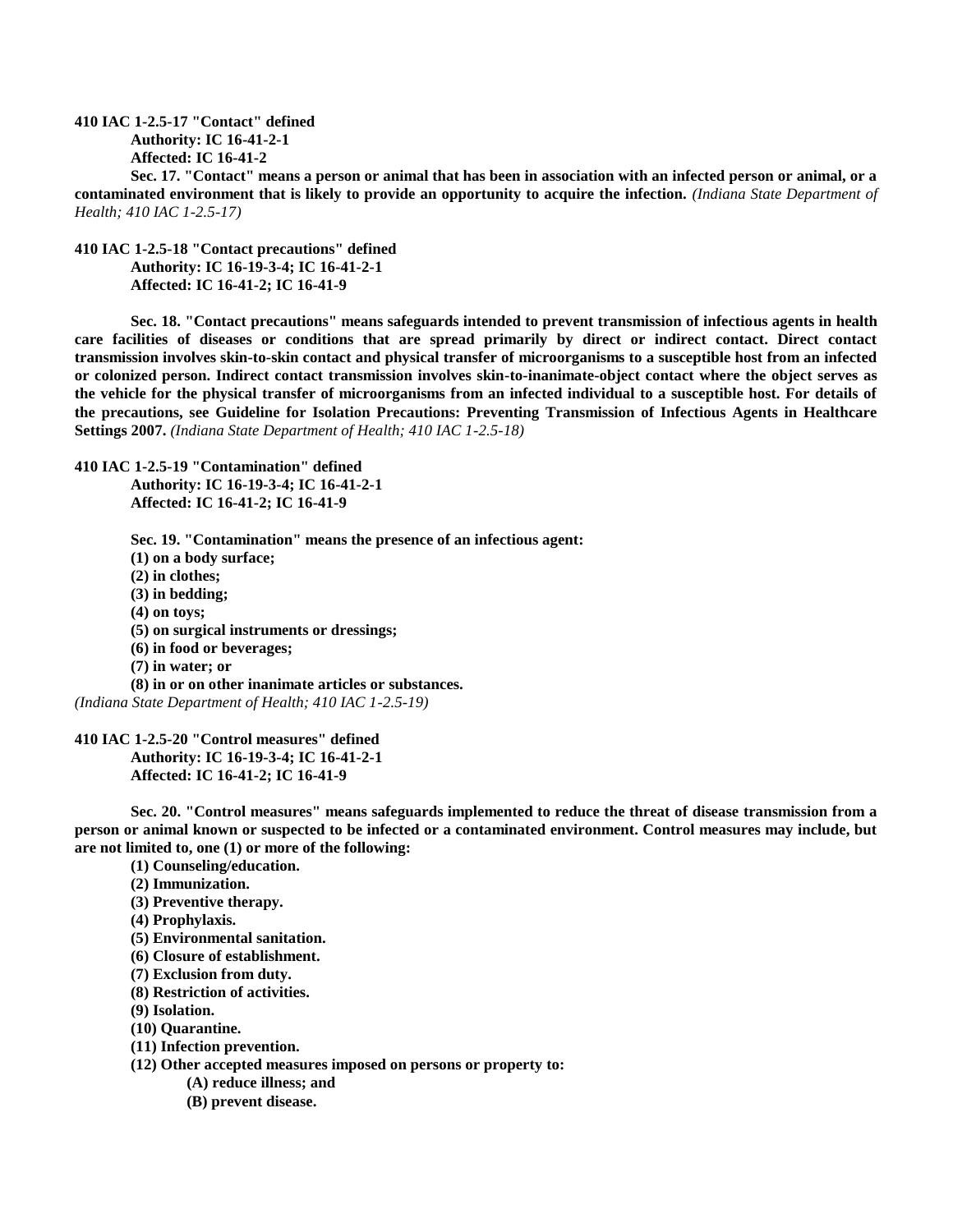*(Indiana State Department of Health; 410 IAC 1-2.5-20)*

**410 IAC 1-2.5-21 "Counseling and testing site" defined Authority: IC 16-19-3-4; IC 16-41-2-1 Affected: IC 16-41-2**

**Sec. 21. "Counseling and testing site" means a place that has been designated and approved by the department to counsel and test individuals anonymously or confidentially for HIV. Site types include, but are not limited to, the following:**

**(1) Community based organization.**

**(2) Local health department.**

**(3) Community health center.**

*(Indiana State Department of Health; 410 IAC 1-2.5-21)*

**410 IAC 1-2.5-22 "Daycare facility" defined Authority: IC 16-19-3-4; IC 16-41-2-1 Affected: IC 16-41-2**

**Sec. 22. "Daycare facility" means any licensed, registered, or unlicensed facility, institution, center, establishment, or home operated for the purpose of providing care, maintenance, or supervision to children or adults, or both, who are separated from their parent, guardian, or custodian for some portion of a twenty-four (24) hour day, as a supplement to the primary care of the parent, guardian, or custodian, except a school or other bona fide educational institution. The term includes, but is not limited to, the following:**

**(1) A child care center. (2) A daycare center. (3) A nursery. (4) Daycare services provided in a private residence. (5) An adult daycare.**

**(6) A babysitter.**

*(Indiana State Department of Health; 410 IAC 1-2.5-22)*

**410 IAC 1-2.5-23 "Daycare worker" defined Authority: IC 16-19-3-4; IC 16-41-2-1 Affected: IC 16-41-2**

**Sec. 23. "Daycare worker" means any person, who as an employee or volunteer, provides care or supervision to children or adults, or both, or provides administrative, maintenance, or other services, at a daycare facility.** *(Indiana State Department of Health; 410 IAC 1-2.5-23)*

**410 IAC 1-2.5-24 "Department" defined Authority: IC 16-41-2-1 Affected: IC 16-41-2**

**Sec. 24. "Department" means the Indiana state department of health.** *(Indiana State Department of Health; 410 IAC 1-2.5-24)*

**410 IAC 1-2.5-25 "Directly observed therapy" or "DOT" defined Authority: IC 16-19-3-4; IC 16-41-2-1 Affected: IC 16-41-2; IC 16-41-9**

**Sec. 25. "Directly observed therapy" or "DOT" means an intervention by which medication administration is observed by a health care professional or trained third party (not a relative or friend) being administered directly to the patient and documents that the patient ingest each dose of medication.** *(Indiana State Department of Health; 410 IAC 1-2.5-25)*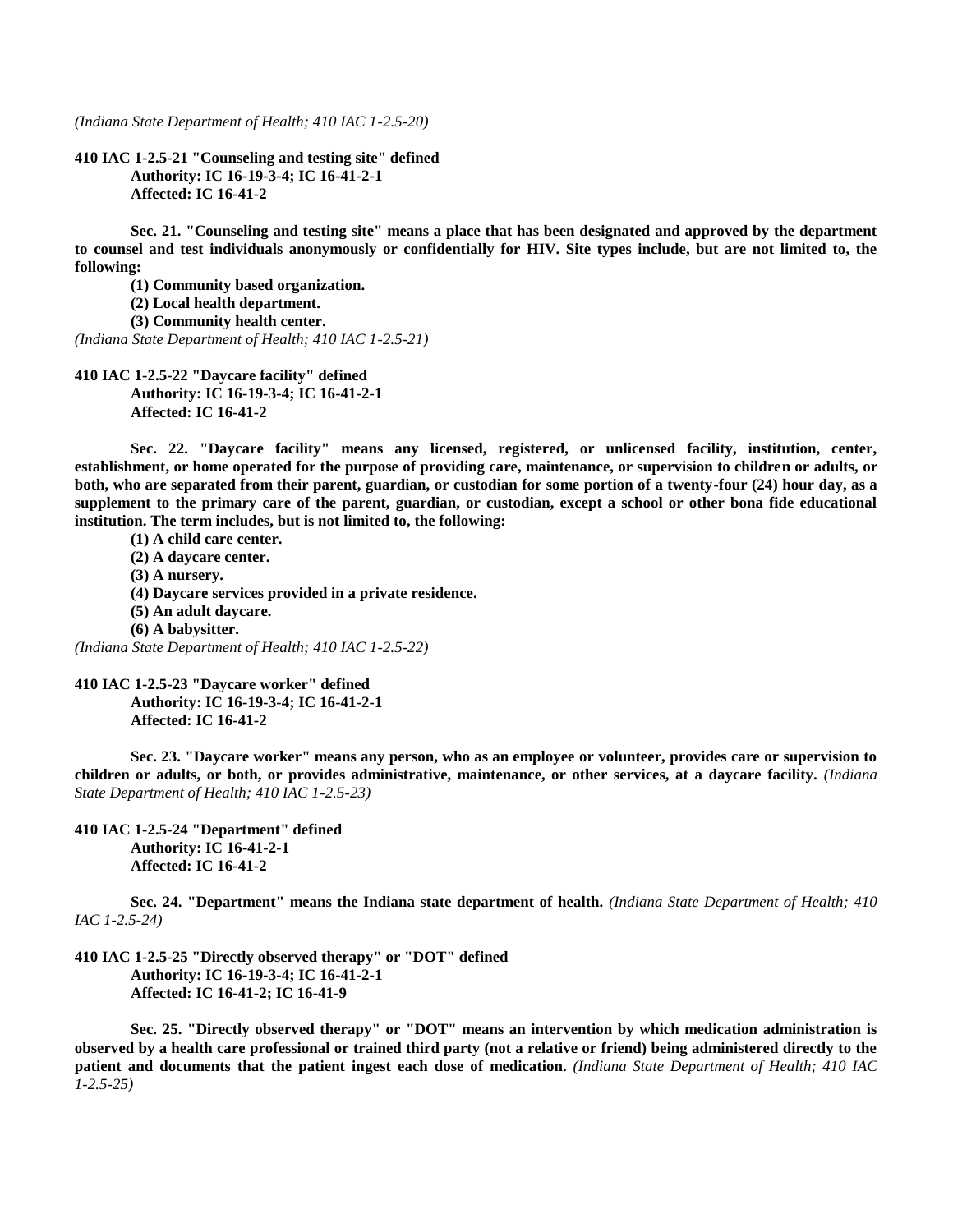**410 IAC 1-2.5-26 "Disease intervention specialist" or "DIS" defined Authority: IC 16-19-3-4; IC 16-41-2-1 Affected: IC 16-41-2; IC 16-41-9**

**Sec. 26. "Disease intervention specialist" or "DIS" means an individual authorized by the department's division of HIV/STD, STD prevention program, trained by the Centers for Disease Control and Prevention to investigate cases of gonorrhea, chlamydia, syphilis, and HIV in an effort to intervene on disease transmission, elicit partners, and complete partner notifications. These individuals work under the authority of the department's division of HIV/STD, STD prevention program. Only state authorized DIS are permitted to investigate HIV and syphilis cases. This definition applies to all state authorized DIS regardless of funding source.** *(Indiana State Department of Health; 410 IAC 1-2.5-26)*

**410 IAC 1-2.5-27 "Disinfect" defined Authority: IC 16-19-3-4; IC 16-41-2-1 Affected: IC 16-41-2; IC 16-41-9**

**Sec. 27. "Disinfect" means the use of directly applied chemical or physical means, or other appropriate processes to destroy or inactivate communicable disease causing agents on inanimate objects.** *(Indiana State Department of Health; 410 IAC 1-2.5-27)*

**410 IAC 1-2.5-28 "Droplet precautions" defined Authority: IC 16-19-3-4; IC 16-41-2-1 Affected: IC 16-41-2; IC 16-41-9**

**Sec. 28. "Droplet precautions" means safeguards intended to prevent droplet transmission of infectious agents. Droplet transmission involves contact of the conjunctivae or the mucous membranes of the nose or mouth of a susceptible person with large-particle droplets (larger than five (5) micrometers in size) containing microorganisms generated from a person who:**

**(1) has a clinical disease; or**

**(2) is a carrier of the microorganism.**

**For a complete description, see Guideline for Isolation Precautions: Preventing Transmission of Infectious Agents in Healthcare Settings 2007.** *(Indiana State Department of Health; 410 IAC 1-2.5-28)*

**410 IAC 1-2.5-29 "Expedited partner therapy" or "EPT" defined Authority: IC 16-19-3-4; IC 16-41-2-1 Affected: IC 16-41-2; IC 16-41-9**

**Sec. 29. "Expedited partner therapy" or "EPT" means the practice of treating sexual partners of patients diagnosed with a sexually transmitted disease (specifically chlamydia or gonorrhea, or both) without an intervening medical evaluation. EPT is a treatment option to increase the likelihood that sex partners get needed medication thus reducing the risk of reinfection and potential further dissemination of these diseases within the community.** *(Indiana State Department of Health; 410 IAC 1-2.5-29)*

**410 IAC 1-2.5-30 "Food employee" defined Authority: IC 16-19-3-4; IC 16-41-2-1 Affected: IC 16-41-2**

**Sec. 30. "Food employee" means an individual who works with unpackaged food, food equipment or utensils, or food contact surfaces.** *(Indiana State Department of Health; 410 IAC 1-2.5-30)*

**410 IAC 1-2.5-31 "Food establishment" defined Authority: IC 16-19-3-4; IC 16-41-2-1 Affected: IC 16-18-2-137; IC 16-41-2**

**Sec. 31. "Food establishment" has the meaning set forth in IC 16-18-2-137.** *(Indiana State Department of Health; 410 IAC 1-2.5-31)*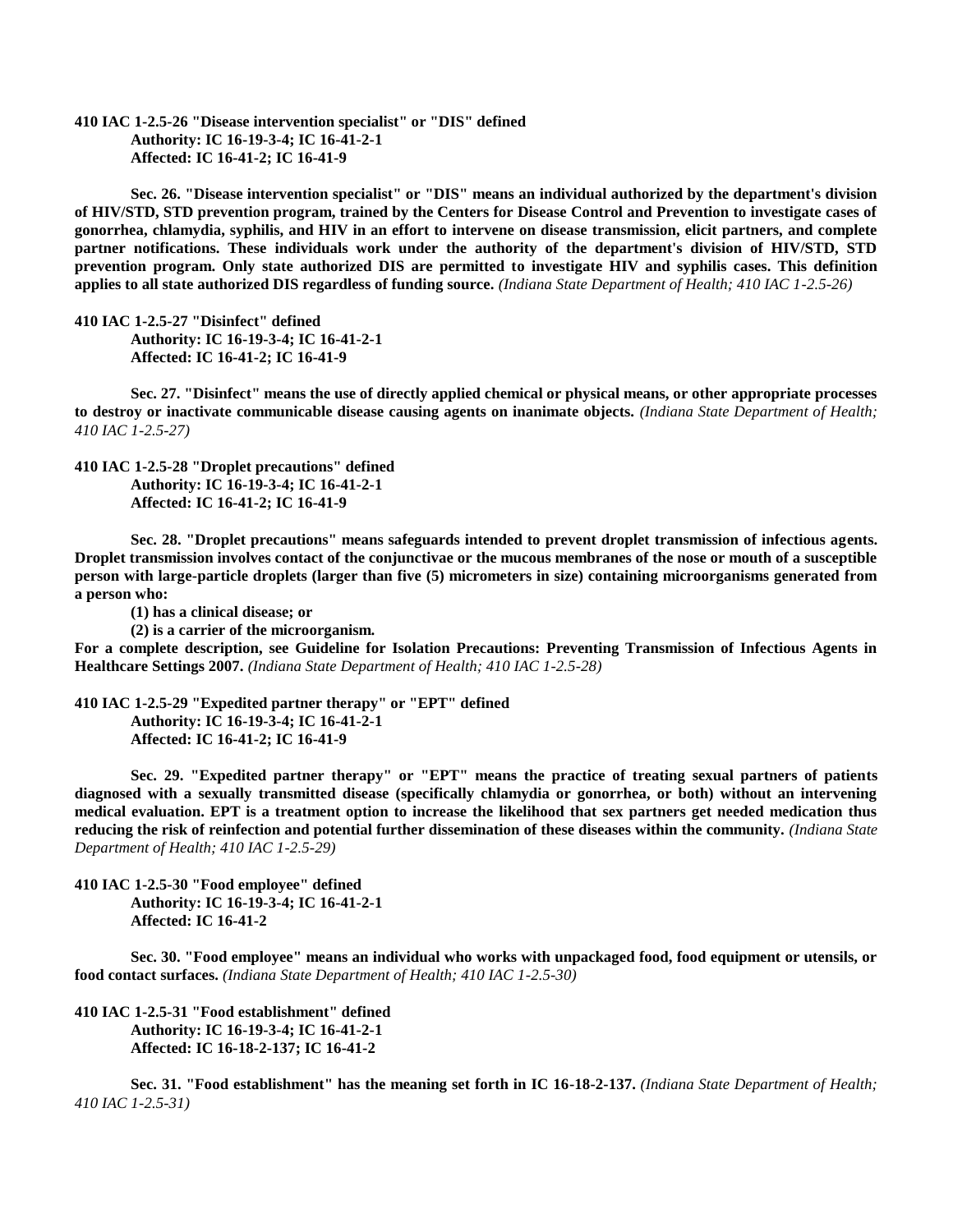**410 IAC 1-2.5-32 "Hand washing procedures" defined Authority: IC 16-19-3-4; IC 16-41-2-1 Affected: IC 16-41-2**

**Sec. 32. "Hand washing procedures" means vigorous washing of hands for at least fifteen (15) seconds using soap and running water from an approved water supply, followed by rinsing of hands under water and drying hands using clean paper or single use cloth toweling or air drying devices. Alcohol-based hand sanitizers may be used in accordance with manufacturer's guidelines when hands are not visibly soiled. For hand washing requirements for food employees, see 410 IAC 7-24. For all others, see Guideline for Hand Hygiene in Health-Care Settings, Morbidity and Mortality Weekly Report, October 25, 2002, Volume 51, No. RR-16 and World Health Organization (WHO) Guidelines on Hand Hygiene in Health Care, WHO Press: Geneva, Switzerland, 2009.** *(Indiana State Department of Health; 410 IAC 1-2.5-32)*

**410 IAC 1-2.5-33 "HAV" defined Authority: IC 16-19-3-4; IC 16-41-2-1 Affected: IC 16-41-2**

**Sec. 33. "HAV" means hepatitis A virus.** *(Indiana State Department of Health; 410 IAC 1-2.5-33)*

**410 IAC 1-2.5-34 "HBV" defined Authority: IC 16-41-2-1 Affected: IC 16-41-2**

**Sec. 34. "HBV" means hepatitis B virus.** *(Indiana State Department of Health; 410 IAC 1-2.5-34)*

**410 IAC 1-2.5-35 "HCV" defined Authority: IC 16-41-2-1 Affected: IC 16-41-2**

**Sec. 35. "HCV" means hepatitis C virus.** *(Indiana State Department of Health; 410 IAC 1-2.5-35)*

**410 IAC 1-2.5-36 "Health care facility" defined Authority: IC 16-19-3-4; IC 16-41-2-1 Affected: IC 12-25; IC 16-21-2; IC 16-28; IC 16-41-2**

**Sec. 36. "Health care facility" includes the following:**

- **(1) Hospitals licensed under IC 16-21-2.**
- **(2) Private mental health institutions licensed under IC 12-25.**
- **(3) Health facilities licensed under IC 16-28.**
- **(4) Rehabilitation facilities.**
- **(5) End stage renal/dialysis centers.**
- **(6) Any institution, building, or agency or portion thereof, whether public or private where:**
	- **(A) nursing, rehabilitative, or preventive care;**
	- **(B) treatment;**
	- **(C) service; or**
	- **(D) procedure;**

**to maintain, diagnose, or treat an individual's physical or mental condition is provided.** *(Indiana State Department of Health; 410 IAC 1-2.5-36)*

**410 IAC 1-2.5-37 "Health care worker" defined Authority: IC 16-19-3-4; IC 16-41-2-1 Affected: IC 16-41-2**

**Sec. 37. "Health care worker" means a person who provides care, services, treatment, or procedures, whether**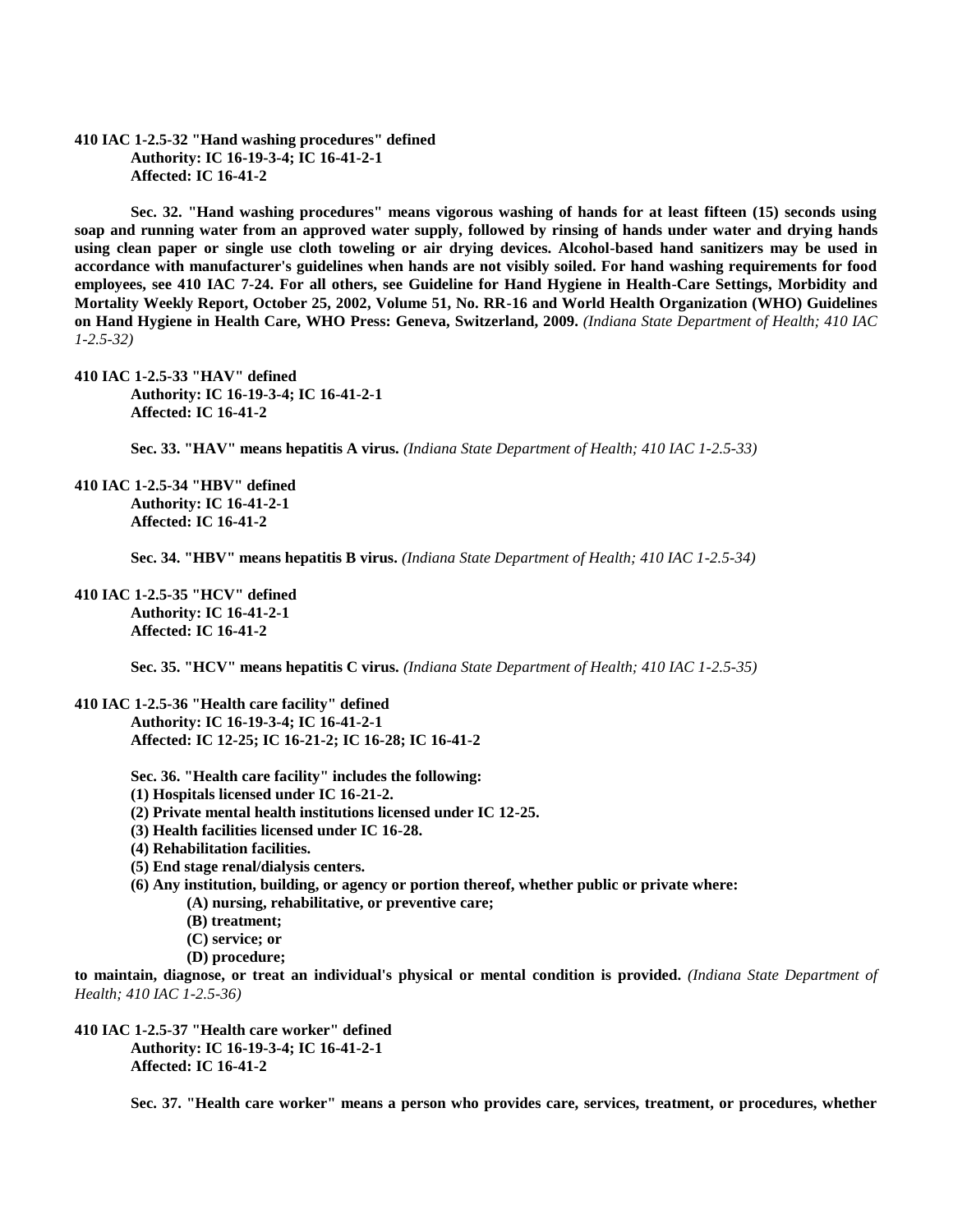**as:**

- **(1) a staff member;**
- **(2) a volunteer; or**
- **(3) a student;**

**at a health care facility or as an employee of a health care facility.** *(Indiana State Department of Health; 410 IAC 1-2.5-37)*

**410 IAC 1-2.5-38 "Health practitioner" defined Authority: IC 16-19-3-4; IC 16-41-2-1 Affected: IC 16-41-2**

**Sec. 38. "Health practitioner" means a physician licensed to practice medicine, or if allowed by law, a nurse practitioner, physician assistant, or similar medical professional.** *(Indiana State Department of Health; 410 IAC 1-2.5-38)*

**410 IAC 1-2.5-39 "HEV" defined Authority: IC 16-19-3-4; IC 16-41-2-1 Affected: IC 16-41-2**

**Sec. 39. "HEV" means hepatitis E virus.** *(Indiana State Department of Health; 410 IAC 1-2.5-39)*

**410 IAC 1-2.5-40 "Highly susceptible population" defined Authority: IC 16-19-3-4; IC 16-41-2-1 Affected: IC 16-41-2**

**Sec. 40. "Highly susceptible population" means persons who are more likely than other people in the general population to experience foodborne disease because they are as follows:**

**(1) Immunocompromised; preschool age children or older adults.**

**(2) Obtaining food at a facility that provides services such as custodial care, health care, or assisted living, such as a child or adult daycare center, kidney dialysis center, hospital or nursing home, or nutritional or socialization services such as a senior center.**

**(3) Children nine (9) years of age or younger in a school or custodial child care facility that are served juice.** *(Indiana State Department of Health; 410 IAC 1-2.5-40)*

**410 IAC 1-2.5-41 "HIV" defined Authority: IC 16-41-2-1 Affected: IC 16-41-2**

**Sec. 41. "HIV" means human immunodeficiency virus.** *(Indiana State Department of Health; 410 IAC 1-2.5-41)*

**410 IAC 1-2.5-42 "HIV infection/disease" defined Authority: IC 16-19-3-4; IC 16-41-2-1 Affected: IC 16-41-2**

> **Sec. 42. "HIV infection/disease" means a condition that meets the criteria of one (1) of the following: (1) Persons who meet the Centers for Disease Control and Prevention (CDC) Revised Definition for HIV Infection, as found in Morbidity and Mortality Weekly Report, Volume 63, Recommendations and Reports No. RR-03, April 11, 2014.**

**(2) Persons who have serologic evidence of HIV infection.**

**(3) Other persons with signs or symptoms, or both, that cause the attending physician to strongly suspect HIV infection.**

**(4) Infants:**

**(A) born to mothers with HIV infection/disease; and**

**(B) who have not been determined to be a seroreverter as defined in the CDC Morbidity and Mortality Weekly Report Volume 63, No. RR-03, April 11, 2014.**

**(5) Children less than thirteen (13) years of age who meet the CDC definition for HIV infection as found in the CDC Morbidity and Mortality Weekly Report Volume 63, Recommendations and Reports No. RR-03, April 11,**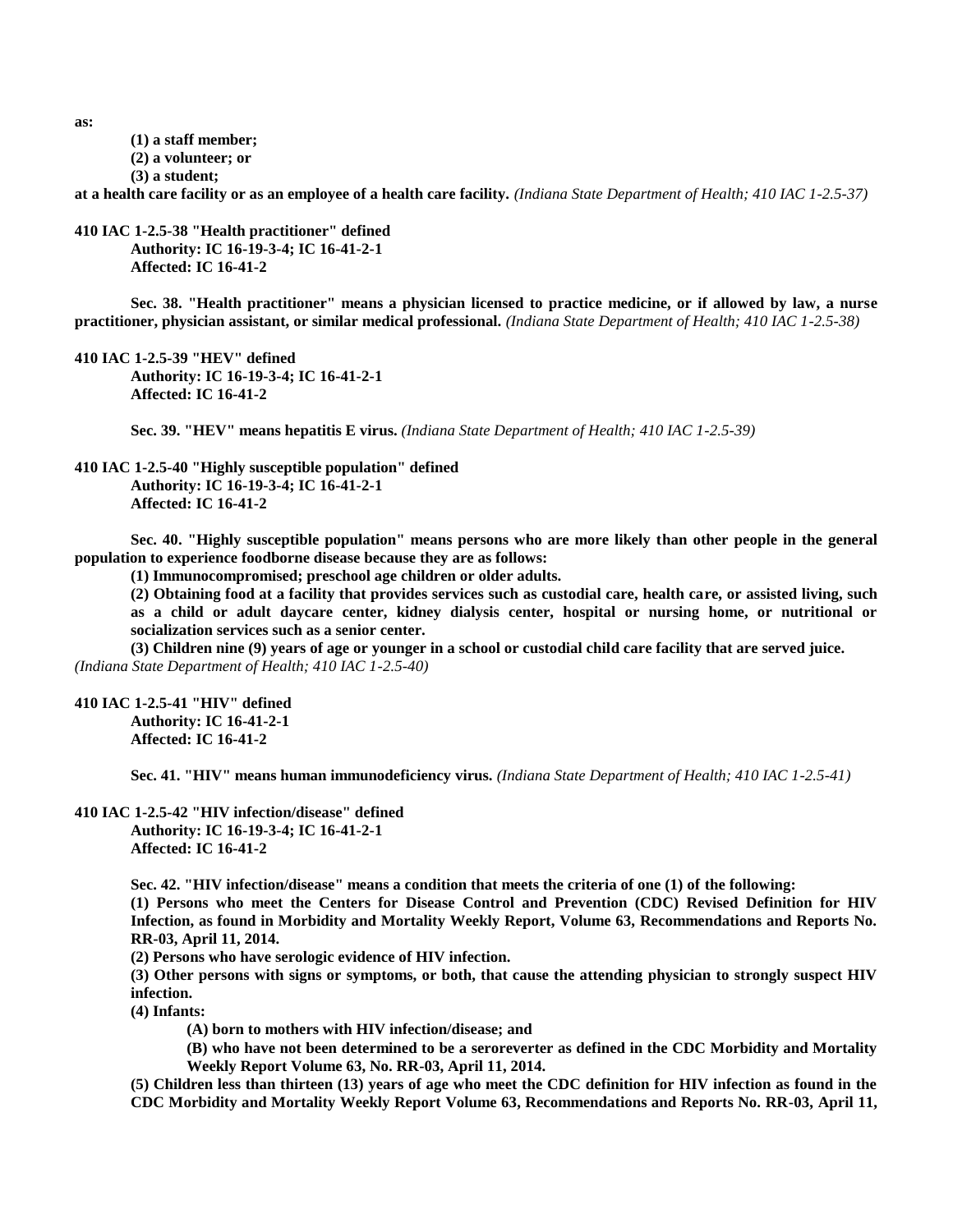**2014.**

*(Indiana State Department of Health; 410 IAC 1-2.5-42)*

**410 IAC 1-2.5-43 "Infant" defined Authority: IC 16-19-3-4; IC 16-41-2-1 Affected: IC 16-41-2**

**Sec. 43. "Infant" means a child less than eighteen (18) months of age.** *(Indiana State Department of Health; 410 IAC 1-2.5-43)*

**410 IAC 1-2.5-44 "Influenza-associated death" defined Authority: IC 16-19-3-4; IC 16-41-2-1 Affected: IC 16-41-2**

**Sec. 44. "Influenza-associated death" means a human death in which an influenza diagnosis has been detected by one (1) or more of the following methods:**

**(1) Commercial rapid antigen testing.**

**(2) Viral culture.**

**(3) Direct fluorescent antibody (DFA).**

**(4) Indirect fluorescent antibody (IFA).**

**(5) Enzyme immunoassay.**

**(6) Reverse transcription polymerase chain reaction (RT-PCR).**

**(7) Immunohistochemistry (IHC).**

**(8) Listed anywhere on the death certificate as primary, secondary, or contributory cause of death.**

*(Indiana State Department of Health; 410 IAC 1-2.5-44)*

**410 IAC 1-2.5-45 "Interferon gamma release assay" or "IGRA" defined Authority: IC 16-19-3-4; IC 16-41-2-1 Affected: IC 16-41-2**

**Sec. 45. "Interferon gamma release assay" or "IGRA" means a test that detects the presence of Mycobacterium tuberculosis infection by measuring the immune response to the tuberculosis organism in whole blood.** *(Indiana State Department of Health; 410 IAC 1-2.5-45)*

**410 IAC 1-2.5-46 "Invasive disease" defined**

**Authority: IC 16-19-3-4; IC 16-41-2-1 Affected: IC 16-41-2**

**Sec. 46. "Invasive disease" means disease: (1) in association with positive bacterial cultures from:**

**(A) blood;**

**(B) cerebrospinal fluid;**

**(C) pleural fluid;**

**(D) pericardial fluid;**

**(E) synovial fluid; or**

**(F) any other usually sterile site; or**

**(2) such as necrotizing fasciitis, in association with positive bacterial cultures from those sites.**

*(Indiana State Department of Health; 410 IAC 1-2.5-46)*

**410 IAC 1-2.5-47 "Isolation" defined**

**Authority: IC 16-19-3-4; IC 16-41-2-1 Affected: IC 16-41-2; IC 16-41-9**

**Sec. 47. "Isolation" means physical separation from others, during the period of communicability, of persons or animals infected or suspected to be infected with a communicable disease to prevent or limit the direct or indirect**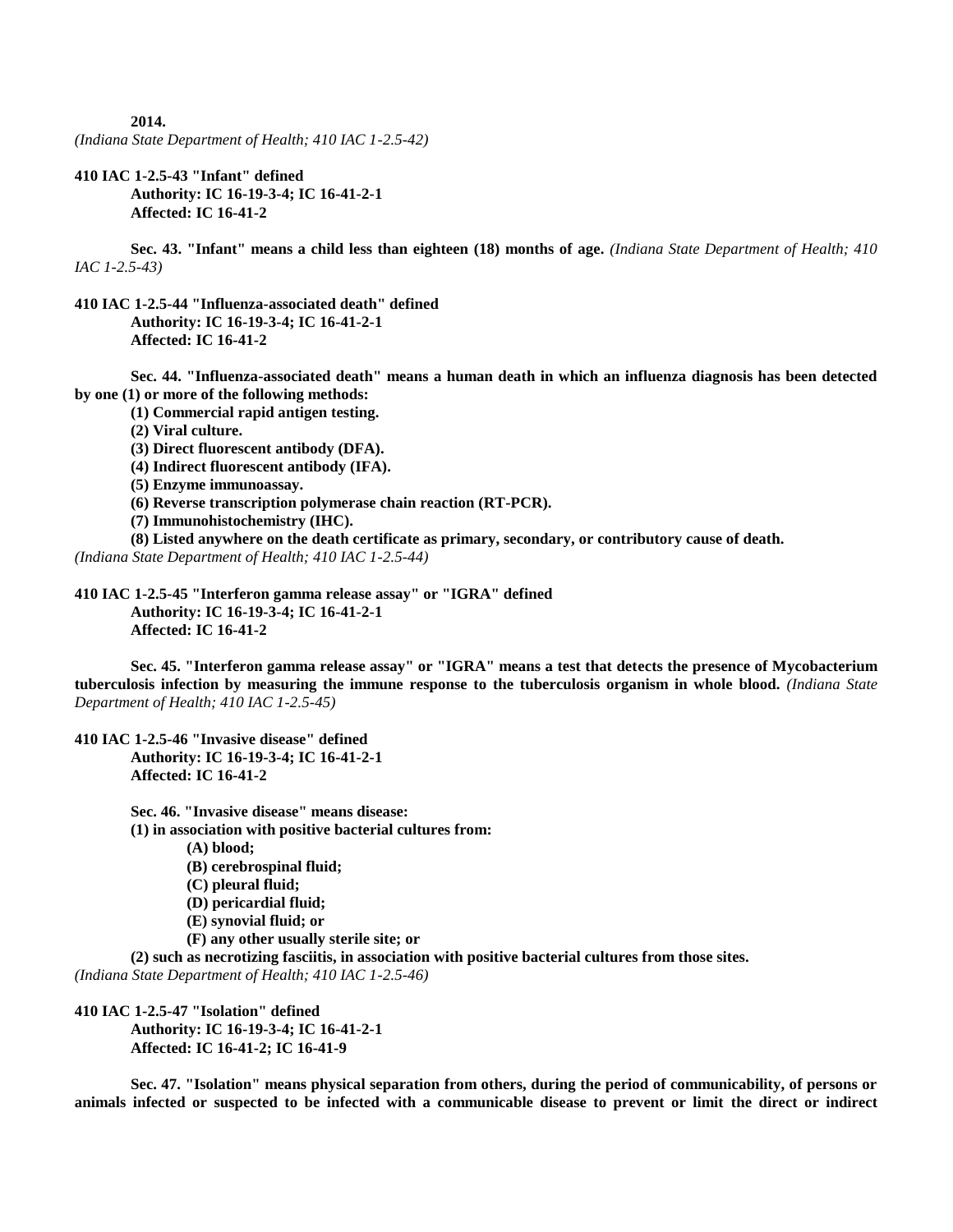**transmission of infectious agents to uninfected persons.** *(Indiana State Department of Health; 410 IAC 1-2.5-47)*

**410 IAC 1-2.5-48 "Latent tuberculosis infection" or "LTBI" defined Authority: IC 16-19-3-4; IC 16-41-2-1 Affected: IC 16-41-2; IC 16-41-9**

**Sec. 48. "Latent tuberculosis infection" or "LTBI" means the following:**

**(1) No symptoms or physical findings suggestive of tuberculosis disease.**

**(2) Mantoux tuberculin skin test (TST) or interferon gamma release assay (IGRA) result usually positive.**

**(3) Chest radiograph typically normal.**

**(4) If done, respiratory specimens are smear and culture negative.**

**(5) Cannot spread tuberculosis bacteria to others.**

**(6) Should consider treatment for LTBI to prevent tuberculosis disease.**

*(Indiana State Department of Health; 410 IAC 1-2.5-48)*

**410 IAC 1-2.5-49 "Local health officer" defined Authority: IC 16-41-2-1 Affected: IC 16-41-2**

**Sec. 49. "Local health officer" means the county/city health officer or authorized officers, employees, or agents of the county/city health department.** *(Indiana State Department of Health; 410 IAC 1-2.5-49)*

**410 IAC 1-2.5-50 "Mantoux tuberculin skin test" or "TST" defined Authority: IC 16-19-3-4; IC 16-41-2-1 Affected: IC 16-41-2**

**Sec. 50. "Mantoux tuberculin skin test" or "TST" means a skin test used to detect tuberculosis infection that is performed by injecting purified protein derivative (PPD) intradermally and measuring the reaction (induration or the palpable hardened area) in forty-eight (48) to seventy-two (72) hours after the injection. It is classified as positive or negative depending on the size of the induration and the patient's risk factors for tuberculosis.** *(Indiana State Department of Health; 410 IAC 1-2.5-50)*

**410 IAC 1-2.5-51 "Medical laboratory" defined Authority: IC 16-19-3-4; IC 16-41-2-1; IC 16-41-12-17 Affected: IC 16-41-2; IC 16-41-12**

> **Sec. 51. "Medical laboratory" means an entity that engages in the: (1) biological; (2) microbiological; (3) serological; (4) chemical; (5) immunohematological; (6) radioimmunological; (7) hematological; (8) cytological; (9) pathological; or (10) other;**

**examination of materials derived from the human body for the detection, diagnosis, prevention, or treatment of any disease, infection, or impairment, or the assessment of human health. The term includes blood centers.** *(Indiana State Department of Health; 410 IAC 1-2.5-51)*

**410 IAC 1-2.5-52 "Multiple drug-resistant tuberculosis" or "MDR tuberculosis" defined Authority: IC 16-19-3-4; IC 16-41-2-1 Affected: IC 16-41-2; IC 16-41-9**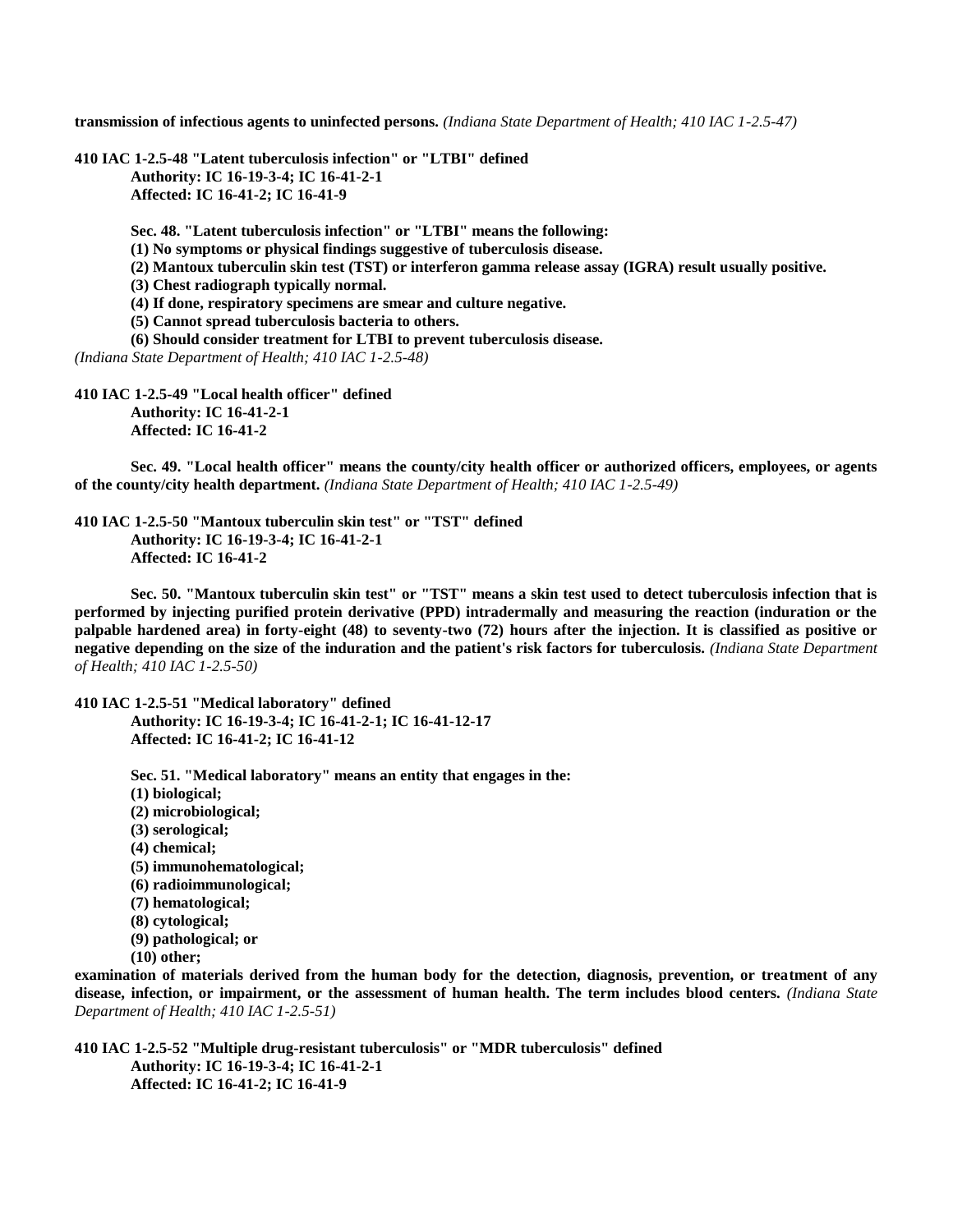**Sec. 52. "Multiple drug-resistant tuberculosis" or "MDR tuberculosis" means any tuberculosis infection or disease caused by a strain of Mycobacterium tuberculosis that is resistant to at least isoniazid and rifampin, the two (2) first-line tuberculosis drugs with greatest efficacy.** *(Indiana State Department of Health; 410 IAC 1-2.5-52)*

**410 IAC 1-2.5-53 "Other potentially infectious materials" defined**

**Authority: IC 16-19-3-4; IC 16-41-2-1 Affected: IC 16-41-2**

**Sec. 53. "Other potentially infectious materials" means the following:**

**(1) Human body fluids as follows:**

**(A) Semen.**

**(B) Vaginal secretions.**

**(C) Cerebrospinal fluid.**

**(D) Synovial fluid.**

**(E) Pleural fluid.**

**(F) Pericardial fluid.**

**(G) Peritoneal fluid.**

**(H) Amniotic fluid.**

**(I) Saliva in dental procedures.**

**(J) Any body fluid that is visibly contaminated with blood.**

**(K) All body fluids where it is difficult or impossible to differentiate between body fluids.**

**(2) Any unfixed tissue or organ (other than intact skin) from a human, living or dead.**

**(3) Any:**

**(A) cell or tissue cultures;**

**(B) organ cultures;**

**(C) culture medium; and**

**(D) other solutions;**

**that contain HIV, HBV, or HCV.**

**(4) Blood, organs, or other tissues from experimental animals infected with HIV, HBV, or HCV.** *(Indiana State Department of Health; 410 IAC 1-2.5-53)*

**410 IAC 1-2.5-54 "Outbreak" defined**

**Authority: IC 16-19-3-4; IC 16-41-2-1 Affected: IC 16-41-2; IC 16-41-9**

**Sec. 54. "Outbreak" means cases of disease occurring in a defined community, region, or particular population at a rate in excess of that which is normally expected.** *(Indiana State Department of Health; 410 IAC 1-2.5-54)*

**410 IAC 1-2.5-55 "Partner services" defined Authority: IC 16-19-3-4; IC 16-41-2-1 Affected: IC 16-41-2**

**Sec. 55. "Partner services" means clinical and epidemiological activities to follow-up with partners who are at risk. Partner services are offered to individuals who are infected with HIV or other STDs, to their partners, and to other persons who are at increased risk for infection in an effort to prevent transmission of these diseases and to reduce suffering from their complications. Services include:**

**(1) identifying partners and obtaining partner locating information providing information regarding current infection or infections, HIV, and other STDs;**

**(2) ensuring confidential notification, appropriate medical attention, and appropriate social referrals for partners and other high-risk individuals;**

**(3) using client-centered counseling to develop risk reduction plans to reduce the likelihood of acquiring future STDs (including HIV);**

**(4) providing needed referrals to additional medical or social services; and**

**(5) defining and better targeting the at-risk community while ensuring complete confidentiality for the patient.** *(Indiana State Department of Health; 410 IAC 1-2.5-55)*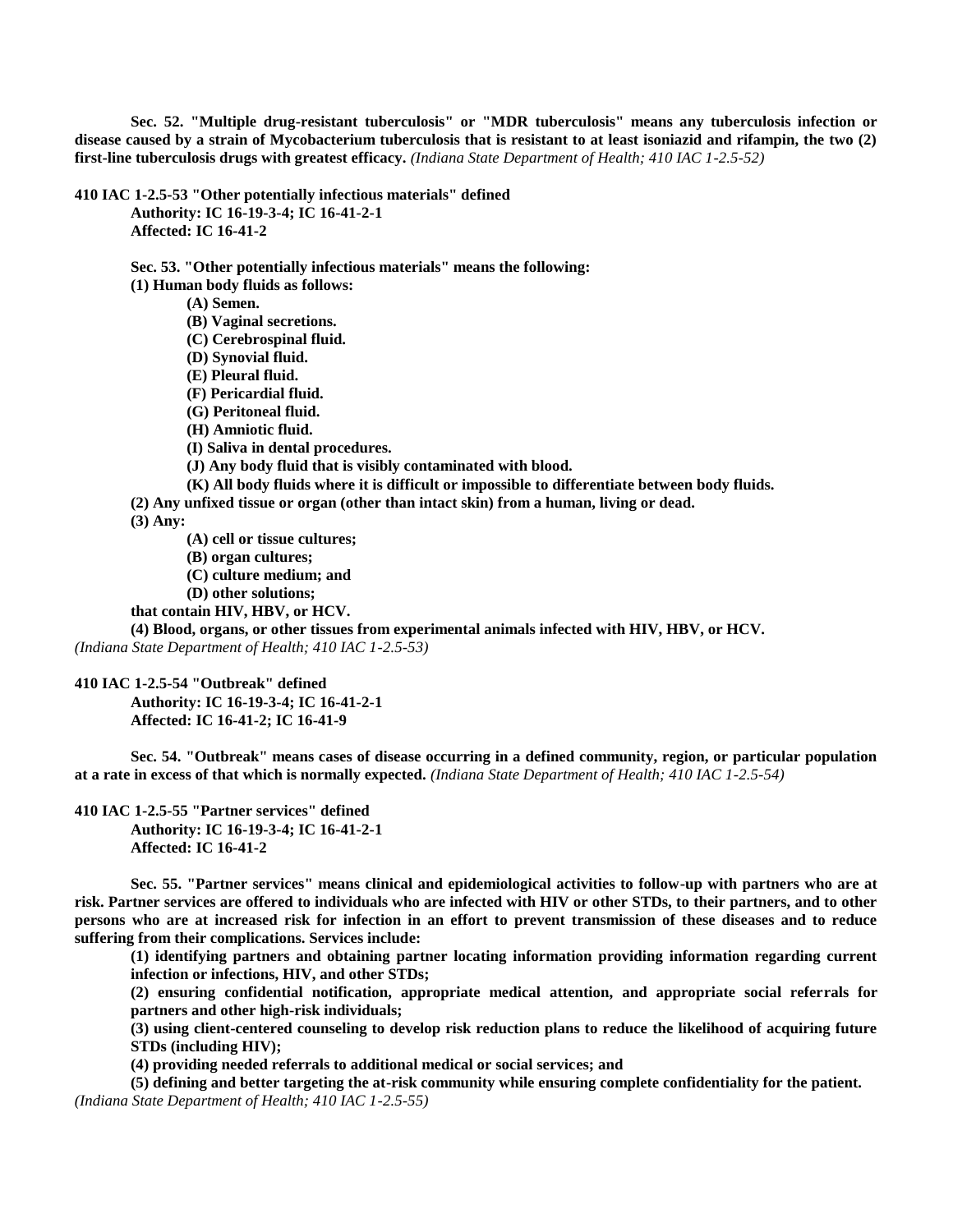**410 IAC 1-2.5-56 "Person in charge" defined Authority: IC 16-19-3-4; IC 16-41-2-1 Affected: IC 16-41-2**

**Sec. 56. "Person in charge" means the individual present in a food establishment who is responsible for the operation at the time of inspection.** *(Indiana State Department of Health; 410 IAC 1-2.5-56)*

**410 IAC 1-2.5-57 "Postsecondary facility" defined Authority: IC 16-19-3-4; IC 16-41-2-1 Affected: IC 16-41-2**

**Sec. 57. "Postsecondary facility" means a location (public or private) that provides education beyond the secondary (grade 12) level. This includes, but is not limited to:**

**(1) colleges; (2) universities; (3) vocational schools; or (4) technical schools.** *(Indiana State Department of Health; 410 IAC 1-2.5-57)*

**410 IAC 1-2.5-58 "Preschool" defined Authority: IC 16-19-3-4; IC 16-41-2-1 Affected: IC 16-41-2**

**Sec. 58. "Preschool" means a school or other institution for children who are not eligible to enter kindergarten in a public, nonpublic, or charter school.** *(Indiana State Department of Health; 410 IAC 1-2.5-58)*

**410 IAC 1-2.5-59 "Prophylaxis" defined Authority: IC 16-19-3-4; IC 16-41-2-1 Affected: IC 16-41-2**

**Sec. 59. "Prophylaxis" means treatment or therapy intended to prevent infection of an individual who may have been or could be exposed to a communicable disease.** *(Indiana State Department of Health; 410 IAC 1-2.5-59)*

**410 IAC 1-2.5-60 "Quarantine" defined Authority: IC 16-41-2-1 Affected: IC 16-41-2**

**Sec. 60. "Quarantine" means the restriction of activities or confinement of well persons or animals who have, or may have been exposed to a case of communicable disease during its period of communicability to prevent disease transmission during the incubation period, if infection should occur.** *(Indiana State Department of Health; 410 IAC 1-2.5-60)*

**410 IAC 1-2.5-61 "Ready-to-eat food" defined Authority: IC 16-19-3-4; IC 16-41-2-1 Affected: IC 16-41-2**

**Sec. 61. (a) "Ready-to-eat food" means food that:**

**(1) is in a form that is edible without additional preparation to achieve food safety;**

**(2) is a raw or partially cooked animal food and the consumer is advised;**

**(3) is prepared in accordance with a variance that is granted; or**

**(4) may receive additional preparation for palatability or aesthetic, epicurean, gastronomic, or culinary purposes.**

**(b) "Ready-to-eat food" includes the following:**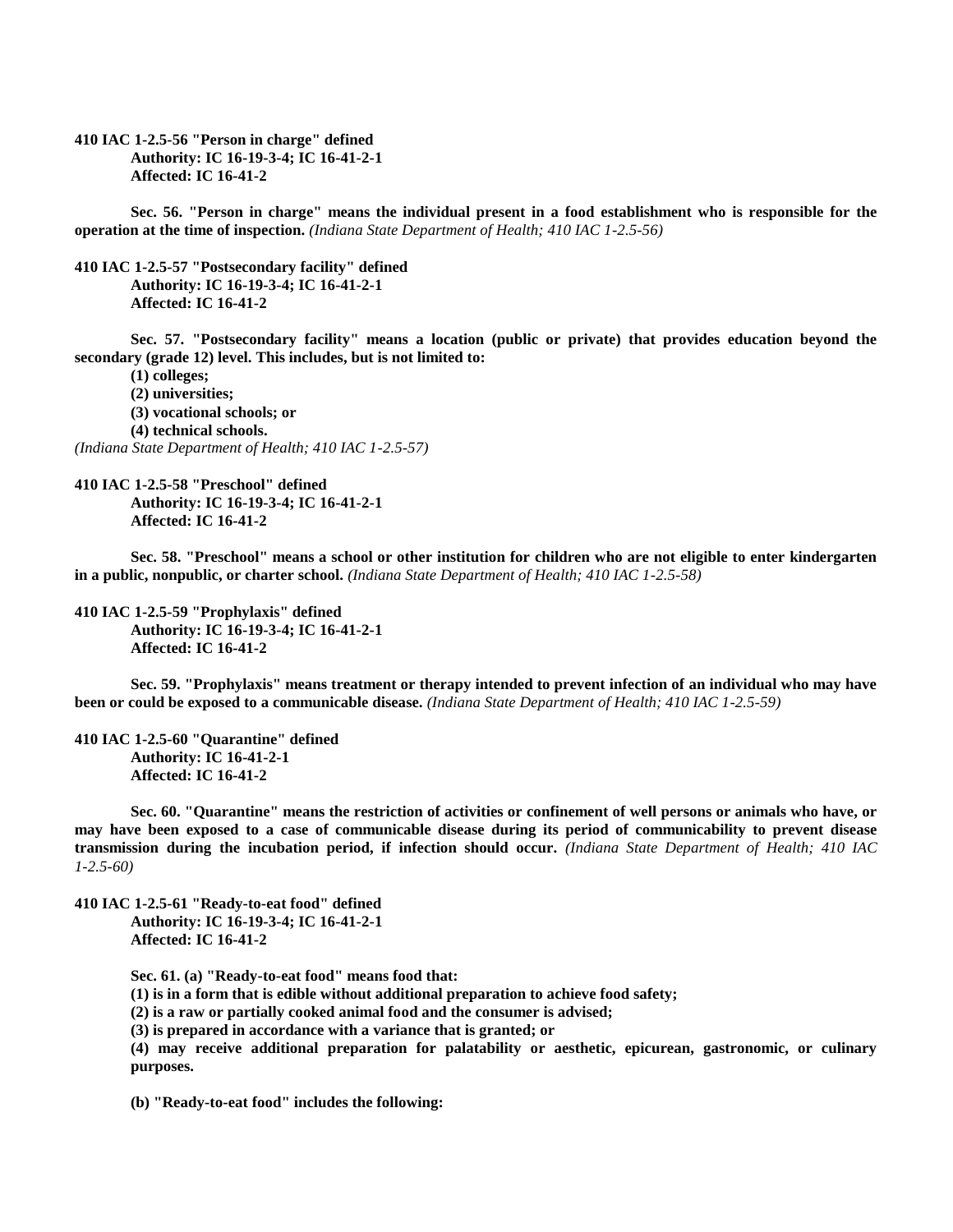**(1) Raw animal food that is cooked or frozen.**

**(2) Raw fruits and vegetables that are washed.**

**(3) Fruits and vegetables that are cooked for hot holding.**

**(4) All time/temperature control for safety food that is cooked to the temperature and time required for the specific food and cooled.**

**(5) Plant food for which further washing, cooking, or other processing is not required for food safety, and from which rinds, peels, husks, or shells, if naturally present, are removed.**

**(6) Substances derived from plants, such as spices, seasonings, and sugar.**

**(7) A bakery item such as bread, cake, pie, filling, or icing for which further cooking is not required for food safety.**

**(8) The following products that are produced in accordance with the United States Department of Agriculture guidelines and that have received a lethality treatment for pathogens:**

**(A) Dry, fermented sausages, such as dry salami or pepperoni.**

**(B) Salt-cured meat and poultry products, such as prosciutto ham, country cured ham, and Parma ham. (C) Dried meat and poultry products, such as jerky or beef sticks.**

**(9) Foods manufactured, thermally processed low-acid foods packaged in hermetically sealed containers.** *(Indiana State Department of Health; 410 IAC 1-2.5-61)*

# **410 IAC 1-2.5-62 "Regulatory authority" defined Authority: IC 16-19-3-4; IC 16-41-2-1 Affected: IC 16-41-2**

**Sec. 62. "Regulatory authority" means the local, state, or federal enforcement body or authorized representative having jurisdiction over the food establishment.** *(Indiana State Department of Health; 410 IAC 1-2.5-62)*

### **410 IAC 1-2.5-63 "Residential institution" defined Authority: IC 16-19-3-4; IC 16-41-2-1 Affected: IC 16-41-2**

**Sec. 63. "Residential institution" means any facility where residents live in group settings. This includes, but is not limited to:**

- **(1) homeless shelters;**
- **(2) group homes;**

**(3) residential K-12 schools; or**

**(4) dormitories, residence halls, or other campus housing.**

*(Indiana State Department of Health; 410 IAC 1-2.5-63)*

#### **410 IAC 1-2.5-64 "Restrict" defined**

**Authority: IC 16-19-3-4; IC 16-41-2-1 Affected: IC 16-41-2; IC 16-41-9**

**Sec. 64. "Restrict" means to limit the activities of a food employee so that there is no risk of transmitting a disease that is transmissible through food and the food employee does not work with exposed food, clean equipment, utensils, linens, or unwrapped single-service or single-use articles.** *(Indiana State Department of Health; 410 IAC 1-2.5-64)*

**410 IAC 1-2.5-65 "Restriction of activities" defined Authority: IC 16-19-3-4; IC 16-41-2-1 Affected: IC 16-41-2; IC 16-41-9**

**Sec. 65. "Restriction of activities" means limitations placed on the activities of persons to prevent transmission of communicable diseases to other individuals. Limitations may include, but are not limited to, restrictions on one (1) or more of the following activities:**

**(1) Attendance/appearance at any:**

**(A) school; (B) preschool; or**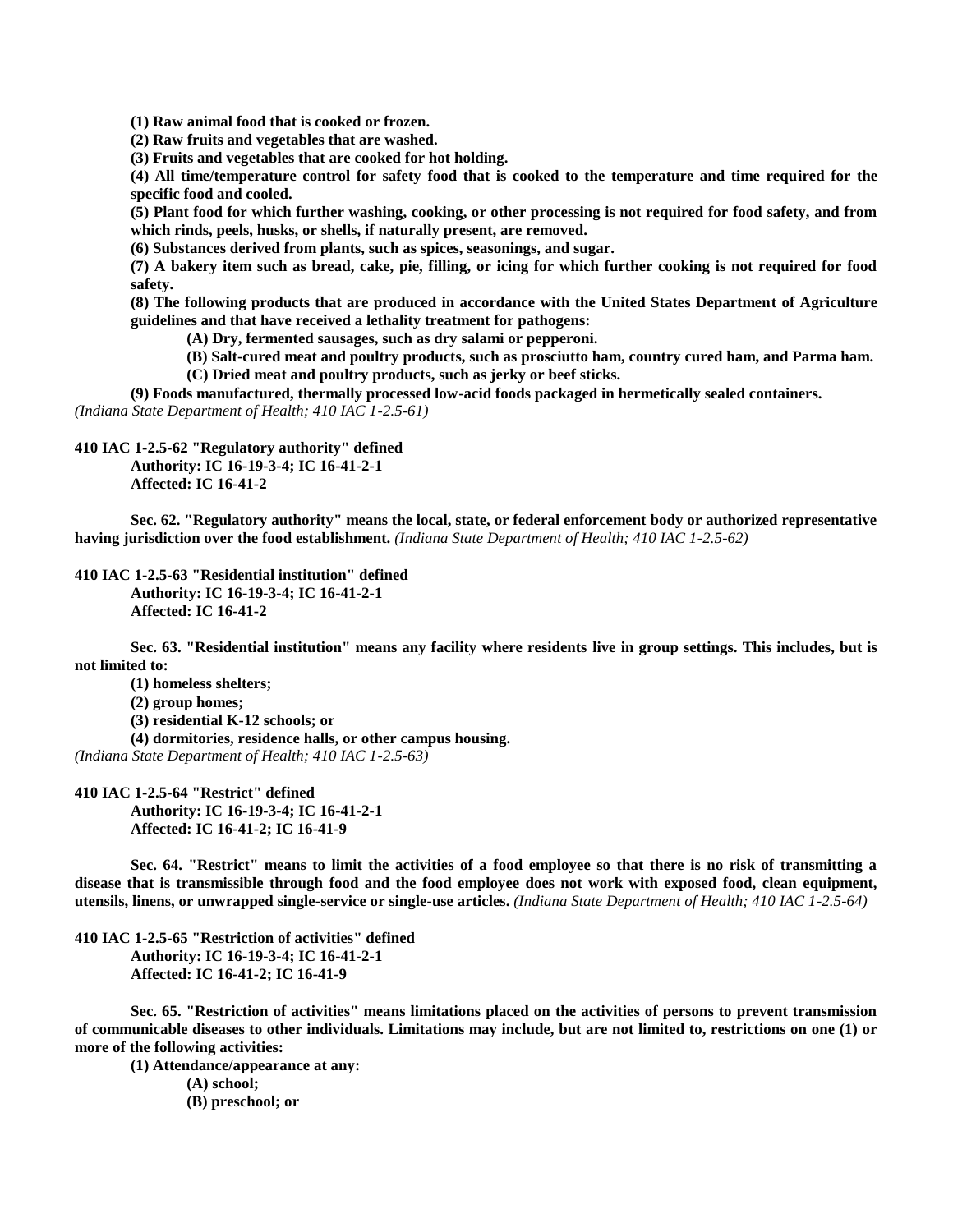**(C) daycare facility.**

**(2) Appearance at a person's place of employment.**

**(3) Participation in the health care of others.**

**(4) Involvement in:**

**(A) food preparation; or**

**(B) food handling duties.**

**(5) Attendance/appearance at any community event.** *(Indiana State Department of Health; 410 IAC 1-2.5-65)*

**410 IAC 1-2.5-66 "Sexually transmitted disease" defined Authority: IC 16-19-3-4; IC 16-41-2-1 Affected: IC 16-41-2**

**Sec. 66. "Sexually transmitted disease" means local or systemic communicable diseases due to infectious agents, generally transmitted person-to-person by sexual intercourse or genital mucosal contact, including, but not limited to, the following:**

**(1) HIV. (2) HBV. (3) HCV. (4) Gonorrhea. (5) Chlamydia. (6) Syphilis. (7) Chancroid. (8) Granuloma inguinale.** *(Indiana State Department of Health; 410 IAC 1-2.5-66)*

**410 IAC 1-2.5-67 "Standard precautions" defined Authority: IC 16-19-3-4; IC 16-41-2-1 Affected: IC 16-41-2; IC 16-41-9**

**Sec. 67. "Standard precautions" means safeguards used for all patients receiving care in health care facilities, regardless of diagnosis, or suspected or confirmed infection status, to prevent transmission of microorganisms from both recognized and unrecognized sources of infection. Requirements of standard precautions are presented in Guideline for Isolation Precautions: Preventing Transmission of Infectious Agents in Healthcare Settings 2007.** *(Indiana State Department of Health; 410 IAC 1-2.5-67)*

**410 IAC 1-2.5-68 "State designated districts" defined Authority: IC 16-19-3-4; IC 16-41-2-1 Affected: IC 16-41-2**

**Sec. 68. "State designated districts" means those local health departments or clinics that have been designated as "authorized agents" by the department's division of HIV/STD.** *(Indiana State Department of Health; 410 IAC 1-2.5-68)*

**410 IAC 1-2.5-69 "Sterile site" defined Authority: IC 16-19-3-4; IC 16-41-2-1 Affected: IC 16-41-2**

**Sec. 69. "Sterile site" means the following:**

**(1) Blood.**

**(2) Cerebral spinal fluid (CSF).**

**(3) Pleural fluid (includes chest fluid, thoracentesis fluid).**

**(4) Peritoneal fluid (includes abdominal fluid, ascites).**

**(5) Pericardial fluid.**

**(6) Bone (includes bone marrow).**

**(7) Joint (includes synovial fluid; fluid, needle aspirate, or culture of any specific joint: knee, ankle, elbow, hip,**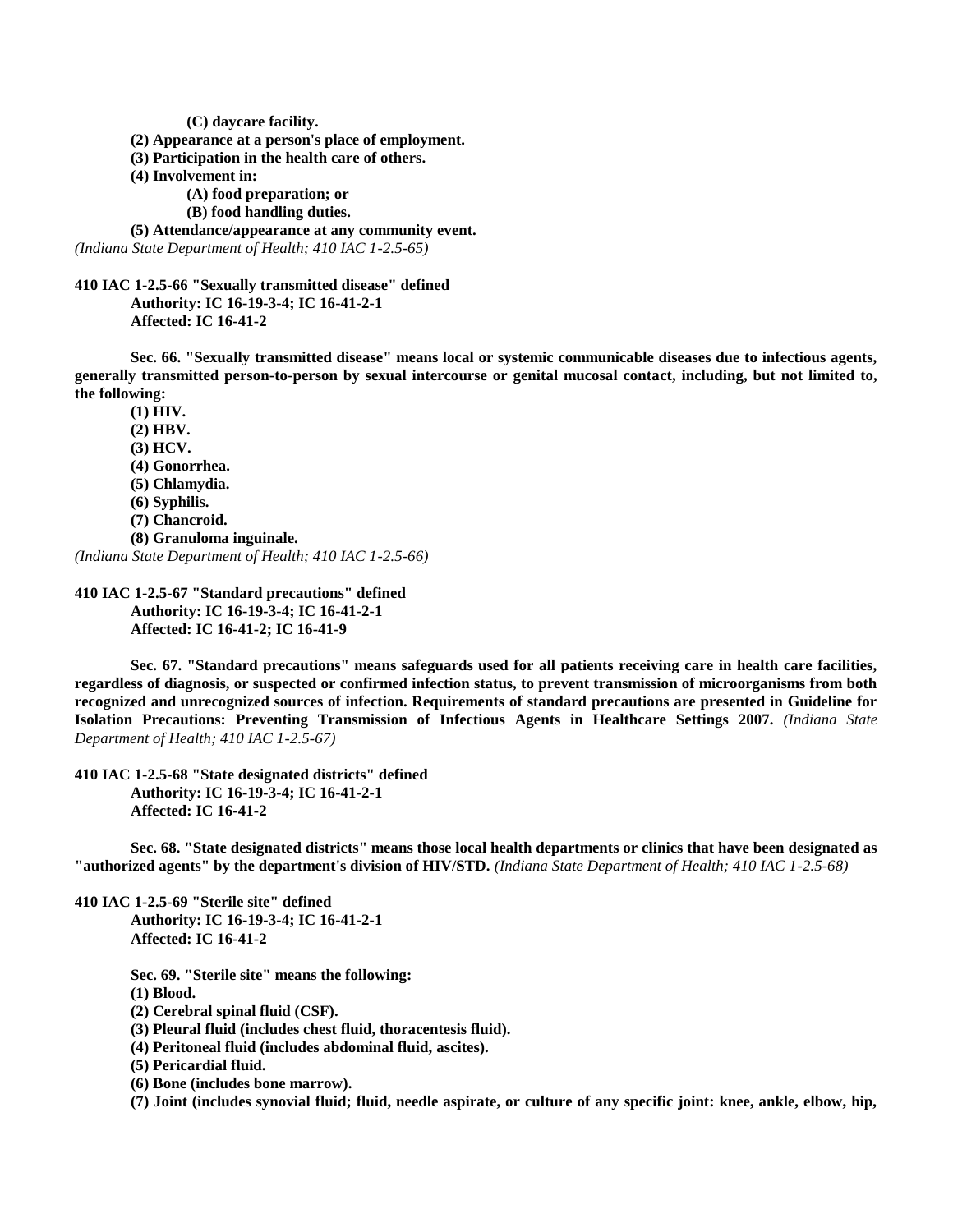**wrist).**

**(8) Internal body sites (specimen obtained from surgery or aspirate from one (1) of the following: lymph node, brain, heart, liver, spleen, vitreous fluid, kidney, pancreas, or ovary).**

*(Indiana State Department of Health; 410 IAC 1-2.5-69)*

**410 IAC 1-2.5-70 "Sterilize" defined Authority: IC 16-41-2-1 Affected: IC 16-41-2; IC 16-41-9**

**Sec. 70. "Sterilize" means the use of physical or chemical procedures, or other appropriate processes to destroy all microbial life, including highly resistant bacterial endospores.** *(Indiana State Department of Health; 410 IAC 1-2.5-70)* **410 IAC 1-2.5-71 "Suspect case" defined**

**Authority: IC 16-19-3-4; IC 16-41-2-1 Affected: IC 16-41-2; IC 16-41-9**

**Sec. 71. "Suspect case" means a person, living or deceased, whose medical history, signs, symptoms, or laboratory evidence suggests that this person may be:**

**(1) incubating; or (2) actively infected with; a communicable disease.** *(Indiana State Department of Health; 410 IAC 1-2.5-71)*

**410 IAC 1-2.5-72 "Terminal cleaning" defined Authority: IC 16-41-2-1 Affected: IC 16-41-2; IC 16-41-9**

**Sec. 72. "Terminal cleaning" means standardized cleaning to remove dust, soil, and microbial contamination on inanimate surfaces and is done after a patient has been removed by death or transfer, or has ceased to be a source of infection, or after isolation or other practices/precautions have been discontinued.** *(Indiana State Department of Health; 410 IAC 1-2.5-72)*

**410 IAC 1-2.5-73 "Tuberculosis disease" defined Authority: IC 16-19-3-4; IC 16-41-2-1 Affected: IC 16-41-2**

**Sec. 73. "Tuberculosis disease" means disease in a person with tuberculosis infection in whom symptoms, signs, or radiographic manifestations caused by Mycobacterium tuberculosis are apparent. Disease may be pulmonary or extrapulmonary, or both.** *(Indiana State Department of Health; 410 IAC 1-2.5-73)*

**410 IAC 1-2.5-74 "Universal precautions" defined Authority: IC 16-19-3-4; IC 16-41-2-1 Affected: IC 16-41-2; IC 16-41-9**

**Sec. 74. "Universal precautions" means an approach to infection control in which all human blood and other potentially infectious materials are treated as if known to be infectious for:**

**(1) HIV; (2) HBV; (3) HCV; and (4) other bloodborne pathogens.** *(Indiana State Department of Health; 410 IAC 1-2.5-74)*

**410 IAC 1-2.5-75 Reporting requirements for physicians and hospital administrators Authority: IC 16-19-3-4; IC 16-41-2-1 Affected: IC 4-22-2-37.1; IC 16-21; IC 16-41-2-8; IC 25-22.5**

**Sec. 75. (a) It shall be the duty of each:**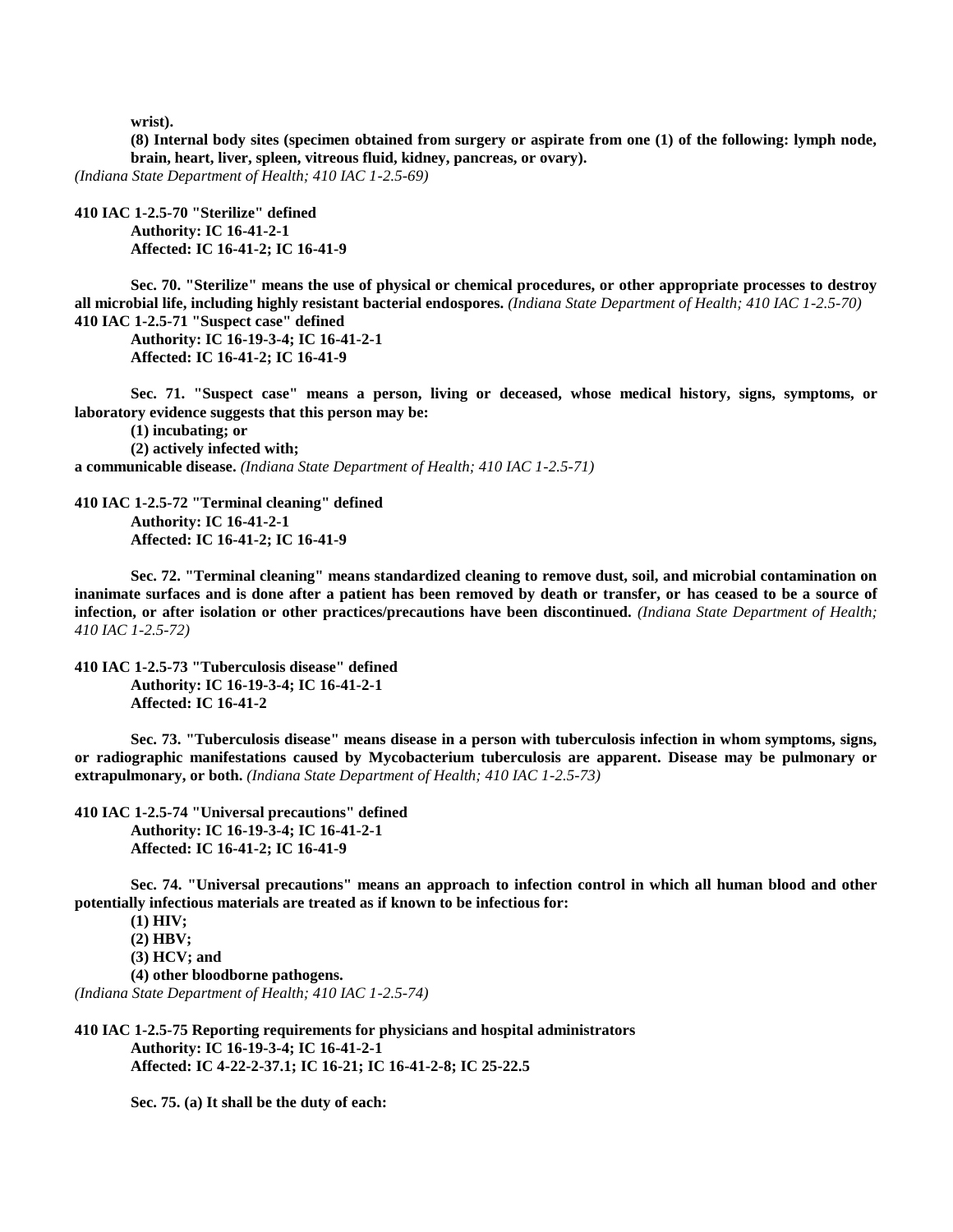- **(1) physician licensed under IC 25-22.5; and**
- **(2) administrator of a hospital licensed under IC 16-21, or the administrator's representative;**

**to report all cases and suspected cases of the diseases listed in subsection (d). Reporting of specimen results by a laboratory to health officials does not nullify the physician's or administrator's obligations to report the case.**

**(b) Except for HIV infection/disease, the report required by subsection (a) shall be made to the local health officer in whose jurisdiction the patient normally resides or, in the absence of such information, in whose jurisdiction the patient was examined at the time the diagnosis was made or suspected. If the patient is a resident of a different jurisdiction, the local health jurisdiction receiving the report shall forward the report to the local health jurisdiction where the patient resides. If the patient is not a resident of Indiana, the report shall be forwarded to the department. If a person who is required to report is unable to make a report to the local health officer within the time mandated by this rule, a report shall be made directly to the department within the time mandated by this rule. The report for HIV infection/disease shall be made directly to the department in accordance with IC 16-41-2-3.** 

- **(c) Any reports of diseases required by subsection (a) shall include the following:**
- **(1) The patient's:**
	- **(A) full name;**
	- **(B) street address;**
	- **(C) city;**
	- **(D) zip code;**
	- **(E) county of residence;**
	- **(F) telephone number;**
	- **(G) date of birth or age if date of birth is not available;**
	- **(H) sex; and**
	- **(I) race and ethnicity, if available.**
- **(2) The date of onset.**
- **(3) The diagnosis.**
- **(4) Definitive diagnostic test results, for example:**
	- **(A) culture;**
	- **(B) IgM;**
	- **(C) liver enzyme levels;**
	- **(D) serology;**
	- **(E) Western blot;**
	- **(F) interferon gamma release assay;**
	- **(G) NAAT; or**
	- **(H) tuberculin skin test.**

**(5) The:**

- **(A) name;**
- **(B) address; and**
- **(C) telephone number;**
- **of the attending physician.**
- **(6) Other epidemiologically necessary information requested by the:**
	- **(A) local health officer;**
	- **(B) state designated districts; or**
	- **(C) commissioner.**
- **(7) Persons who are tested anonymously at a counseling and testing site cannot be reported using personal identifiers. Rather, they are to be reported using a numeric identifier code. The following shall also be reported:**
	- **(A) Age.**
	- **(B) Race.**
	- **(C) Sex.**
	- **(D) Risk factors.**
	- **(E) County of residence.**

**(8) The:**

- **(A) name;**
- **(B) address; and**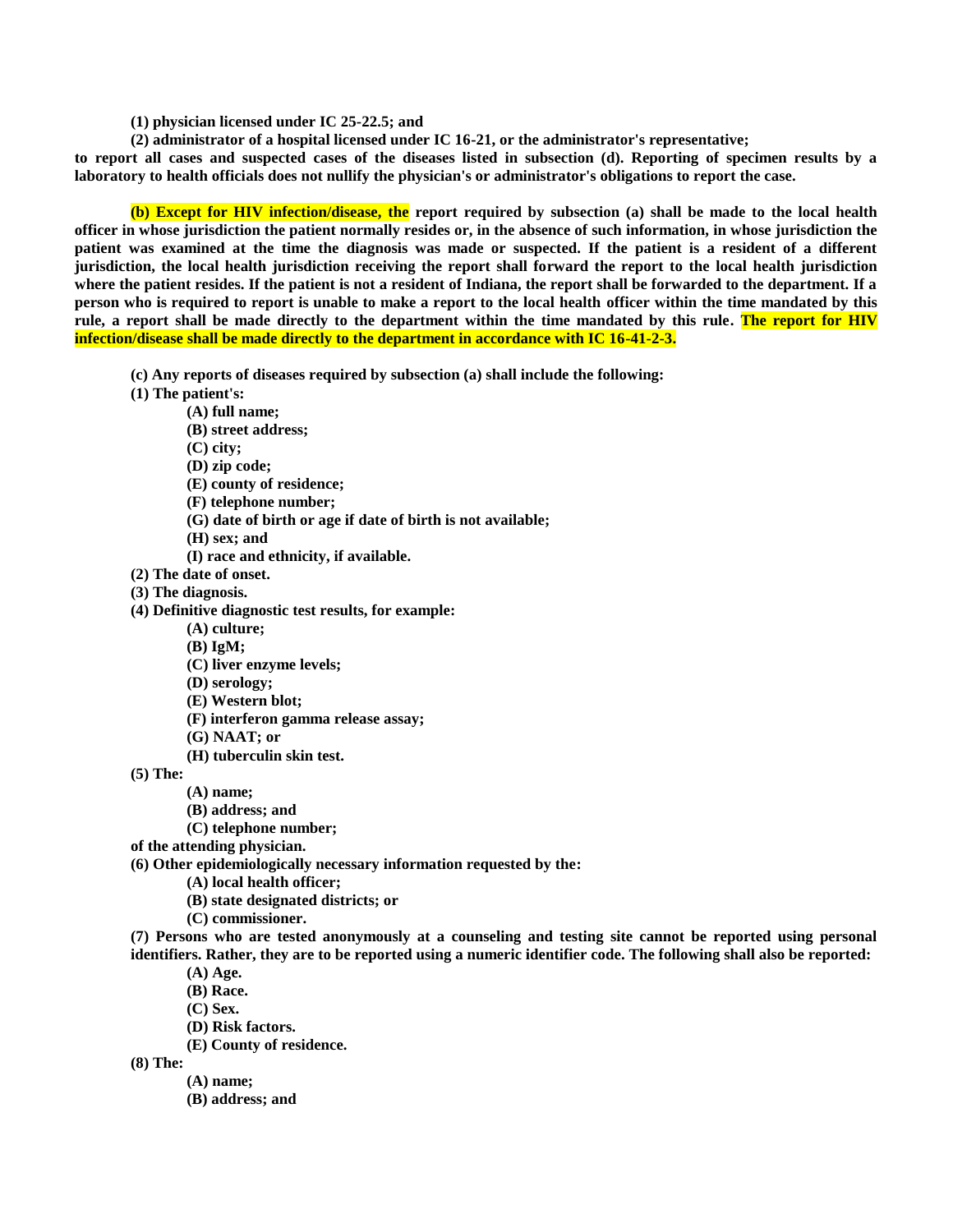## **(C) telephone number; of the person completing report.**

**(d) The dangerous communicable diseases and conditions described in this subsection shall be reported within the time specified. Diseases or conditions that are to be reported immediately shall be reported by telephone or other instantaneous means of communication on first knowledge or suspicion of the diagnosis. Diseases that are to be reported within twenty-four (24) hours, seventy-two (72) hours, or five (5) business days shall be reported within twenty-four (24) hours, seventy-two (72) hours, or five (5) business days of first knowledge or suspicion of the diagnosis by telephone, electronic data transfer, other confidential means of communication, or official report forms furnished by the department. During evening, weekend, and holiday hours, those required to report to the local health department should report diseases required to be immediately reported to the after-hours duty officer at the local health department. HIV infection/disease required to be reported to the department during evening, weekend, and holiday hours should be reported immediately to the after-hours duty officer at the department at (317) 233-1325. If unable to contact the after-hours duty officer locally, or one has not been designated locally, those required to report shall file their reports with the after-hours duty officer at the department at (317) 233-1325.**

| DANGEROUS COMMUNICABLE DISEASES AND CONDITIONS                                                                                                                                      |                                                                                        |                                                                                     |
|-------------------------------------------------------------------------------------------------------------------------------------------------------------------------------------|----------------------------------------------------------------------------------------|-------------------------------------------------------------------------------------|
| <b>Disease</b><br><b>Acquired immunodeficiency syndrome</b>                                                                                                                         | <b>When to Report (from</b><br>probable diagnosis)<br><b>See HIV Infection/Disease</b> | <b>Disease Intervention</b><br><b>Methods</b> (section of<br>this rule)<br>Sec. 109 |
| <b>Anaplasmosis</b>                                                                                                                                                                 | <b>Within 72 hours</b>                                                                 | Sec. 96                                                                             |
| <b>Animal bites</b>                                                                                                                                                                 | <b>Within 24 hours</b>                                                                 | Sec. 80                                                                             |
| <b>Anthrax</b>                                                                                                                                                                      | <b>Immediately</b>                                                                     | Sec. 81                                                                             |
| Arboviral disease (non-neuroinvasive or neuroinvasive) (including,                                                                                                                  |                                                                                        |                                                                                     |
| but not limited to, dengue, chikungunya, EEE, Japanese<br>encephalitis, La Crosse/California serogroup viruses, Powassan,<br>SLE, WEE, and West Nile virus)                         | <b>Immediately</b>                                                                     | Sec. 82                                                                             |
| <b>Babesiosis</b>                                                                                                                                                                   | <b>Within 72 hours</b>                                                                 | Sec. 83                                                                             |
| <b>Botulism</b>                                                                                                                                                                     | <b>Immediately</b>                                                                     | Sec. 84                                                                             |
| <b>Brucellosis</b>                                                                                                                                                                  | <b>Immediately</b>                                                                     | Sec. 85                                                                             |
| Campylobacteriosis                                                                                                                                                                  | Within 72 hours                                                                        | Sec. 86                                                                             |
| Carbapenemase-producing carbapenem-resistant<br><b>Enterobacteriaceae (CP-CRE)</b>                                                                                                  | <b>Within 72 hours</b>                                                                 | Sec. 87                                                                             |
| <b>Chancroid</b>                                                                                                                                                                    | <b>Within 72 hours</b>                                                                 | Sec. 88                                                                             |
| Chikungunya virus                                                                                                                                                                   | <b>Immediately</b>                                                                     | Sec. 82                                                                             |
| Chlamydia trachomatis, genital infection                                                                                                                                            | Within 72 hours                                                                        | Sec. 89                                                                             |
| Cholera                                                                                                                                                                             | <b>Immediately</b>                                                                     | Sec. 90                                                                             |
| Coccidioidomycosis                                                                                                                                                                  | <b>Within 72 hours</b>                                                                 | Sec. 91                                                                             |
| Cryptosporidiosis                                                                                                                                                                   | <b>Within 72 hours</b>                                                                 | Sec. 92                                                                             |
| Cyclosporiasis                                                                                                                                                                      | Within 72 hours                                                                        | Sec. 93                                                                             |
| <b>Cysticercosis (Neurocysticercosis)</b>                                                                                                                                           | <b>Within 72 hours</b>                                                                 | Sec. 94                                                                             |
| <b>Diphtheria</b>                                                                                                                                                                   | <b>Immediately</b>                                                                     | Sec. 95                                                                             |
| <b>Dengue</b>                                                                                                                                                                       | <b>Immediately</b>                                                                     | Sec. 82                                                                             |
| Eastern equine encephalitis (EEE)                                                                                                                                                   | <b>Immediately</b>                                                                     | Sec. 82                                                                             |
| <b>Ehrlichiosis</b>                                                                                                                                                                 | <b>Within 72 hours</b>                                                                 | Sec. 96                                                                             |
| Escherichia coli (E. coli) infection (Shiga toxin-producing (STEC)),<br>including, but not limited to, E. coli 0157, E. coli 0157:H7,<br>non-0157 E. coli, and Shiga toxin detected | <b>Immediately</b>                                                                     | Sec. 97                                                                             |
| <b>Giardiasis</b>                                                                                                                                                                   | <b>Within 72 hours</b>                                                                 | Sec. 98                                                                             |
| Gonorrhea                                                                                                                                                                           | <b>Within 72 hours</b>                                                                 | Sec. 99                                                                             |
| Granuloma inguinale                                                                                                                                                                 | <b>Within 72 hours</b>                                                                 | Sec. 100                                                                            |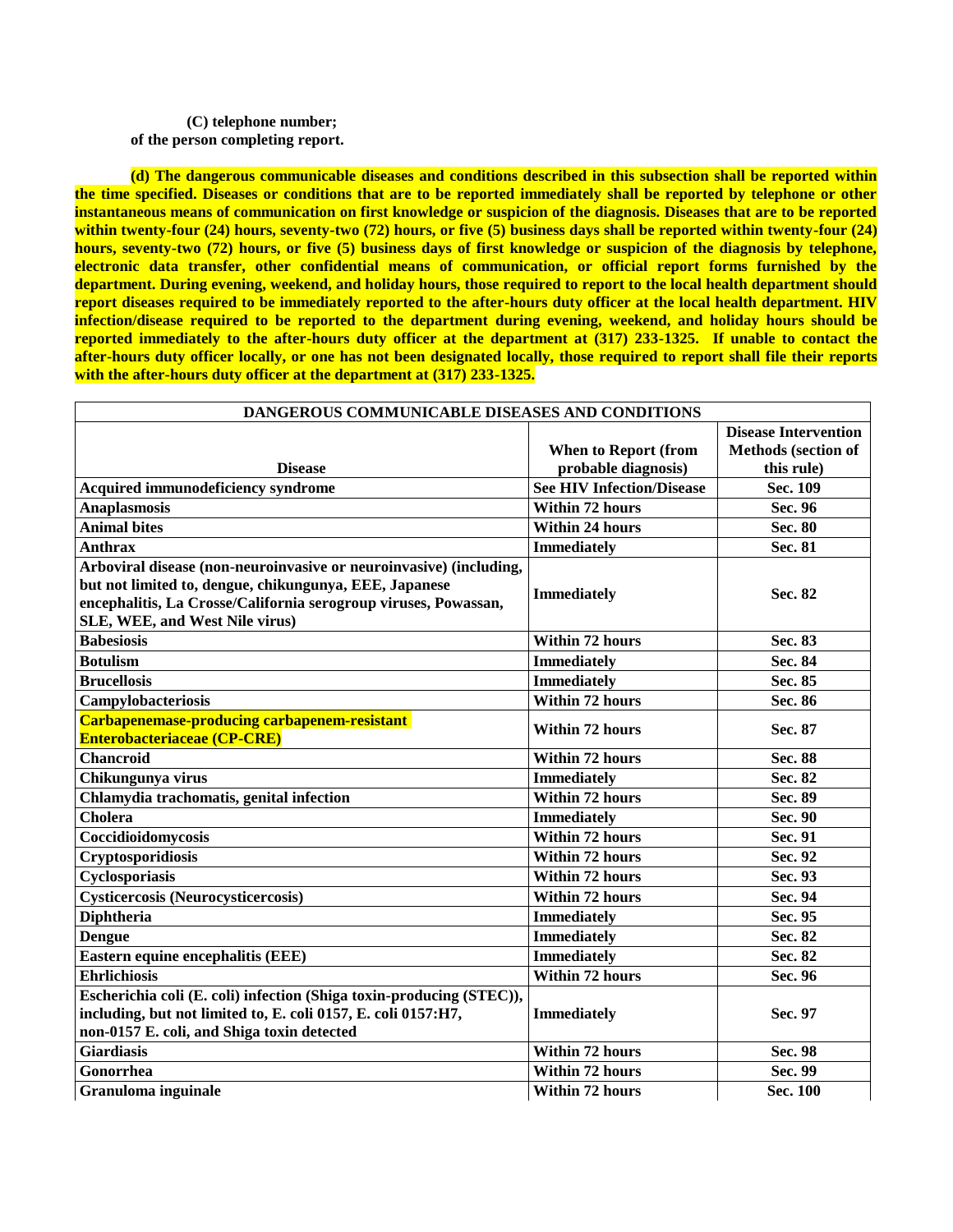| Haemophilus influenzae invasive disease, and antimicrobial<br>susceptibility testing* | <b>Within 24 hours</b>           | Sec. 101         |
|---------------------------------------------------------------------------------------|----------------------------------|------------------|
| <b>Hansen's disease (leprosy)</b>                                                     | <b>Within 72 hours</b>           | Sec. 102         |
| Hantavirus pulmonary syndrome                                                         | <b>Immediately</b>               | Sec. 103         |
| Hemolytic uremic syndrome, postdiarrheal                                              | <b>Immediately</b>               | Sec. 97          |
| Hepatitis, viral, type A                                                              | <b>Immediately</b>               | Sec. 104         |
| Hepatitis, viral, type B                                                              | <b>Within 72 hours</b>           | Sec. 105         |
|                                                                                       | <b>Immediately</b> (when         |                  |
| Hepatitis, viral, type B, pregnant woman (acute and chronic), or                      | discovered at or close to        | Sec. 105         |
| perinatally exposed infant                                                            | time of birth)                   |                  |
|                                                                                       | Within five (5) business         |                  |
| Hepatitis, viral, type C (acute)                                                      | days                             | Sec. 106         |
| Hepatitis, viral, type delta                                                          | Within 72 hours                  | Sec. 105         |
| Hepatitis, viral, type E                                                              | <b>Immediately</b>               | Sec. 107         |
| Hepatitis, viral, unspecified                                                         | <b>Within 72 hours</b>           |                  |
| Histoplasma capsulatum                                                                | <b>Within 72 hours</b>           | Sec. 108         |
|                                                                                       | Within 72 hours after            |                  |
|                                                                                       | informing patient or if          |                  |
| <b>HIV</b> infection/disease                                                          | patient does not return for      | Sec. 109         |
|                                                                                       | test results                     |                  |
| HIV infection/disease, pregnant woman, or perinatally exposed                         | <b>Immediately</b> (when         |                  |
| infant                                                                                | discovered at or close to        | Sec. 109         |
|                                                                                       | time of birth)                   |                  |
| <b>Influenza-associated death</b>                                                     | <b>Within 72 hours</b>           | Sec. 110         |
| <b>Japanese encephalitis</b>                                                          | <b>Immediately</b>               | Sec. 82          |
| La Crosse encephalitis (California serogroup viruses)                                 | <b>Immediately</b>               | Sec. 82          |
| <b>Latent tuberculosis infection</b>                                                  | Within five (5) business<br>days | Sec. 111         |
| Legionellosis                                                                         | Within 72 hours                  | Sec. 112         |
| Leptospirosis                                                                         | <b>Within 72 hours</b>           | Sec. 113         |
| <b>Listeriosis</b>                                                                    | <b>Within 72 hours</b>           | Sec. 114         |
| Lyme disease                                                                          | <b>Within 72 hours</b>           | Sec. 115         |
| Lymphogranuloma venereum                                                              | Within 72 hours                  | Sec. 116         |
| <b>Malaria</b>                                                                        | <b>Within 72 hours</b>           | Sec. 117         |
| Measles (rubeola)                                                                     | <b>Immediately</b>               | Sec. 118         |
| Meningococcal, invasive disease                                                       | <b>Immediately</b>               | Sec. 119         |
| <b>Mumps</b>                                                                          | Within 24 hours                  | Sec. 120         |
| Novel influenza A                                                                     | <b>Within 24 hours</b>           | Sec. 121         |
| <b>Pertussis</b>                                                                      | <b>Within 24 hours</b>           | Sec. 122         |
| <b>Plague</b>                                                                         | <b>Immediately</b>               | Sec. 123         |
| <b>Poliomyelitis</b>                                                                  | <b>Immediately</b>               | Sec. 124         |
| Powassan                                                                              | <b>Immediately</b>               | Sec. 82          |
| <b>Psittacosis</b>                                                                    | Within 72 hours                  | Sec. 125         |
| Q fever                                                                               | <b>Immediately</b>               | Sec. 126         |
| Rabies in humans or animals (confirmed and suspect animal with                        | <b>Immediately</b>               | Sec. 127         |
| human exposure)                                                                       |                                  |                  |
| Rabies, postexposure treatment                                                        | Within 72 hours                  | Secs. 127 and 80 |
| <b>Rocky Mountain spotted fever</b>                                                   | Within 72 hours                  | Sec. 128         |
| Rubella (German measles)                                                              | <b>Immediately</b>               | Sec. 129         |
| Rubella congenital syndrome                                                           | <b>Immediately</b>               | Sec. 129         |
| Salmonellosis, nontyphoidal                                                           | Within 72 hours                  | Sec. 130         |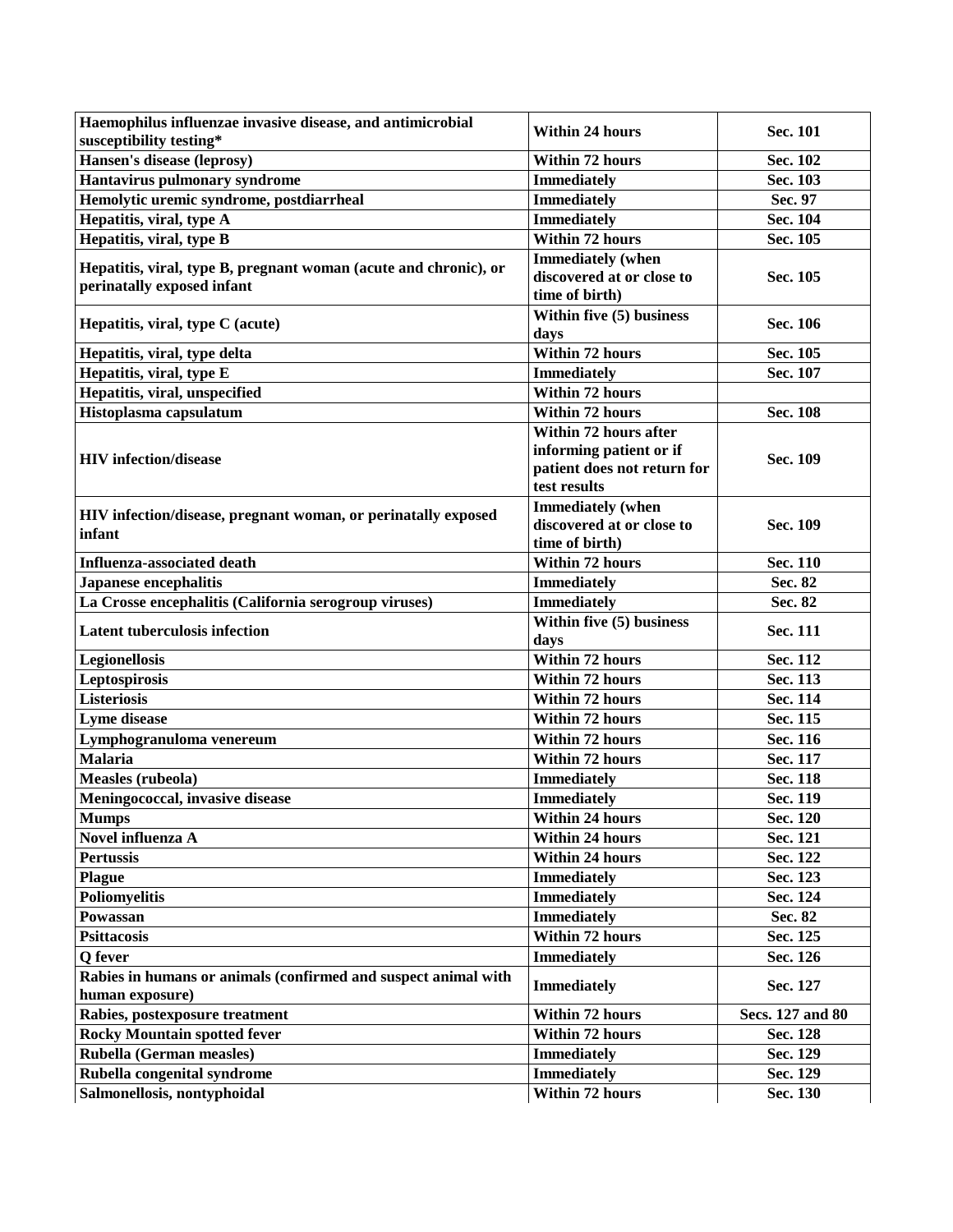| Salmonellosis and antimicrobial susceptibility testing*                                                        | <b>Within 72 hours</b>                                        | Sec. 130 |
|----------------------------------------------------------------------------------------------------------------|---------------------------------------------------------------|----------|
| Shigellosis and antimicrobial susceptibility testing*                                                          | <b>Immediately</b>                                            | Sec. 131 |
| Smallpox (variola infection)                                                                                   | <b>Immediately</b>                                            | Sec. 132 |
| Adverse events or complications due to smallpox vaccination                                                    |                                                               |          |
| (vaccinia virus infection) or secondary transmission to others after                                           |                                                               |          |
| vaccination. This includes accidental implantation at sites other                                              |                                                               |          |
| than the vaccination site, secondary bacterial infections at<br><b>Immediately</b>                             |                                                               | Sec. 132 |
| vaccination site, vaccinia keratitis, eczema vaccinatum, generalized                                           | vaccinia, congenital vaccinia, progressive vaccinia, vaccinia |          |
|                                                                                                                |                                                               |          |
| encephalitis, death due to vaccinia complications, and other                                                   |                                                               |          |
| complications requiring significant medical intervention.                                                      |                                                               |          |
| St. Louis encephalitis (SLE)                                                                                   | <b>Immediately</b>                                            | Sec. 82  |
| Staphylococcus aureus, vancomycin resistance level of $MIC \geq 8$                                             |                                                               |          |
| µg/mL, or severe Staphylococcus aureus in a previously healthy                                                 | <b>Within 72 hours</b>                                        | Sec. 133 |
| person                                                                                                         |                                                               |          |
| Streptococcus pneumoniae, invasive disease and antimicrobial                                                   | <b>Within 72 hours</b>                                        | Sec. 134 |
| susceptibility testing*                                                                                        |                                                               |          |
| Streptococcus, group A, invasive disease                                                                       | <b>Within 72 hours</b>                                        | Sec. 135 |
| <b>Syphilis</b>                                                                                                | <b>Within 72 hours</b>                                        | Sec. 136 |
| <b>Taenia solium infection</b>                                                                                 | <b>Within 72 hours</b>                                        | Sec. 137 |
| <b>Tetanus</b>                                                                                                 | <b>Within 72 hours</b>                                        | Sec. 138 |
| Toxic shock syndrome (streptococcal or staphylococcal)                                                         | <b>Within 72 hours</b>                                        | Sec. 139 |
| <b>Trichinosis</b>                                                                                             | <b>Within 72 hours</b>                                        | Sec. 140 |
| Tuberculosis disease, cases and suspects                                                                       | <b>Within 24 hours</b>                                        | Sec. 141 |
| <b>Tularemia</b>                                                                                               | <b>Immediately</b>                                            | Sec. 142 |
| Typhoid and paratyphoid fever, cases and carriers, and                                                         | <b>Immediately</b>                                            | Sec. 143 |
| antimicrobial susceptibility testing*                                                                          |                                                               |          |
| Typhus, endemic (fleaborne)                                                                                    | Within 72 hours                                               | Sec. 144 |
| Varicella (chickenpox)                                                                                         | <b>Within 72 hours</b>                                        | Sec. 145 |
| Vibriosis (non-cholera)                                                                                        | <b>Within 72 hours</b>                                        | Sec. 146 |
| <b>West Nile virus (WNV)</b>                                                                                   | <b>Immediately</b>                                            | Sec. 82  |
| Western equine encephalitis (WEE)                                                                              | <b>Immediately</b>                                            | Sec. 82  |
| <b>Yellow fever</b>                                                                                            | <b>Immediately</b>                                            | Sec. 147 |
| <b>Yersiniosis</b>                                                                                             | <b>Within 72 hours</b>                                        | Sec. 148 |
| *Reporting of disease is required to follow the "When to Report (from probable diagnosis)" time frame, and the |                                                               |          |
| antimicrobial susceptibility testing results are to be reported as soon as they become available.              |                                                               |          |

**(e) Reporting of HIV infection/disease shall include classification as defined in the CDC Morbidity and Mortality Weekly Report Volume 63, No. RR-03, April 11, 2014. Supplemental reports shall be provided by the physician when an individual's classification changes. The CD4+ T-lymphocyte count and percentage or viral load count, or both, shall be included with both initial and supplemental reports.**

**(f) The department, under the authority of IC 4-22-2-37.1, may adopt emergency rules to include mandatory reporting of emerging infectious diseases. Reports shall include the information specified in subsection (c).**

- **(g) Outbreaks of any of the following shall be reported immediately upon suspicion:**
- **(1) Any disease required to be reported under this section.**
- **(2) Diarrhea of the newborn (in hospitals or other institutions).**
- **(3) Foodborne or waterborne diseases in addition to those specified by name in this rule.**
- **(4) Streptococcal illnesses.**
- **(5) Conjunctivitis.**
- **(6) Impetigo.**
- **(7) Nosocomial disease within hospitals and health care facilities.**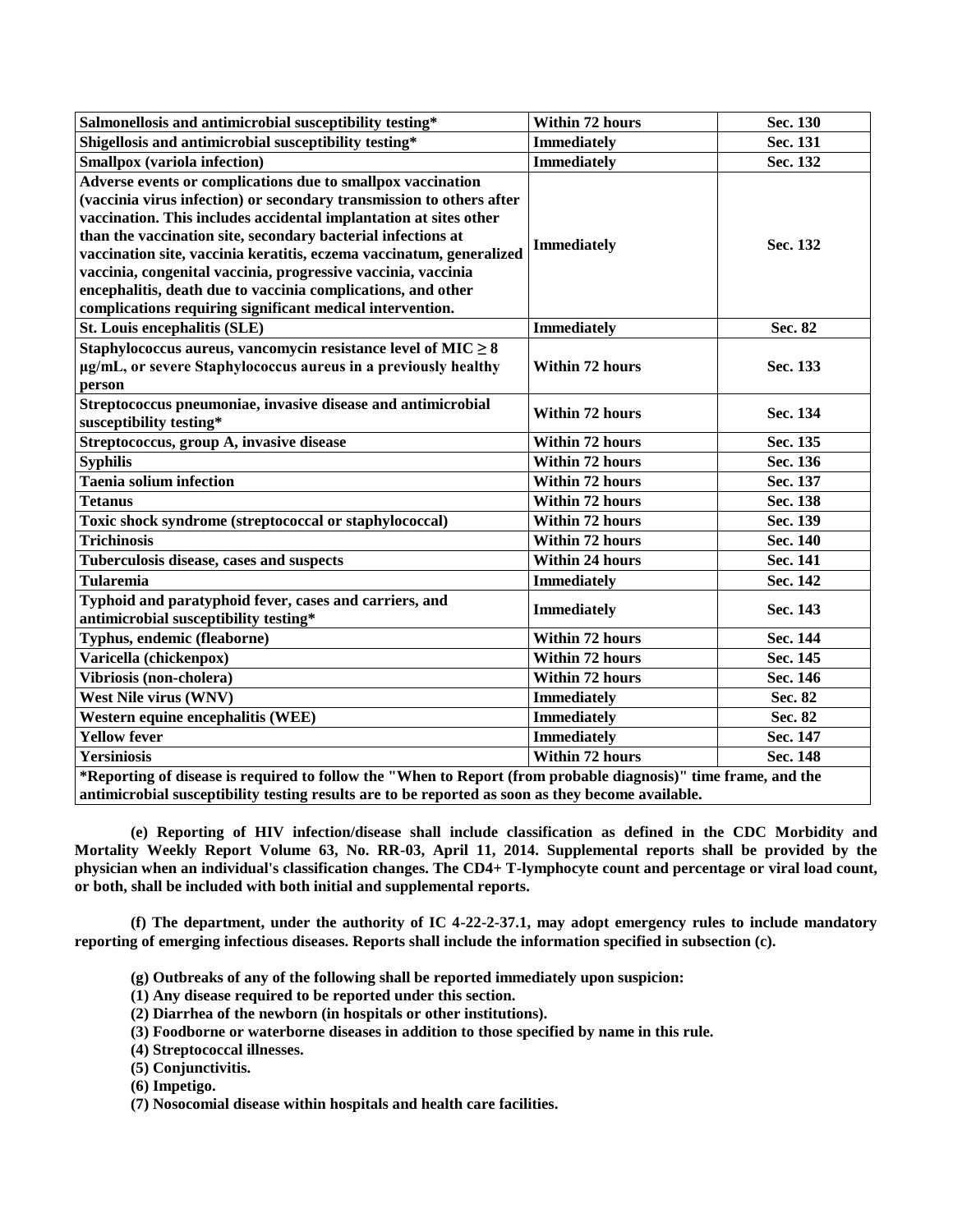- **(8) Influenza-like illness.**
- **(9) Viral meningitis.**
- **(10) Unusual occurrence of disease.**
- **(11) Any disease, including, but not limited to:**
	- **(A) anthrax;**
	- **(B) plague;**
	- **(C) tularemia;**
	- **(D) Brucella species;**
	- **(E) smallpox;**
	- **(F) botulism; or**
	- **(G) multiple drug-resistant tuberculosis.**
- **(12) Chemical illness that is considered:**
	- **(A) a bioterrorism threat;**
	- **(B) an importation; or**
	- **(C) a laboratory release.**

**(h) Failure to report constitutes a Class A infraction as specified by IC 16-41-2-8.** *(Indiana State Department of Health; 410 IAC 1-2.5-75)*

**410 IAC 1-2.5-76 Laboratories; reporting requirements**

**Authority: IC 16-19-3-4; IC 16-41-2-1 Affected: IC 16-41-2-8**

**Sec. 76. (a) Each director, or the director's representative, of a medical laboratory in which examination of any specimen derived from the human body yields:**

- **(1) microscopic;**
- **(2) bacteriologic;**
- **(3) immunologic;**
- **(4) serologic; or**
- **(5) other;**

**evidence of infection by any of the organisms or agents listed in subsection (d) shall report the findings and any other epidemiologically necessary information to the department. HIV serologic results of tests performed anonymously in conjunction with the operation of a counseling and testing site registered with the department shall not be identified by the name of the patient, but by a numeric identifier code. For the appropriate method to report the results, see subsection (b).**

- **(b) The report required by subsection (a) shall, at a minimum, include the following:**
- **(1) The name, date, and results of the test performed.**
- **(2) The laboratory's normal limits for the test.**
- **(3) The laboratory's interpretation of the test results.**
- **(4) The laboratory's accession number or other numeric identifier, or both.**

**(5) The name, address, and date of birth or age if date of birth is not available of the person from whom the specimen was obtained.**

- **(6) The anatomic source of the specimen.**
- **(7) The name, address, and telephone number of the:**
	- **(A) attending physician;**
	- **(B) hospital;**
	- **(C) clinic; or**
	- **(D) other specimen submitter.**
- **(8) The name, address, telephone number, and CLIA ID number of the laboratory performing the test.**

**(c) This subsection does not preclude laboratories from testing specimens, which, when submitted to the laboratory, are identified by a numeric identifier code and not by the name of the patient. If testing of such a specimen, identified by numeric code, produces results that are required to be reported under this rule, the laboratory shall submit a report that includes the following:**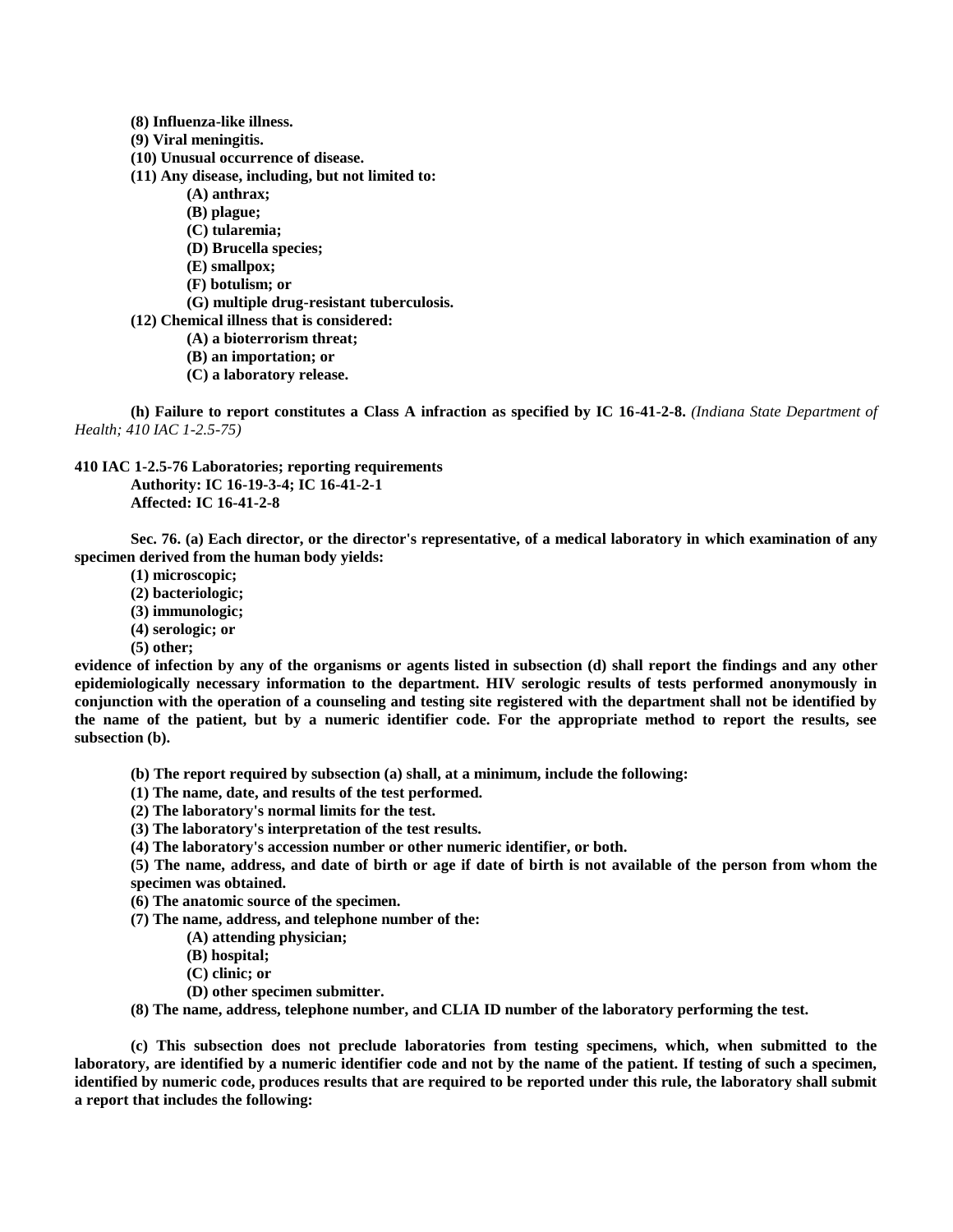- **(1) The name, date, and results of tests performed.**
- **(2) The laboratory's normal limits for the test.**
- **(3) The laboratory's interpretation of the test results.**
- **(4) The laboratory's accession number or other numeric identifier, or both.**
- **(5) The numeric identifier code of the person from whom the specimen was obtained.**
- **(6) The anatomic source of the specimen.**
- **(7) The name and address of the:**
	- **(A) attending physician;**
	- **(B) hospital;**
	- **(C) clinic; or**
	- **(D) other specimen submitter.**
- **(8) The:**
	- **(A) name;**
	- **(B) address;**
	- **(C) telephone number; and**
	- **(D) CLIA ID number;**

**of the laboratory performing the test.**

**(d) Laboratory findings that demonstrate diseases that are to be reported immediately shall be reported by telephone or other instantaneous means of communication on first knowledge or suspicion of the result. Laboratory findings that demonstrate diseases that are to be reported within twenty-four (24) hours shall be reported to the department within twenty-four (24) hours. Laboratory findings that demonstrate diseases that are to be reported within seventy-two (72) hours shall be reported to the department within seventy-two (72) hours. Laboratory findings that demonstrate diseases that are to be reported within five (5) business days shall be reported to the department within five (5) business days. Laboratory findings demonstrating evidence of the following infections, diseases, or conditions shall be reported to the department:**

**(1) Anaplasma species.**

- **(2) Arboviruses, including, but not limited to, the following:**
	- **(A) St. Louis.**
	- **(B) California group.**
	- **(C) Eastern equine.**
	- **(D) Western equine.**
	- **(E) West Nile.**
	- **(F) Japanese encephalitis.**
	- **(G) Yellow fever.**
	- **(H) Powassan.**
	- **(I) Dengue and dengue hemorrhagic fever.**
	- **(J) Chikungunya.**
- **(3) Babesia species.**
- **(4) Bacillus anthracis.**
- **(5) Bordetella pertussis.**
- **(6) Borrelia burgdorferi.**
- **(7) Brucella species.**
- **(8) Calymmatobacterium granulomatis.**
- **(9) Campylobacter species.**
- **(10) Carbapenemase-producing carbapenem-resistant Enterobacteriaceae (CP-CRE).**
- **(11) Chlamydia psittaci.**
- **(12) Chlamydia trachomatis.**
- **(13) Clostridium botulinum.**
- **(14) Clostridium tetani.**
- **(15) Coccidioidomycosis.**
- **(16) Corynebacterium diphtheriae.**
- **(17) Coxiella burnetii.**
- **(18) Cryptococcus neoformans.**
- **(19) Cryptosporidium species.**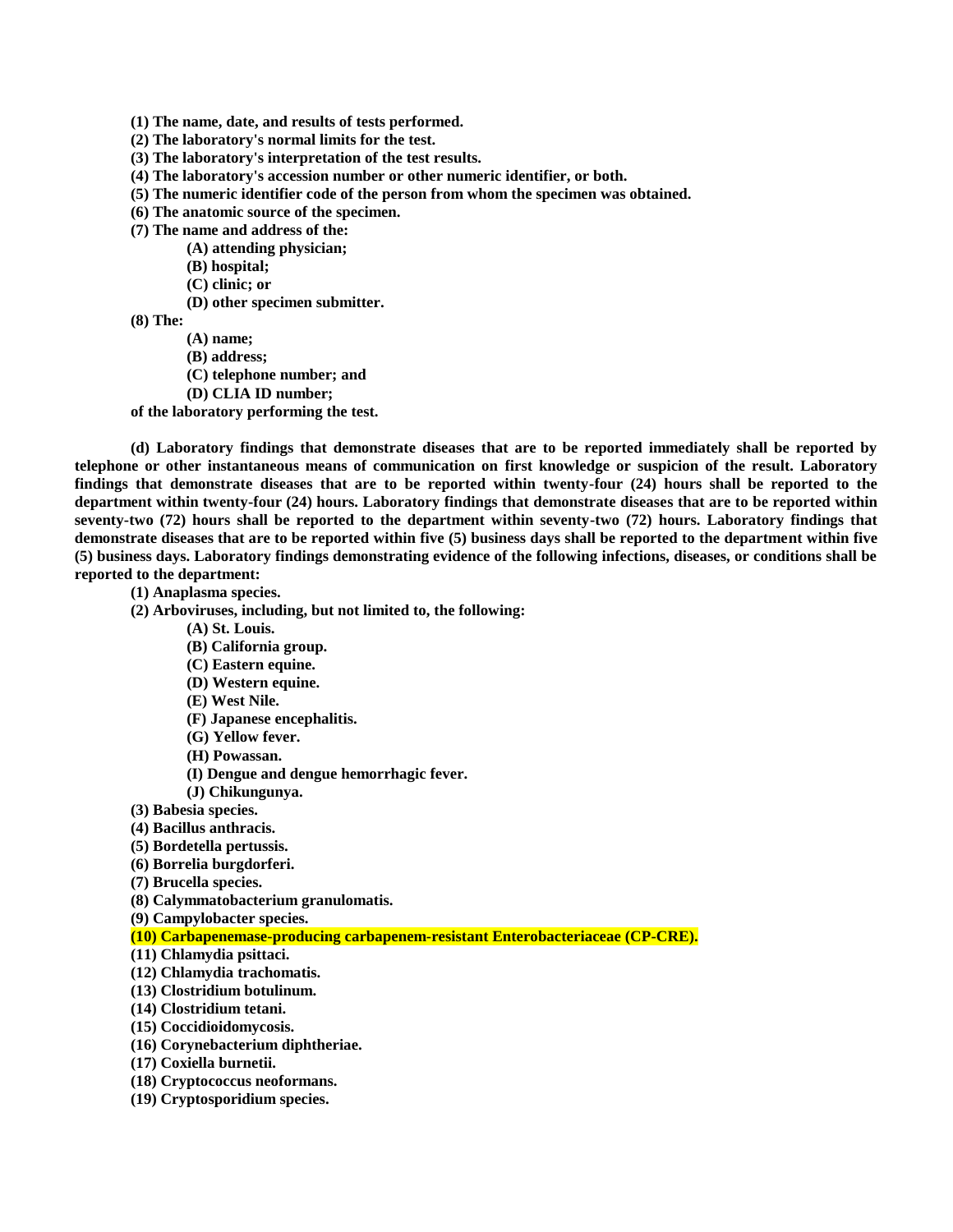**(20) Cyclospora cayetanensis.**

- **(21) Dengue virus.**
- **(22) Eastern equine encephalitis virus.**
- **(23) Ehrlichia species.**

**(24) Escherichia coli (E. coli) infection (Shiga toxin-producing (STEC)), including, but not limited to, E. coli 0157, E. coli 0157:H7, non-0157 E. coli, and Shiga toxin detected.**

- **(25) Francisella tularensis.**
- **(26) Giardia species.**
- **(27) Grimontia hollisae (Vibrio hollisae).**
- **(28) Haemophilus ducreyi.**
- **(29) Haemophilus influenzae, invasive disease, and antimicrobial susceptibility testing\*.**
- **(30) Hantavirus.**
- **(31) The following hepatitis viruses:**
	- **(A) Anti-HAV IgM.**
	- **(B) HBsAg, HBeAg, or IgM anti-HBc.**
	- **(C) Genotype, RNA (PCR, NAT), or anti-HCV (e.g., EIA or any combination).**
	- **(D) Delta.**
	- **(E) Anti-HEV IgM and IgG.**
- **(32) Histoplasma capsulatum.**
- **(33) HIV and related retroviruses.**
- **(34) Influenza.**
- **(35) Interferon gamma release assay (IGRA) for tuberculosis (positive results only).**
- **(36) Japanese encephalitis virus.**
- **(37) Kaposi's sarcoma (biopsies).**
- **(38) La Crosse (California serogroup) virus.**
- **(39) Legionella species.**
- **(40) Leptospira species.**
- **(41) Listeria monocytogenes, invasive disease.**
- **(42) Measles virus.**
- **(43) Mumps virus.**
- **(44) Mycobacterium leprae.**
- **(45) Mycobacterium tuberculosis.**
- **(46) Neisseria gonorrhoeae.**
- **(47) Neisseria meningitidis, invasive disease, and antimicrobial susceptibility testing\*.**
- **(48) Novel influenza A.**
- **(49) Photobacterium damselae (Vibrio damsela).**
- **(50) Plasmodium species.**
- **(51) Powassan virus.**
- **(52) Pneumocystis carinii.**
- **(53) Poliomyelitis.**
- **(54) Rabies virus (animal or human).**
- **(55) Rickettsia (non-rickettsii species).**
- **(56) Rickettsia rickettsii.**
- **(57) Rubella virus.**
- **(58) Salmonella species.**
- **(59) Salmonella serotype Paratyphi and antimicrobial susceptibility testing\*.**
- **(60) Salmonella serotype Typhi (Typhoid fever) and antimicrobial susceptibility testing\*.**
- **(61) Shigella species and antimicrobial susceptibility testing\*.**
- **(62) Smallpox (variola) virus.**
- **(63) St. Louis encephalitis virus.**
- **(64) Staphylococcus aureus, vancomycin resistance equal to or greater than eight (8) μg/mL.**
- **(65) Streptococcus pneumoniae, invasive disease, and antimicrobial susceptibility testing\*.**
- **(66) Streptococcus group A (Streptococcus pyogenes), invasive disease, and antimicrobial susceptibility testing\*.**
- **(67) Streptococcus group B, invasive disease, and antimicrobial susceptibility testing\*.**
- **(68) Taenia solium (and associated cysts).**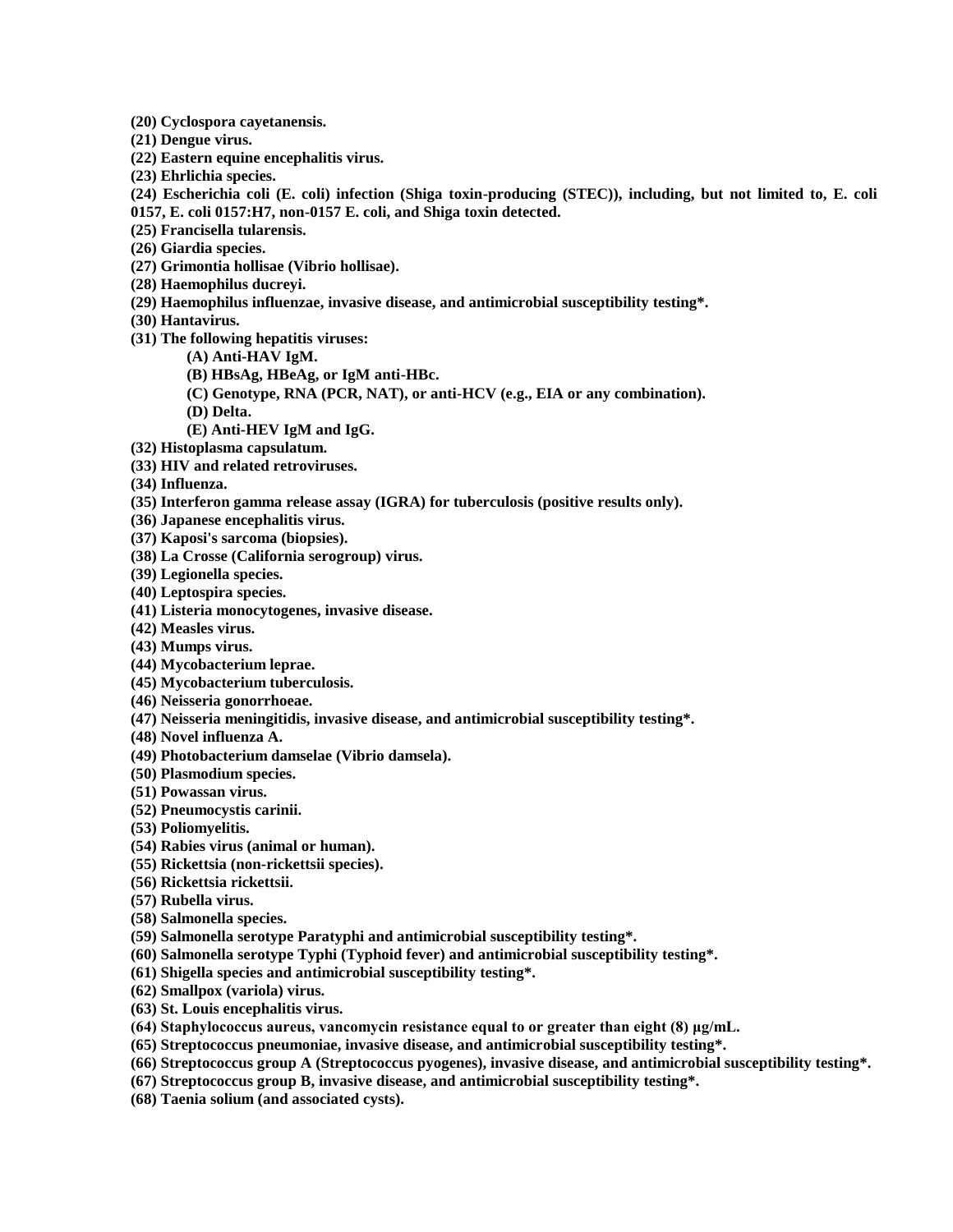- **(69) Treponema pallidum.**
- **(70) Trichinella spiralis.**
- **(71) Varicella-zoster virus.**
- **(72) Vibrio species.**
- **(73) West Nile virus.**
- **(74) Western equine encephalitis virus.**
- **(75) Yellow fever virus.**
- **(76) Yersinia species, including the following:**
	- **(A) Pestis.**
	- **(B) Enterocolitica.**
	- **(C) Pseudotuberculosis.**

**\*Reporting of disease is required to follow the "When to Report (from probable diagnosis)" time frame, and the antimicrobial susceptibility testing results are to be reported as soon as they become available.**

**(e) Laboratories may also report to the local health officer, but any such local report shall be in addition to reporting to the department. A laboratory may report by:**

**(1) electronic data transfer;**

**(2) telephone; or**

**(3) other confidential means of communication.**

**Instead of electronic data transfer or reporting by telephone, a laboratory may submit a legible copy of the laboratory report, provided that the information specified in subsection (b) or (c) appears thereon. Whenever a laboratory submits a specimen, portion of a specimen, or culture to the department laboratory resource center for confirmation, phage typing, or other service, this does not preclude a laboratory from reporting requirements as specified in this section.**

**(f) Laboratories shall submit all isolates of the following organisms to the department's microbiology laboratory for further evaluation within three (3) business days of isolation:**

**(1) Carbapenemase-producing carbapenem-resistant Enterobacteriaceae (CP-CRE). Isolates include organisms that are nonsusceptible to at least one (1) carbapenem antibiotic with MIC >=2 µg/ml or zone diameter <=22 mm (<=21 mm for ertapenem), and meet one (1) of the following criteria:**

**(A) Positive for carbapenemase production by a phenotypic test (e.g., Modified Hodge or Carba NP).** 

**(B) Nonsusceptible to at least three (3) carbapenem antibiotics with MIC >=2 µg/ml or zone diameter** 

**<=22 mm (<=21 mm for ertapenem).**

**(C) Positive for a carbapenemase gene marker.**

**Only one (1) isolate that meets these criteria should be submitted if the same organism is repeatedly recovered from the same patient.**

**(2) Haemophilus influenzae, invasive disease.**

**(3) Neisseria meningitidis, invasive disease.**

**(4) Escherichia coli (E. coli) (Shiga toxin-producing (STEC)) isolates, if not available, submit a Shiga toxin detected enrichment broth from a clinical specimen. If detection of STEC from a stool specimen using a nonculture based method (isolate or broth if not available), submit stool specimen in Cary-Blair media.**

**(5) Staphylococcus aureus, vancomycin resistance equal to or greater than eight (8) μg/mL.**

**(6) Mycobacterium tuberculosis.**

**(7) Streptococcus pneumoniae invasive disease isolates from persons less than five (5) years of age.**

**(8) Listeria monocytogenes isolates from a normally sterile site.**

**(9) Salmonella species isolates collected from a clinical specimen. If detection of Salmonella from a stool specimen using a nonculture based method, submit stool specimen in Cary-Blair medium.**

**(10) Shigella species isolates collected from a clinical specimen. If detection of Shigella from a stool specimen using a nonculture based method, submit stool specimen in Cary-Blair medium.**

**(11) Vibrio cholerae isolates collected from stool or vomitus. If detection of Vibrio cholerae from a stool specimen using a nonculture based method, submit stool specimen in Cary-Blair medium.**

**(12) Vibrio species (other than toxigenic Vibrio cholerae), Grimontia hollisae (Vibrio hollisae), and Photobacterium damselae (Vibrio damsela) isolates from a clinical specimen. If detection of Vibrio species, Grimontia hollisae (Vibrio hollisae), and Photobacterium damselae (Vibrio damsela) from a stool specimen using a nonculture based method, submit stool specimen in Cary-Blair medium.**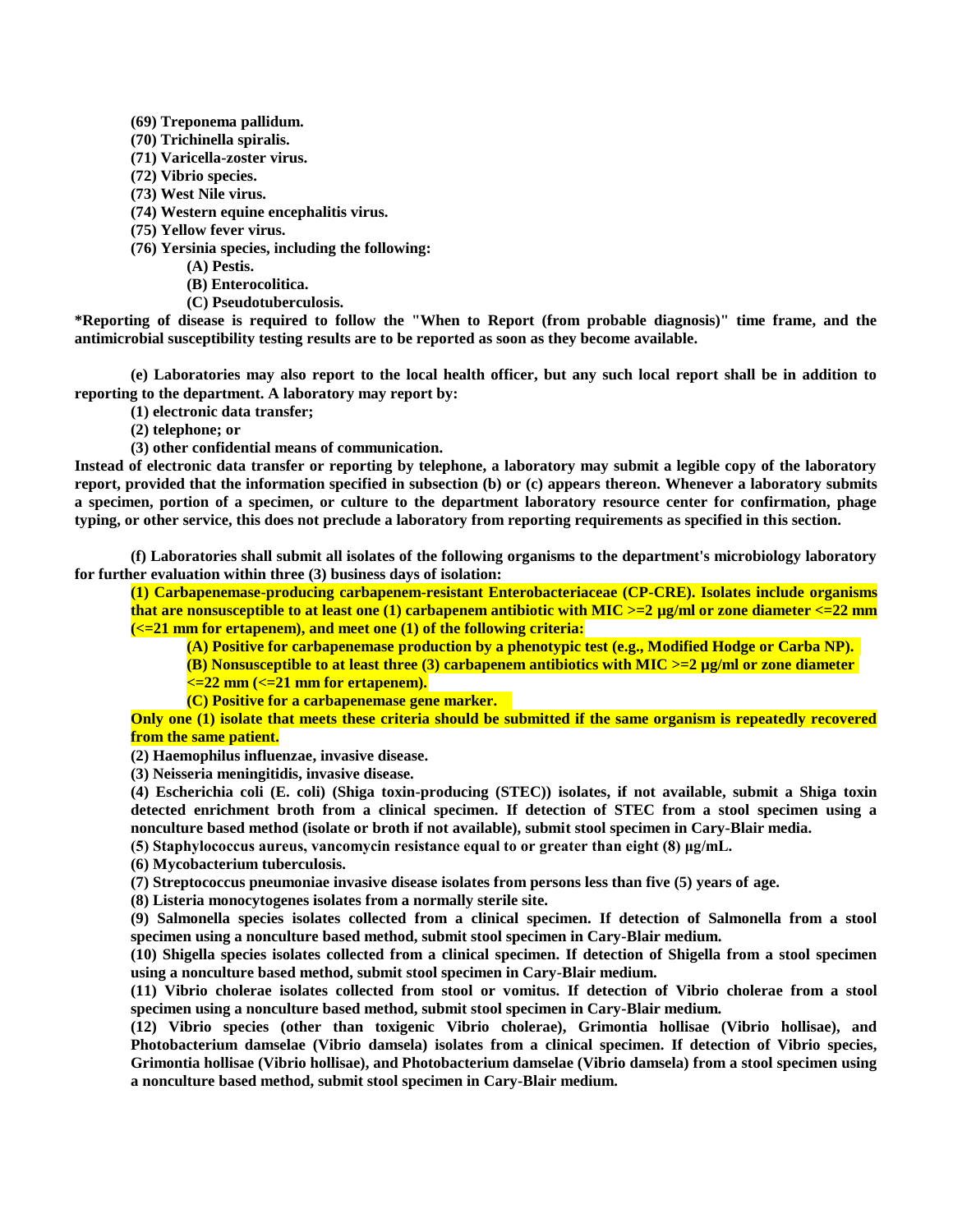**(g) Laboratories shall submit all confirmed positive remnant HIV diagnostic specimens to a department designated laboratory for confirmation, testing, and further evaluation including, but not limited to, confirmed western blot positives.**

**(h) Reporting by a laboratory, as required by this section, shall not:**

**(1) constitute a diagnosis or a case report; or**

**(2) be considered to fulfill the obligation of the attending physician or hospital to report.**

**(i) Failure to report constitutes a Class A infraction as specified by IC 16-41-2-8.** *(Indiana State Department of Health; 410 IAC 1-2.5-76)*

**410 IAC 1-2.5-77 Disease intervention measures; responsibility to investigate and implement**

**Authority: IC 16-19-3-4; IC 16-41-2-1 Affected: IC 16-41-2**

**Sec. 77. (a) Case reports submitted to the local health department or the department may be used for:**

**(1) epidemiological investigation; or**

**(2) other disease intervention activities;**

**as warranted. Prior approval from a patient is not required before releasing medical or epidemiological information to the local health department or the department or state designated districts.**

**(b) Unless otherwise indicated, the local health department in the jurisdiction where the patient is a resident is responsible for:**

**(1) performing any epidemiological investigation required; and**

**(2) instituting control measures.**

**(c) Upon receiving a reportable communicable disease report, local health officers must investigate the report within a reasonable time frame, immediately for diseases that shall be reported immediately, but usually not more than seventy-two (72) hours after the report is received for other diseases. A local health officer in receipt of a report of a disease that is:**

**(1) potentially dangerous to the public health; or**

**(2) of national or international significance;**

**not otherwise listed as a reportable disease in this rule, shall notify the department immediately by telephone or other confidential means.**

**(d) Investigation shall include obtaining laboratory and clinical data necessary for case ascertainment. Investigation efforts should identify all potential means for disease acquisition, risk factors, and any potential public health threats posed by the case. Findings of the investigation shall be used to institute control measures to minimize or abrogate the risk of disease spread.**

**(e) The results of each individual case investigation shall be documented, in writing, with a copy maintained at the local health department, and a copy forwarded to the department communicable disease section within a reasonable time frame of receiving the initial communicable disease report. Local health departments that do not have the necessary security to maintain complete confidentiality of HIV/AIDS patients may defer the storage of all copies to the department.**

**(f) The department may request and obtain epidemiological information on cases of communicable disease or diseases of public health importance, including the following:**

**(1) Outbreaks.**

**(2) Diseases caused by drug-resistant organisms.**

**(3) Emerging infectious diseases.**

**(g) Pursuant to 45 CFR 164.512 (2013), local health departments and the Indiana state department of health are considered public health authorities as defined by the Health Insurance Portability and Accountability Act of 1996 (HIPAA). Local health departments and the Indiana state department of health are authorized to receive protected health information, wherever maintained, without patient authorization for the purposes of public health surveillance, investigation, and interventions and as otherwise permitted by law.** *(Indiana State Department of Health; 410 IAC 1-2.5-77)*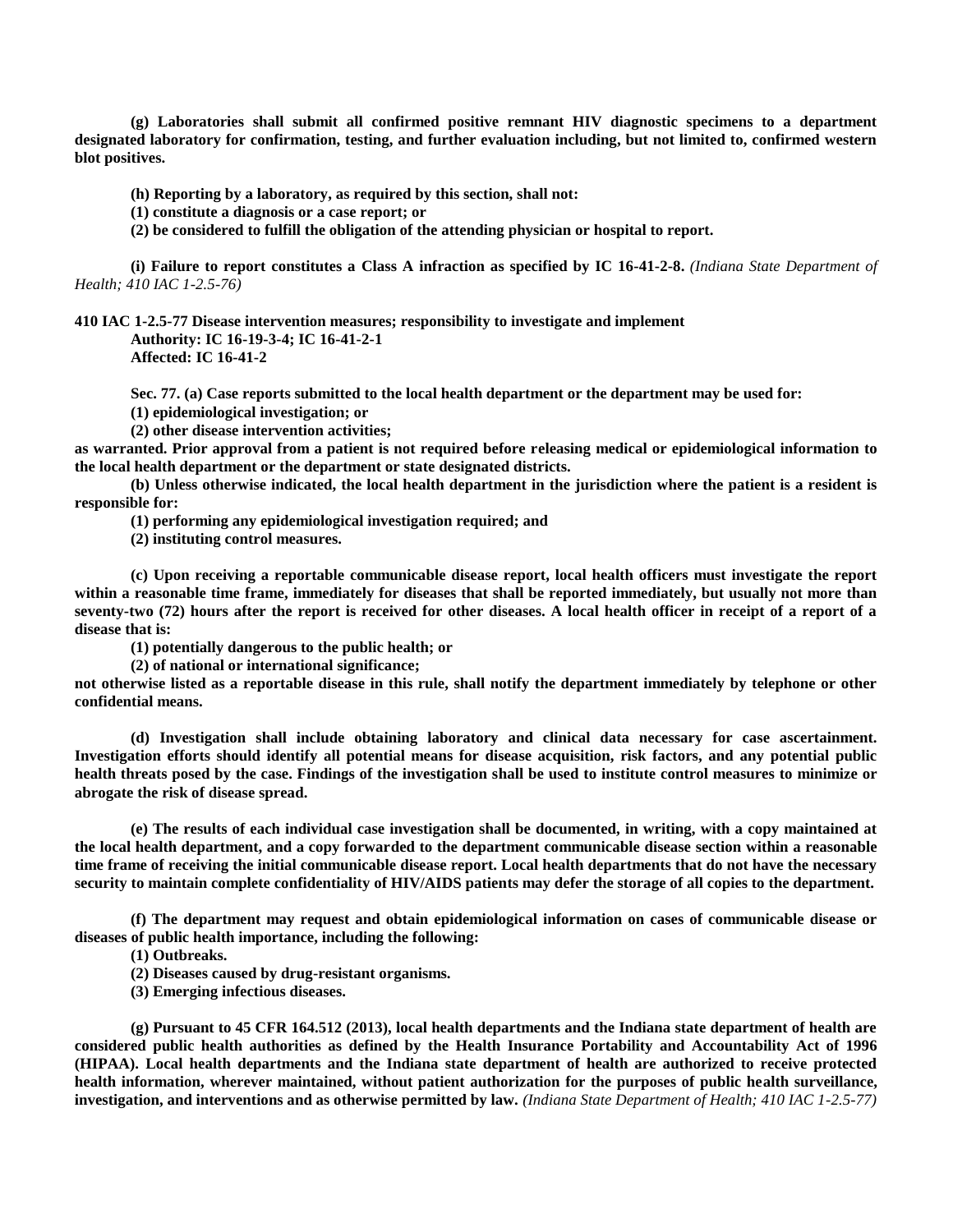**410 IAC 1-2.5-78 Confidentiality of medical and epidemiological information Authority: IC 16-19-3-4; IC 16-41-2-1 Affected: IC 16-18-2; IC 16-41; IC 34-43-1-12; IC 36-2-14-21**

**Sec. 78. (a) All information obtained under this rule, whether from patient records or other sources, is confidential as specified by IC 16-41-8-1.**

**(b) Except as provided in subsection (a), a person responsible for recording, reporting, or maintaining information required to be reported under IC 16-41-2 who recklessly, knowingly, or intentionally discloses or fails to protect medical or epidemiological information classified as confidential under this section commits a Class A misdemeanor.**

**(c) In addition to subsection (b), a public employee who violates this section is subject to discharge or other disciplinary action under the personnel rules of the agency that employs the employee.**

**(d) Release shall be made of the medical records concerning an individual to:**

**(1) the individual;**

**(2) a person authorized in writing by the individual to receive the medical records; or**

**(3) a coroner under IC 36-2-14-21.**

**(e) An individual may voluntarily disclose information about the individual's communicable disease.**

**(f) The provisions of this section regarding confidentiality apply to information obtained under IC 16-41-1 through IC 16-41-16. For purposes of compliance with the confidentiality provisions of IC 34-43-1-12, only the following diseases and conditions shall be defined as dangerous communicable diseases:**

**(1) Acquired immunodeficiency syndrome.**

**(2) Gonorrhea.**

**(3) Hepatitis, viral.**

**(4) HIV infection/disease.**

**(5) Syphilis.**

**(6) Chancroid.**

**(7) Chlamydial (genital) infections.**

**(8) Lymphogranuloma venereum.**

**(9) Multiple drug-resistant tuberculosis.**

**Information regarding all other diseases and conditions listed in section 75 of this rule, and not listed in this subsection, may be released as authorized by IC 34-43-1-12.** *(Indiana State Department of Health; 410 IAC 1-2.5-78)*

**410 IAC 1-2.5-79 General control measures**

**Authority: IC 16-19-3-4; IC 16-41-2-1 Affected: IC 16-41-2; IC 16-41-9**

**Sec. 79. General control measures are as follows:**

**(1) A local health officer or the commissioner, upon being notified of the existence of any communicable disease covered by a specific control measure in this section, shall ensure that the procedures required under the rule for the specific disease are carried out.**

**(2) A local health officer or the commissioner, upon learning or being notified of communicable diseases that are not covered by any specific control measures in this section, shall place such restrictions upon the movements of cases or carriers and their contacts as may be reasonably necessary to prevent the spread of disease. Specific control measures for the selected diseases or conditions are listed in sections 80 through 148 of this rule and are based on best practices outlined in the following references:**

**(A) Red Book: 2012 Report of the Committee on Infectious Diseases, 29th edition, a publication of the American Academy of Pediatrics.**

**(B) Epidemiology and Prevention of Vaccine-Preventable Diseases, 12th Edition, a publication of the Centers for Disease Control and Prevention.**

**(C) Manual for the Surveillance of Vaccine-Preventable Diseases, 5th Edition, a publication of the**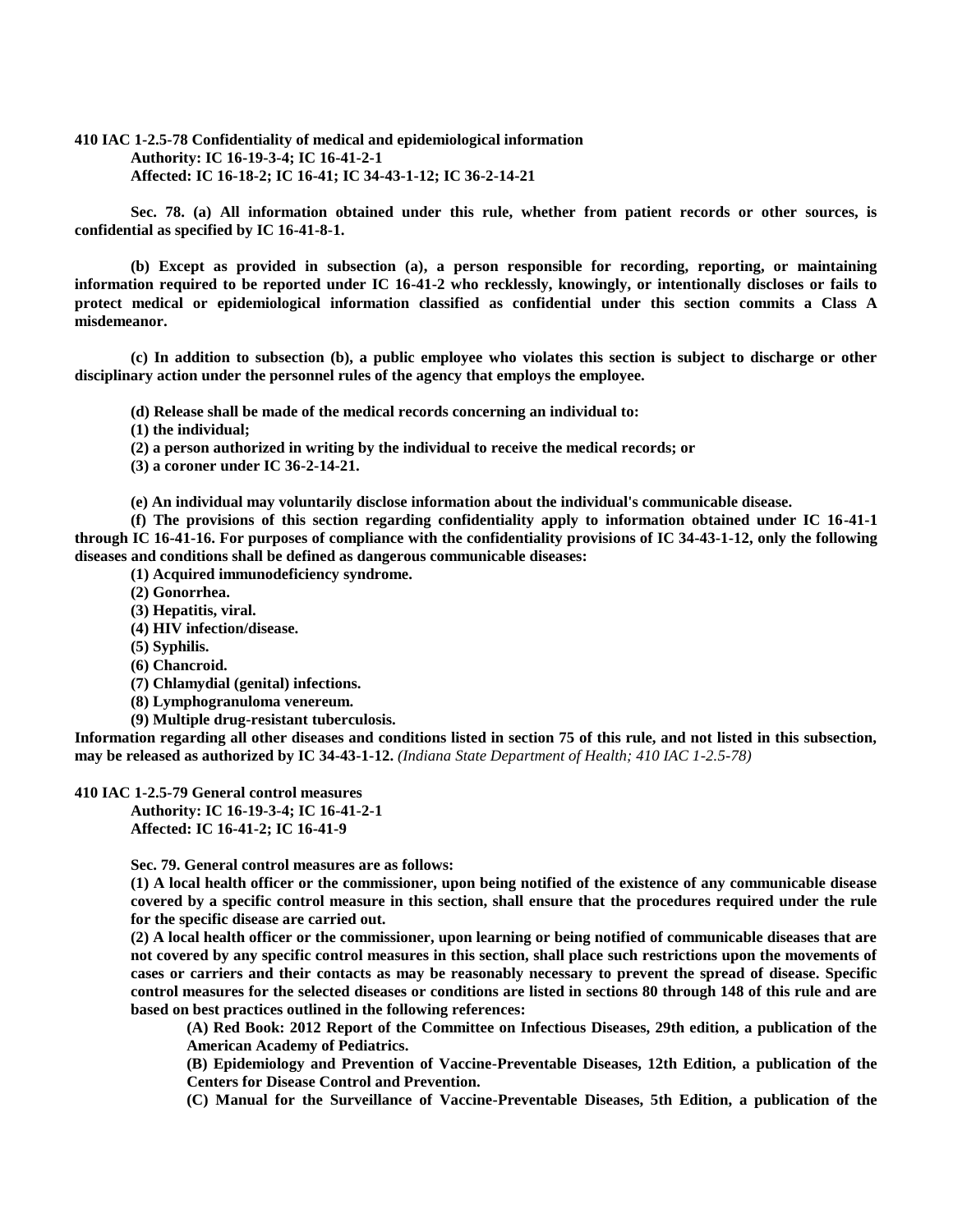**Centers for Disease Control and Prevention.**

**(D) Case Definitions for Infectious Conditions Under Public Health Surveillance. Morbidity and Mortality Weekly Report; May 2, 1997; Volume 46; No. RR-10.**

**(E) 2012 Nationally Notifiable Diseases and Conditions and Current Case Definitions, a publication of the Centers for Disease Control and Prevention.**

**(3) Control measures for diseases or conditions not listed insofar as applicable:**

**(A) are detailed in the procedures prescribed in the Control of Communicable Diseases Manual, 20th Edition, 2014, a publication of the American Public Health Association; and**

**(B) shall be followed to the extent that they are not in conflict with the laws of Indiana or this rule.**

**(4) The procedures implemented by the local health officer or the commissioner shall include provisions for proper hand washing procedures and universal precautions as defined in this rule.**

**(5) A local health officer, upon notification of the occurrence of a disease that is required by sections 75 and 76 of this rule to be reported immediately, shall in turn notify the department immediately by telephone or other instantaneous means of communication.**

**(6) A local health officer, in receipt of reports required by sections 75 and 76 of this rule to be reported in twenty-four (24) hours, seventy-two (72) hours, or five (5) business days, shall, on each Friday, or if Friday is a holiday, the previous business day, forward to the department electronic or paper copies of reports received during the previous seven (7) days and not yet forwarded. Upon suspicion of an outbreak, the local health officer shall notify the department immediately, by telephone or other instantaneous means of communication. More frequent reports shall be furnished during an outbreak as required by the department.**

**(7) A local health officer in receipt of a report of a disease that is potentially dangerous to the public health, or of national or international significance not listed as a reportable disease in section 75 or 76 of this rule, shall notify the department immediately by telephone or other confidential means of communication to establish reporting requirements for additional reports of that disease that subsequently may be received by the local health officer. (8) The local health officer or the commissioner shall make an attempt to seek cooperation of cases, carriers,** 

**contacts, or suspect cases to implement the least restrictive, but medically necessary, procedures to protect the public health. Those procedures may include, but not be limited to, any of the following:**

**(A) Participating in a designated education, counseling, or treatment program.**

**(B) Undergoing confirmatory testing.**

**(C) Undergoing medically accepted tests or treatments that are consistent with standard medical practice as necessary to make the case or carrier noninfectious.**

**(D) Notifying or appearing before designated health officials for verification of disease status at periodic times.**

**(E) Ceasing and desisting conduct that constitutes a health threat to others.**

**(F) Being monitored by an electronic monitoring device to prevent activities that constitute a health threat to others.**

**(G) Living part time or full time in a supervised setting.**

**(H) Being confined to an appropriate:**

**(i) hospital;**

**(ii) home;**

**(iii) apartment; or**

**(iv) other institutional facility or residential setting.**

**(I) Complying with any combination of the remedies under this subdivision considered appropriate by the health officer.**

*(Indiana State Department of Health; 410 IAC 1-2.5-79)*

# **410 IAC 1-2.5-80 Animal bites; specific control measures Authority: IC 16-19-3-4; IC 16-41-2-1 Affected: IC 15-17-6-11; IC 16-41-2; IC 16-41-9**

**Sec. 80. (a) The specific control measures for animal bites are as follows:**

**(1) Every case of a human bitten by a domestic or wild mammal shall be reported within twenty-four (24) hours to the local health officer having jurisdiction. If a physician is in attendance, the physician shall report the bite. The report shall include requested information on postexposure rabies prophylaxis if it is being administered to the bite victim. Each reported bite shall be investigated immediately by the local health officer. This**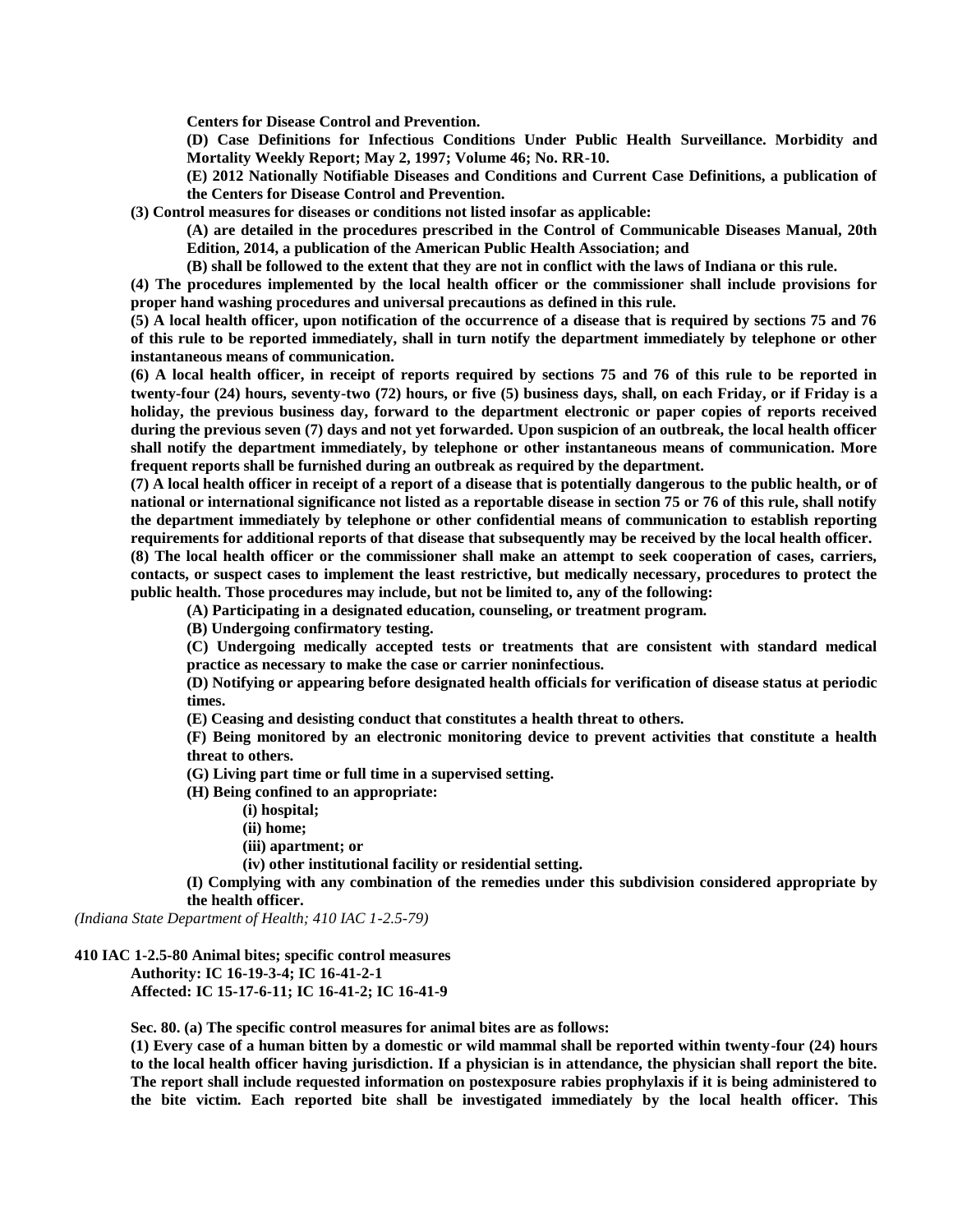**investigation shall be conducted with the purpose of determining the need for postexposure rabies prophylaxis of the bite victim and either:**

**(A) imposing a ten (10) day observation period on the biting animal (dog, cat, or ferret only) to determine if the animal was capable of transmitting rabies at the time of the biting incident; or**

**(B) submission of the head, if the biting animal is a potential rabies vector, to the department laboratory to determine if it was infected with rabies.**

**(2) Isolation of persons is not necessary.**

**(3) Concurrent disinfection is not necessary.**

**(4) Quarantine shall be applied to the biting animal as follows:**

**(A) Any apparently healthy dog, cat, or ferret that has bitten a person, or any dog, cat, or ferret suspected of being rabid shall be confined and held in observation for the period specified in IC 15-17-6-11 (not less than ten (10) days) or humanely killed at once (when necessary) for laboratory examination. The confinement shall be:**

**(i) under the supervision of the state veterinarian or a licensed, accredited veterinarian, or other person designated by the official quarantining the animal; and**

**(ii) at the expense of the owner.**

**(B) Any illness in the confined dog, cat, or ferret shall be reported immediately to the local health department. Animals under confinement shall not be immunized against rabies during the observation period. The head of any such dog, cat, or ferret that dies during the period of observation, or is killed subsequent to having bitten a person or another animal, shall be:**

**(i) removed;**

**(ii) packed in an iced container, but not frozen; and**

**(iii) forwarded immediately to the laboratory of the department for rabies testing.**

**(C) Any unhealthy or terminally injured dog, cat, or ferret that has bitten a person shall be humanely killed immediately for laboratory examination. The animal's owner shall be responsible for having the unhealthy or terminally injured animal euthanized, head removed, and shipped to the department for rabies examination. In the case of a stray animal or an animal whose owner cannot be found, the local health department shall assume this responsibility.**

**(D) Any rabies vector species (including, but not limited to, bats, skunks, raccoons, foxes, and other wild carnivores) that has bitten a human or a domestic animal, or is suspected of being rabid, shall not be placed under observation, but shall be humanely killed at once in a manner that does not cause trauma to the head or brain. The head shall be refrigerated, but not frozen, and submitted within forty-eight (48) hours to the laboratory of the department. Exceptions to this section may be made only at the discretion of the local health officer or the state veterinarian, or both. Animals covered under this section include, but are not limited to, the following:**

**(i) Wild animal species kept as pets.**

**(ii) Wild animal species kept in captivity for any other purpose, including those permitted by the Indiana department of natural resources under 312 IAC 9-10-4, 312 IAC 9-10-9, 312 IAC 9-10-9.5, and 312 IAC 9-10-11.**

**(iii) Wild carnivores crossbred to domestic dogs and cats (hybrids) and their offspring.**

**(E) The bite victim shall be notified after:**

**(i) a dog, cat, or ferret has passed the ten (10) day observation period in a healthy state; or (ii) the results of a laboratory test are available.**

**(F) Any person bitten or scratched by a rabies vector species (raccoon, skunk, fox, or bat) not available for rabies testing should be regarded as having been potentially exposed to rabies. The following chart provides information on quarantine and disposition of biting animals:**

|                                                 | <b>Evaluation and Disposition of</b> | <b>Postexposure Prophylaxis</b>                                                |
|-------------------------------------------------|--------------------------------------|--------------------------------------------------------------------------------|
| <b>Animal Type</b>                              | <b>Animal</b>                        | <b>Recommendation</b>                                                          |
| Dogs, cats, and ferrets                         | Healthy and available for 10 day     | Should not begin prophylaxis unless                                            |
|                                                 | observation <sup>1</sup>             | animal develops symptoms of rabies <sup>2</sup>                                |
|                                                 | Rabid or suspected rabid             | Immediate postexposure prophylaxis                                             |
|                                                 | <b>Unknown</b>                       | <b>Consult public health officials</b>                                         |
| Skunks, raccoons, bats <sup>3</sup> , foxes and | Regard as rabid unless geographic    | Immediate postexposure prophylaxis if                                          |
| most other wild carnivores,                     |                                      | area is known to be free of rabies or animal is unavailable for testing, or if |
| including those animals kept in                 | until animal is proven negative by   | animal is available for testing, as soon as a                                  |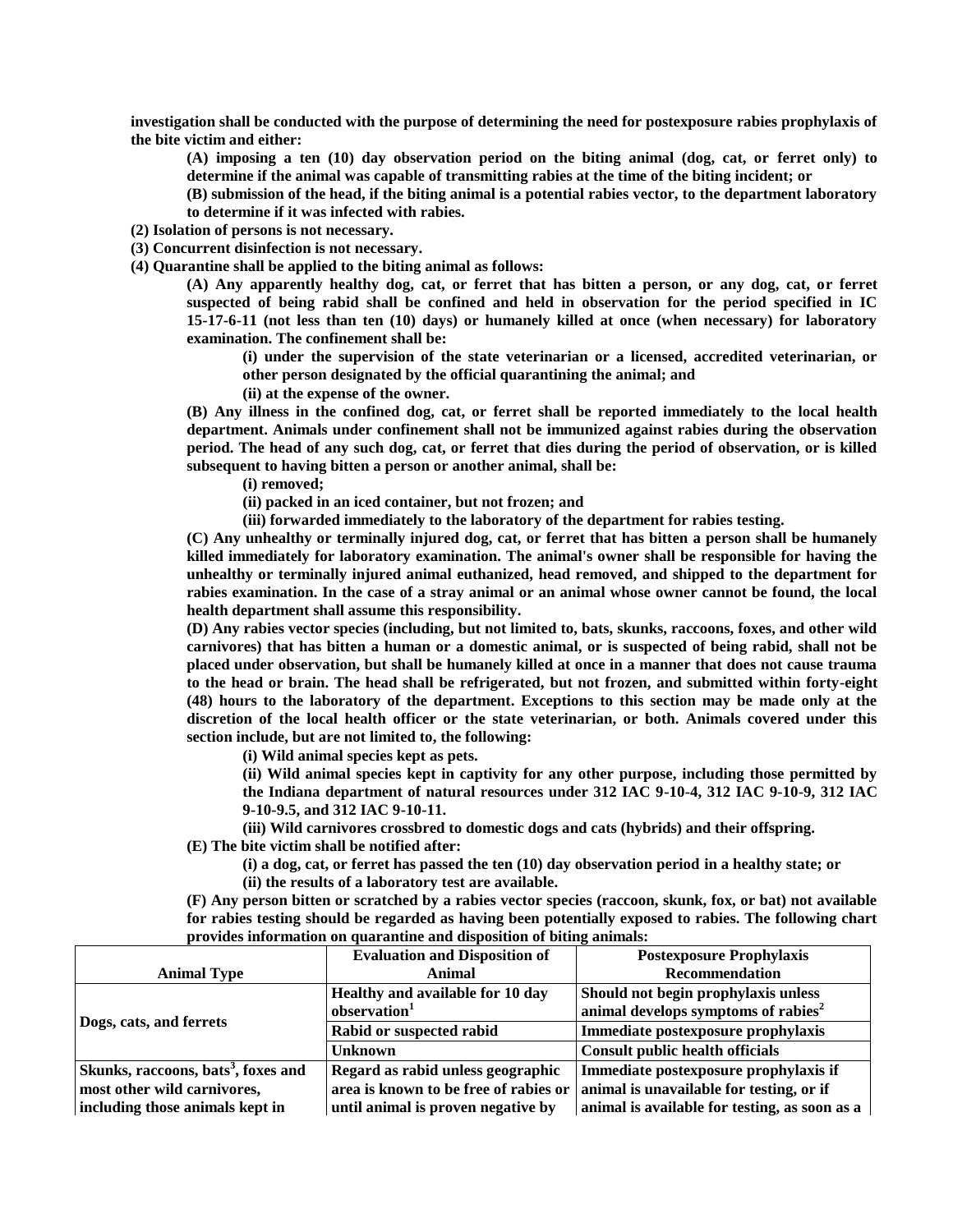| captivity or as pets                                             | laboratory testing <sup>4</sup> | positive result is observed                                                                                                                                                                                                                                                                              |
|------------------------------------------------------------------|---------------------------------|----------------------------------------------------------------------------------------------------------------------------------------------------------------------------------------------------------------------------------------------------------------------------------------------------------|
| <b>Livestock, rodents, and lagomorphs</b><br>(rabbits and hares) | <b>Consider individually</b>    | Consult public health officials. Bites from<br>squirrels, hamsters, guinea pigs, gerbils,<br>chipmunks, rats, mice, other rodents,<br>rabbits, and hares almost never require<br>antirabies treatment. Bites from larger<br>rodents (groundhogs, beavers, muskrats)<br>may require antirabies treatment. |

**1 If the animal is unhealthy or has a serious injury that would make quarantine inhumane, the stray animal may be euthanized immediately and the head submitted to the rabies laboratory.**

**<sup>2</sup>Postexposure prophylaxis should be started if a veterinarian identifies an animal as being symptomatic. Symptomatic animals should be euthanized and tested immediately.**

**<sup>3</sup>What appears to be insignificant contact with bats may result in rabies transmission, even without clear evidence of a bite. Postexposure prophylaxis is recommended for all persons with bite, scratch, or mucous membrane exposure to a bat unless the bat is available for testing and is negative for rabies. Postexposure prophylaxis is appropriate even in the absence of bite, scratch, or mucous membrane exposure in situations in which there is a reasonable probability that such contact occurred (for example, a sleeping individual awakes to find a bat in the room, an adult witnesses a bat in the room with a previously unattended child, mentally challenged person, or intoxicated person) and rabies cannot be ruled out by testing the bat.**

**<sup>4</sup>The animal should be euthanized and tested as soon as possible. Holding for observation is not allowable as time lapse from virus secretion in saliva until clinical symptoms appear have not been determined for species other than a dog, cat, or ferret. Consult with the department veterinary epidemiologist for information on presence or absence of rabies in particular species.**

**(b) All bite wounds should be treated immediately in the following steps:**

**(1) Clean and flush wound as first aid.**

**(2) Thorough wound cleansing under medical supervision.**

- **(3) Evaluation of need for postexposure prophylaxis.**
- **(4) Tetanus prophylaxis and antibacterial treatment as needed.**

**(c) If the decision is made to provide postexposure prophylaxis to the individual, the following protocols must be followed, and a decision to provide postexposure prophylaxis must be reported to the department:**

| <b>Guidelines for Postexposure Prophylaxis</b>                                           |                                                                                                                                                                                                                                                                                                          |                                                                                                                                                                                                                                  |
|------------------------------------------------------------------------------------------|----------------------------------------------------------------------------------------------------------------------------------------------------------------------------------------------------------------------------------------------------------------------------------------------------------|----------------------------------------------------------------------------------------------------------------------------------------------------------------------------------------------------------------------------------|
| <b>Vaccination Status</b>                                                                | <b>Treatment</b>                                                                                                                                                                                                                                                                                         | Regimen*                                                                                                                                                                                                                         |
| <b>Local wound cleaning</b><br>globulin $(HRIG)$<br>Not previously vaccinated<br>Vaccine |                                                                                                                                                                                                                                                                                                          | All postexposure treatment should begin with immediate<br>thorough cleansing of all wounds with soap and water.                                                                                                                  |
|                                                                                          | Human rabies immune                                                                                                                                                                                                                                                                                      | 20 IU/kg body weight. If anatomically feasible, the full dose<br>should be infiltrated around the wound or wounds. Any<br>remaining volume should be administered intramuscularly at<br>a site distant from vaccine inoculation. |
|                                                                                          | Human diploid cell vaccine (HDCV), purified chick embryo<br>cell vaccine (PCEC), or rabies vaccine adsorbed (RVA), 1.0<br>ml, IM (deltoid <sup>1</sup> ), one dose should be given on days $0, 3, 7$ ,<br>and 14. Immunocompromised individuals may require a 5th<br>vaccine dose to be given on day 28. |                                                                                                                                                                                                                                  |
| Previously vaccinated <sup>2</sup><br><b>HRIG</b><br><b>Vaccine</b>                      | <b>Local wound cleaning</b>                                                                                                                                                                                                                                                                              | All postexposure treatment should begin with immediate<br>thorough cleansing of all wounds with soap and water.                                                                                                                  |
|                                                                                          |                                                                                                                                                                                                                                                                                                          | Should not be administered to individuals who have been<br>previously vaccinated.                                                                                                                                                |
|                                                                                          |                                                                                                                                                                                                                                                                                                          | HDCV, PCEC, or RVA, 1.0 ml IM (deltoid <sup>1</sup> ), one dose should<br>be given on days 0 and 3.                                                                                                                              |
| *These regimens are applicable for all age groups, including children.                   |                                                                                                                                                                                                                                                                                                          |                                                                                                                                                                                                                                  |

**<sup>1</sup>The deltoid area is the only acceptable site of vaccination for adults and older children. For younger children, the outer aspect of the thigh may be used. The vaccine should never be administered in the gluteal area. The vaccine**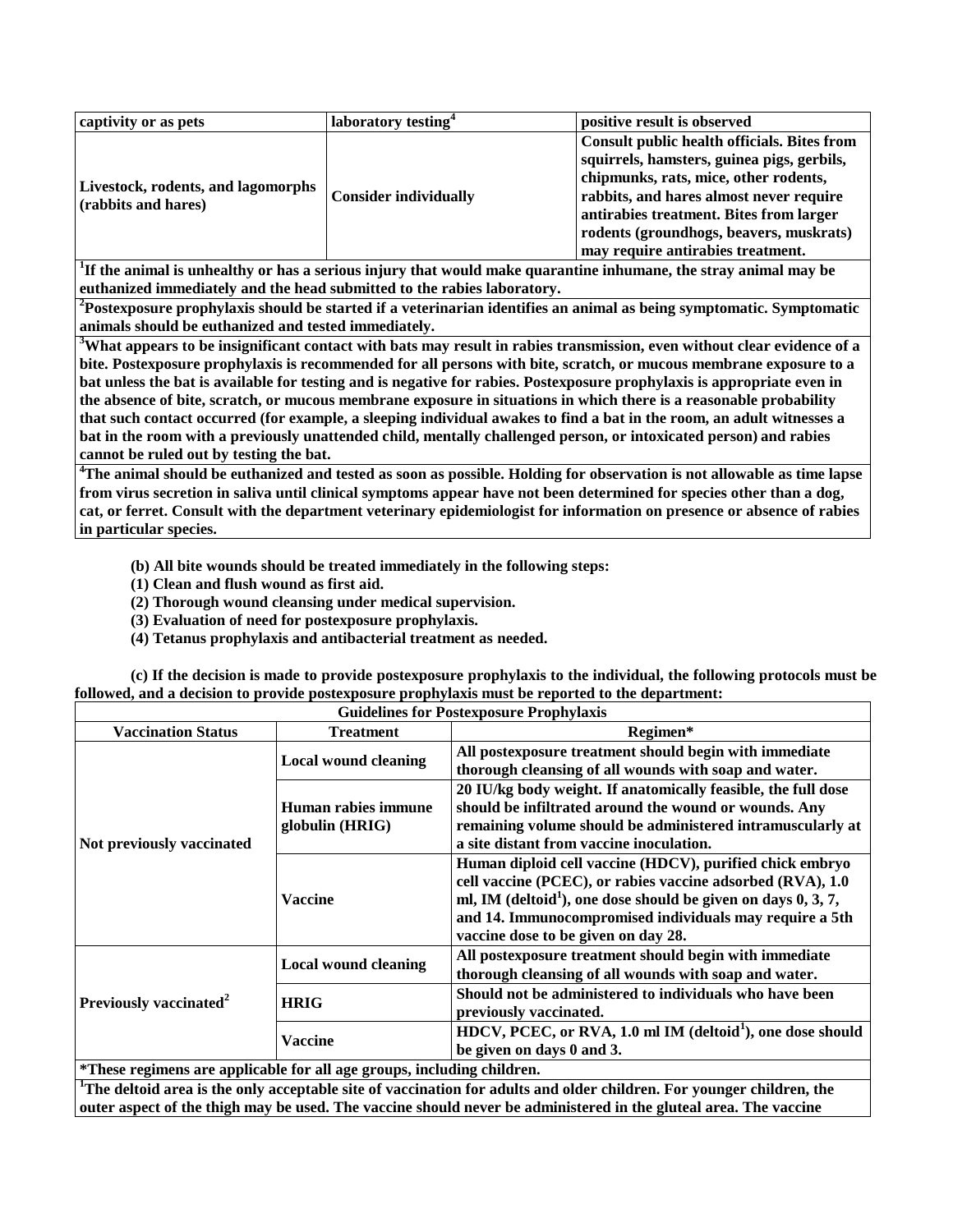**should never be administered in the same location with the HRIG.**

**<sup>2</sup>Any person with a history of preexposure vaccination with HDCV or RVA, prior postexposure prophylaxis with HDCV or RVA, or previous vaccination with any other type of rabies vaccine and a documented history of antibody response to the prior vaccination.**

**(d) Case definition is established by the department.** *(Indiana State Department of Health; 410 IAC 1-2.5-80)*

**410 IAC 1-2.5-81 Anthrax; specific control measures**

**Authority: IC 16-19-3-4; IC 16-41-2-1 Affected: IC 16-41-2; IC 16-41-9**

**Sec. 81. The specific control measures for anthrax (infectious agent: Bacillus anthracis) are as follows:**

**(1) An investigation by the local health officer shall be performed immediately to determine the source of exposure. History of exposure to animals and animal products (wool, hair, or raw leather) and travel to endemic anthrax areas shall be fully investigated.**

**(2) Standard precautions for isolation of hospitalized patients shall be followed.**

**(3) Discharges from lesions and articles contaminated with discharges require disinfection. An infectious agent is a spore former that will survive in environment for long periods. Disinfection requires sporicidal agent.**

**(4) Quarantine is not necessary.**

**(5) If exposure occurred in an occupational/industrial setting, a review of industrial hygiene practices shall be made to reduce the risk of other cases.**

**(6) The Centers for Disease Control and Prevention and the Council of State and Territorial Epidemiologists set the standard clinical and laboratory case definition.**

*(Indiana State Department of Health; 410 IAC 1-2.5-81)*

**410 IAC 1-2.5-82 Arboviral disease (non-neuroinvasive and neuroinvasive); specific control measures Authority: IC 16-19-3-4; IC 16-41-2-1**

**Affected: IC 16-41-2; IC 16-41-9**

**Sec. 82. The specific control measures for arboviral encephalitis (West Nile virus, La Crosse/California serogroup virus, eastern equine encephalitis, western equine encephalitis, Powassan encephalitis, St. Louis encephalitis, dengue, chikungunya virus, and Japanese encephalitis) are as follows:**

**(1) An investigation by the local health officer shall be performed immediately for the purpose of identifying location and presence of vector mosquitoes. If applicable, the local health officer shall:**

**(A) obtain travel history prior to illness; and**

**(B) identify traveling companions who may have been exposed.**

**Active surveillance shall be instituted. The local health officer shall identify areas in the community where there is a need for vector control. Identification of cases in horses, birds, or humans provides evidence of virus presence and amplification in the community environment.**

**(2) Use contact precautions until enterovirus meningoencephalitis is eliminated from the list of possible diagnoses.**

**(3) Concurrent disinfection is not required.**

**(4) Quarantine is not required.**

- **(5) Immunization is not available. Protection of contacts is not applicable. Fogging or spraying insecticides:**
	- **(A) has been effectively used to abort urban epidemics; and**
	- **(B) may be recommended by the department.**

**(6) The Centers for Disease Control and Prevention and the Council of State and Territorial Epidemiologists set the standard clinical and laboratory case definition.**

*(Indiana State Department of Health; 410 IAC 1-2.5-82)*

**410 IAC 1-2.5-83 Babesiosis; specific control measures Authority: IC 16-19-3-4; IC 16-41-2-1 Affected: IC 16-41-2; IC 16-41-9**

**Sec. 83. The specific control measures for babesiosis (infectious agent: Babesia species) are as follows:**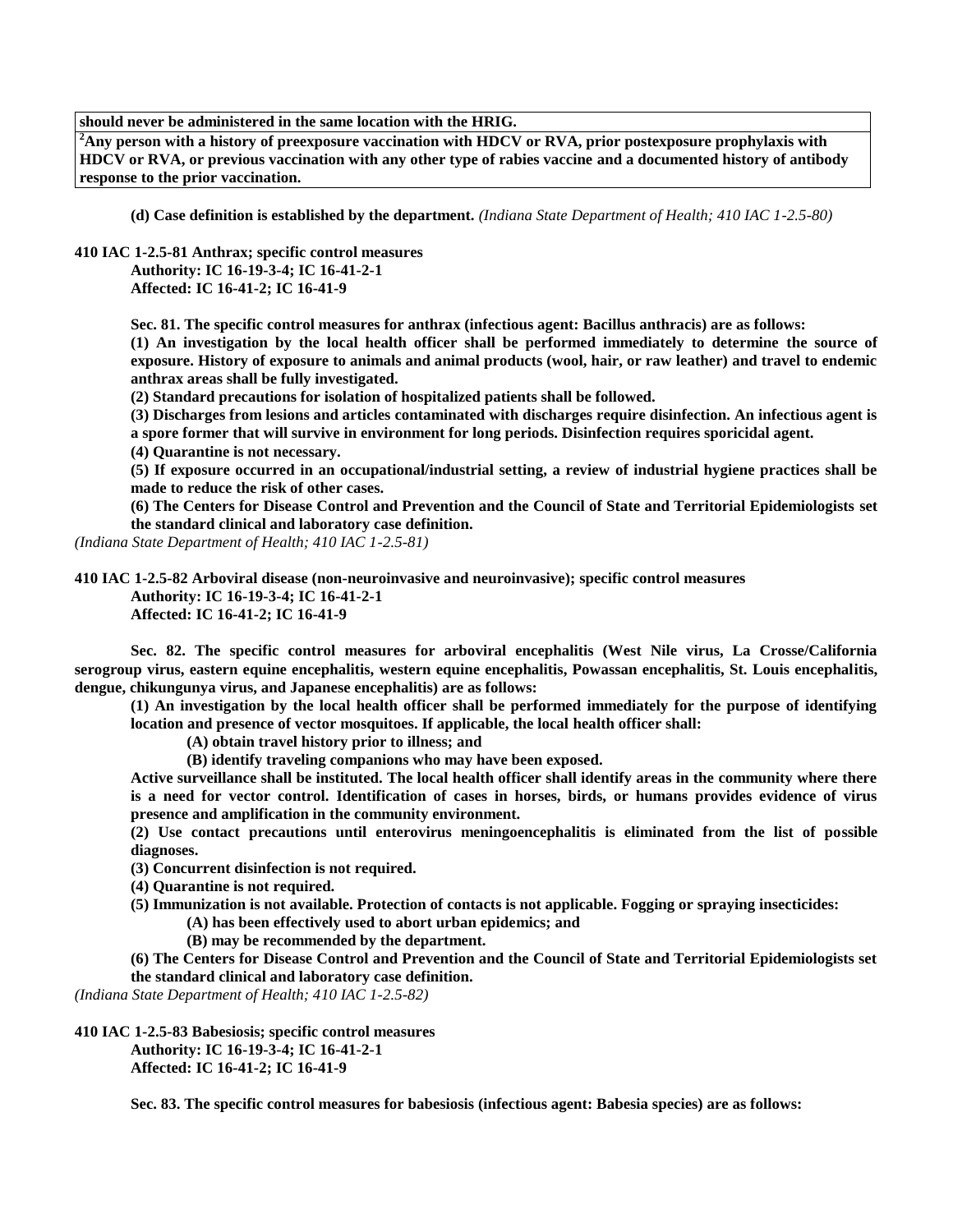**(1) An investigation by the local health officer shall:**

**(A) be performed within seventy-two (72) hours; and**

**(B) focus on source of exposure to:**

**(i) infected ticks; or**

**(ii) recent blood transfusions.**

**Travel history for the previous six (6) months to include the most recent summer months is essential.**

**(2) Isolation is required regarding blood and body fluids.**

**(3) Concurrent disinfection is not required.**

**(4) Quarantine is not required.**

**(5) Immunization is not available. Household contacts or traveling companions with similar exposures should also be evaluated for infection. If the patient donated blood while incubating the disease, the blood collecting agency should be notified immediately.**

**(6) The Centers for Disease Control and Prevention and the Council of State and Territorial Epidemiologists set the standard clinical and laboratory case definition.**

*(Indiana State Department of Health; 410 IAC 1-2.5-83)*

**410 IAC 1-2.5-84 Botulism; specific control measures Authority: IC 16-19-3-4; IC 16-41-2-1 Affected: IC 16-41-2; IC 16-41-9**

**Sec. 84. The specific control measures for botulism - foodborne, infant, wound, or other (infectious agent: Clostridium botulinum), are as follows:**

**(1) An investigation by the local health officer shall meet the following conditions:**

- **(A) Be performed immediately (within three (3) hours after clinical suspicion).**
- **(B) Include the following prior to symptom onset:**
	- **(i) Five (5) day food and drink history.**
		- **(ii) Fourteen (14) day wound history.**
- **(C) Recover all suspected food for appropriate testing and disposal.**

**(D) If suspicion is high that the source is a commercial food product or a product served in a restaurant, the local health officer shall perform active surveillance to identify additional cases. The purpose of the investigation shall be case ascertainment, assurance of availability of the appropriate antitoxin through the department, and identification of the infection source.**

**(2) Isolation is not required.**

**(3) Implicated food that is not collected for laboratory analysis shall be double-bagged and discarded. The department shall direct bulk disposal. Contaminated environmental surfaces shall be sterilized by boiling or by chlorine disinfection to inactivate any remaining toxin. Feces from infant cases may be disposed of in a sanitary sewer. Terminal cleaning shall be followed.**

**(4) Quarantine is not applicable.**

**(5) Prophylaxis with antitoxin is not recommended for asymptomatic people who have ingested a food known to contain botulinum toxin. Physicians treating a patient who has been exposed to toxin or is suspected of having any type of botulism should contact the department immediately. People exposed to toxin who are asymptomatic should have close medical observation in nonsolitary settings.**

**(6) The investigational botulinum toxoid pentavalent vaccine (types A, B, C, D, and E) has been discontinued for immunization among laboratory workers at high risk of exposure and is no longer available.**

**(7) Requests for botulinum antitoxin for treatment of suspected wound or foodborne botulism shall be made through the department. Botulism immune globulin for treatment of infants with botulism may be requested through the department. Antitoxin for noninfant forms of botulism: Antitoxin should be procured immediately through the department. If contact cannot be made with the department, the CDC Emergency Operations Center should be contacted for botulism case consultation and antitoxin. Equine-derived investigational heptavalent botulinum antitoxin (HBAT) is the only botulinum antitoxin available for treatment. Antitoxin for infant botulism: Botulism immune globulin (BabyBIG) caused by C. botulinum type A or type B is made and distributed by the California Department of Public Health. HBAT is available and is not recommended routinely for infant botulism, but has been used to treat patients with type F infant botulism on a case-by-case basis.**

**(8) The Centers for Disease Control and Prevention and the Council of State and Territorial Epidemiologists set the standard clinical and laboratory case definition.**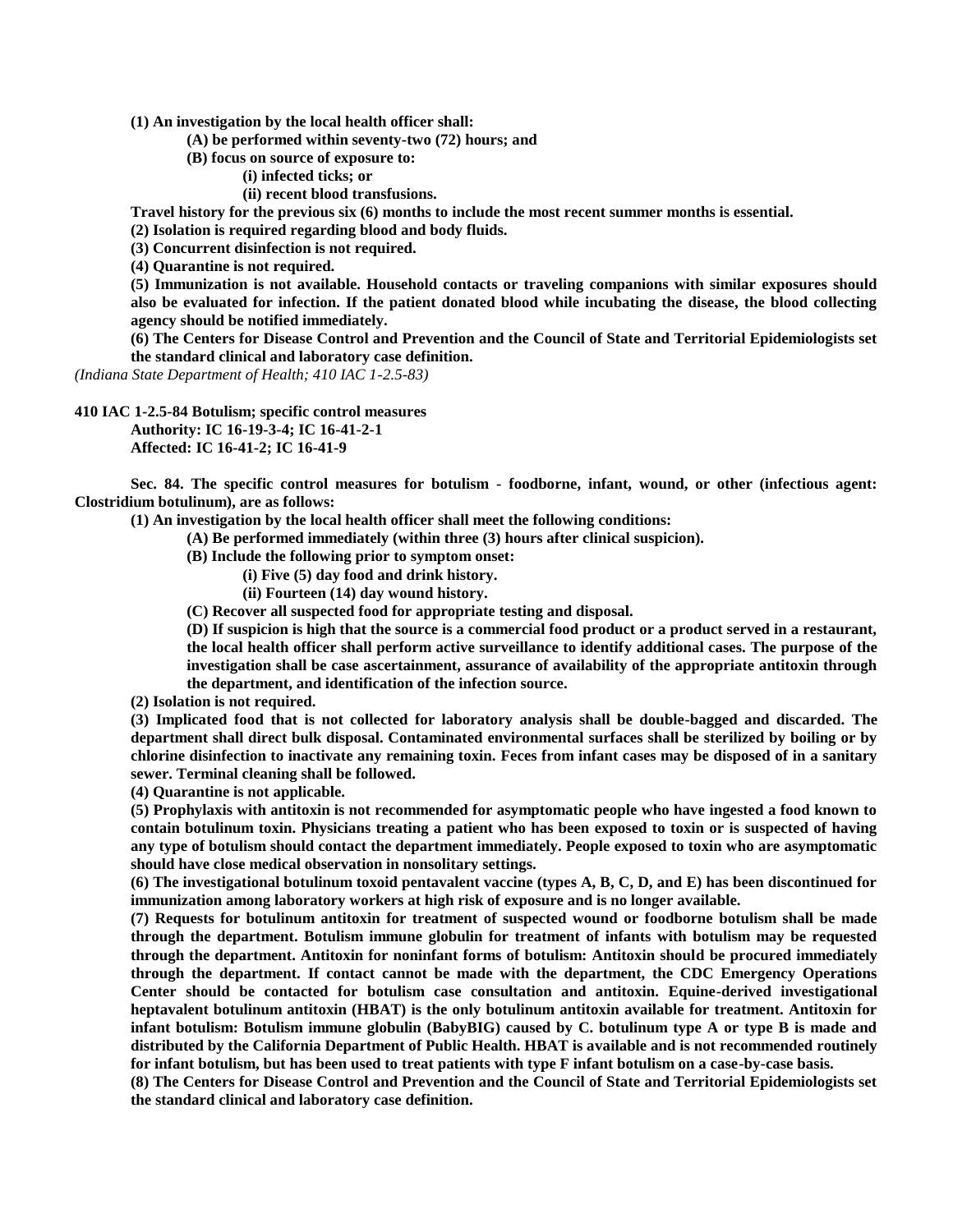*(Indiana State Department of Health; 410 IAC 1-2.5-84)*

**410 IAC 1-2.5-85 Brucellosis; specific control measures Authority: IC 16-19-3-4; IC 16-41-2-1 Affected: IC 16-41-2; IC 16-41-9**

> **Sec. 85. The specific control measures for brucellosis (infectious agent: Brucella species) are as follows: (1) An investigation by the local health officer shall be performed immediately to trace infection to the common or individual source, usually:**

**(A) infected dogs, domestic goats, swine, or cattle;**

**(B) unpasteurized milk or dairy products (cheese) from cows and goats; or**

**(C) foreign travel.**

**Occupational exposures from slaughterhouses or others working with infected animal tissues or products should be considered. Animals suspected of being infected shall be managed according to requirements of the Indiana state board of animal health.**

**(2) Standard precautions for hospitalized patients shall be taken.**

**(3) Concurrent disinfection of purulent discharges shall be followed.**

**(4) Quarantine is not required.**

**(5) Immunization is not available. Protection of contacts is not applicable.**

**(6) The Centers for Disease Control and Prevention and the Council of State and Territorial Epidemiologists set the standard clinical and laboratory case definition.**

*(Indiana State Department of Health; 410 IAC 1-2.5-85)*

**410 IAC 1-2.5-86 Campylobacteriosis; specific control measures**

**Authority: IC 16-19-3-4; IC 16-41-2-1**

**Affected: IC 16-41-2; IC 16-41-9**

**Sec. 86. The specific control measures for Campylobacter enteritis (infectious agent: Campylobacter species) are as follows:**

**(1) An investigation by the local health officer shall meet the following conditions:**

**(A) Be performed within seventy-two (72) hours.**

**(B) Include a five (5) day history of the following prior to symptom onset:**

**(i) Food and drink consumption.**

**(ii) Domestic and international travel.**

- **(iii) Water exposures.**
- **(iv) Animal exposures.**

**(C) Determine if the case is part of an outbreak.**

- **(D) Determine if the case is a:**
	- **(i) food employee;**
		- **(ii) daycare worker;**
		- **(iii) health care worker; or**
	- **(iv) daycare attendee, a school attendee, or anyone who lives at a residential institution.**
- **(E) Determine if meal companions are additional cases.**

**(2) In addition to standard precautions, contact precautions shall be followed for diapered or incontinent individuals or children less than six (6) years of age. For others, the following guidelines apply:**

**(A) Cases employed as food employees, daycare workers, health care workers, or in similar positions shall be excluded from employment involving food handling and direct care of children or hospitalized or institutionalized patients until all of the following have occurred:**

**(i) The local health officer has determined the case has been asymptomatic for at least twenty-four (24) hours.**

**(ii) The case has been counseled about preventive measures, such as hand washing procedures, that must be followed to prevent transmission of disease.**

**(iii) The local health officer has discussed the following topics with the employer:**

**(AA) The employer's duty to comply with local and state rules pertaining to prevention of infectious diseases.**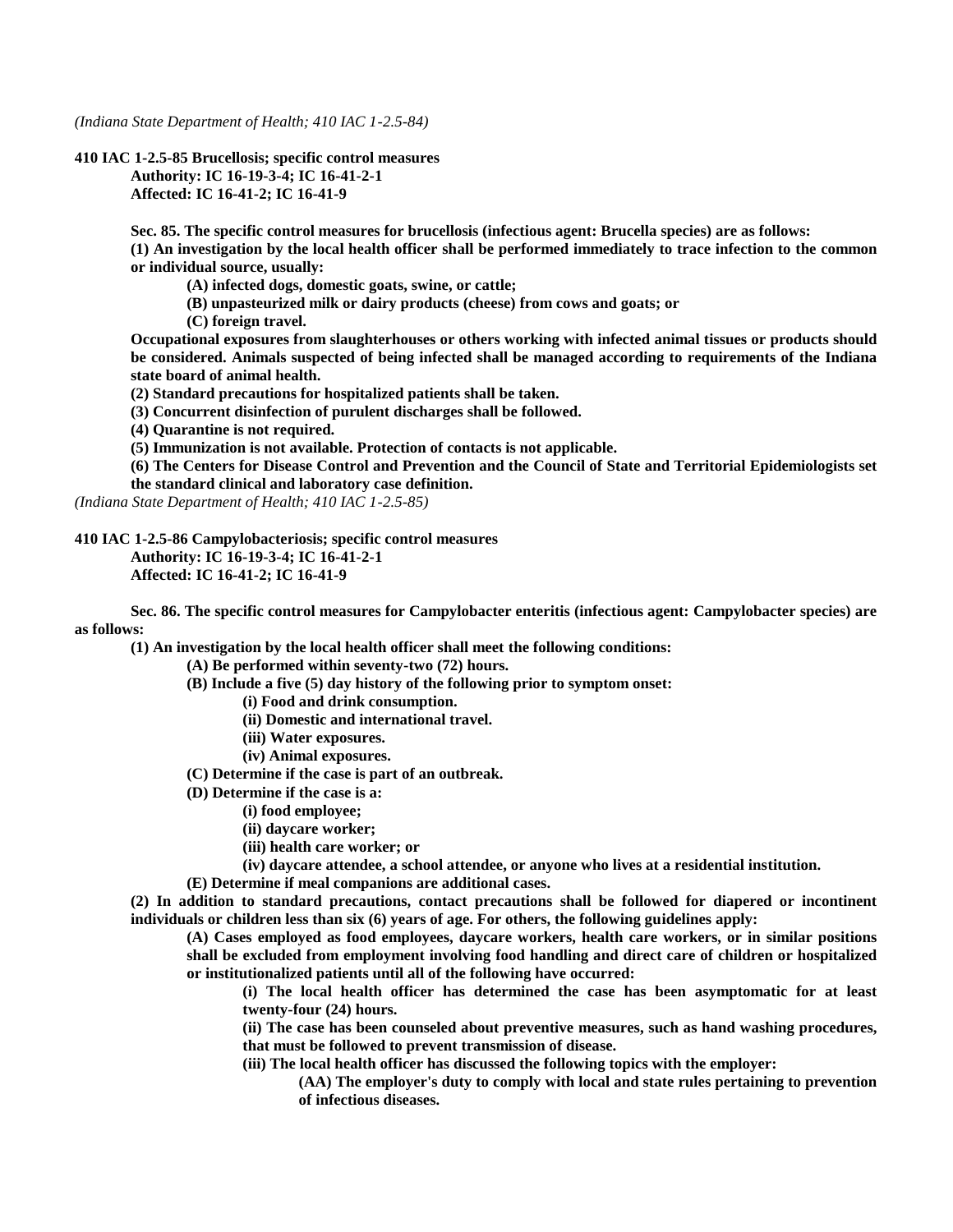**(BB) The availability of required proper hand washing facilities for employees.**

**(CC) The correction of any observed lapses in hygienic measures by employees.**

**(B) Cases shall be excluded from attending schools, preschools, and daycare facilities until all of the following have occurred:**

**(i) The local health officer has determined the case has been asymptomatic for at least twenty-four (24) hours.**

**(ii) The case or case's guardian has been counseled about preventive measures, such as hand washing procedures, that must be followed to prevent transmission of disease.**

**(iii) The local health officer has discussed with the appropriate school, preschool, or daycare facility staff the need:**

**(AA) for proper hand washing procedures and other infection control practices; and**

**(BB) to comply with all local and state rules pertaining to prevention of infectious diseases.**

**(C) If an outbreak of the infection occurs in a daycare facility or preschool, the following shall occur:**

**(i) All attendees and staff may be required to submit stool specimens for examination.**

**(ii) Instead of exclusion, attendees and staff may be isolated from other attendees and staff in the same facility based on symptoms, laboratory testing, and treatment. This alternative shall only be considered if the physical structure and staff organization of the facility can accommodate isolation of various attendee and staff groups from one another. If this alternative is selected, increased emphasis on hand washing procedures and environmental cleaning is required.**

**(iii) Admission of all new attendees may be suspended while the outbreak continues.**

**(3) Concurrent disinfection of feces and soiled articles is required. Feces may be discarded in a sanitary sewer without prior disinfection.**

**(4) Quarantine is not required.**

**(5) Immunization is not available. Protection of contacts is not applicable.**

**(6) The Centers for Disease Control and Prevention and the Council of State and Territorial Epidemiologists set the standard clinical and laboratory case definition.**

*(Indiana State Department of Health; 410 IAC 1-2.5-86)*

**410 IAC 1-2.5-87 Carbapenemase-producing carbapenem-resistant Enterobacteriaceae (CP-CRE); specific control measures**

**Authority: IC 16-19-3-4; IC 16-41-2-1 Affected: IC 16-41-2; IC 16-41-9**

**Sec. 87. (a) The specific control measures for carbapenemase-producing carbapenem-resistant Enterobacteriaceae (CP-CRE) (infectious agent: organisms that are nonsusceptible to at least one (1) carbapenem antibiotic with MIC >=2 µg/ml or zone diameter <=22 mm (<=21 mm for ertapenem), and meet one (1) of the following criteria:**

**(1) Positive for carbapenemase production by a phenotypic test (e.g., Modified Hodge or Carba NP).** 

**(2) Nonsusceptible to at least three (3) carbapenem antibiotics with MIC >=2 µg/ml or zone diameter <=22 mm (<=21 mm for ertapenem).**

**(3) Positive for a carbapenemase gene marker.) are listed in subsection (b).**

**(b) The specific control measures for carbapenemase-producing carbapenem-resistant Enterobacteriaceae (CP-CRE) are as follows:**

**(1) An investigation shall be performed by the local health officer within seventy-two (72) hours and include individuals who have shared a residence with the patient in an acute care or long term care facility.**

**(2) The facility shall initiate contact precautions for CP-CRE; additional precautions should be added if any other transmissible condition is present.**

**(3) Supplemental measures for a health care facility with CP-CRE transmission include the following:**

**(A) Refer to the most recent CRE Toolkit from the Centers for Disease Control and Prevention for patient and environmental management of CRE patients.**

**(B) Consider screening of patients to determine if epidemiologically linked.**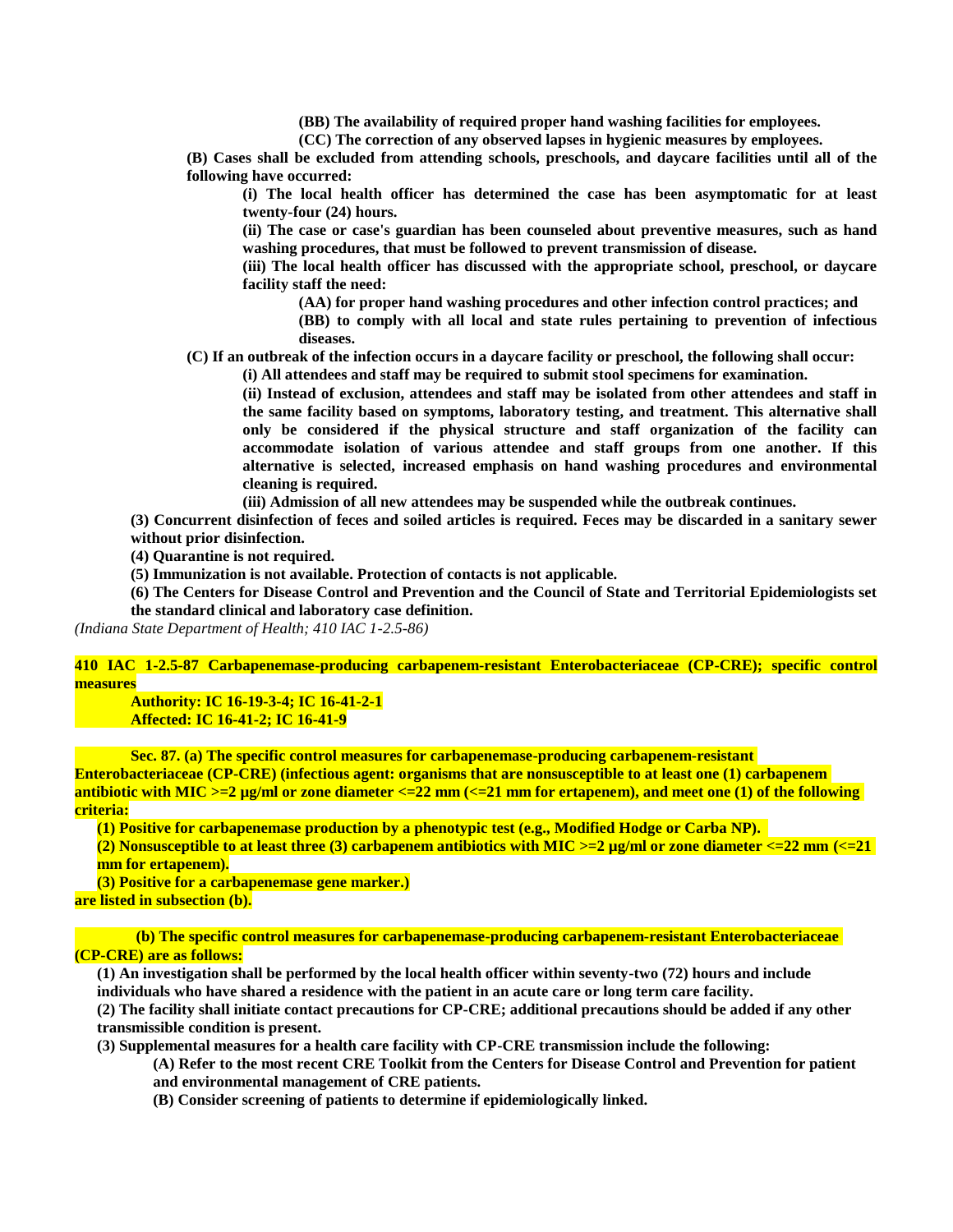**(C) Consider chlorhexidine gluconate bathing. (4) Case definition is established by the department.** *(Indiana State Department of Health; 410 IAC 1-2.5-87)*

**410 IAC 1-2.5-88 Chancroid; specific control measures**

**Authority: IC 16-19-3-4; IC 16-41-2-1 Affected: IC 16-41-2; IC 16-41-9**

**Sec. 88. The specific control measures for chancroid (infectious agent: Haemophilus ducreyi) are as follows: (1) An investigation by the local health officer shall be:**

**(A) performed within seventy-two (72) hours; and**

**(B) focused on identifying sexual partners who were at risk for transmitting to, or contracting the infection from, the case.**

**Case and contacts shall be fully evaluated and treated as recommended in the Sexually Transmitted Diseases Treatment Guidelines, 2010, Morbidity and Mortality Weekly Report, December 17, 2010, Volume 59, No. RR-12.**

**(2) Standard precautions are required. Avoid sexual contact until all lesions are healed.**

**(3) Concurrent disinfection is not required.**

**(4) Quarantine is not required.**

**(5) Immunization is not available. Sexual contacts shall receive prophylactic treatment.**

**(6) The Centers for Disease Control and Prevention and the Council of State and Territorial Epidemiologists set the standard clinical and laboratory case definition.**

*(Indiana State Department of Health; 410 IAC 1-2.5-88)*

**410 IAC 1-2.5-89 Chlamydial infections, genital; specific control measures**

**Authority: IC 16-19-3-4; IC 16-41-2-1**

**Affected: IC 16-41-2; IC 16-41-9**

**Sec. 89. The specific control measures for chlamydial infections, genital (infectious agent: Chlamydia trachomatis) (see psittacosis for infections caused by Chlamydia psittaci) are as follows:**

**(1) An investigation by the local health officer shall be:**

**(A) performed within seventy-two (72) hours; and**

**(B) focused on identifying sexual partners who were at risk for transmitting to, or contracting the infection from, the case.**

**Case and contacts shall be fully evaluated and treated as recommended in the Sexually Transmitted Diseases Treatment Guidelines, 2010, Morbidity and Mortality Weekly Report, December 17, 2010, Volume 59, No. RR-12. Expedited partner therapy is allowed for the treatment of sex partners for chlamydia (http://www.in.gov/isdh/files/EPT\_Guidance\_Document.pdf).**

**(2) For hospital patients, standard precautions shall be followed. Appropriate antibiotic therapy renders discharges noninfectious. Patients shall refrain from sexual intercourse until treatment is completed.**

**(3) Careful disposal of articles contaminated with urethral and vaginal discharges is required.**

**(4) Quarantine is not required.**

**(5) Immunization is not available.**

**(6) The Centers for Disease Control and Prevention and the Council of State and Territorial Epidemiologists set the standard clinical and laboratory case definition.**

*(Indiana State Department of Health; 410 IAC 1-2.5-89)*

**410 IAC 1-2.5-90 Cholera; specific control measures**

**Authority: IC 16-19-3-4; IC 16-41-2-1 Affected: IC 16-41-2; IC 16-41-9**

**Sec. 90. The specific control measures for cholera (infectious agent: Vibrio cholerae 01 or 0139) are as follows: (1) An investigation by the local health officer shall meet the following conditions:**

**(A) Be performed immediately.**

**(B) Include a five (5) day history of the following prior to symptom onset:**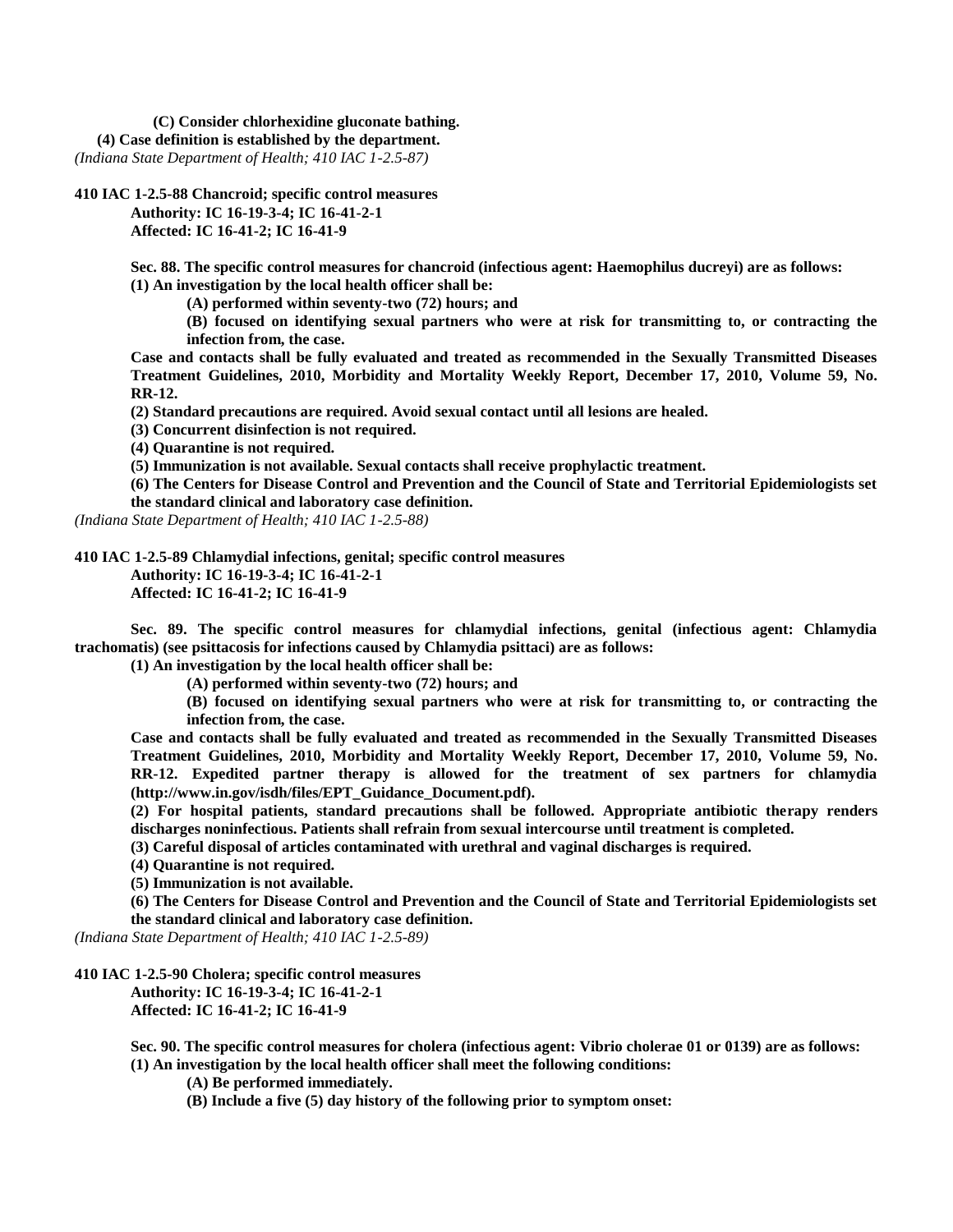**(i) Food and drink consumption.**

**(ii) Water exposure.**

**(iii) Domestic and international travel.**

**(C) Determine if the case is part of an outbreak.**

**(D) Determine if the case is a:**

**(i) food employee;**

**(ii) daycare worker;**

**(iii) health care worker; or**

**(iv) daycare attendee, a school attendee, or anyone who lives at a residential institution.**

**(E) Interview individuals who consumed food and water with the patient to identify additional cases and determine the contaminated food or water source. If suspicion centers on water, a commercial food product, or a restaurant as a potential source, active surveillance shall be carried out to identify additional cases.**

**(2) In addition to standard precautions, contact precautions shall be followed for diapered or incontinent people for the duration of illness. For others, the following guidelines apply:**

**(A) Cases employed as food employees shall be excluded from employment involving food handling until all of the following have occurred:**

**(i) The local health officer has determined the case has been asymptomatic for at least twenty-four (24) hours.**

**(ii) One (1) negative stool culture has been confirmed.**

**(iii) The case has been counseled about preventive measures, such as hand washing procedures, that must be followed to prevent transmission of disease.**

**(iv) The local health officer has discussed the following topics with the employer:**

**(AA) The employer's duty to comply with local and state rules pertaining to prevention of infectious diseases.**

**(BB) The availability of required proper hand washing facilities for all employees.**

**(CC) The correction of any observed lapses in hygienic measures by employees.**

**(B) Cases employed as daycare workers, health care workers, or in similar positions shall be excluded from employment involving direct care of children or hospitalized or institutionalized patients until all of the following have occurred:**

**(i) The local health officer has determined the case has been asymptomatic for at least twenty-four (24) hours.**

**(ii) The case has been counseled about preventive measures, such as hand washing procedures, that must be followed to prevent transmission of disease.**

**(iii) The local health officer has discussed the following topics with the employer:**

**(AA) The employer's duty to comply with local and state rules pertaining to prevention of infectious diseases.**

**(BB) The availability of required proper hand washing facilities for employees.**

**(CC) The correction of any observed lapses in hygienic measures by employees.**

**(C) Cases shall be excluded from attending schools, preschools, and daycare facilities until all of the following have occurred:**

**(i) The local health officer has determined the case has been asymptomatic for at least twenty-four (24) hours.**

**(ii) The case or case's guardian has been counseled about preventive measures, such as hand washing procedures, that must be followed to prevent transmission of disease.**

**(iii) The local health officer has discussed with the appropriate school, preschool, or daycare facility staff the need:**

**(AA) for proper hand washing procedures and other infection control practices; and**

**(BB) to comply with all local and state rules pertaining to prevention of infectious diseases.**

**(D) If an outbreak of the infection occurs in a daycare facility or preschool the following may occur:**

**(i) All attendees and staff may be required to submit stool specimens for examination.**

**(ii) Instead of exclusion, attendees and staff may be isolated from other attendees and staff in the same facility based on symptoms, laboratory testing, and treatment. This alternative shall only be considered if the physical structure and staff organization of the facility can**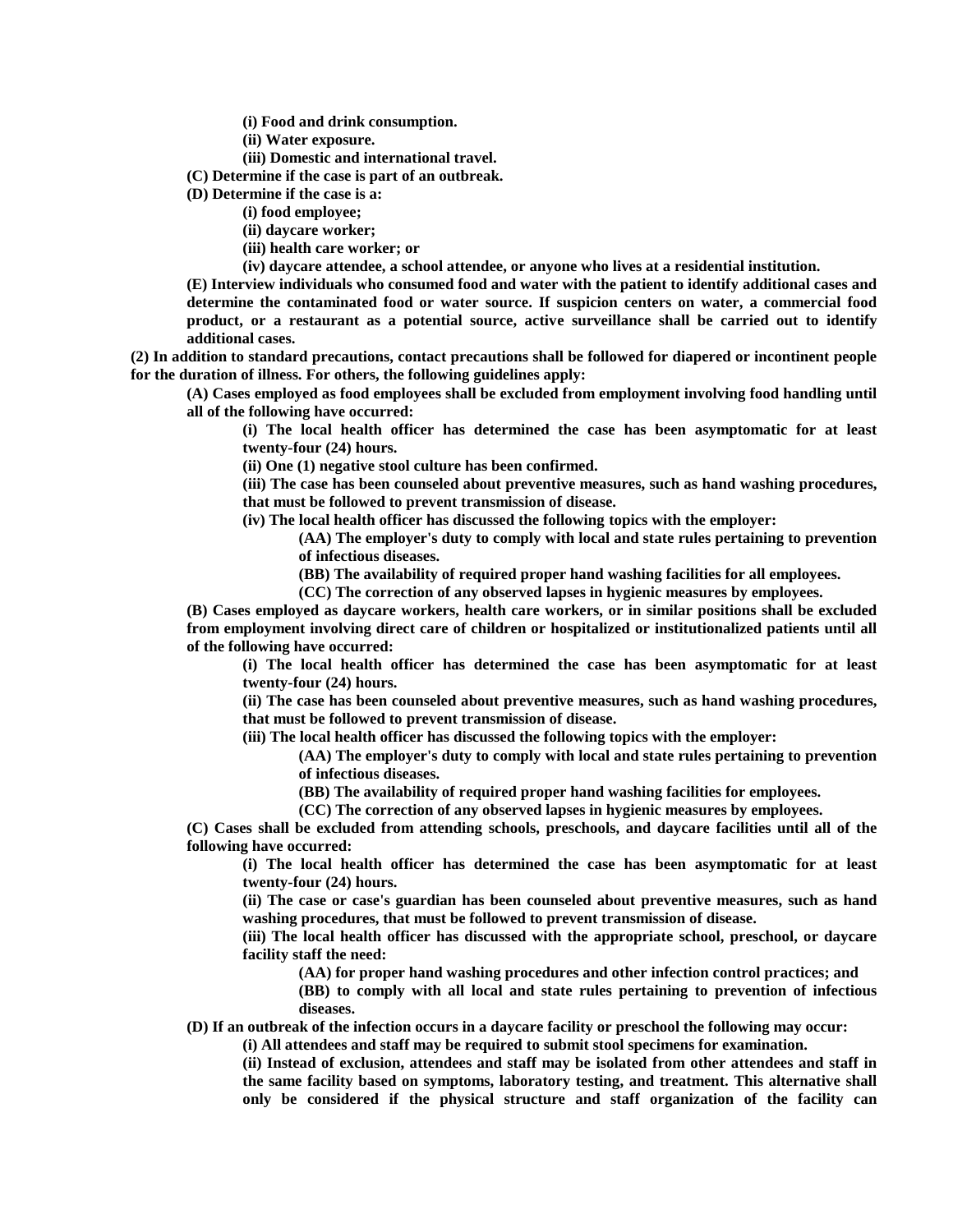**accommodate isolation of various attendee and staff groups from one another. If this alternative is selected, increased emphasis on hand washing procedures and environmental cleaning is necessary.**

**(iii) Admission of all new attendees may be suspended while the outbreak continues.**

**(3) Feces, vomitus, and articles soiled by feces or vomitus, or both, shall receive concurrent disinfection. Feces and vomitus may be discarded in a sanitary sewer without prior disinfection.**

**(4) Quarantine is not required.**

**(5) No cholera vaccines are available in the United States. Cholera immunization is not required for travelers entering the United States from cholera-affected areas, and it is not recommended for travel to or from areas with cholera infection. Observe individuals who consume food and drink from the same sources as the patient for five (5) days from the last exposure. The administration of doxycycline, tetracycline, ciprofloxacin, ofloxacin, or trimethoprim-sulfamethoxazole within twenty-four (24) hours of identification of the index case may prevent coprimary cases of cholera among household contacts. However, because secondary transmission of cholera is rare, prophylaxis of contacts is not recommended, except in special circumstances in which the probability of fecal exposure is high and medication can be delivered rapidly.**

**(6) The Centers for Disease Control and Prevention and the Council of State and Territorial Epidemiologists set the standard clinical and laboratory case definition.**

*(Indiana State Department of Health; 410 IAC 1-2.5-90)*

**410 IAC 1-2.5-91 Coccidioidomycosis; specific control measures**

**Authority: IC 16-19-3-4; IC 16-41-2-1 Affected: IC 16-41-2; IC 16-41-9**

**Sec. 91. The specific control measures for coccidioidomycosis (infectious agent: Coccidioides immitus and posadasi or Coccidioides species) are as follows:**

**(1) An investigation by the local health officer shall be performed within seventy-two (72) hours.**

**(2) Standard precautions are required for hospitalized patients.**

**(3) Concurrent disinfection is required.**

**(4) Quarantine is not required.**

**(5) Immunization is not available. Protection of contacts is not applicable.**

**(6) The Centers for Disease Control and Prevention and the Council of State and Territorial Epidemiologists set** 

**the standard clinical and laboratory case definition.**

*(Indiana State Department of Health; 410 IAC 1-2.5-91)*

**410 IAC 1-2.5-92 Cryptosporidiosis; specific control measures**

**Authority: IC 16-19-3-4; IC 16-41-2-1**

**Affected: IC 16-41-2; IC 16-41-9**

**Sec. 92. The specific control measures for cryptosporidiosis (infectious agent: Cryptosporidium species) are as follows:**

**(1) An investigation by the local health officer shall meet the following conditions:**

**(A) Be performed within seventy-two (72) hours.**

**(B) Include a seven (7) day food and exposure history of the following prior to symptom onset:**

- **(i) Food and drink consumption.**
- **(ii) Daycare or preschool children.**
- **(iii) Animal exposures.**
- **(iv) Surface water.**

**(C) Determine if the case is part of an outbreak.**

- **(D) Determine if the case is a:**
	- **(i) food employee;**
		- **(ii) daycare worker;**
		- **(iii) health care worker; or**
	- **(iv) daycare attendee, a school attendee, or anyone who lives at a residential institution.**

**(E) If suspicion centers on a commercial food product, restaurant, recreational water setting, or public water supply, active surveillance shall be instituted to identify additional cases.**

**(2) In addition to standard precautions, contact precautions shall be followed for diapered or incontinent people**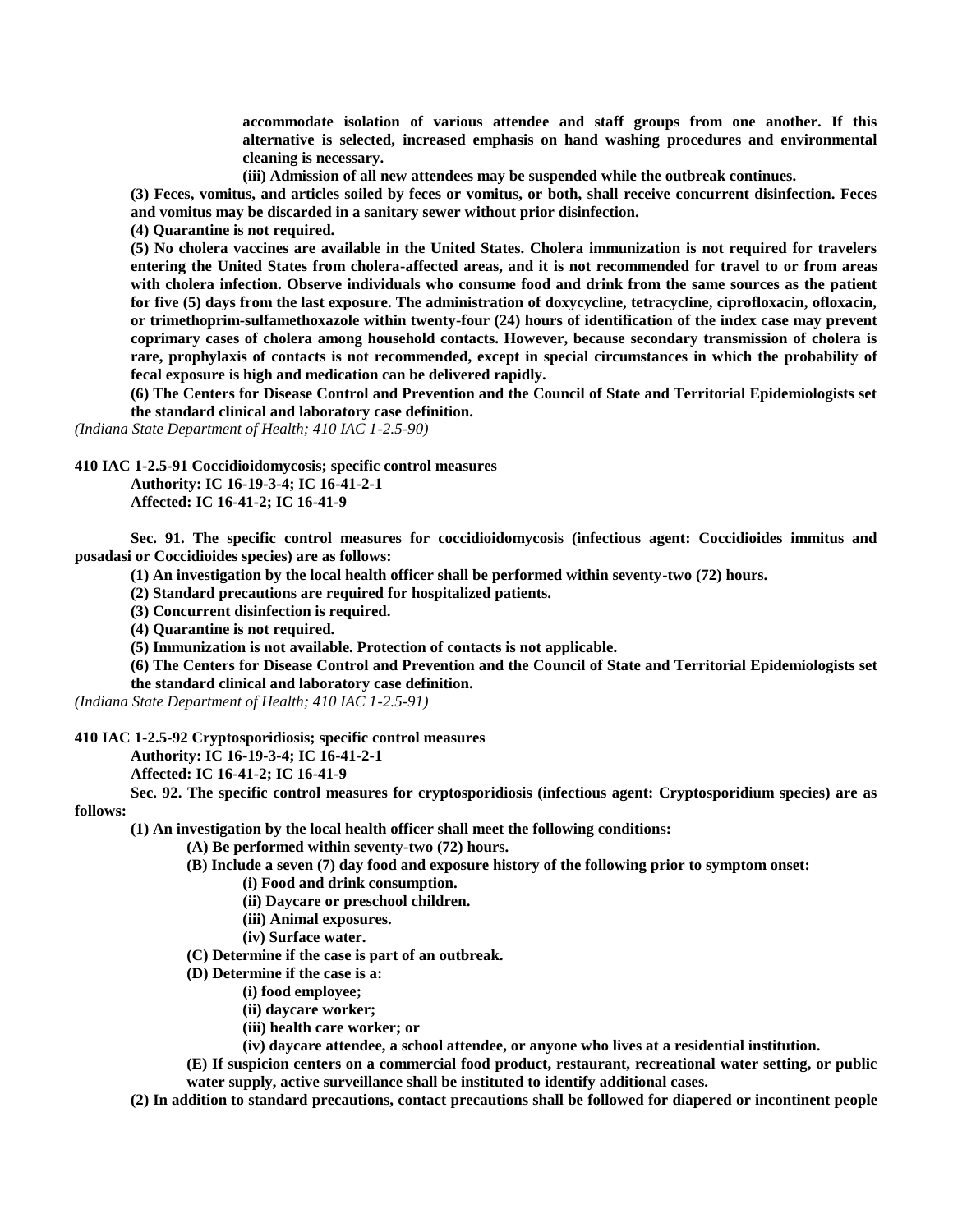**for the duration of illness or to control institutional outbreaks. For others, the following instructions apply:**

**(A) Cases employed as food employees, daycare workers, health care workers, or in similar positions shall be excluded from employment involving food handling and the direct care of children or hospitalized or institutionalized patients until all of the following have occurred:**

**(i) The local health officer has determined the case has been asymptomatic for at least twenty-four (24) hours.**

**(ii) The case has been counseled about preventive measures, such as hand washing procedures, that must be followed to prevent transmission of disease.**

**(iii) The local health officer has discussed the following topics with the employer:**

**(AA) The employer's duty to comply with local and state rules pertaining to prevention of infectious diseases.**

**(BB) The availability of required proper hand washing facilities for employees.**

**(CC) The correction of any observed lapses in hygienic measures by employees.**

**(B) Cases shall be excluded from attending schools, preschools, and daycare facilities until all of the following have occurred:**

**(i) The local health officer has determined the case has been asymptomatic for at least twenty-four (24) hours.**

**(ii) The case has completed effective treatment, if indicated.**

**(iii) The case or case's guardian has been counseled about preventive measures, such as hand washing procedures, that must be followed to prevent transmission of disease.**

**(iv) The local health officer has discussed with appropriate school, preschool, or daycare facility staff the need:**

**(AA) for proper hand washing procedures and other infection control practices; and**

**(BB) to comply with all local and state rules pertaining to prevention of infectious diseases.**

**(C) If an outbreak of the infection occurs in a daycare facility or preschool the following may occur:**

**(i) All attendees and staff may be required to submit stool specimens for examination.**

**(ii) Instead of exclusion, attendees and staff may be isolated from other attendees and staff in the same facility based on symptoms, laboratory testing, and treatment. This alternative shall only be considered if the physical structure and staff organization of the facility can accommodate isolation of various attendee and staff groups from one another. If this alternative is selected, increased emphasis on hand washing procedures and environmental cleaning is necessary.**

**(iii) Admission of all new attendees may be suspended while the outbreak continues.**

**(3) Concurrent disinfection of feces and feces soiled articles is required. Feces may be discarded in a sanitary sewer system.**

**(4) Quarantine is not required.**

**(5) Immunization is not available. Protection of contacts is not applicable.**

**(6) The Centers for Disease Control and Prevention and the Council of State and Territorial Epidemiologists set the standard clinical and laboratory case definition.**

*(Indiana State Department of Health; 410 IAC 1-2.5-92)*

**410 IAC 1-2.5-93 Cyclosporiasis; specific control measures**

**Authority: IC 16-19-3-4; IC 16-41-2-1 Affected: IC 16-41-2; IC 16-41-9**

**Sec. 93. The specific control measures for cyclosporiasis (infectious agent: Cyclospora cayetanensis) are as follows:**

**(1) An investigation by the local health officer shall meet the following conditions:**

**(A) Be performed within seventy-two (72) hours.**

**(B) Include a seven (7) day history of the following prior to symptom onset:**

**(i) Food and drink consumption.**

**(ii) Domestic and international travel.**

**(iii) Water exposures.**

**(C) Determine if the case is part of an outbreak.**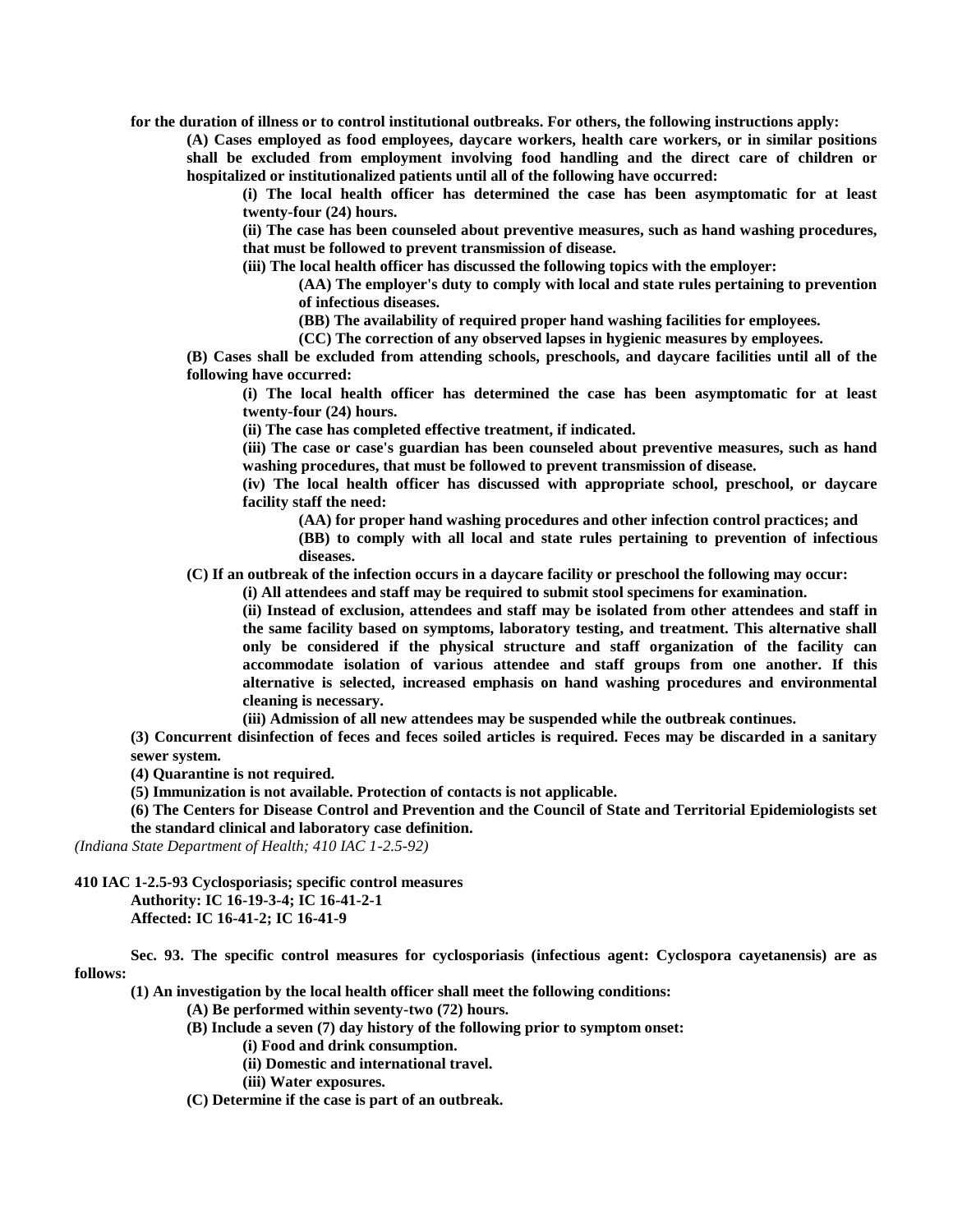**(D) Determine if the case is a:**

**(i) food employee;**

- **(ii) daycare worker;**
- **(iii) health care worker; or**
- **(iv) daycare attendee, a school attendee, or anyone who lives at a residential institution.**

**(E) If a commercial food source is suspected, active surveillance shall be undertaken. Direct person-to-person transmission is unlikely, so focus should be on a water or food source.**

**(2) In addition to standard precautions, contact precautions shall be followed for diapered or incontinent people for the duration of illness. For others, the following instructions apply:**

**(A) Cases employed as food employees, daycare workers, health care workers, or in similar positions shall be excluded from employment involving food handling and the direct care of children or hospitalized or institutionalized patients until all of the following have occurred:**

**(i) The local health officer has determined the case has been asymptomatic for at least twenty-four (24) hours.**

**(ii) The case has been counseled about preventive measures, such as hand washing procedures, that must be followed to prevent transmission of disease.**

**(iii) The local health officer has discussed the following topics with the employer:**

**(AA) The employer's duty to comply with local and state rules pertaining to prevention of infectious diseases.**

**(BB) The availability of required proper hand washing facilities for employees.**

**(CC) The correction of any observed lapses in hygienic measures by employees.**

**(B) Cases shall be excluded from attending schools, preschools, and daycare facilities until all of the following have occurred:**

**(i) The local health officer has determined the case has been asymptomatic for at least twenty-four (24) hours.**

**(ii) The case has completed effective treatment, if indicated.**

**(iii) The case or case's guardian has been counseled about preventive measures, such as hand washing procedures, that must be followed to prevent transmission of disease.**

**(iv) The local health officer has discussed with the appropriate school, preschool, or daycare facility staff the need:**

**(AA) for proper hand washing and other infection control practices; and**

**(BB) to comply with all local and state rules pertaining to prevention of infectious diseases.**

**(C) If an outbreak of the infection occurs in a daycare facility or preschool, the following may occur:**

**(i) All attendees and staff may be required to submit stool specimens for examination.**

**(ii) Instead of exclusion, attendees and staff may be isolated from other attendees and staff in the same facility based on symptoms, laboratory testing, and treatment. This alternative shall only be considered if the physical structure and staff organization of the facility can accommodate isolation of various attendee and staff groups from one another. If this alternative is selected, increased emphasis on hand washing procedures and environmental cleaning is necessary.**

**(iii) Admission of all new attendees may be suspended while the outbreak continues.**

**(3) Concurrent disinfection of feces and feces soiled articles is required. Feces may be discarded in a sanitary sewer.**

**(4) Quarantine is not required.**

**(5) Immunization is not applicable. Protection of contacts is not applicable.**

**(6) The Centers for Disease Control and Prevention and the Council of State and Territorial Epidemiologists set the standard clinical and laboratory case definition.**

*(Indiana State Department of Health; 410 IAC 1-2.5-93)*

**410 IAC 1-2.5-94 Cysticercosis; specific control measures Authority: IC 16-19-3-4; IC 16-41-2-1 Affected: IC 16-41-2; IC 16-41-9**

**Sec. 94. The specific control measures for cysticercosis (infectious agent: Taenia solium) are as follows:**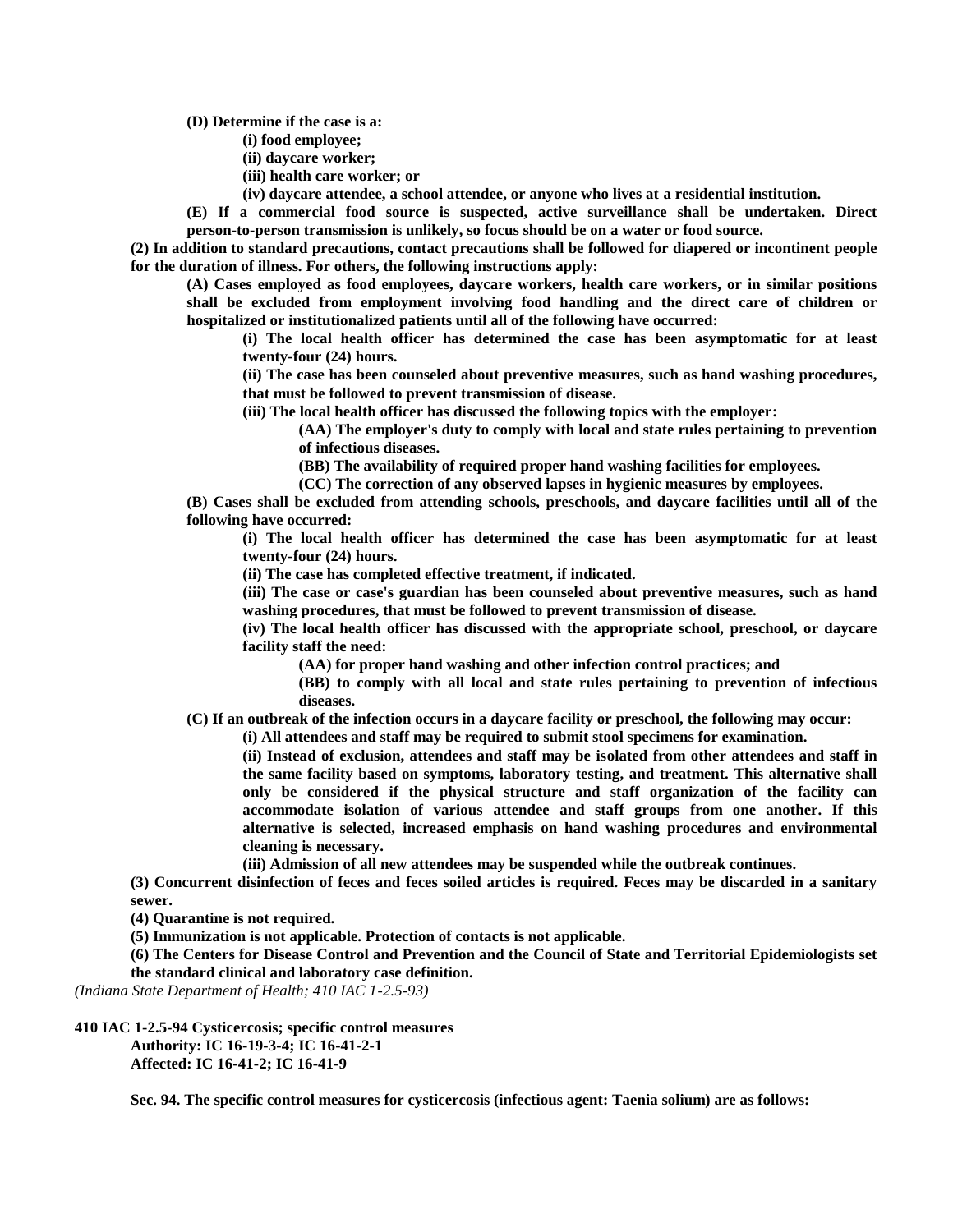**(1) An investigation by the local health officer shall:**

**(A) be performed within seventy-two (72) hours; and**

**(B) focus on source of exposure to:**

**(i) travel history (lifetime); and**

**(ii) identify and interview family members and household contacts to identify additional cases of cysticercosis or taeniasis (infection with Taenia solium).**

**(2) Standard precautions are required.**

**(3) Concurrent disinfection is not required.**

**(4) Quarantine is not required.**

**(5) Immunization is not available. Protection of contacts is not applicable.**

**(6) Case definition is established by the department.**

*(Indiana State Department of Health; 410 IAC 1-2.5-94)*

**410 IAC 1-2.5-95 Diphtheria; specific control measures Authority: IC 16-19-3-4; IC 16-41-2-1 Affected: IC 16-41-2; IC 16-41-9**

**Sec. 95. The specific control measures for diphtheria (infectious agent: Corynebacterium diphtheriae) are as follows:**

**(1) An investigation by a department field representative, in cooperation with the local health officer, shall:**

**(A) be performed immediately; and**

**(B) include case management of diphtheria.**

**The investigation shall include, at a minimum, determination of immunization status of the index case or suspect case. Culture shall be obtained for organism identification. A complete list of contacts shall be generated. Contacts are defined as all individuals in the household, all individuals with a history of habitual, close contact, and all individuals directly exposed to throat and nasal secretions of the patient.**

**(2) For hospitalized patients, institute droplet precautions for pharyngeal diphtheria and contact precautions for cutaneous diphtheria. Continue precautions until:**

**(A) the patient is off antibiotics; and**

**(B) two (2) cultures taken twenty-four (24) hours apart are negative.**

**(3) Concurrent disinfection is required for the following:**

**(A) Articles in contact with the patient.**

**(B) All articles soiled by the patient's discharges.**

**Terminal cleaning is required.**

**(4) Contacts who are:**

**(A) food employees;**

**(B) employees of schools, preschools, or daycare facilities; or**

**(C) health care workers;**

**shall be excluded from work until bacteriologic examination proves them not to be carriers. (5) All contacts, regardless of immunization status, shall be:**

**(A) kept under surveillance for seven (7) days for signs and symptoms of disease;**

**(B) cultured for C. diphtheriae; and**

**(C) treated prophylactically with:**

**(i) a single intramuscular (IM) dose of benzathine penicillin G (six hundred thousand (600,000) units (U) for those children weighing less than thirty (30) kg and one million two hundred thousand (1,200,000) U for those children weighing thirty (30) kg or more and adults); or**

**(ii) a ten (10) day course of oral erythromycin (forty (40) milligrams per kilogram per day (mg/kg/day maximum of two (2) grams per day).**

**For individuals who are culture positive, repeat cultures after completion of therapy.**

**Previously immunized contacts should receive a booster dose of diphtheria toxoid if more than five (5) years have lapsed since the last immunization. Individuals incompletely immunized or with unknown immunization status should start an active immunization series with a diphtheria toxoid preparation appropriate for age and medical history.**

**(6) Treatment of individuals suspected of having diphtheria should not be delayed while awaiting culture results. Diphtheria antitoxin should be given based on clinical diagnosis. Antitoxin dosage is dependent on length and**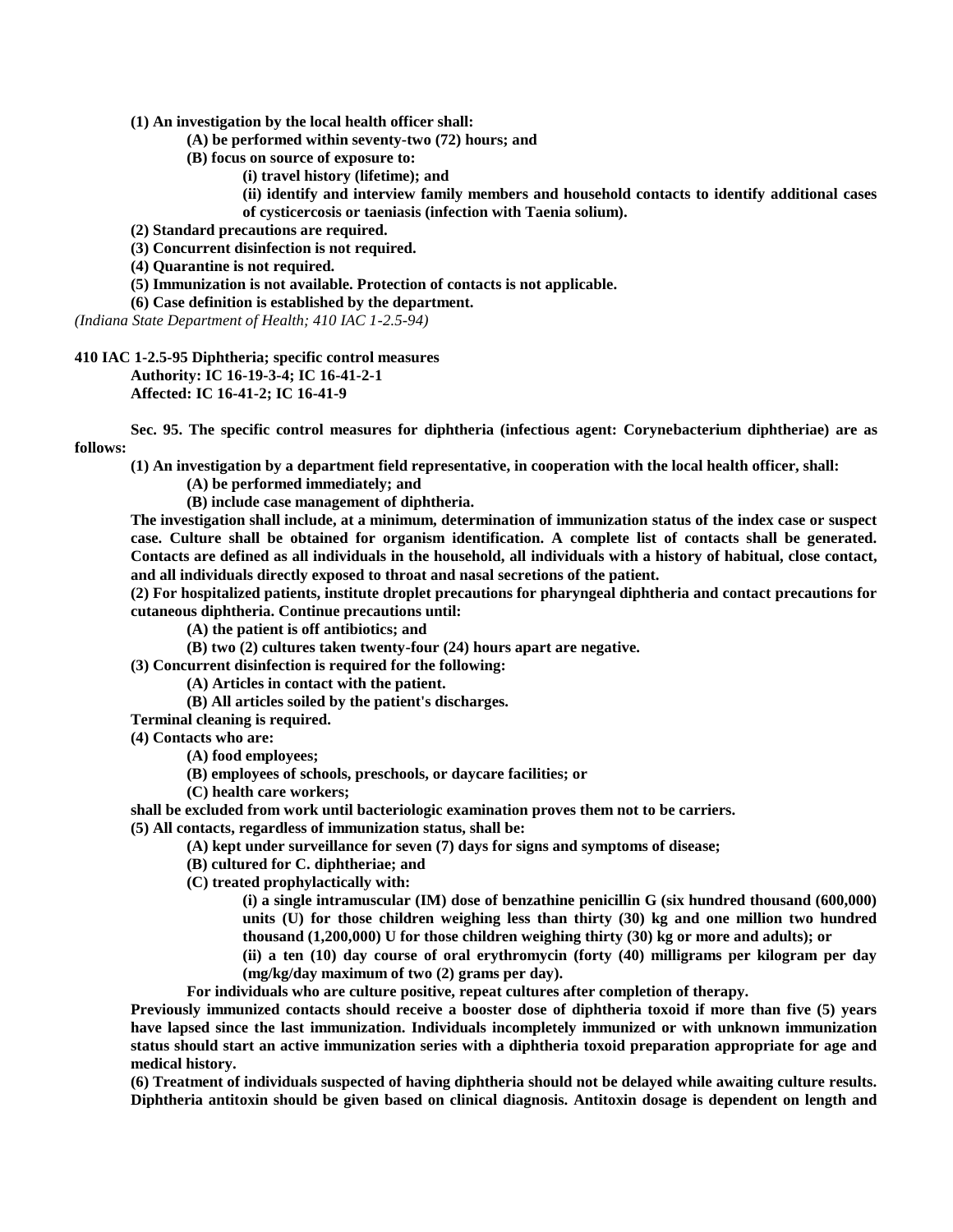**severity of the disease. Antimicrobial therapy is essential to eliminate the organism and to prevent the spread of the disease. One (1) of the following antimicrobial therapies should be given:**

**(A) Procaine penicillin G (IM) (twenty-five thousand (25,000) to fifty thousand (50,000) U/kg/day for children and one million two hundred thousand (1,200,000) U/kg/day for adults in two (2) divided doses) for a recommended treatment period of fourteen (14) days.**

**(B) Parenteral erythromycin (forty (40) to fifty (50) mg/kg/day, maximum two (2) grams per day (gm/d)) has been recommended until the patient can swallow comfortably, at which point oral erythromycin in four (4) divided doses or oral penicillin V (one hundred twenty-five (125) to two hundred fifty (250) mg four (4) times daily) may be substituted for a recommended total treatment period of fourteen (14) days.**

**(7) The Centers for Disease Control and Prevention and the Council of State and Territorial Epidemiologists set the standard clinical and laboratory case definition.**

*(Indiana State Department of Health; 410 IAC 1-2.5-95)*

**410 IAC 1-2.5-96 Ehrlichiosis; specific control measures Authority: IC 16-19-3-4; IC 16-41-2-1**

**Affected: IC 16-41-2; IC 16-41-9**

**Sec. 96. The specific control measures for ehrlichiosis (infectious agent: Ehrlichiaor Anaplasma species) are as follows:**

**(1) An investigation by the local health officer shall:**

**(A) be performed within seventy-two (72) hours; and**

**(B) include an interview with the patient to determine:**

**(i) exposure to ticks; and**

**(ii) the location of exposure for the previous four (4) weeks.**

**Information gathered is useful in identifying foci of infected environments and public education campaigns on prevention.**

**(2) Standard precautions are required.**

**(3) Concurrent disinfection is required. All ticks shall be removed from the patient.**

**(4) Quarantine is not required.**

**(5) Immunization is not available. Protection of contacts is not applicable.**

**(6) The Centers for Disease Control and Prevention and the Council of State and Territorial Epidemiologists set the standard clinical and laboratory case definition.**

*(Indiana State Department of Health; 410 IAC 1-2.5-96)*

**410 IAC 1-2.5-97 Escherichia coli infection (Shiga toxin-producing): E. coli 0157, E. coli 0157:H7, non-0157 E. coli, and Shiga toxin detected and hemolytic uremic syndrome (HUS), postdiarrheal; specific control measures**

**Authority: IC 16-19-3-4; IC 16-41-2-1**

**Affected: IC 16-41-2; IC 16-41-9**

**Sec. 97. The specific control measures for Escherichia coli (E. coli) infection (Shiga toxin-producing (STEC)), including, but not limited to, E. coli 0157, E. coli 0157:H7, non-0157 E. coli, and Shiga toxin detected and hemolytic uremic syndrome (HUS) are as follows:**

**(1) An investigation by the local health officer shall meet the following conditions:**

**(A) Be performed immediately.**

**(B) Include a seven (7) day history of the following prior to symptom onset:**

**(i) Food and drink consumption.**

- **(ii) Water exposures.**
- **(iii) Animal exposures.**
- **(C) Determine if the case is part of an outbreak.**
- **(D) Determine if the case is a:**
	- **(i) food employee;**
		- **(ii) daycare worker;**
	- **(iii) health care worker; or**
	- **(iv) daycare attendee, a school attendee, or anyone who lives at a residential institution.**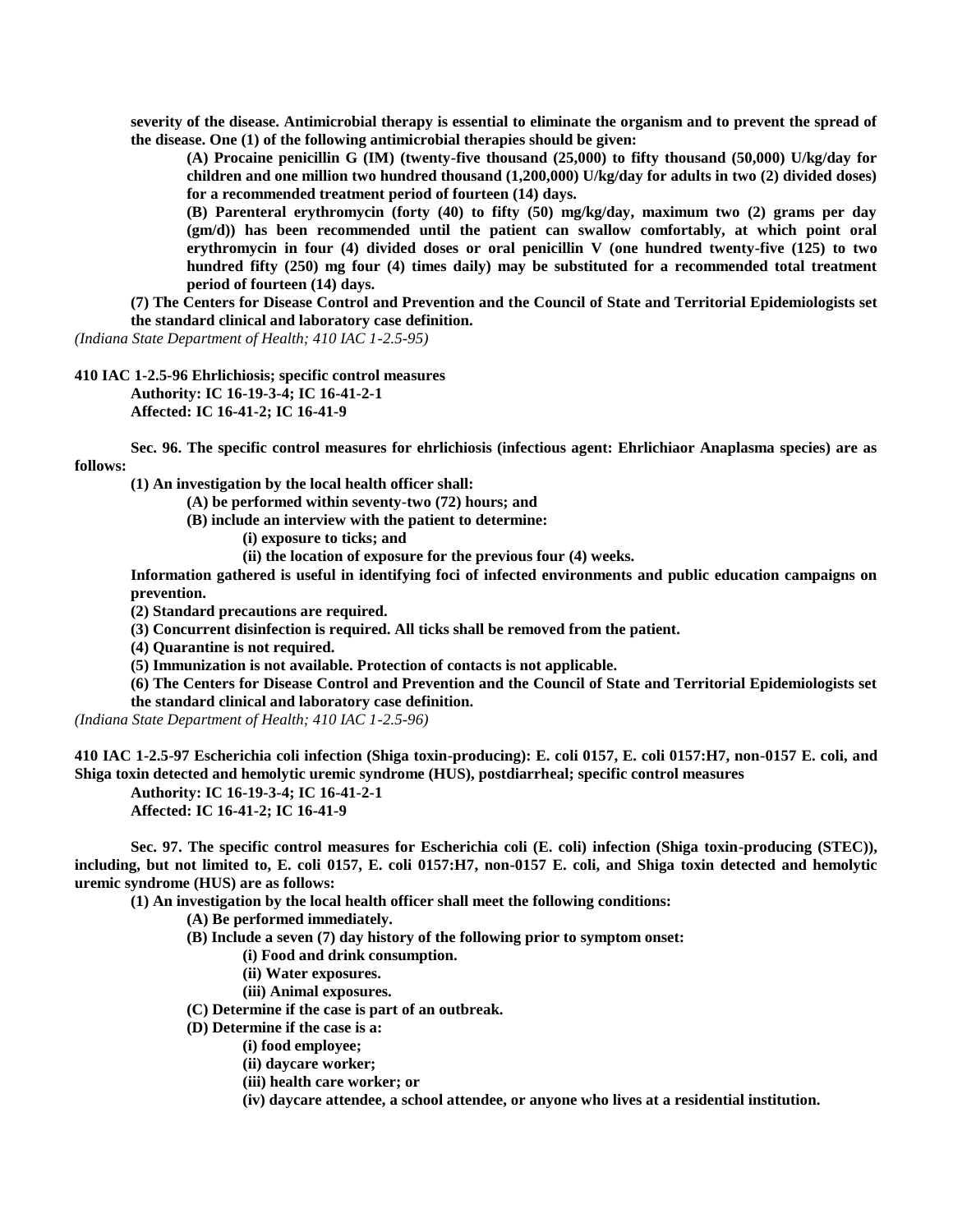**(E) Determine if the case is a contact of a food employee serving a highly susceptible population.**

**(F) Determine if meal companions are additional cases.**

**(G) If a commercial food product or restaurant is suspected, conduct active surveillance for additional cases. Medical evaluation, including adequate laboratory examination of feces of contacts, should be limited to food employees, daycare workers, health care workers, or other situations where outbreaks may occur.**

**(2) In addition to standard precautions, contact precautions shall be followed for patients with all types of E. coli diarrhea for the duration of illness. Patients with HUS, postdiarrheal should be presumed to have STEC infection. For others, the following guidelines apply:**

**(A) Cases who are food employees shall abide by the following:**

**(i) If the case works in a food establishment serving a highly susceptible population, exclude from employment involving food handling until asymptomatic and all of the following have occurred:**

**(AA) The case has been counseled about preventive measures, such as hand washing procedures, that must be followed to prevent transmission of disease.**

**(BB) The local health officer has discussed the following topics with the employer:**

**(aa) The employer's duty to comply with local and state rules pertaining to prevention of infectious diseases.**

**(bb) The availability of required proper hand washing facilities for employees.**

**(cc) The correction of any observed lapses in hygienic measures by employees.**

**(CC) The person in charge obtains approval from the regulatory authority.**

**(DD) One (1) of the following has been met:**

**(aa) The local health officer has determined the case has been asymptomatic for at least twenty-four (24) hours, and the food employee is free of an infection from STEC based on test results that show two (2) consecutive negative stool cultures for STEC and nonculture assay for Shiga toxin tested simultaneously have been collected:**

**(1) at least twenty-four (24) hours apart; and**

**(2) if the case was treated with antimicrobials prior to E. coli confirmation or diagnosis, at least forty-eight (48) hours after the cessation of antimicrobial therapy.**

**(bb) The local health officer has determined that the symptoms of vomiting and diarrhea have resolved and more than seven (7) calendar days have passed since the food employee became asymptomatic.**

**(cc) The local health officer has determined the case did not develop symptoms, and more than seven (7) days have passed since the food employee was diagnosed.**

**(ii) If the case works in a food establishment not serving a highly susceptible population, exclude from employment involving food handling until asymptomatic from vomiting and diarrhea for at least twenty-four (24) hours, then restrict until all of the following have occurred:**

**(AA) The case has been counseled about preventive measures, such as hand washing procedures, that shall be followed to prevent transmission of disease.**

**(BB) The local health officer has discussed the following topics with the employer:**

**(aa) The employer's duty to comply with local and state rules pertaining to prevention of infectious diseases.**

**(bb) The availability of required proper hand washing facilities for employees.**

**(cc) The correction of any observed lapses in hygienic measures by employees.**

**(CC) The person in charge obtains approval from the regulatory authority.**

**(DD) One (1) of the following has been met:**

**(aa) The local health officer has determined the case has been asymptomatic for at least twenty-four (24) hours, and the food employee is free of an infection from STEC based on test results that show two (2) consecutive negative stool cultures for STEC and nonculture assay for Shiga toxin tested simultaneously have been collected:**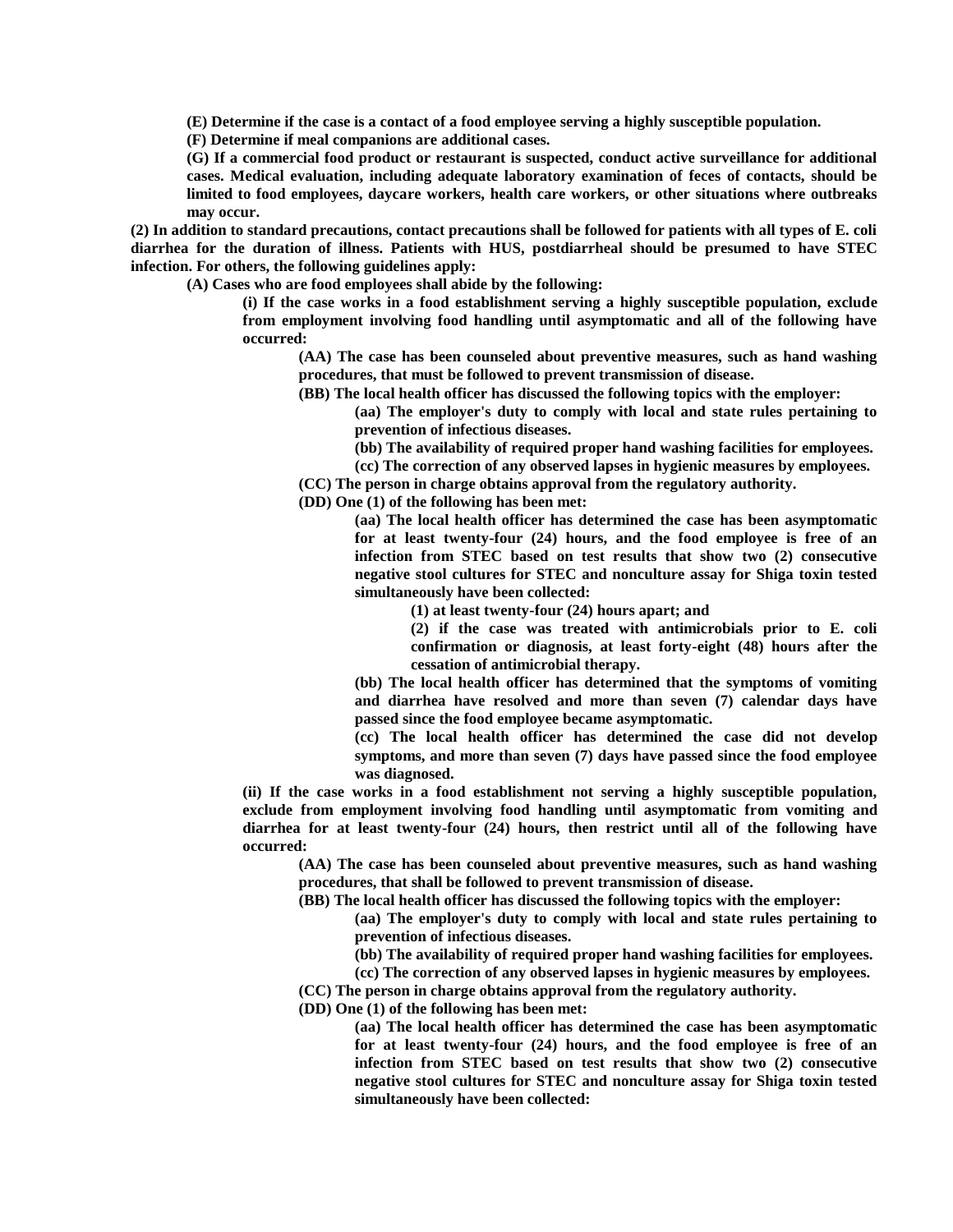**(1) at least twenty-four (24) hours apart; and**

**(2) if the case was treated with antimicrobials prior to E. coli confirmation or diagnosis, at least forty-eight (48) hours after the cessation of antimicrobial therapy.**

**(bb) The local health officer has determined that the symptoms of vomiting and diarrhea have resolved, and more than seven (7) calendar days have passed since the food employee became asymptomatic.**

**(cc) The local health officer has determined the case did not develop symptoms, and more than seven (7) days have passed since the food employee was diagnosed.**

**(B) Cases employed as daycare workers, health care workers, or in similar positions shall be excluded from employment involving direct care of children or hospitalized or institutionalized patients until all of the following have occurred:**

**(i) The local health officer has determined the case has been asymptomatic for at least twenty-four (24) hours.**

**(ii) The case has been counseled about preventive measures, such as hand washing, that must be followed to prevent transmission of disease.**

**(iii) The local health officer has discussed the following topics with the employer:**

**(AA) The employer's duty to comply with local and state rules pertaining to prevention of infectious diseases.**

**(BB) The availability of required proper hand washing facilities for employees.**

**(CC) The correction of any observed lapses in hygienic measures by employees.**

**(C) Cases shall be excluded from attending preschools and daycare facilities until all of the following have occurred:**

**(i) The local health officer has determined the case has been asymptomatic for at least twenty-four (24) hours.**

**(ii) Two (2) successive negative stool cultures for STEC and nonculture assay for Shiga toxin tested simultaneously have been collected:**

**(AA) at least twenty-four (24) hours apart; and**

**(BB) if the case was treated with antimicrobials prior to E. coli confirmation or diagnosis, at least forty-eight (48) hours after the cessation of antimicrobial therapy.**

**(iii) The case or case's guardian has been counseled about preventive measures, such as hand washing procedures, that must be followed to prevent transmission of disease.**

**(iv) The local health officer has discussed with the appropriate preschool or daycare facility staff the need:**

**(AA) for proper hand washing procedures and other infection control practices; and**

**(BB) to comply with all local and state rules pertaining to prevention of infectious diseases.**

**(D) Cases shall be excluded from attending schools until all of the following have occurred:**

**(i) The local health officer has determined the case has been asymptomatic for at least twenty-four (24) hours.**

**(ii) The case or case's guardian has been counseled about preventive measures, such as hand washing procedures, that must be followed to prevent transmission of disease.**

**(iii) The local health officer has discussed with the appropriate school staff the need:**

**(AA) for proper hand washing procedures and other infection control practices; and**

**(BB) to comply with all local and state rules pertaining to prevention of infectious diseases.**

**(E) If an outbreak occurs in a daycare facility or preschool, the following shall occur:**

**(i) All attendees and staff may be required to submit stool specimens for examination.**

**(ii) Instead of exclusion until stool-negative, attendees and staff may be isolated from other attendees and staff in the same facility based on symptoms, laboratory testing, and treatment. This alternative shall only be considered if the physical structure and staff organization of the facility can accommodate isolation of various groups from one another. If this alternative is selected, increased emphasis on hand washing procedures and environmental cleaning is necessary.**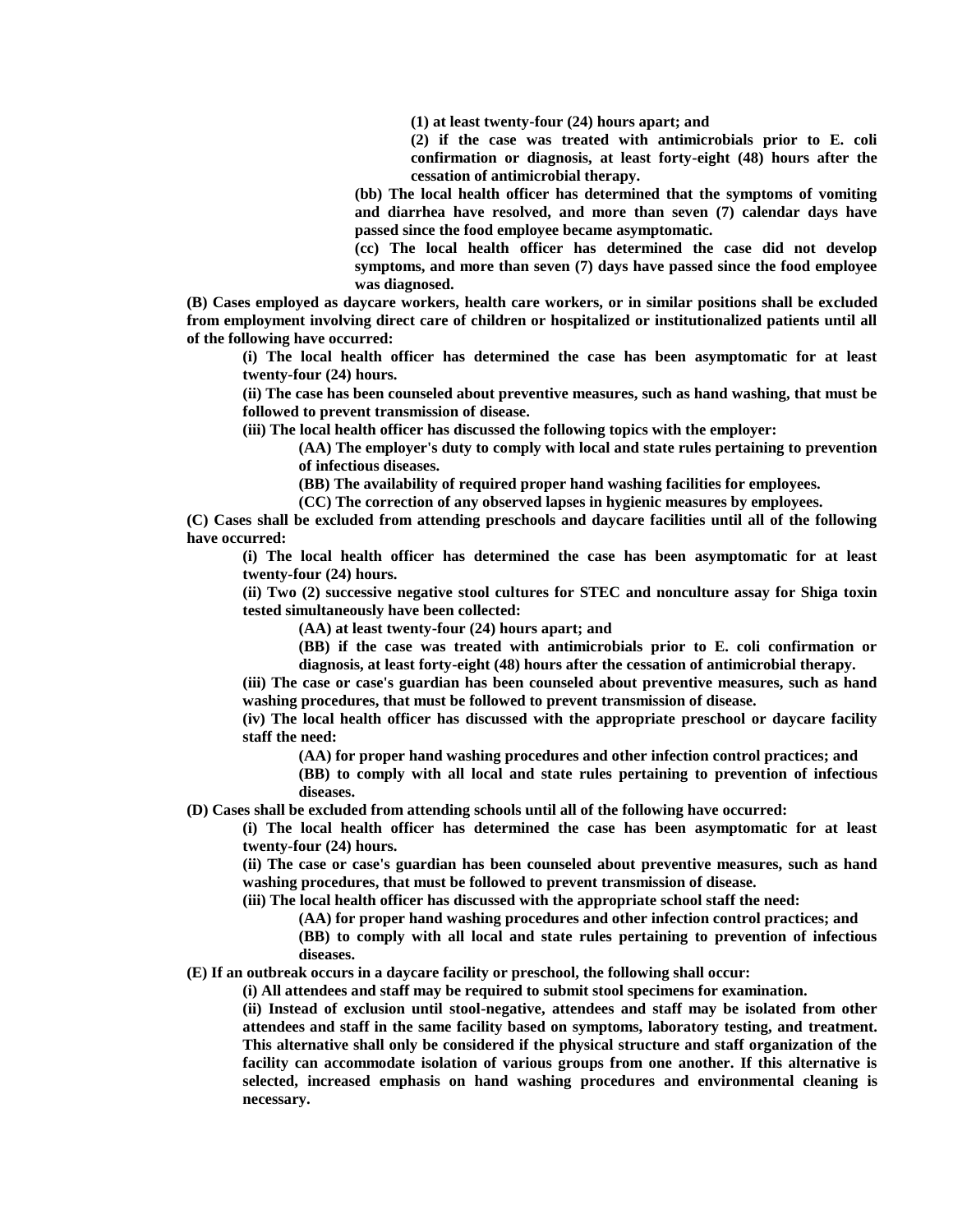**(iii) Admission of all new attendees may be suspended while the outbreak continues.**

**(F) A case contact who is a food employee in a food establishment serving a highly susceptible population must abide by the following criteria:**

**(i) Restrict the contact if the contact meets one (1) of the following criteria:**

**(AA) Attended or worked in a setting of a confirmed disease outbreak of STEC within the past three (3) days of last exposure.**

**(BB) Lives in the same household as, and has knowledge about, an individual who works in or attends a setting where there is a confirmed disease outbreak of STEC within the past three (3) days of last exposure.**

**(CC) Lives in the same household as, and has knowledge about, an individual diagnosed with an illness caused by STEC within the past three (3) days of last exposure.**

**(DD) Consumed food prepared by a person infected with STEC within the past three (3) days of last exposure.**

**(EE) Consumed or prepared food implicated in a confirmed disease outbreak of STEC within the past three (3) days of last exposure.**

**(ii) Reinstate the food employee who was restricted when one (1) of the following has occurred:**

**(AA) More than three (3) calendar days have passed since the last day the food employee was potentially exposed.**

**(BB) More than three (3) calendar days have passed since the food employee's household contact became asymptomatic.**

**(3) Concurrent disinfection of feces and fecal soiled articles is required. Feces may be discarded in a sanitary sewer without prior disinfection.**

**(4) Quarantine is not required.**

**(5) HUS is a serious sequel of STEC enteric infection. E. coli 0157:H7 is the STEC serotype most commonly associated with HUS, defined by the triad of microangiopathic hemolytic anemia, thrombocytopenia, and acute renal dysfunction. The illness is serious and typically develops seven (7) days (up to three (3) weeks) after onset of diarrhea. STEC should be sought in stool specimens from all patients diagnosed with HUS, postdiarrheal. However, the absence of STEC does not preclude the diagnosis of probable STEC-associated HUS, because HUS typically is diagnosed a week or more after onset of diarrhea, when the organism may not be detectable by conventional methods. Negative stool specimens from HUS, postdiarrheal cases may be sent to the department for analysis.**

**(6) Orally administered electrolyte-containing solutions usually are adequate to prevent or treat dehydration and electrolyte abnormalities. Antimotility agents should not be administered to children with inflammatory or bloody diarrhea. Careful monitoring of patients with hemorrhagic colitis (including complete blood cell count with smear, blood urea nitrogen, and creatinine concentrations) is recommended to detect changes suggestive of HUS.**

**(7) Immunization is not available. Protection of contacts is not applicable.**

**(8) The Centers for Disease Control and Prevention and the Council of State and Territorial Epidemiologists set the standard clinical and laboratory case definition.**

*(Indiana State Department of Health; 410 IAC 1-2.5-97)*

**410 IAC 1-2.5-98 Giardiasis; specific control measures**

**Authority: IC 16-19-3-4; IC 16-41-2-1 Affected: IC 16-41-2; IC 16-41-9**

**Sec. 98. The specific control measures for giardiasis (infectious agent: Giardia species) are as follows:**

**(1) An investigation by the local health officer shall meet the following conditions:**

**(A) Be performed within seventy-two (72) hours.**

**(B) Include a seven (7) day history of the following prior to symptom onset:**

**(i) Food and drink consumption.**

**(ii) Contact with daycare or preschool children.**

- **(iii) Animal exposures.**
- **(iv) Surface water.**
- **(v) Recreational water setting.**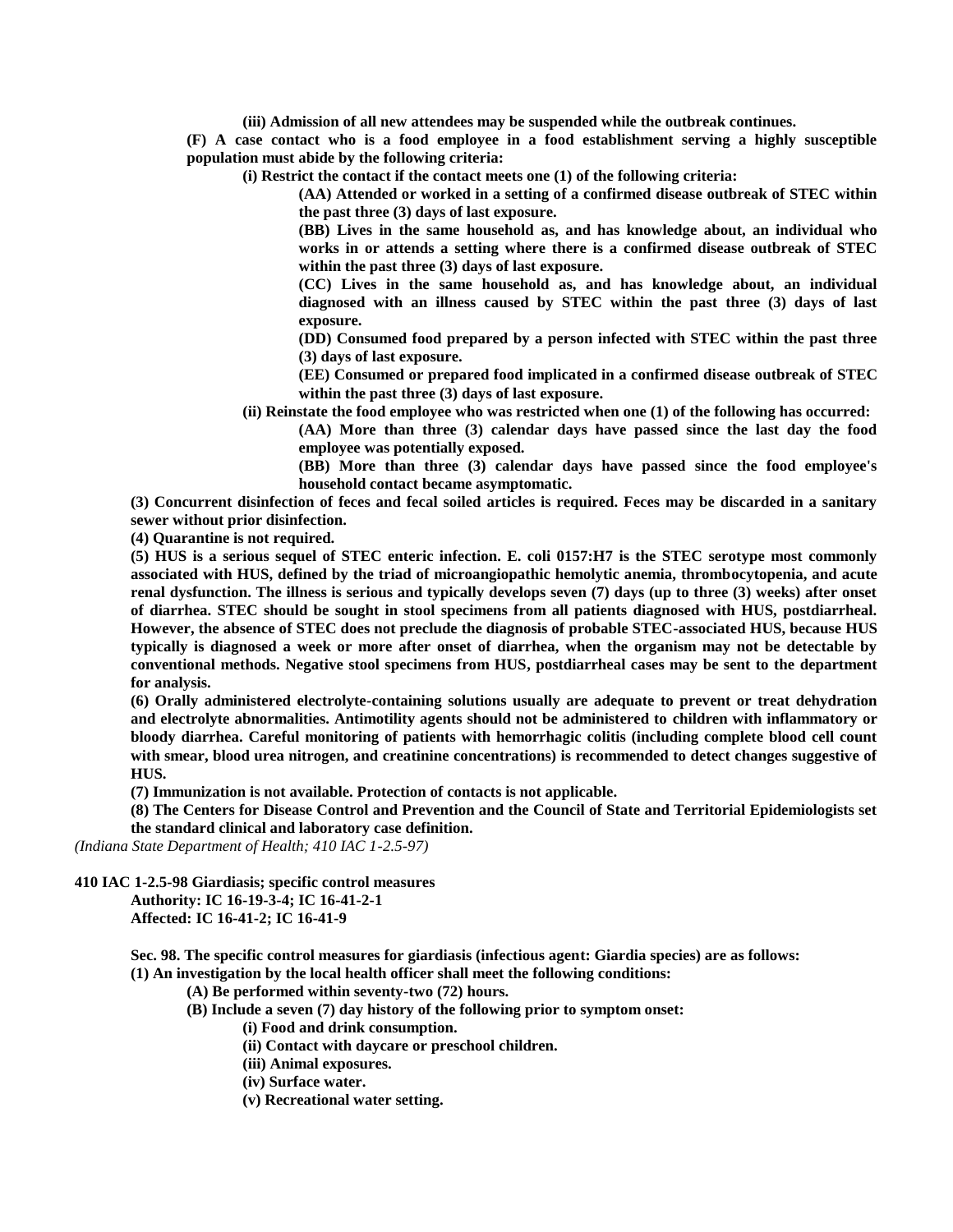**(C) Determine if the case is part of an outbreak.**

**(D) Determine if the case is a:**

- **(i) food employee;**
- **(ii) daycare worker;**
- **(iii) health care worker; or**
- **(iv) daycare attendee, a school attendee, or anyone who lives at a residential institution.**

**(E) If suspicion centers on a commercial food product, restaurant, or public water supply, active surveillance shall be instituted to identify additional cases.**

**(2) In addition to standard precautions, contact precautions shall be followed for diapered or incontinent people for the duration of illness. For others, the following instructions apply:**

**(A) Cases employed as food employees, daycare workers, health care workers, or in similar positions shall be excluded from employment involving food handling and direct care of children or hospitalized or institutionalized patients until all of the following have occurred:**

**(i) The local health officer has determined the case has been asymptomatic for at least twenty-four (24) hours.**

**(ii) The case has been counseled about preventive measures, such as hand washing procedures, that must be followed to prevent transmission of disease.**

**(iii) The local health officer has discussed the following topics with the employer:**

**(AA) The employer's duty to comply with local and state rules pertaining to prevention of infectious diseases.**

**(BB) The availability of required proper hand washing facilities for employees.**

**(CC) The correction of any observed lapses in hygienic measures by employees.**

**(B) Cases shall be excluded from attending schools, preschools, and daycare facilities until all of the following have occurred:**

**(i) The local health officer has determined the case has been asymptomatic for at least twenty-four (24) hours.**

**(ii) The case has completed effective treatment, if indicated.**

**(iii) The case or case's guardian has been counseled about preventive measures, such as hand washing procedures, that must be followed to prevent transmission of disease.**

**(iv) The local health officer has discussed with the appropriate school, preschool, or daycare facility staff the need:**

**(AA) for proper hand washing procedures and other infection control practices; and**

**(BB) to comply with all local and state rules pertaining to prevention of infectious diseases.**

**(C) If an outbreak of the infection occurs in a daycare facility or preschool, the following shall occur:**

**(i) All attendees and staff may be required to submit stool specimens for examination.**

**(ii) Instead of exclusion, attendees and staff may be isolated from other attendees and staff in the same facility based on symptoms, laboratory testing, and treatment. This alternative shall only be considered if the physical structure and staff organization of the facility can accommodate isolation of various attendee and staff groups from one another. If this alternative is selected, increased emphasis on hand washing procedures and environmental cleaning is necessary.**

**(iii) Admission of all new attendees may be suspended while the outbreak continues.**

**(iv) Identify and treat, if indicated, all symptomatic children, daycare workers, and household contacts. People with diarrhea shall be excluded from the daycare facility until they become asymptomatic for at least twenty-four (24) hours. Treatment or exclusion of asymptomatic carriers is not effective for outbreak control and is not recommended.**

**(3) Concurrent disinfection of feces and feces soiled articles is required. Feces may be discarded in a sanitary sewer system.**

**(4) Quarantine is not required.**

**(5) Immunization is not available. Protection of contacts is not applicable.**

**(6) The Centers for Disease Control and Prevention and the Council of State and Territorial Epidemiologists set the standard clinical and laboratory case definition.**

*(Indiana State Department of Health; 410 IAC 1-2.5-98)*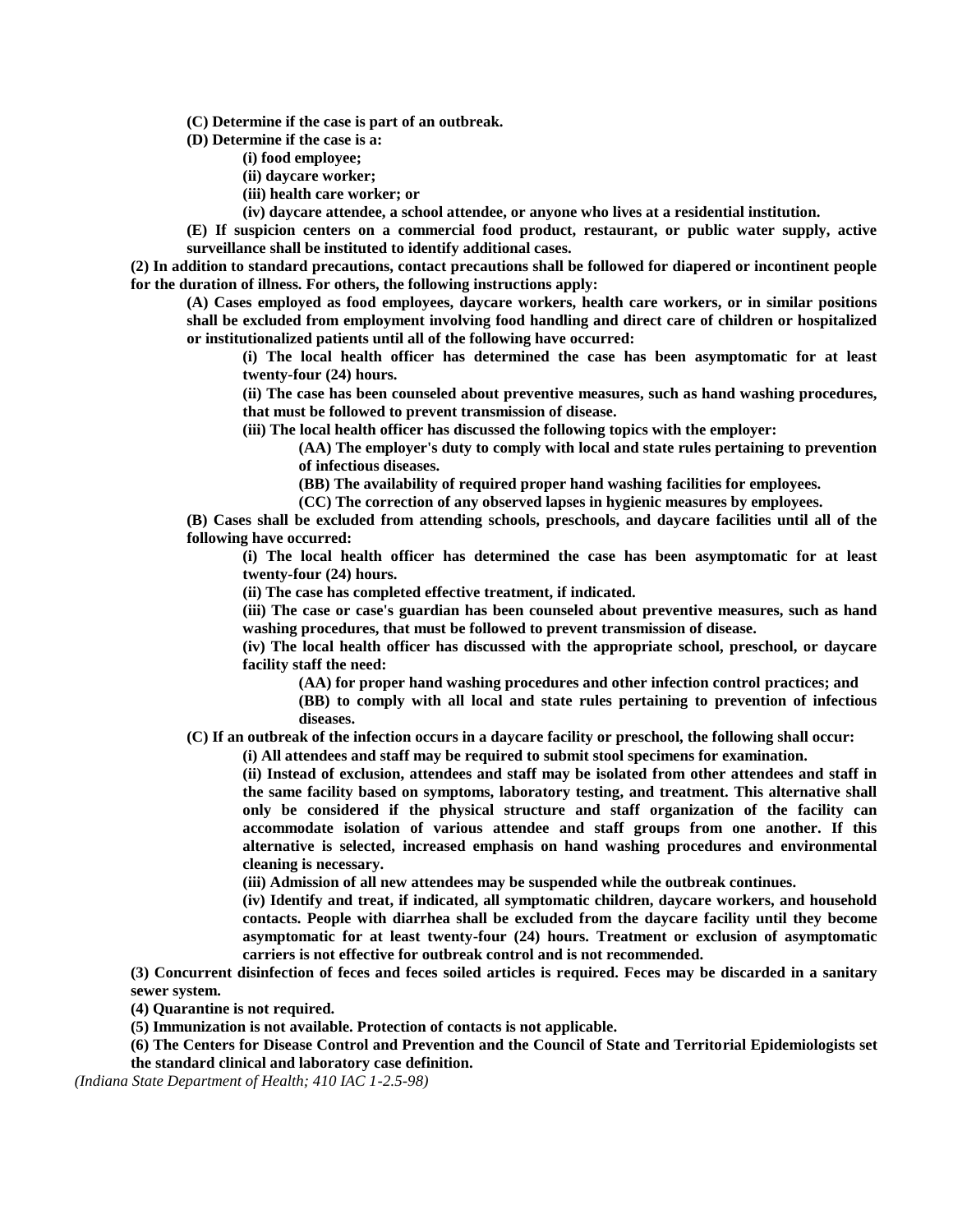**410 IAC 1-2.5-99 Gonorrhea; specific control measures**

**Authority: IC 16-19-3-4; IC 16-41-2-1**

**Affected: IC 16-41-2; IC 16-41-9**

**Sec. 99. The specific control measures for gonorrhea (infectious agent: Neisseria gonorrhoeae) are as follows: (1) An investigation by the local health officer shall be:**

**(A) performed within seventy-two (72) hours; and**

**(B) focused on identifying sexual partners who were at risk for transmitting to, or contracting the infection from, the case.**

**Case and contacts shall be fully evaluated and treated as recommended in the Update to CDC's Sexually Transmitted Diseases Treatment Guidelines, 2010: Oral Cephalosporins No Longer a Recommended Treatment for Gonococcal Infections, 2012, Morbidity and Mortality Weekly Report; August 10, 2012; Vol. 61; No. 31. Expedited partner therapy is allowed for the treatment of sex partners for gonorrhea (http://www.in.gov/isdh/files/EPT\_Guidance\_Document.pdf).**

**(2) Standard precautions shall be instituted for hospitalized individuals. Infected persons shall not engage in sexual activities involving the exchange of body fluids until:**

**(A) therapy is completed; and**

**(B) they no longer have symptoms.**

**Treated persons shall also refrain from sexual activities involving the exchange of body fluids with untreated previous sexual partners to avoid reinfection. Cases should be examined serologically for syphilis.**

**(3) Concurrent disinfection is required for articles contaminated with discharges.**

**(4) Quarantine is not required.**

**(5) Immunization is not available.**

**(6) The Centers for Disease Control and Prevention and the Council of State and Territorial Epidemiologists set the standard clinical and laboratory case definition.**

*(Indiana State Department of Health; 410 IAC 1-2.5-99)*

**410 IAC 1-2.5-100 Granuloma inguinale; specific control measures**

**Authority: IC 16-19-3-4; IC 16-41-2-1**

**Affected: IC 16-41-2; IC 16-41-9**

**Sec. 100. The specific control measures for granuloma inguinale (infectious agent: Calymmatobacterium granulomatis) are as follows:**

**(1) An investigation by the local health officer shall be:**

**(A) performed within seventy-two (72) hours; and**

**(B) focused on identifying sexual partners who were at risk for transmitting to, or contracting the infection from, the case.**

**Case and contacts shall be fully evaluated and treated as recommended in the Sexually Transmitted Diseases Treatment Guidelines, 2010, Morbidity and Mortality Weekly Report, December 17, 2010, Volume 59, No. RR-12.**

**(2) Standard precautions for hospitalized patients are required. Patients shall refrain from sexual activities:**

- **(A) until treatment is complete and lesions are healed; and**
- **(B) with untreated previous sexual partners.**

**(3) Concurrent disinfection is required for the following:**

- **(A) Discharges from lesions.**
- **(B) Articles soiled by those discharges.**
- **(4) Quarantine is not required.**

**(5) Immunization is not available. Prompt treatment of contacts upon recognition or suspicion of disease is required.**

**(6) The Centers for Disease Control and Prevention and the Council of State and Territorial Epidemiologists set the standard clinical and laboratory case definition.**

*(Indiana State Department of Health; 410 IAC 1-2.5-100)*

**410 IAC 1-2.5-101 Haemophilus influenzae invasive disease; specific control measures**

**Authority: IC 16-19-3-4; IC 16-41-2-1 Affected: IC 16-41-2; IC 16-41-9**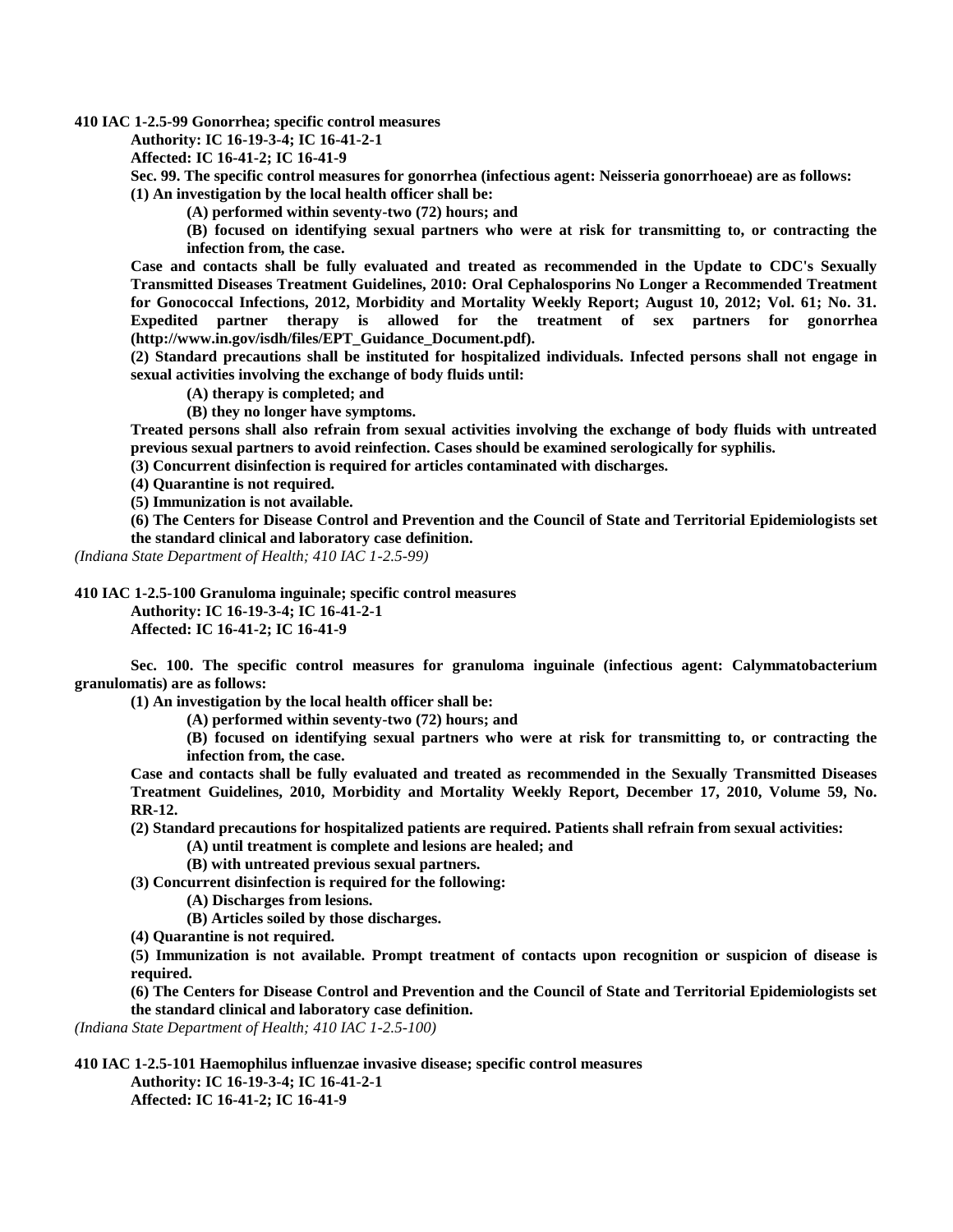**Sec. 101. The specific control measures for Haemophilus influenzae type B (Hib) invasive disease (infectious agent: Haemophilus influenzae) are as follows:**

**(1) An investigation by a department field representative, in cooperation with the local health officer, shall:**

**(A) be performed within twenty-four (24) hours; and**

**(B) include:**

**(i) case management;**

**(ii) an immunization history of the index case; and**

**(iii) identification of all contacts less than four (4) years of age.**

**Contacts are defined as household contacts or individuals who spent four (4) or more hours with the index case for at least five (5) of the seven (7) days preceding the day of hospital admission of the case.**

**(2) Droplet precautions shall be followed for twenty-four (24) hours after the initiation of parenteral antibiotic therapy.**

**(3) Concurrent disinfection is not required.**

**(4) Quarantine is not required.**

**(5) Prophylaxis for contacts of a case or cases of Hib disease (except for pregnant females) should be administered to the following:**

**(A) All members of a household where there is one (1) or more infants who have not received the primary Hib series.**

**(B) All members of a household with at least one (1) contact less than four (4) years of age who is unimmunized or incompletely immunized.**

**(C) All members of a household where a contact is an immunocompromised child, regardless of child's Hib immunization status.**

**(D) All daycare facility or preschool contacts where:**

**(i) unvaccinated or incompletely vaccinated children are in attendance; and**

**(ii) two (2) or more cases of Haemophilus influenzae invasive disease have occurred within sixty (60) days of each other.**

**(6) Prophylaxis is not recommended for the following:**

**(A) All members of a household where there are no children younger than four (4) years of age other than the index patient.**

**(B) All members of a household with a child or children less than four (4) years of age that have completed their Hib immunization series.**

**(C) Nursery school and child care contacts of one (1) index case, especially people older than two (2) years of age.**

**(D) Pregnant women.**

**(7) Prophylaxis is not recommended for contacts of people with nontype B Haemophilus influenzae.**

**(8) The case, if younger than two (2) years of age, should receive rifampin prophylaxis prior to discharge if treated with a different antibiotic for the invasive infection.**

**(9) The Centers for Disease Control and Prevention and the Council of State and Territorial Epidemiologists set the standard clinical and laboratory case definition.**

*(Indiana State Department of Health; 410 IAC 1-2.5-101)*

**410 IAC 1-2.5-102 Hansen's disease; specific control measures**

**Authority: IC 16-19-3-4; IC 16-41-2**

**Affected: IC 16-41-2; IC 16-41-9**

**Sec. 102. The specific control measures for Hansen's disease (infectious agent: Mycobacterium leprae) are as follows:**

**(1) An investigation by the local health officer shall meet the following conditions:**

**(A) Be performed within seventy-two (72) hours.**

**(B) Ensure household contacts who have resided with the patient up to three (3) years prior to lesion onset are examined initially, and provide education on the necessity of obtaining physical exams annually for the next five (5) years following the last contact with an infectious patient.**

**(C) Routine prophylaxis of contacts is not recommended.**

**(D) Direct observation therapy of multidrug therapy shall be used to ensure compliance with the**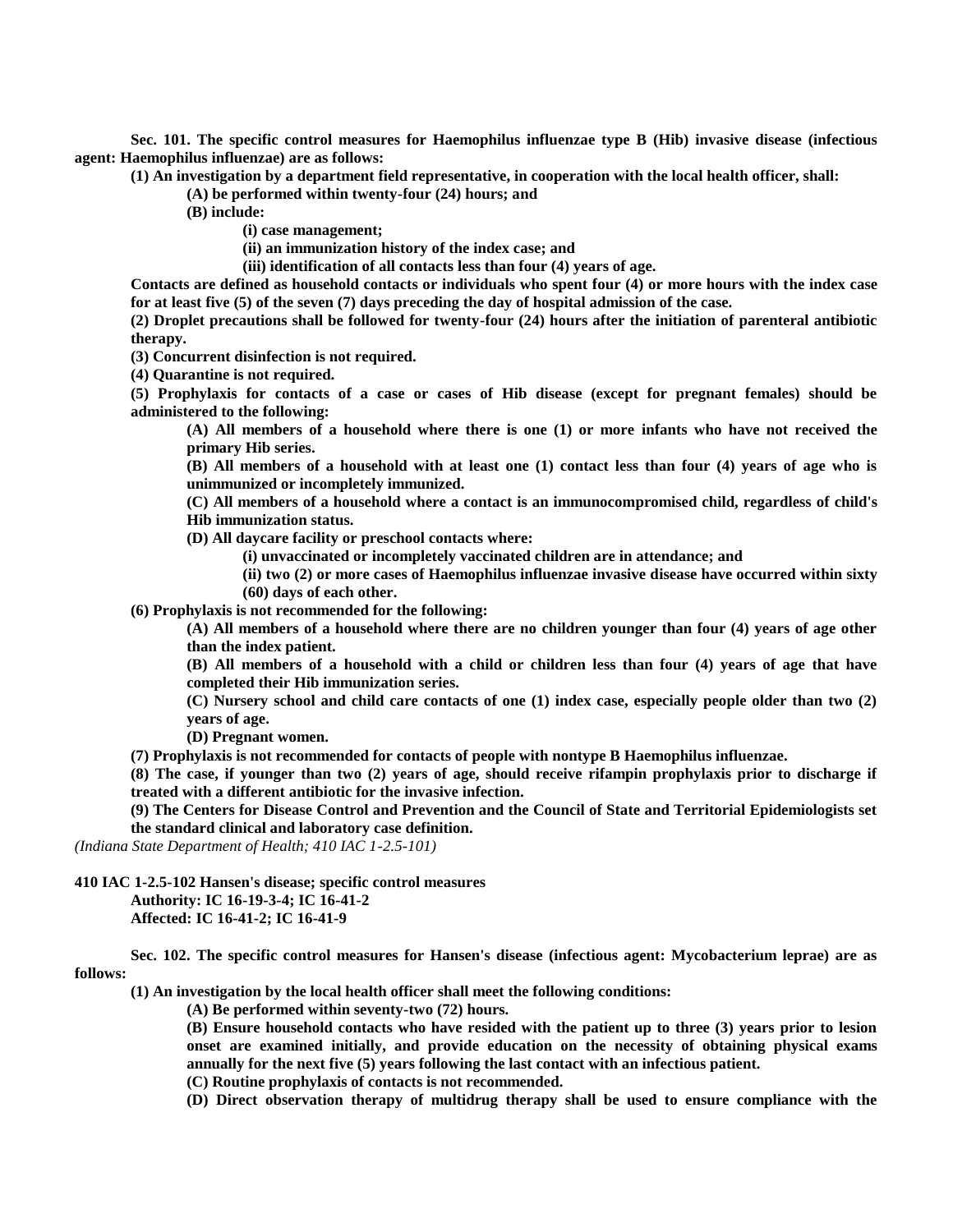**medical regime for active cases.**

**(2) Standard precautions for hospitalized patients are indicated. Hospitalization should be limited to the following:**

**(A) Severe reactions.**

**(B) Cases of surgical correction.**

**(C) Treatment of ulcers.**

**(3) Concurrent disinfection:**

**(A) is required for:**

**(i) nasal secretions; and**

**(ii) articles soiled with nasal discharges; and**

**(B) should be considered infectious until treatment is established.**

**(4) Quarantine is not applicable.**

**(5) Immunization is not available. Protection of contacts is not applicable.**

**(6) The Centers for Disease Control and Prevention and the Council of State and Territorial Epidemiologists set** 

**the standard clinical and laboratory case definition.**

*(Indiana State Department of Health; 410 IAC 1-2.5-102)*

**410 IAC 1-2.5-103 Hantavirus; specific control measures**

**Authority: IC 16-19-3-4; IC 16-41-2 Affected: IC 16-41-2; IC 16-41-9**

**Sec. 103. The specific control measures for hantavirus (infectious agent: hantavirus including Sin Nombre virus) are as follows:**

**(1) An investigation by the local health officer shall:**

**(A) be performed immediately;**

**(B) include:**

**(i) case ascertainment; and**

**(ii) identification of the source of infection; and**

**(C) identify the source of exposure to rodent feces and urine.**

**Exterminate rodents at suspected site of infection and disinfect environmental surfaces.**

**(2) Standard precautions are required.**

**(3) Concurrent disinfection is not required.**

**(4) Quarantine is not required.**

**(5) Immunization is not available. Protection of contacts is not applicable.**

**(6) The Centers for Disease Control and Prevention and the Council of State and Territorial Epidemiologists set the standard clinical and laboratory case definition.**

*(Indiana State Department of Health; 410 IAC 1-2.5-103)*

**410 IAC 1-2.5-104 Hepatitis, viral, type A; specific control measures**

**Authority: IC 16-19-3-4; IC 16-41-2-1 Affected: IC 16-41-2; IC 16-41-9**

**Sec. 104. The specific control measures for hepatitis, viral, type A (infectious agent: hepatitis A virus) are as follows:**

**(1) An investigation by the local health officer shall meet the following conditions:**

**(A) Be performed immediately.**

**(B) Include a history of the following prior to symptom onset:**

**(i) Food and drink consumption.**

**(ii) Exposure to undercooked food items.**

**(iii) Domestic and international travel.**

**(iv) Sexual exposure during the fifteen (15) to fifty (50) day period prior to the onset of illness.**

- **(C) Determine if the case is part of an outbreak.**
- **(D) Determine if the case is a:**

**(i) food employee;**

**(ii) daycare worker;**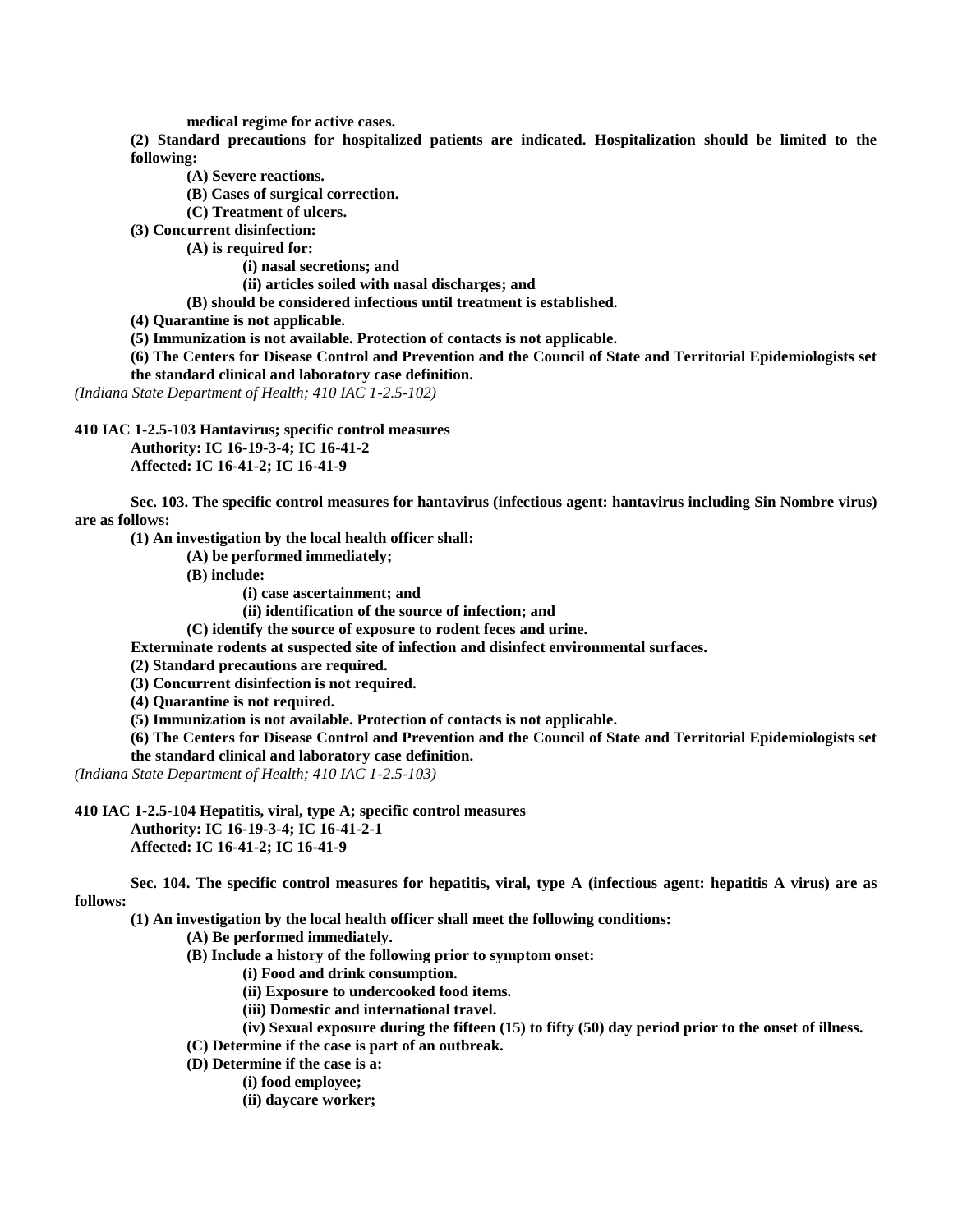**(iii) health care worker; or**

**(iv) daycare attendee, a school attendee, or anyone who lives at a residential institution.**

**(E) Determine if the case is a contact of a food employee serving a highly susceptible population.**

**(F) If a commercial food product or restaurant is suspected, the local health officer shall initiate active surveillance immediately to identify additional cases.**

**(G) Determine the infectious period, which is defined as from seven (7) days before to fourteen (14) days after the onset of symptoms if no jaundice occurred; otherwise, the infectious period is defined as from fourteen (14) days prior to seven (7) days after the onset of jaundice.**

**(H) Prepare a list of all contacts during the infectious period and work schedules or school attendance records, or both, during the infectious period.**

**(2) In general, hospitalization is not required for patients with uncomplicated acute hepatitis A. When hospitalization is necessary, contact precautions are recommended in addition to standard precautions for diapered and incontinent patients for at least one (1) week after onset of symptoms. For others, the following guidelines apply:**

**(A) Cases who are food employees shall abide by the following criteria:**

**(i) Exclude from employment involving food handling if the case meets at least one (1) of the following criteria:**

**(AA) Is jaundiced and the onset of jaundice occurred within the last seven (7) calendar days, unless the food employee provides to the person in charge written medical documentation from a health practitioner specifying that the jaundice is not caused by hepatitis A virus or other fecal-orally transmitted infection.**

**(BB) Diagnosed with an infection from hepatitis A virus within fourteen (14) calendar days from the onset of any illness symptoms, or within seven (7) calendar days of the onset of jaundice.**

**(CC) Diagnosed with an infection from hepatitis A virus without developing symptoms. (ii) Retain the exclusion until all of the following criteria are met:**

**(AA) The conclusion of the infectious period determined by the local health officer.**

**(BB) The case has been counseled about preventive measures, such as hand washing procedures, that must be followed to prevent transmission of disease.**

**(CC) The local health officer has discussed the following topics with the employer:**

**(aa) The employer's duty to comply with local and state rules pertaining to prevention of infectious diseases.**

**(bb) The availability of required proper hand washing facilities for employees.**

**(cc) The correction of any observed lapses in hygienic measures by employees.**

**(DD) The local health officer has determined at least one (1) of the following occurs:**

**(aa) The employee has been asymptomatic for at least twenty-four (24) hours.**

**(bb) The food employee has been jaundiced for more than seven (7) calendar days.**

**(cc) The anicteric food employee has been symptomatic with symptoms other than jaundice for more than fourteen (14) calendar days.**

**(dd) The food employee provides to the person in charge written medical documentation from a health practitioner stating that the food employee is free of hepatitis A virus infection.**

**(B) Cases employed as daycare workers, health care workers, or in similar positions shall be excluded from employment involving food handling and direct care of children or hospitalized or institutionalized patients until all of the following have occurred:**

**(i) The conclusion of the infectious period determined by the local health officer.**

**(ii) The local health officer has determined the employee has been asymptomatic for at least twenty-four (24) hours.**

**(iii) The case has been counseled about preventive measures, such as hand washing procedures, that must be followed to prevent transmission of disease.**

**(iv) The local health officer has discussed the following topics with the employer:**

**(AA) The employer's duty to comply with local and state rules pertaining to prevention of infectious diseases.**

**(BB) The availability of required proper hand washing facilities for employees.**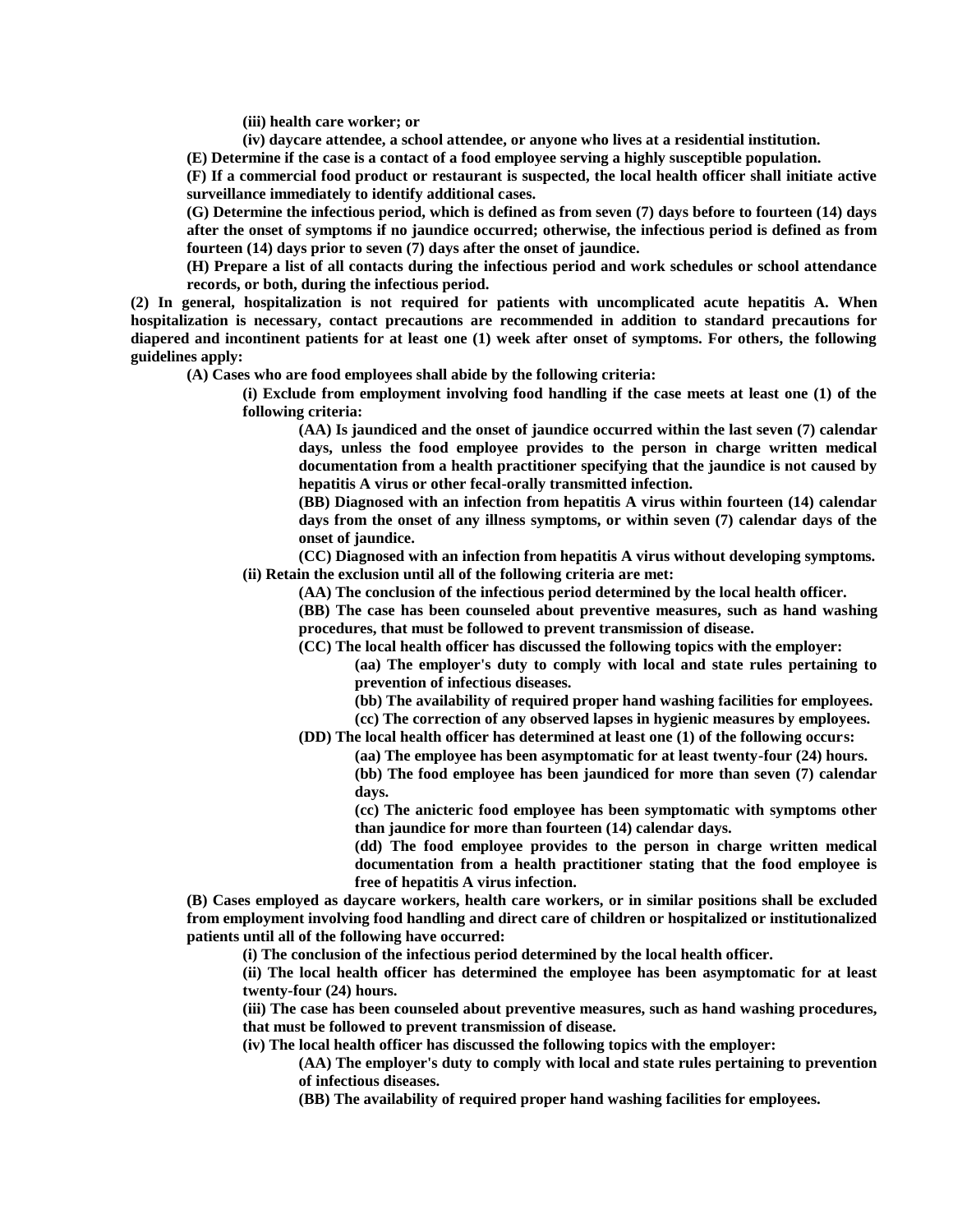**(CC) The correction of any observed lapses in hygienic measures by employees.**

**(C) Cases shall be excluded from attending schools, preschools, and daycare facilities until all of the following have occurred:**

**(i) The conclusion of the infectious period determined by the local health officer.**

**(ii) The local health officer has determined the case has been asymptomatic for at least twenty-four (24) hours.**

**(iii) The case or case's guardian has been counseled about preventive measures, such as hand washing procedures, that must be followed to prevent transmission of disease.**

**(iv) The local health officer has discussed with the appropriate school, preschool, or daycare facility staff the need:**

**(AA) for proper hand washing procedures and other infection control practices; and**

**(BB) to comply with all local and state rules pertaining to prevention of infectious diseases.**

**(D) A case contact who is a food employee in a food establishment serving a highly susceptible population must abide by the following criteria:**

**(i) Restrict the contact if the contact meets one (1) of the following criteria:**

**(AA) Attended or worked in a setting of a confirmed disease outbreak of hepatitis A virus within the past thirty (30) days of last exposure.**

**(BB) Lives in the same household as, and has knowledge about, an individual who works in or attends a setting where there is a confirmed disease outbreak of hepatitis A virus within the past thirty (30) days of last exposure.**

**(CC) Lives in the same household as, and has knowledge about, an individual diagnosed with an illness caused by hepatitis A virus within the past thirty (30) days of last exposure.**

**(DD) Consumed food prepared by a person infected with hepatitis A virus within the past thirty (30) days of last exposure.**

**(EE) Consumed or prepared food implicated in a confirmed disease outbreak of hepatitis A virus within the past thirty (30) days of last exposure.**

**(ii) Reinstate the food employee who was restricted as specified in item (i) when all of the following have occurred:**

**(AA) The food employee receives additional training about the following:**

**(aa) Hepatitis A symptoms and preventing the transmission of infection.**

**(bb) Proper hand washing procedures.**

**(cc) Protecting ready-to-eat food from contamination introduced by bare hand contact.**

**(BB) At least one (1) of the following has occurred:**

**(aa) The food employee is immune to hepatitis A virus infection because of a prior illness from hepatitis A.**

**(bb) The food employee is immune to hepatitis A virus infection because of vaccination against hepatitis A.**

**(cc) The food employee is immune to hepatitis A virus infection because of immune globulin (IG) administration.**

**(dd) More than thirty (30) calendar days have passed since the last day the food employee was potentially exposed.**

**(ee) More than thirty (30) calendar days have passed since the food employee's household contact became jaundiced.**

**(ff) The food employee does not use an alternative procedure that allows bare hand contact with ready-to-eat food until at least thirty (30) days after the potential exposure.**

**(3) Sanitary disposal of feces, vomitus, and blood is required. Disposal through the sanitary system is acceptable. (4) Quarantine is not required.**

**(5) People who have been exposed to HAV and previously have not received HAV vaccine should receive a single dose of single-antigen HAV vaccine or IG as soon as possible, but, to be effective, within two (2) weeks after the last exposure. Previously unvaccinated individuals who should receive postexposure prophylaxis include the following:**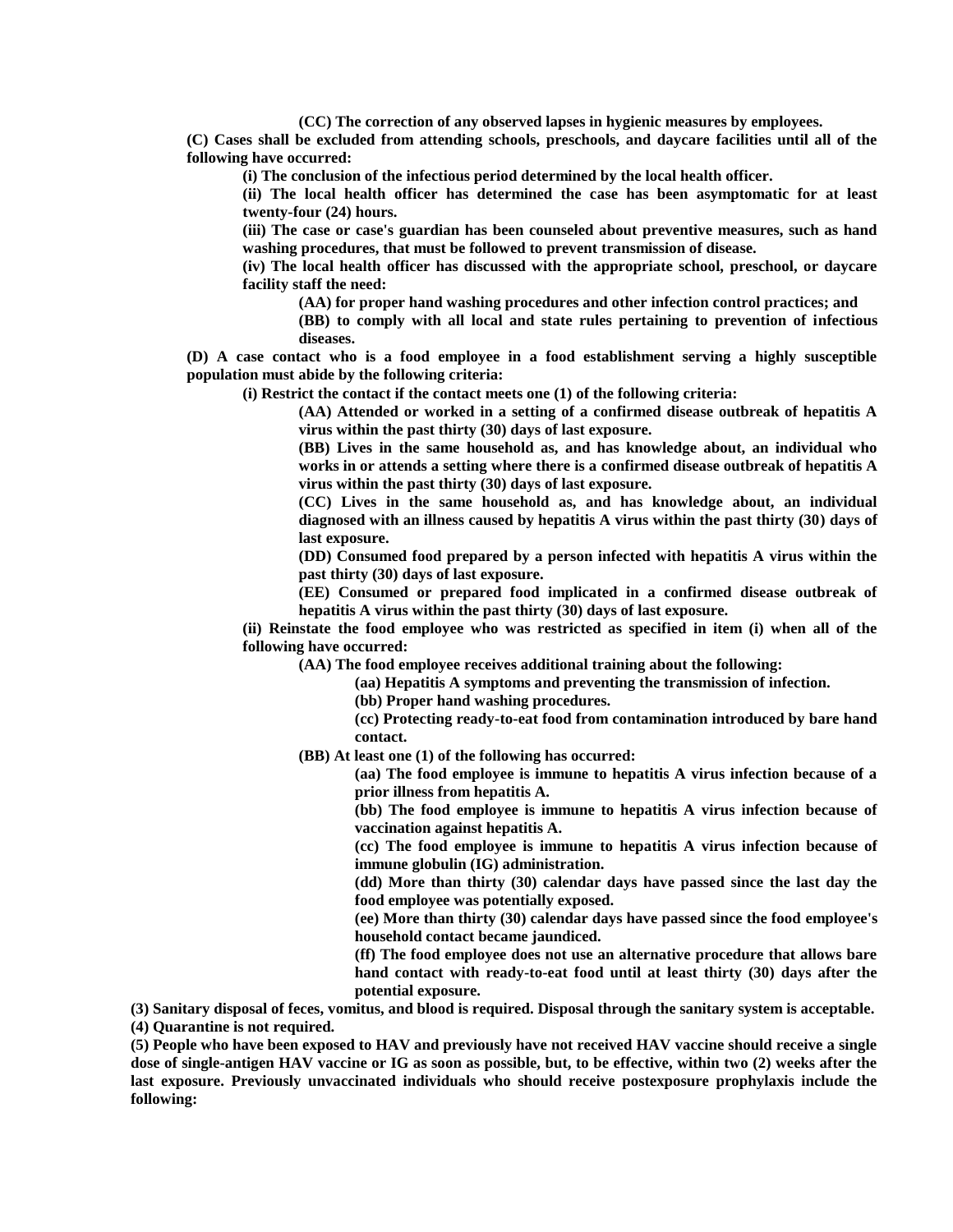**(A) Individuals with close personal contacts, such as household and sexual contacts (serologic testing of contacts is not recommended).**

**(B) Newborn infants of HAV-infected mothers if the mother's symptoms began between two (2) weeks before and one (1) week after delivery.**

**(C) Daycare or preschool workers, daycare or preschool attendees, and their household contacts or any sexual contacts.**

**(D) Schoolroom exposure generally does not pose an appreciable risk of infection, and postexposure prophylaxis is not indicated when a single case occurs; however, postexposure prophylaxis for unimmunized people who have close contact with the index patient if transmission within the school setting is documented.**

**(E) Health care-associated HAV in an identified outbreak for people in close contact with infected patients.**

**(F) If a food employee is diagnosed with hepatitis A, HAV vaccine or IG should be provided to other food employees at the same establishment unless the food employee is immune due to vaccination or past infection. Any susceptible food employee who refuses prophylaxis is to be restricted from working with:**

**(i) exposed food;**

**(ii) clean equipment, utensils, and linens; and**

**(iii) unwrapped single-service and single-use articles;**

**for fifty (50) days.**

**(G) Food establishment patrons who ate in the establishment where hepatitis A occurred in a food employee within two (2) weeks of exposure, but only if the following events occurred:**

**(i) The food employee directly handled ready-to-eat food products during the time when infectious.**

**(ii) Poor hygiene practices were demonstrated or worked while ill with diarrhea.**

**(6) The Centers for Disease Control and Prevention and the Council of State and Territorial Epidemiologists set the standard clinical and laboratory case definition.**

*(Indiana State Department of Health; 410 IAC 1-2.5-104)*

**410 IAC 1-2.5-105 Hepatitis, viral, type B and type D; specific control measures**

**Authority: IC 16-19-3-4; IC 16-41-2-1**

**Affected: IC 16-41-2; IC 16-41-7; IC 16-41-9**

**Sec. 105. The specific control measures for hepatitis, viral, type B (infectious agent: hepatitis B virus) and type D (infectious agent: delta hepatitis, occurs only in individuals with acute or chronic hepatitis B virus infection) are as follows:**

**(1) An investigation and case management duties are assigned as follows:**

**(A) An investigation and case management of infants born to HBsAg (+) pregnant women shall:**

**(i) begin immediately (when infection is identified at or close to the time of birth); and**

**(ii) be performed by a department representative in cooperation with the local health officer;**

**for the purpose of ensuring that infants receive hepatitis B immune globulin and the complete HBV vaccine series.**

**(B) The local health officer shall perform investigation and case management of all others within seventy-two (72) hours, including household and sexual contacts of HBsAg (+) pregnant women. Investigators shall identify a complete list of contacts. Contacts are defined as sexual partners, household members, individuals with whom needles have been shared, and others who have been exposed to infectious body fluids. In addition, the investigation shall focus on a history of the following:**

**(i) Surgery.**

**(ii) Transfusion or other blood product exposures.**

**(iii) Hemodialysis.**

**(iv) Employment as a health care worker.**

**(v) Other contacts with blood or other potentially infectious materials during the incubation period.**

**When two (2) or more cases occur in association with some common exposure, a search for additional cases shall be conducted. If transfused blood or blood products is implicated in transmission, the lot shall be withdrawn from use and reasonable steps taken to ensure that no further donations from the**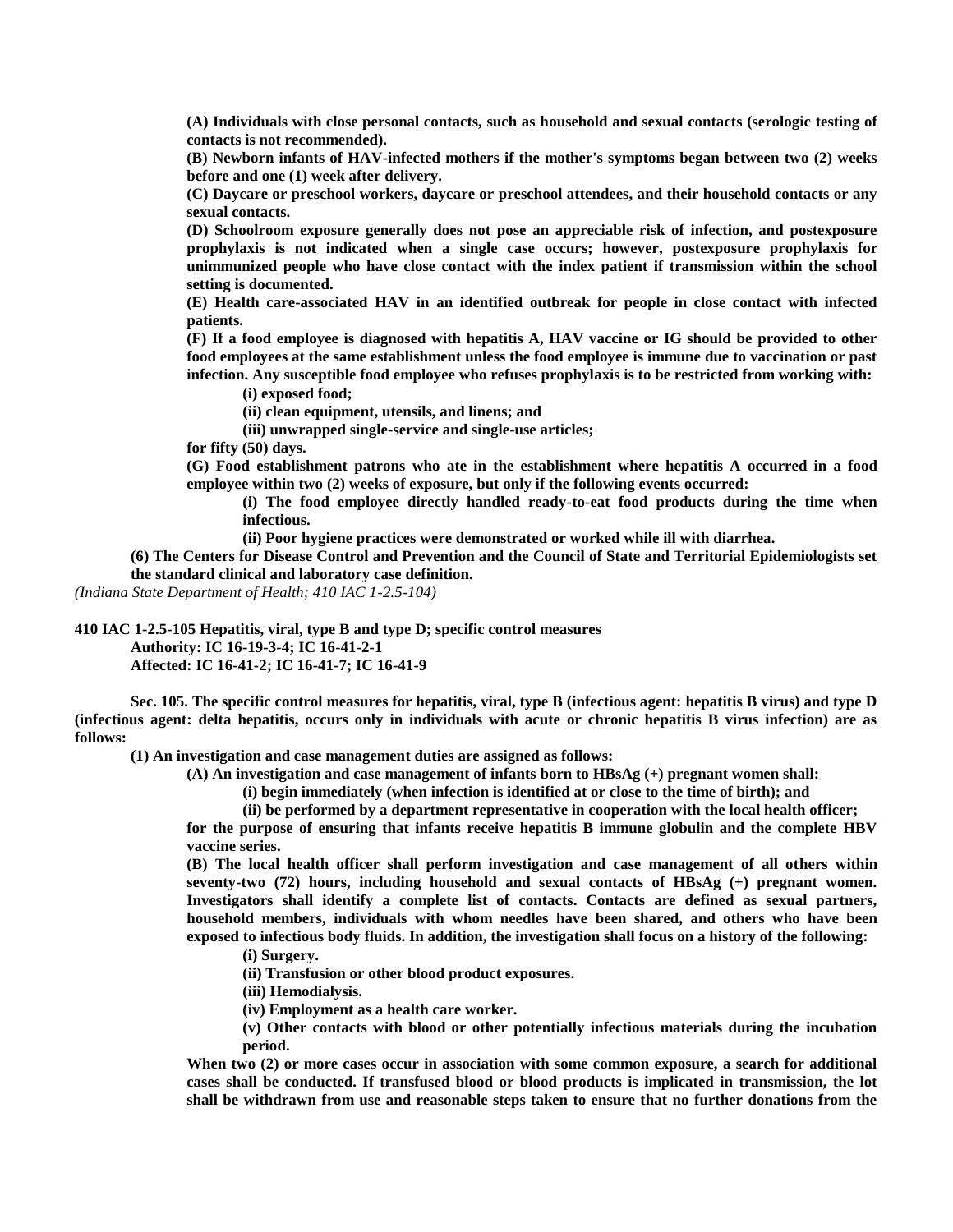**infected donor are utilized.**

**(C) Hepatitis B immunization history shall be obtained on all cases of hepatitis B.**

**(2) Standard precautions for hospitalized patients and universal precautions for others where exposure to blood or other potentially infectious materials, or both, is a possibility. Infected persons shall not engage in sexual activities involving the exchange of body fluids without first informing their partner of their disease status. Restrictions on sexual activities shall be removed when the previously infected person is serologically confirmed to be noninfectious. The infected persons shall not:**

**(A) share needles or syringes with other persons without first notifying those persons of their disease status;**

**(B) donate blood, plasma, or organs for transplantation; or**

**(C) donate semen for artificial insemination.**

**(3) Equipment contaminated with blood or other potentially infectious body fluids, or both, shall be appropriately disinfected or, when required, sterilized prior to reuse.**

**(4) Quarantine is not required.**

**(5) Protection/immunization of contacts shall be accomplished as follows:**

**(A) Infants of HBsAg (+) pregnant women shall be given the appropriate intramuscular injection (IM) of HBIG and of hepatitis B vaccine within twelve (12) hours of birth unless medically contraindicated. Additional doses of vaccine should be given at one (1) month and six (6) months of age. Infants should be tested for anti-HBs and HBsAg one (1) to three (3) months after completing the vaccine series.**

**(B) Potentially susceptible sexual partners should be tested for HBsAG, anti-HBs, and anti-HBc. If negative, they should be given the appropriate dosage of HBIG IM and the first dose of hepatitis B vaccine IM within fourteen (14) days of the last sexual contact. Sexual contacts should complete the hepatitis B immunization series.**

**(C) If the index case is the mother or primary care provider of a susceptible infant, the infant should receive the appropriate dosage of HBIG and hepatitis B vaccine according to vaccine manufacturer's directions.**

**(D) Other susceptible household contacts of the index case should:**

**(i) receive the appropriate dosage of HBIG IM; and**

**(ii) initiate and complete the hepatitis B vaccine;**

**if they have had identifiable blood exposures to the index case, such as sharing toothbrushes or razors.**

**(E) If the index case becomes a hepatitis B carrier, all household contacts should complete the hepatitis B vaccine series.**

**(6) The Centers for Disease Control and Prevention and the Council of State and Territorial Epidemiologists set the standard clinical and laboratory case definition for hepatitis B. The case definition for hepatitis D is established by the department.**

*(Indiana State Department of Health; 410 IAC 1-2.5-105)*

**410 IAC 1-2.5-106 Hepatitis C infection; specific control measures**

**Authority: IC 16-19-3-4; IC 16-41-2-1 Affected: IC 16-41-2; IC 16-41-9**

**Sec. 106. The specific control measures for hepatitis C (acute) (infectious agent: hepatitis C virus) are as follows: (1) An investigation by the local health officer shall be performed within five (5) business days for the purpose of determining risk factors for infection and obtaining contacts. Contacts are defined as sexual partners, household members, individuals with whom needles have been shared, and others who have been exposed to infectious body fluids. In addition, the investigation shall focus on a history of the following:**

**(A) Surgery.**

**(B) Transfusion or other blood products exposures.**

**(C) Hemodialysis.**

**(D) Employment as a health care worker.**

**(E) Other contacts with blood or other potentially infectious materials during the incubation period.** When two (2) or more cases occur in association with some common exposure, a search for additional cases shall **be conducted. If transfused blood or blood products is implicated in the transmission, the lot shall be withdrawn from use and reasonable steps taken to ensure that no further donations from the infected donor are utilized. (2) Standard precautions for hospitalized patients and universal precautions for others where exposure to blood**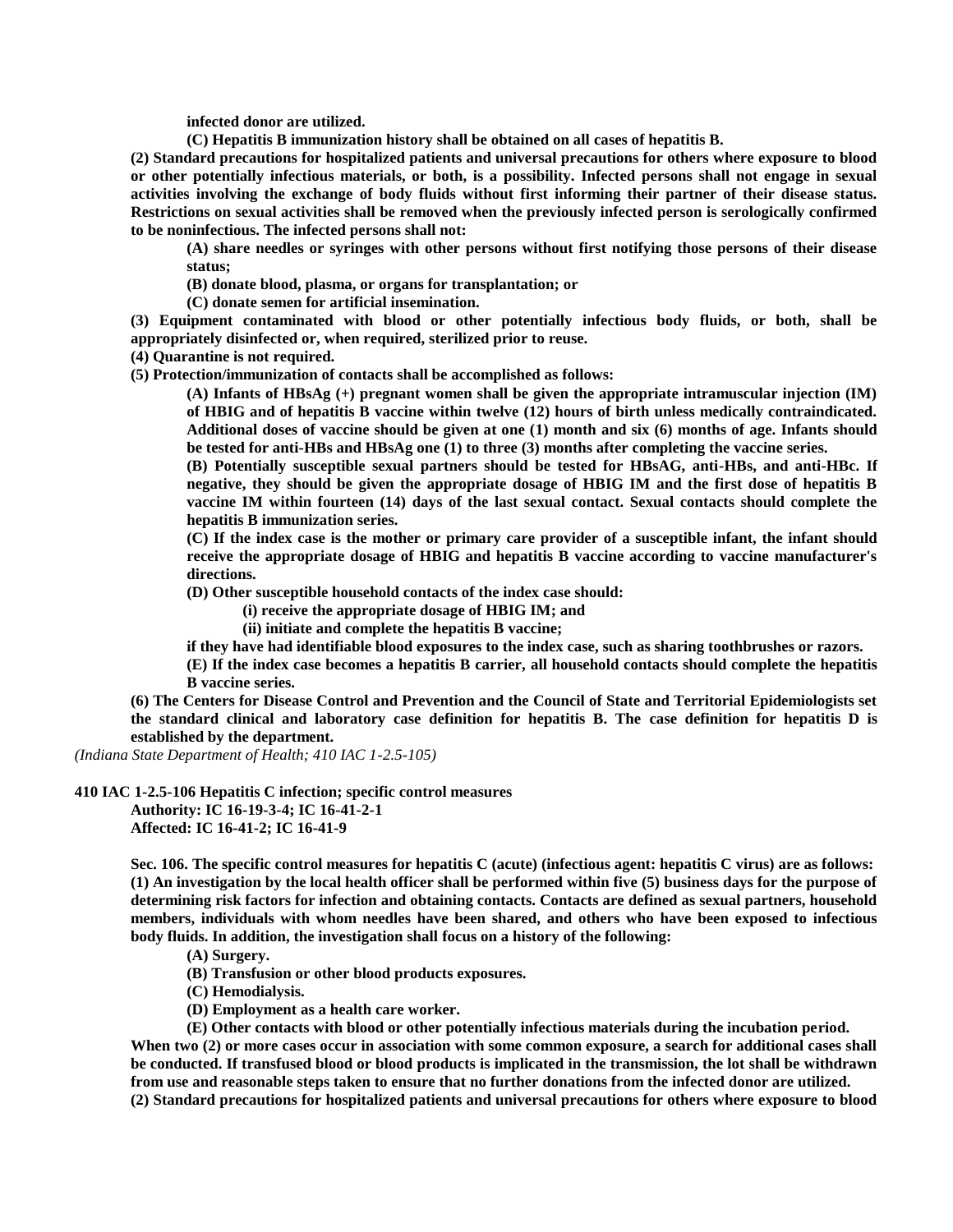**or other potentially infectious materials, or both, is a possibility. Infected persons shall not engage in sexual activities involving the exchange of body fluids without first informing their partner of their disease status. Infected persons shall not:**

**(A) share needles or syringes with other persons without first notifying those persons of their disease status;**

**(B) donate blood, plasma, or organs for transplantation; or**

**(C) donate semen for artificial insemination.**

**(3) Equipment contaminated with blood or other infectious body materials, or both, shall be appropriately disinfected or sterilized prior to reuse.**

**(4) Quarantine is not required.**

**(5) Protection/immunization with hepatitis A and B vaccine series when appropriate. Education shall be provided. Children eighteen (18) months of age or older born to infected mothers should be screened for anti-HCV. Health care workers with percutaneous or permucosal exposure to HCV shall have baseline and six (6) month follow-up serologic testing for anti-HCV and alanine aminotransferase activity.**

**(6) The Centers for Disease Control and Prevention and the Council of State and Territorial Epidemiologists set the standard clinical and laboratory case definition.**

*(Indiana State Department of Health; 410 IAC 1-2.5-106)*

**410 IAC 1-2.5-107 Hepatitis E infection; specific control measures**

**Authority: IC 16-19-3-4; IC 16-41-2-1 Affected: IC 16-41-2; IC 16-41-9**

**Sec. 107. The specific control measures for hepatitis, viral, type E (infectious agent: hepatitis E virus) are as follows:**

**(1) An investigation by the local health officer shall meet the following conditions:**

**(A) Be performed immediately.**

**(B) Include a history of the following fifteen (15) to sixty-four (64) days prior to symptom onset:**

**(i) Food and drink consumption.**

**(ii) Exposure to undercooked food items.**

**(iii) Domestic and international travel.**

**(iv) Surface water.**

**(v) Animal exposures.**

**(vi) Sexual exposure.**

**(C) Determine if the case is part of an outbreak.**

**(D) Determine if the case is a:**

**(i) food employee;**

**(ii) daycare worker;**

**(iii) health care worker; or**

**(iv) daycare attendee, a school attendee, or anyone who lives at a residential institution.**

**(E) If a commercial food product or restaurant is suspected, conduct active surveillance immediately to identify additional cases.**

**(F) Determine the infectious period, which is defined as from seven (7) days before to fourteen (14) days after the onset of jaundice or from the onset of symptoms if no jaundice occurred.**

**(G) Prepare a list of contacts and work schedules or school attendance records, or both, during the infectious period.**

**(2) In addition to standard precautions, contact precautions are recommended for diapered and incontinent patients for the duration of illness. For others, the following guidelines apply:**

**(A) Cases employed as food employees, daycare workers, health care workers, or in similar positions shall be excluded from employment involving food handling and direct care of children or hospitalized or institutionalized patients until all of the following have occurred:**

**(i) The conclusion of the infectious period determined by the local health officer.**

**(ii) The local health officer has determined the employee has been asymptomatic for at least twenty-four (24) hours.**

**(iii) The case has been counseled about preventive measures, such as hand washing procedures, that must be followed to prevent transmission of disease.**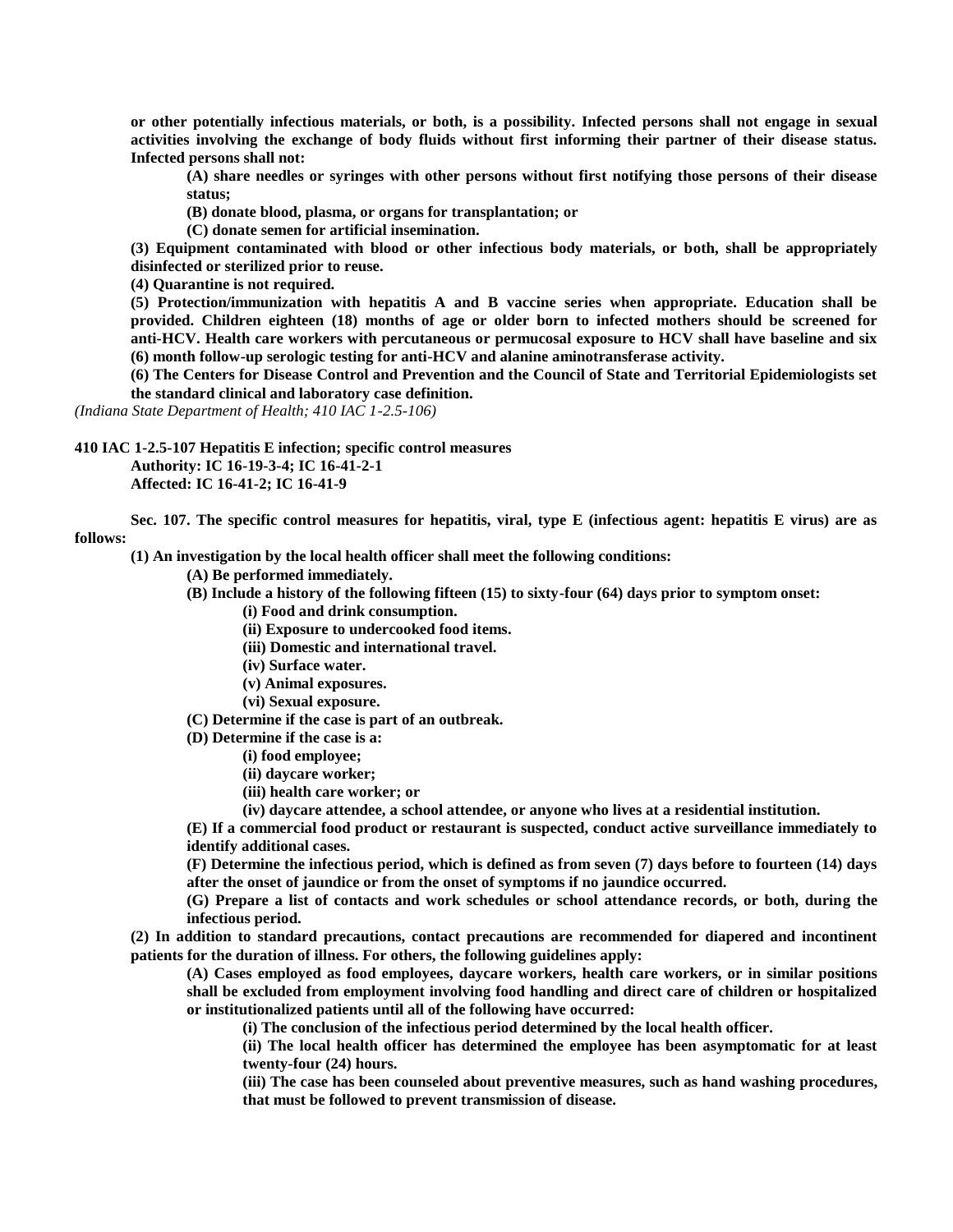**(iv) The local health officer has discussed the following topics with the employer:**

**(AA) The employer's duty to comply with local and state rules pertaining to prevention of infectious diseases.**

**(BB) The availability of required proper hand washing facilities for employees.**

**(CC) The correction of any observed lapses in hygienic measures by employees.**

**(B) Cases shall be excluded from attending schools, preschools, and daycare facilities until all of the following have occurred:**

**(i) The conclusion of the infectious period determined by the local health officer.**

**(ii) The local health officer has determined the case has been asymptomatic for at least twenty-four (24) hours.**

**(iii) The case or case's guardian has been counseled about preventive measures, such as hand washing procedures, that must be followed to prevent transmission of disease.**

**(iv) The local health officer has discussed with the appropriate school, preschool, or daycare facility staff the need:**

**(AA) for proper hand washing procedures and other infection control practices; and**

**(BB) to comply with all local and state rules pertaining to prevention of infectious diseases.**

**(3) Sanitary disposal of feces, vomitus, and blood is required. Disposal through the sanitary system is acceptable.**

**(4) Quarantine is not required.**

**(5) Immunization is not available. Protection of contacts is not applicable.**

**(6) Case definition is established by the department.**

*(Indiana State Department of Health; 410 IAC 1-2.5-107)*

**410 IAC 1-2.5-108 Histoplasma capsulatum; specific control measures**

**Authority: IC 16-19-3-4; IC 16-41-2-1**

**Affected: IC 16-41-2; IC 16-41-9**

**Sec. 108. The specific control measures for Histoplasma capsulatum (infectious agent: Histoplasma capsulatum) are as follows:**

**(1) An investigation by the local health officer shall:**

**(A) be performed within seventy-two (72) hours;**

**(B) determine potential sources of exposure; and**

**(C) evaluate the potential for occupational exposure and, in the event of two (2) or more cases, for evidence of infection from a common environmental source.**

- **(2) Standard precautions for hospitalized patients shall be instituted. Isolation is not required for others.**
- **(3) Concurrent disinfection is required for the following:**
	- **(A) Sputum.**

**(B) Equipment and articles soiled with sputum.**

**Terminal cleaning is also required.**

**(4) Quarantine is not required.**

**(5) Immunization is not available. Protection of contacts is not applicable.**

**(6) Case definition is established by the department.**

*(Indiana State Department of Health; 410 IAC 1-2.5-108)*

**410 IAC 1-2.5-109 Human immunodeficiency virus infection/disease; specific control measures**

**Authority: IC 16-19-3-4; IC 16-41-2-1 Affected: IC 16-41**

**Sec. 109. The specific control measures for HIV are as follows:**

**(1) An investigation by a disease intervention specialist shall:**

**(A) be performed within seventy-two (72) hours; and**

**(B) include partner services.**

**Persons who are tested anonymously at counseling and testing sites cannot be reported using personal identifiers. Rather, they are to be reported using a numeric identifier code. Age, race, sex, risk factors, and county of residence shall also be reported. HIV infected persons are required to warn contacts of their disease**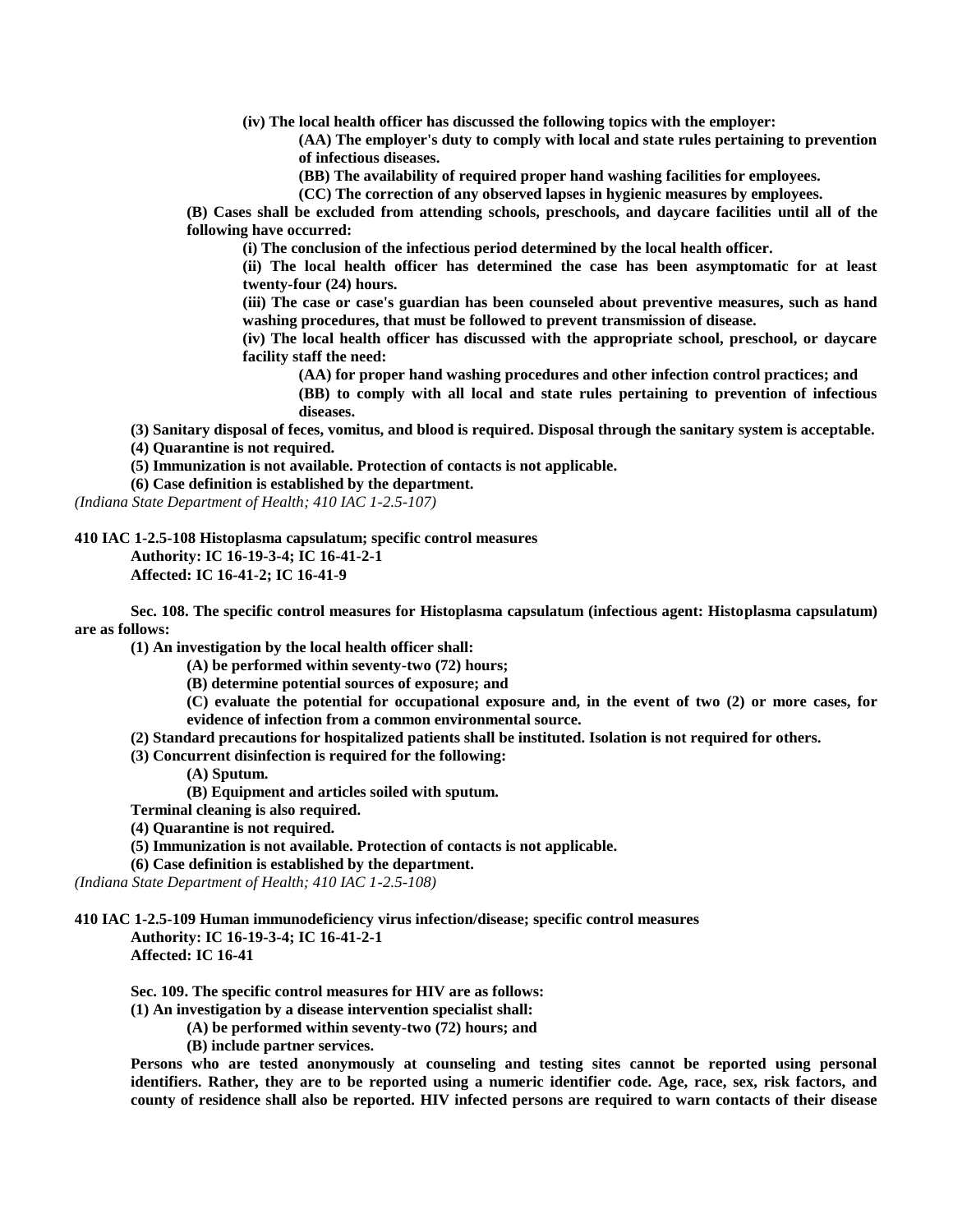**status and the need to seek health care, such as counseling and testing. All identified contacts should receive counseling and be offered serologic testing. Until their status with regard to infection has been determined, contacts shall refrain from sexual activities involving the exchange of body fluids. All contacts shall not share needles and syringes with other persons without first notifying the other persons of their disease status.**

**(2) Standard precautions shall be used in hospitalized patients. Universal precautions shall be used for all other medical settings. Infected persons shall not:**

**(A) engage in sexual activities involving exchange of body fluids without first informing their partner of their disease status;**

**(B) share needles or syringes with other persons without first notifying the other persons of their disease status; or**

**(C) donate blood, plasma, organs for transplantation, or semen for artificial insemination.**

**(3) Concurrent disinfection is required for equipment and articles contaminated by blood or other potentially infectious material.**

**(4) Quarantine is not required.**

**(5) An investigation of:**

**(A) newly diagnosed cases;**

**(B) HIV positive women; and**

**(C) perinatally exposed infants;**

**will be performed by HIV surveillance and disease intervention specialist staff members, who will obtain information epidemiologically necessary to protect the life of named parties.**

**(6) The Centers for Disease Control and Prevention and the Council of State and Territorial Epidemiologists set the standard clinical and laboratory case definition.**

*(Indiana State Department of Health; 410 IAC 1-2.5-109)*

**410 IAC 1-2.5-110 Influenza-associated death; specific control measures**

**Authority: IC 16-19-3-4; IC 16-41-2-1 Affected: IC 16-41-2; IC 16-41-9**

**Sec. 110. The specific measures for influenza-associated deaths are as follows:**

**(1) An investigation by the local health officer shall:**

**(A) be performed within seventy-two (72) hours; and**

**(B) include:**

**(i) influenza testing;**

**(ii) an influenza vaccination history;**

**(iii) a history of disease and resultant complications; and**

**(iv) an epidemiologic investigation.**

**(2) A report is not necessary if the diagnosis of influenza is not confirmed by laboratory testing or if it is not listed on the death certificate as primary, secondary, or contributory cause of death on the death certificate as described in section 44 of this rule.**

**(3) During a declared influenza pandemic, influenza-associated deaths shall be reported if pandemic activity is occurring in the United States and the deceased has clinically compatible symptoms. Influenza pandemics may be declared by any of the following:**

**(A) The World Health Organization (WHO).**

**(B) The Centers for Disease Control and Prevention (CDC).**

**(C) The commissioner.**

**A laboratory test result is not necessary to report the death during an influenza pandemic.**

**(4) The Centers for Disease Control and Prevention and the Council of State and Territorial Epidemiologists set the standard clinical and laboratory case definition for influenza-associated pediatric deaths. The case definition for nonpediatric influenza-associated deaths is established by the department.**

*(Indiana State Department of Health; 410 IAC 1-2.5-110)*

**410 IAC 1-2.5-111 Latent tuberculosis infection; specific control measures Authority: IC 16-19-3-4; IC 16-41-2-1 Affected: IC 16-41-2; IC 16-41-9**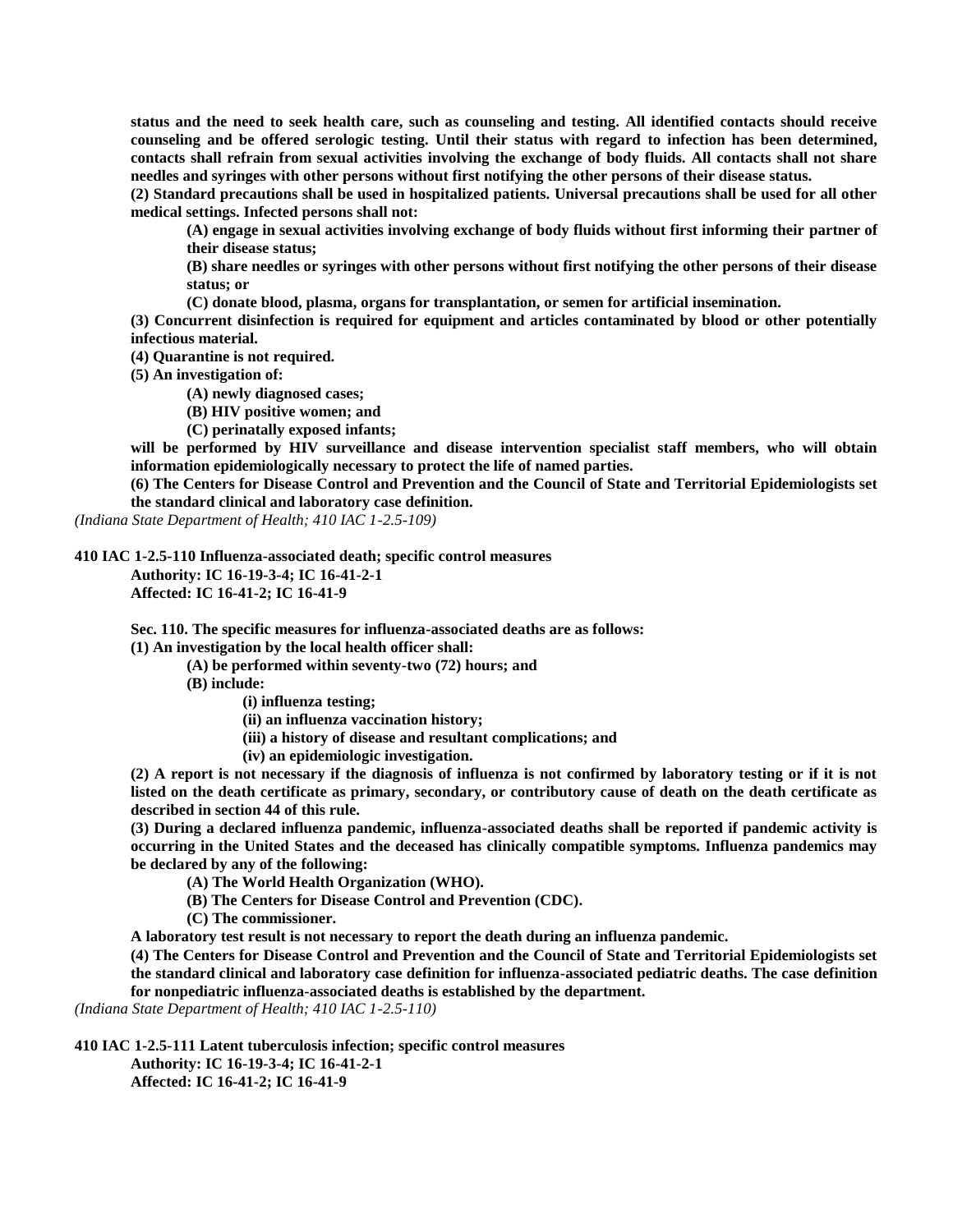**Sec. 111. The specific control measures for latent tuberculosis infection (LTBI) (infectious agent: Mycobacterium tuberculosis) are as follows:**

**(1) All newly diagnosed cases of LTBI shall be reported to the local health officer or the department within five (5) business days.**

**(2) The clinician providing medical oversight to diagnosed cases of LTBI with a multiple drug-resistant source case are required to consult with the local health officer or the department for treatment options and length of treatment.**

**(3) The local health officer shall perform an investigation on all newly diagnosed cases of LTBI requesting the following:**

**(A) Tuberculosis screening test results of either a tuberculosis skin test (TST) using a purified protein derivate (PPD) or an interferon gamma release assay (IGRA) of blood.**

**(B) Radiological studies.**

**(C) Other studies or laboratory tests needed to ascertain the absence of tuberculosis disease.**

**(D) Risk factors for progression to active tuberculosis disease.**

**(E) HIV status.**

**(F) Country of birth.**

**(G) Treatment regimen.**

**(H) Start of treatment date.**

**This information shall be reported to the department by the health officer in a timely manner.**

**(4) When using the twelve (12) week isoniazid-rifapentine regimen, the clinicians shall comply with the Centers for Disease Control and Prevention guidelines, Recommendations for Use of an Isoniazid-Rifapentine Regimen with Direct Observation to Treat Latent Mycobacterium tuberculosis Infection. Morbidity and Mortality Weekly Review 2011; Volume 60, Pages 1650-1653.**

**(5) Upon disposition of the LTBI case, the clinicians shall report to the local health officer or department in a timely manner the following:**

**(A) The date treatment stopped.**

**(B) Reason treatment stopped or never started.**

**(6) The Centers for Disease Control and Prevention and the Council of State and Territorial Epidemiologists set the standard clinical and laboratory case definition.**

*(Indiana State Department of Health; 410 IAC 1-2.5-111)*

**410 IAC 1-2.5-112 Legionellosis; specific control measures**

**Authority: IC 16-19-3-4; IC 16-41-2-1 Affected: IC 16-41-2; IC 16-41-9**

**Sec. 112. The specific control measures for legionellosis (infectious agent: Legionella species) are as follows: (1) An investigation by the local health officer shall be performed within seventy-two (72) hours in the event that:**

**(A) a single nosocomial case is identified; or**

**(B) two (2) or more cases that are not nosocomial cases are identified.**

**A definite nosocomial case is a laboratory confirmed case who has spent ten (10) days or more continuously and admitted to a health care facility. A possible nosocomial case is a laboratory case that occurs two (2) to nine (9) days after discharge from a health care facility. The investigation shall focus on environmental sources for the exposure in the health care facility for nosocomial cases or places of common exposure for those infections not associated with a health care facility. Environmental laboratory results shall be provided to the health department immediately once a single nosocomial case or two (2) or more non-nosocomial cases are detected. Active surveillance for additional cases shall be undertaken.**

**(2) Standard precautions for hospitalized patients is required.**

**(3) Equipment contaminated with blood or infectious body fluids, or both, shall be appropriately disinfected or sterilized prior to reuse.**

**(4) Quarantine is not required.**

**(5) Immunization is not available. Protection of contacts is not applicable.**

**(6) The Centers for Disease Control and Prevention and the Council of State and Territorial Epidemiologists set the standard clinical and laboratory case definition.**

*(Indiana State Department of Health; 410 IAC 1-2.5-112)*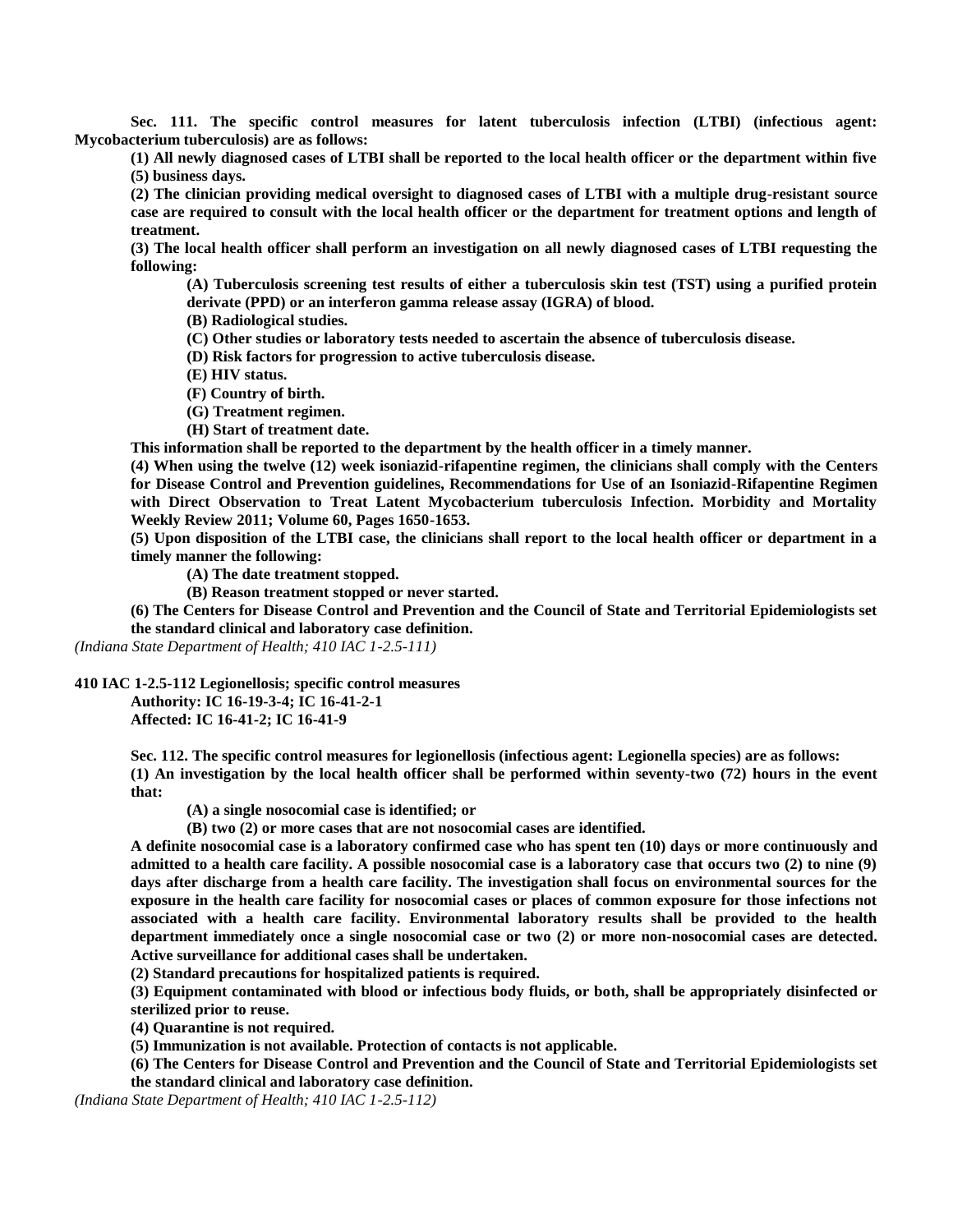**410 IAC 1-2.5-113 Leptospirosis; specific control measures**

**Authority: IC 16-19-3-4; IC 16-41-2-1 Affected: IC 16-41-2; IC 16-41-9**

**Sec. 113. The specific control measures for leptospirosis (infectious agent: Leptospira species) are as follows:**

**(1) An investigation by the local health officer shall be performed within seventy-two (72) hours:**

**(A) for case ascertainment; and**

**(B) to identify potential sources of the infection, such as contaminated water or occupational exposure, including handling of infected animals.**

**(2) Standard precautions are required.**

**(3) Concurrent disinfection is required for articles soiled with urine.**

**(4) Quarantine is not required.**

**(5) Immunization is not available. Protection of contacts is not applicable.**

**(6) The Centers for Disease Control and Prevention and the Council of State and Territorial Epidemiologists set the standard clinical and laboratory case definition.**

*(Indiana State Department of Health; 410 IAC 1-2.5-113)*

**410 IAC 1-2.5-114 Listeriosis; specific control measures**

**Authority: IC 16-19-3-4; IC 16-41-2-1**

**Affected: IC 16-41-2; IC 16-41-9**

**Sec. 114. The specific control measures for listeriosis (infectious agent: Listeria monocytogenes) are as follows: (1) An investigation by the local health officer shall meet the following conditions:**

**(A) Be performed within seventy-two (72) hours.**

**(B) Include a twenty-one (21) day history of the following prior to onset:**

**(i) Food and drink consumption.**

**(ii) Exposure to soil.**

**(iii) Animal exposures.**

**The food history should include a history of consuming raw milk, soft cheese, raw vegetables, and ready-to-eat meats. Surveillance data should be analyzed for clusters and clusters for common source exposures.**

**(2) Standard precautions for hospitalized patients are recommended.**

**(3) Concurrent disinfection is not required.**

**(4) Quarantine is not required.**

**(5) Immunization is not available. Protection of contacts is not applicable.**

**(6) The Centers for Disease Control and Prevention and the Council of State and Territorial Epidemiologists set the standard clinical and laboratory case definition.**

*(Indiana State Department of Health; 410 IAC 1-2.5-114)*

**410 IAC 1-2.5-115 Lyme disease; specific control measures**

**Authority: IC 16-19-3-4; IC 16-41-2-1 Affected: IC 16-41-2; IC 16-41-9**

**Sec. 115. The specific control measures for Lyme disease (infectious agent: Borrelia burgdorferi) are as follows: (1) An investigation by the local health officer shall be performed within seventy-two (72) hours to:**

**(A) determine the location of exposure to ticks; and**

**(B) identify tick-infested areas.**

**(2) Standard precautions for hospitalized patients are required.**

**(3) Concurrent disinfection is required. All ticks shall be removed from the patient.**

**(4) Quarantine is not required.**

**(5) Immunization is not available. Protection of contacts is not applicable.**

**(6) The Centers for Disease Control and Prevention and the Council of State and Territorial Epidemiologists set the standard clinical and laboratory case definition.**

*(Indiana State Department of Health; 410 IAC 1-2.5-115)*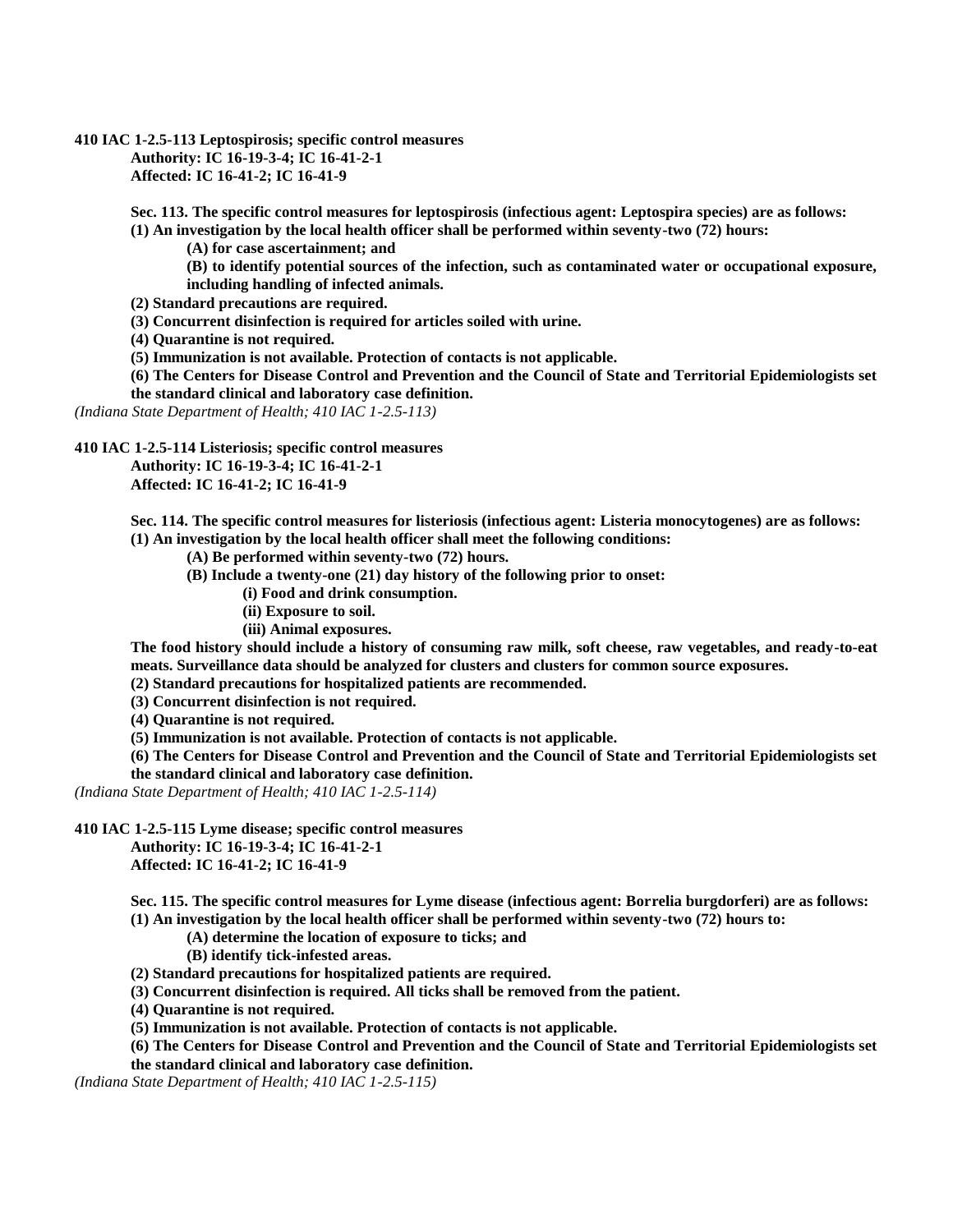**410 IAC 1-2.5-116 Lymphogranuloma venereum; specific control measures Authority: IC 16-19-3-4; IC 16-41-2-1 Affected: IC 16-41-2; IC 16-41-9**

**Sec. 116. The specific control measures for lymphogranuloma venereum (infectious agent: Chlamydia trachomatis) are as follows:**

**(1) An investigation by the local health officer shall be performed within seventy-two (72) hours. Partner services shall be provided by a disease intervention specialist.**

**(2) Standard precautions for hospitalized patients are required. Cases shall refrain from sexual contact until lesions are healed.**

**(3) Careful disposal of articles:**

**(A) contaminated with discharges from lesions; or**

**(B) soiled by discharges;**

**is required.**

**(4) Quarantine is not required.**

**(5) Immunization is not available. Sexual contacts of patients with C. trachomatis infections should be evaluated and treated for C. trachomatis if the last sexual contact was within:**

**(A) thirty (30) days of a symptomatic index patient's onset of symptoms; or**

**(B) sixty (60) days of an asymptomatic index patient's diagnosis.**

**Cases should also be examined serologically for syphilis initially.**

**(6) The Centers for Disease Control and Prevention and the Council of State and Territorial Epidemiologists set the standard clinical and laboratory case definition.**

*(Indiana State Department of Health; 410 IAC 1-2.5-116)*

**410 IAC 1-2.5-117 Malaria; specific control measures**

**Authority: IC 16-19-3-4; IC 16-41-2-1**

**Affected: IC 16-41-2; IC 16-41-9**

**Sec. 117. The specific control measures for malaria (infectious agents: Plasmodium species) are as follows: (1) An investigation by the local health officer shall be performed within seventy-two (72) hours to determine the history of previous infection or possible exposure. The travel history shall be evaluated to determine if the case is from foreign travel or local exposure. Exposure may occur:**

**(A) from exposure to infected mosquitoes;**

**(B) from transfusions with infected blood; or**

**(C) through needle sharing.**

**(2) Standard precautions for hospitalized patients are required. Both hospitalized and nonhospitalized patients shall remain in mosquito-proof areas from dusk to dawn.**

**(3) Concurrent disinfection is not required.**

**(4) Quarantine is not required.**

**(5) Immunization is not available. Protection of contacts is not applicable.**

**(6) The Centers for Disease Control and Prevention and the Council of State and Territorial Epidemiologists set the standard clinical and laboratory case definition.**

*(Indiana State Department of Health; 410 IAC 1-2.5-117)*

**410 IAC 1-2.5-118 Measles (rubeola); specific control measures**

**Authority: IC 16-19-3-4; IC 16-41-2-1**

**Affected: IC 16-41-2; IC 16-41-9**

**Sec. 118. The specific control measures for measles (rubeola) (infectious agent: measles virus) are as follows: (1) An investigation by a department field representative, in cooperation with the local health officer, shall be performed immediately, include case management, and consist of the following:**

**(A) Ascertainment of immunization history.**

**(B) Case ascertainment.**

**(C) Identification and listing of contacts. Contacts are defined as any individual who was in the same room while the case was present or for two (2) hours afterwards at any time during the infectious period. The infectious period is defined as four (4) days before rash onset until four (4) days after the**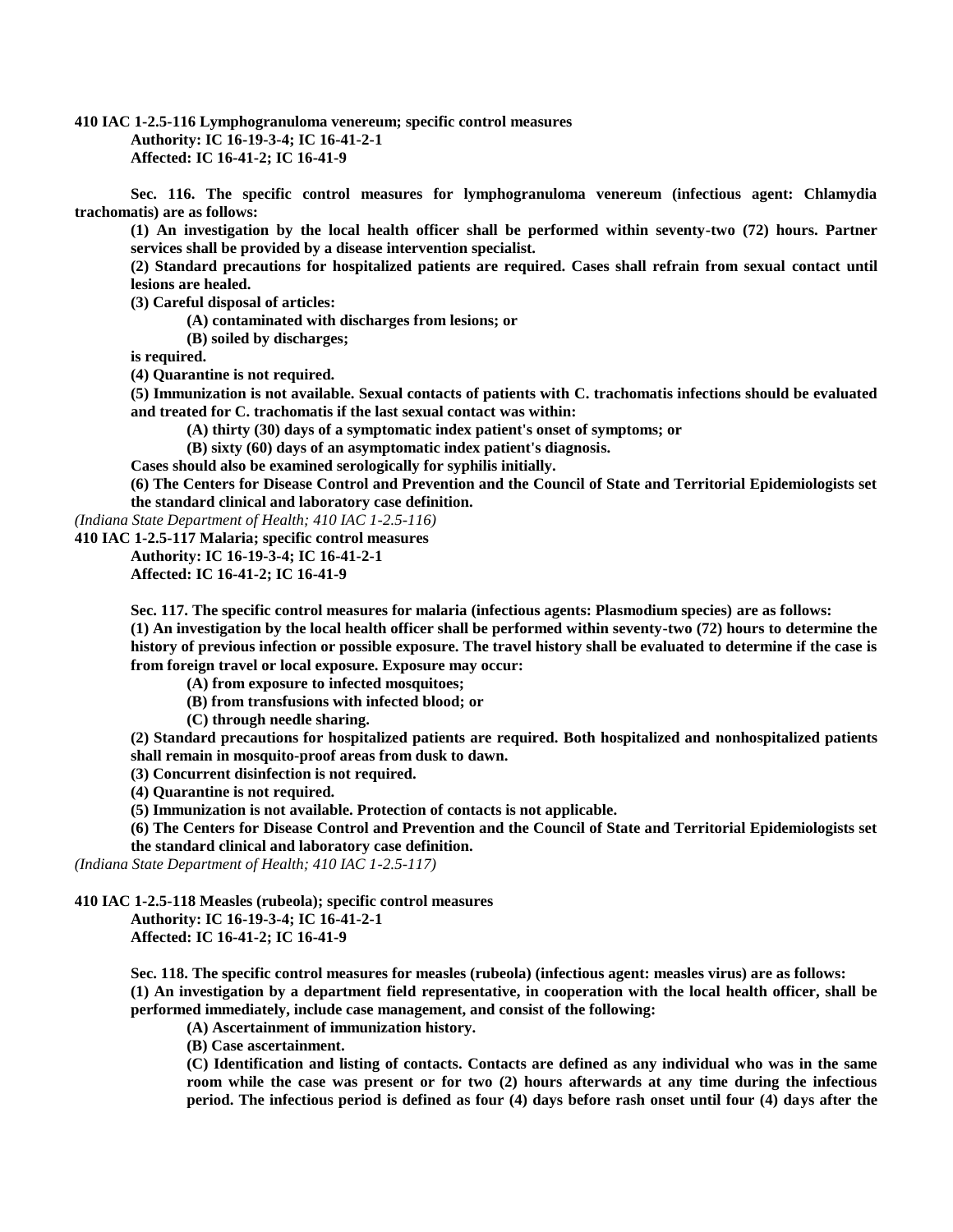**appearance of the rash. All children and adults (including staff members) attending the same school, daycare, or preschool as the case are defined as contacts.**

**(D) For outbreak control in public or private schools, daycare facilities, preschools, or postsecondary facilities, on the same day that a report of a suspected case of measles is received, school personnel shall do the following:**

**(i) Conduct an inquiry into absenteeism to determine the existence of any other cases of the illness.**

**(ii) Immediately report the suspect case or cases to the local health department or the department.**

**(iii) Send a notice home with each student, attendee, or employee born in or after 1957 who has not presented proof of immunity explaining that the student, attendee, or employee shall be excluded from the date of the letter, until acceptable proof of immunity is received by the school, daycare facility, preschool, or postsecondary facility, or in the case of medical or religious exemptions, until twenty-one (21) days after the onset of the last reported measles case. Persons receiving second doses of measles-containing vaccine, as well as previously unvaccinated persons receiving their first dose as part of the outbreak control program, may be immediately readmitted to school provided all persons without documentation of immunity have been excluded and that vaccination occurred within seventy-two (72) hours of exposure. Acceptable proof of immunity shall consist of a:**

**(AA) written record from the student's or employee's physician, parent, or guardian that indicates the dates of vaccination (on or after the first birthday) and the type of vaccine administered;**

**(BB) laboratory report showing confirmation of previous measles infection; or**

**(CC) laboratory report showing a protective measles antibody titer.**

**(iv) Make available to officials of the local health department or the department, or both, involved in investigating and controlling the outbreak, immunization records of all students and employees born in or after 1957 in the school or attendees, students, and employees born in or after 1957 in the daycare or preschool.**

**(E) For outbreak control in health care facilities, all health care workers and employees, regardless of age, without evidence of immunity who have been exposed to measles should be excluded from the facility from the fifth day to the twenty-first day after exposure, even if postexposure vaccination or immune globulin (IG) was administered.**

**(2) In addition to standard precautions, airborne precautions shall be followed for hospitalized patients through the fourth day of the rash to reduce the exposure of other persons at high risk. Other infected persons shall be excluded from:**

**(A) school and daycare facilities or preschools;**

**(B) public gatherings; and**

**(C) contact with susceptible persons outside the household;**

**for at least four (4) days after appearance of the rash.**

**(3) Concurrent disinfection is not required.**

**(4) Quarantine may be required. Children in institutions, wards, or dormitories for children may be quarantined. If measles occurs in an institution where infants reside, these infants shall be segregated from infected persons and susceptible contacts. Susceptible individuals exposed to measles should avoid contact with other susceptible persons outside the household.**

**(5) Protection/immunization of contacts shall be as follows:**

**(A) Live measles vaccine given to inadequately vaccinated persons within seventy-two (72) hours of exposure may provide protection against disease.**

**(B) IG may be given within six (6) days to the susceptible household or other contacts, especially those for whom:**

**(i) risk of complications is very high, such as contacts less than twelve (12) months of age; or**

**(ii) the measles vaccine is contraindicated.**

**(C) Live measles vaccine should be given five (5) months later to IG recipients for whom vaccine is not contraindicated.**

**(6) The Centers for Disease Control and Prevention and the Council of State and Territorial Epidemiologists set the standard clinical and laboratory case definition.**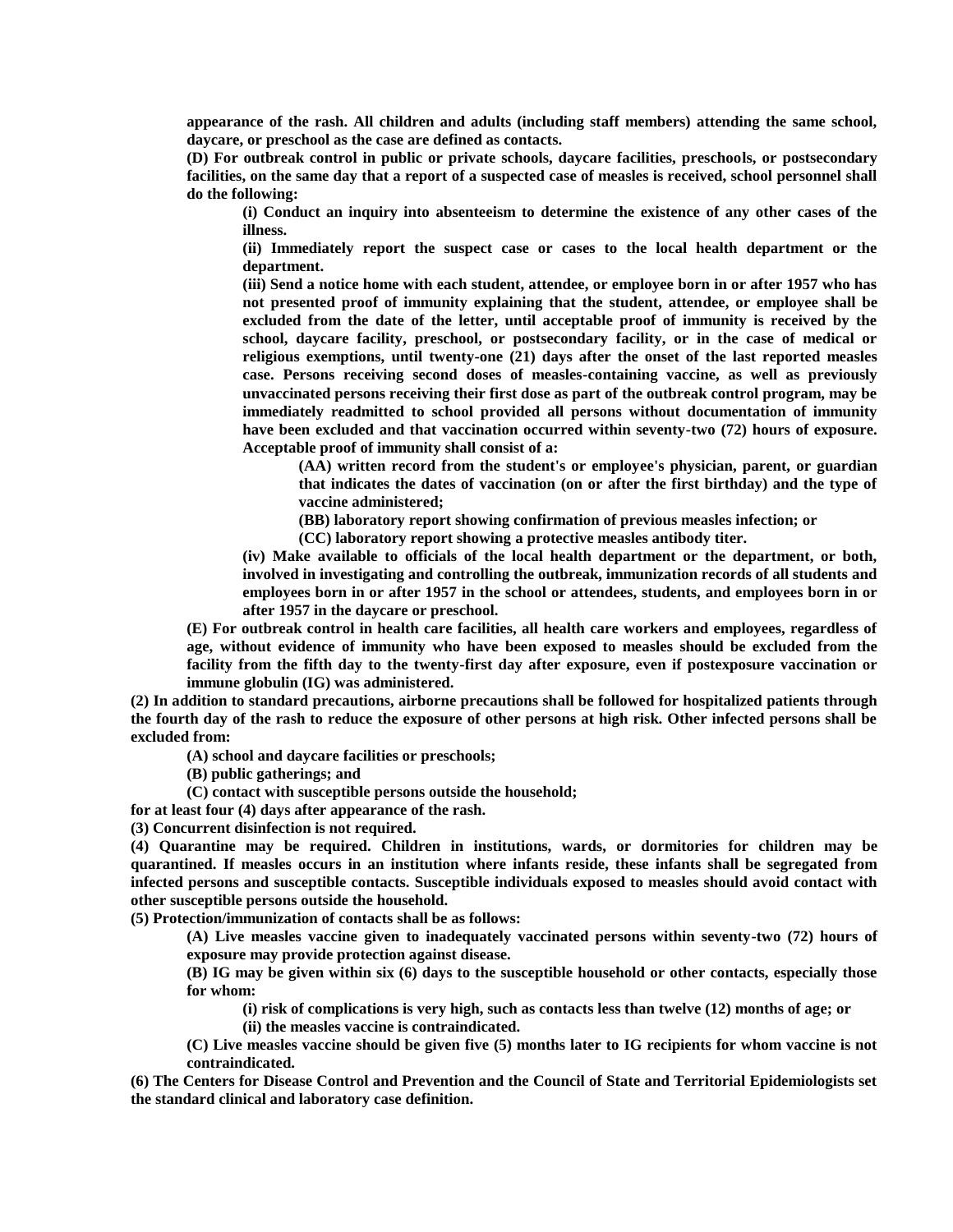*(Indiana State Department of Health; 410 IAC 1-2.5-118)*

**410 IAC 1-2.5-119 Meningococcal invasive disease; specific control measures Authority: IC 16-19-3-4; IC 16-41-2-1 Affected: IC 16-41-2; IC 16-41-9**

**Sec. 119. The specific control measures for meningococcal invasive disease (infectious agent: Neisseria meningitidis) are as follows:**

**(1) An investigation shall be performed immediately upon suspicion of a case by the local health officer or designee for the purpose of identifying and treating close contacts as follows:**

**(A) Close contacts are defined as the following:**

- **(i) Daycare or preschool contact at any time during seven (7) days before onset of symptoms.**
- **(ii) Individuals who have shared residence with the patient.**
- **(iii) Direct exposure to patient's saliva during seven (7) days prior to onset of symptoms.**
- **(iv) Passengers seated directly next to the patient during airline flights lasting more than eight (8) hours.**

**(B) Treatment of close contacts should be as follows:**

| <b>Medication</b>         | <b>Dosage</b>                                       |  |  |
|---------------------------|-----------------------------------------------------|--|--|
| <b>Rifampin</b>           |                                                     |  |  |
| Less than 1 month of age  | 5 mg/kg every 12 hours for 2 days                   |  |  |
| 1 month of age and over   | 10 mg/kg (maximum 600 mg) every 12 hours for 2 days |  |  |
| <b>Ceftriaxone</b>        |                                                     |  |  |
| Less than 15 years of age | 125 mg IM single dose                               |  |  |
| 15 years of age and over  | 250 mg IM single dose                               |  |  |
| Ciprofloxacin             |                                                     |  |  |
| 18 years of age and over  | 500 mg oral single dose                             |  |  |

**Prophylaxis ideally should be initiated within twenty-four (24) hours after the index patient is identified; prophylaxis given more than two (2) weeks after exposure has little value. For individuals who cannot safely receive any of the medications listed above, a single dose of azithromycin, 10 mg/kg up to 500 mg may be given to prevent disease. Rifampin and ciprofloxacin should not be administered during pregnancy.**

**(2) Droplet precautions are required for hospitalized patients until twenty-four (24) hours of effective antimicrobial therapy has been completed.**

**(3) Concurrent disinfection is required for the following:**

**(A) Discharges from the nose and throat.**

- **(B) All articles soiled by discharges from the nose and throat.**
- **Terminal cleaning is required.**

**(4) Quarantine is not required.**

**(5) Outbreak control measures are as follows:**

**(A) An outbreak of meningococcal disease is defined as the occurrence of three (3) or more cases of meningococcal disease with the same serogroup in less than three (3) months among persons with a common affiliation or residing in the same area but do not have close contact with each other, resulting in attack rate of greater than ten (10) cases/one hundred thousand (100,000) population. In certain populations, the attack rate threshold may be reached with as few as two (2) cases. Mass vaccination should be considered when the attack threshold is reached, particularly in populations at high risk for disease.**

**(B) Mass prophylaxis or closure of public and private facilities is not recommended.**

**(6) The Centers for Disease Control and Prevention and the Council of State and Territorial Epidemiologists set the standard clinical and laboratory case definition.**

*(Indiana State Department of Health; 410 IAC 1-2.5-119)*

**410 IAC 1-2.5-120 Mumps; specific control measures Authority: IC 16-19-3-4; IC 16-41-2-1 Affected: IC 16-41-2; IC 16-41-9**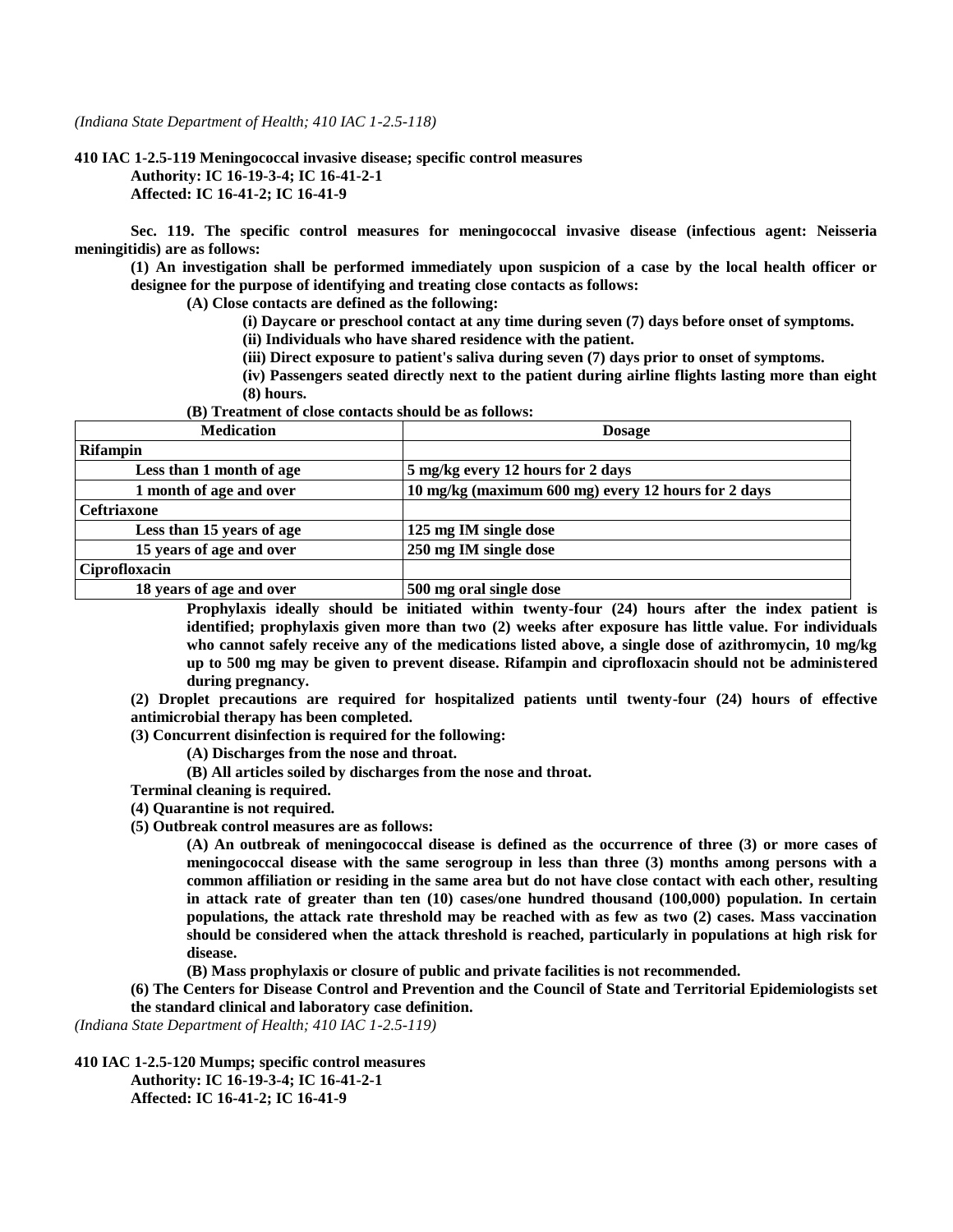**Sec. 120. The specific control measures for mumps (infectious agent: mumps virus) are as follows:**

**(1) An investigation by a department field representative in cooperation with the local health officer shall meet the following conditions:**

**(A) Be performed within twenty-four (24) hours.**

**(B) Include:**

**(i) obtaining clinical specimens in suspect cases; and**

**(ii) identifying susceptible contacts who should be immunized. Contacts are defined as any individual who had unprotected face-to-face (less than three (3) feet) contact with the suspect case for at least five (5) minutes during the infectious period. The infectious period is defined as two (2) days before swelling onset until five (5) days after swelling onset.**

**(C) Acceptable proof of immunity shall consist of a:**

**(i) written record from the student's or employee's physician, parent, or guardian that indicates** 

**the dates of vaccination (on or after the first birthday) and the type of vaccine administered;**

**(ii) laboratory report showing confirmation of previous mumps infection; or**

**(iii) laboratory report showing a protective mumps antibody titer.**

**(D) For outbreak control, exclude exposed contacts born in or after 1957 without proof of immunity from school or the workplace from the ninth day to the twenty-fifth day after exposure. Excluded workers and students can immediately return to work or school after they are vaccinated.**

**(E) For outbreak control in health care facilities, all health care workers and employees, regardless of age, without evidence of immunity who have been exposed to mumps should be excluded from the facility from the ninth day to the twenty-fifth day after exposure, even if postexposure vaccination was administered.**

**(2) For hospitalized patients, droplet precautions are indicated for five (5) days from the onset of swelling.**

**(3) Concurrent disinfection shall be followed to disinfect articles contaminated with nose and throat secretions. (4) Infected persons shall be excluded from:**

**(A) schools, preschools, daycare facilities, and postsecondary facilities;**

**(B) public gatherings; and**

**(C) contact with susceptible persons outside the household;**

**for five (5) days after the onset of swelling.**

**(5) Vaccination of susceptible persons after exposure to mumps may not prevent disease; however, vaccination may be given to protect against subsequent exposures.**

**(6) The Centers for Disease Control and Prevention and the Council of State and Territorial Epidemiologists set the standard clinical and laboratory case definition.**

*(Indiana State Department of Health; 410 IAC 1-2.5-120)*

**410 IAC 1-2.5-121 Novel influenza A; specific control measures**

**Authority: IC 16-19-3-4; IC 16-41-2-1**

**Affected: IC 16-41-2; IC 16-41-9**

**Sec. 121. The specific control measures for novel influenza A (infectious agent: novel influenza A virus) are as follows:**

**(1) An investigation by the local health officer shall be performed within twenty-four (24) hours.**

**(2) Standard precautions are required for hospitalized patients. Respiratory protection that is at least as protective as a fit-tested N95 respirator for health care personnel who are in close contact with patients with suspect or confirmed novel influenza A is recommended. This recommendation may change after there has been adequate time to assess the recommendation, and the Centers for Disease Control and Prevention will continue to revisit its guidance as new information and sufficient supplies become available.**

**(3) Concurrent disinfection is required.**

**(4) Quarantine is not required.**

**(5) Immunization is not available. Protection of contacts is not applicable.**

**(6) The Centers for Disease Control and Prevention and the Council of State and Territorial Epidemiologists set the standard clinical and laboratory case definition.**

*(Indiana State Department of Health; 410 IAC 1-2.5-121)*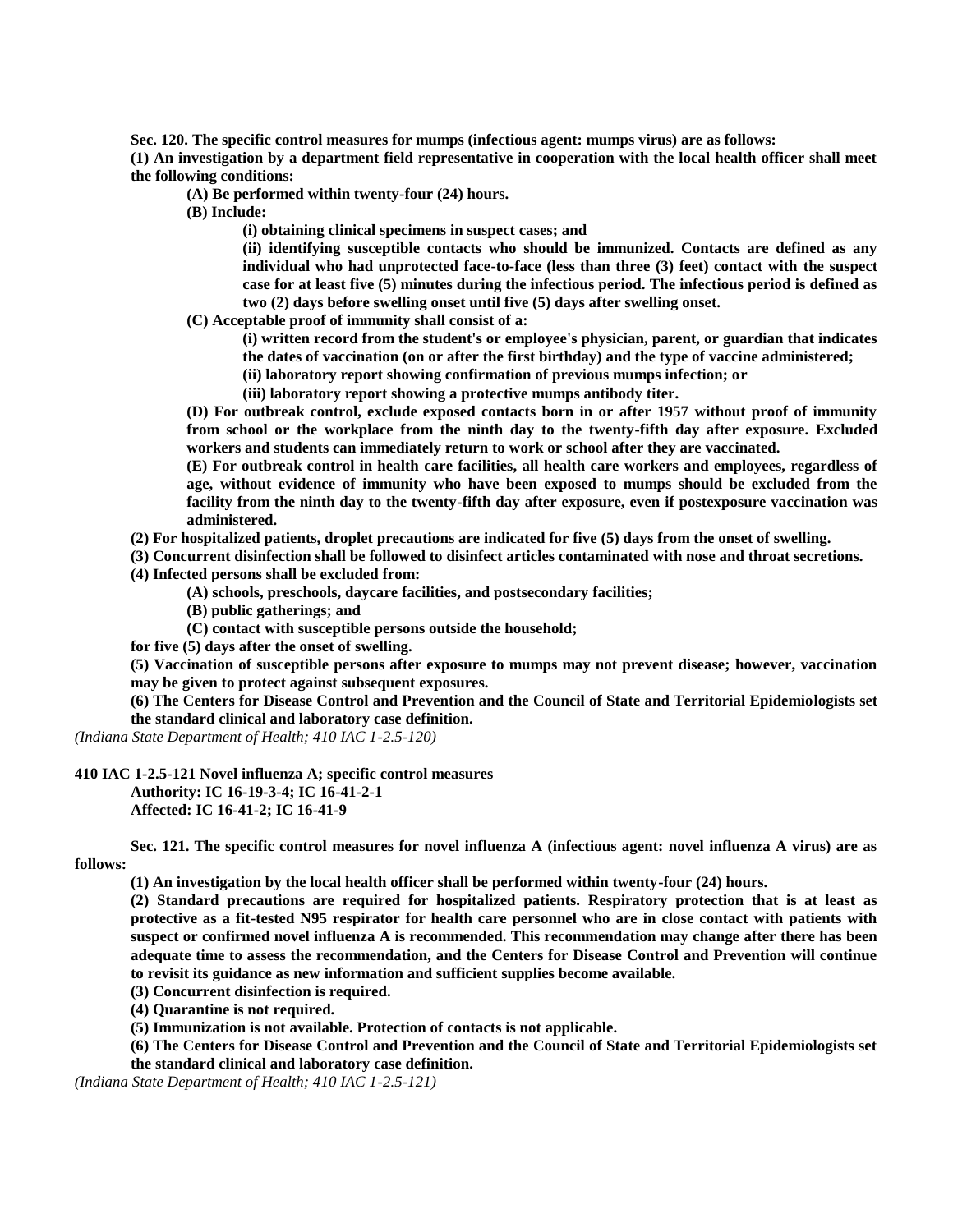## **410 IAC 1-2.5-122 Pertussis; specific control measures Authority: IC 16-19-3-4; IC 16-41-2-1 Affected: IC 16-41-2; IC 16-41-9**

**Sec. 122. The specific control measures for pertussis (infectious agent: Bordetella pertussis) are as follows: (1) An investigation by a department field representative, in cooperation with the local health officer, shall be performed within twenty-four (24) hours for the purpose of case ascertainment and identification of close contacts. Close contacts are defined as household and daycare or preschool contacts and persons who have had direct contact with respiratory secretions of the case, including, but not limited to, the following:**

**(A) Explosive cough or sneeze in the face.**

**(B) Sharing food or utensils.**

**(C) Kissing.**

**(D) Mouth to mouth resuscitation.**

**(E) Performing a full medical exam, including examination of the nose and throat.**

**A search for unrecognized or unreported, early, and atypical cases is indicated where a nonimmune infant or child is, or might be, at risk.**

**(2) Droplet precautions shall be utilized for hospitalized patients for five (5) days after the start of effective treatment (see Table 1 of this section).**

| Table 1                          |                                                                                                                                              |                                                    |                                                      |                                                                                                     |  |
|----------------------------------|----------------------------------------------------------------------------------------------------------------------------------------------|----------------------------------------------------|------------------------------------------------------|-----------------------------------------------------------------------------------------------------|--|
|                                  | <b>Agents for Treatment and Postexposure Prophylaxis of Pertussis</b>                                                                        |                                                    |                                                      | Alternate agent*                                                                                    |  |
| Age group                        | Azithromycin                                                                                                                                 | Erythromycin                                       | Clarithromycin                                       | <b>TMP-SMZ</b>                                                                                      |  |
| $<$ 1 month                      | 10 mg/kg per day as a<br>single dose for 5 days <sup>1</sup>                                                                                 | 40 mg/kg per day in 4<br>divided doses for 14 days | Not recommended                                      | Contraindicated at $<$ 2<br>months                                                                  |  |
| 1-5 months                       | See above                                                                                                                                    | See above                                          | 15 mg/kg per day in 2<br>divided doses for 7<br>days | $\geq$ 2 months of age: TMP, 8<br>mg/kg per day; SMX, 40<br>mg/kg per day in 2 doses<br>for 14 days |  |
| $>6$ months<br>and children      | 10 mg/kg as a single dose<br>on day 1 (maximum 500<br>mg), then 5 mg/kg per<br>day as a single dose on<br>days $2-5$ (maximum $250$ )<br>mg) | See above (maximum 2<br>g/day)                     | See above (maximum<br>$1$ g/day)                     | See above                                                                                           |  |
| <b>Adolescents</b><br>and adults | 500 mg in a single dose<br>on day 1, then 250 as a<br>single dose on days 2-5                                                                | 2 g per day in 4 divided<br>doses for 14 days      | 1 g per day in 2<br>divided doses for 7<br>days      | TMP, 320 mg per day;<br>SMX, 1,600 mg/day in 2<br>divided doses for 14 days                         |  |

**\*TMP indicates trimethoprim; SMX, sulfamethoxazole. This drug can be an alternate in patients ≥2 months who are allergic to macrolides, who cannot tolerate macrolides, or who are infected with a rare macrolide resistant strain to Bordetella pertussis.**

**<sup>1</sup> Preferred macrolide for this age because of risk of idiopathic hypertrophic pyloric stenosis associated with erythromycin.**

**Infected persons shall be excluded from:**

**(A) schools, preschools, daycare facilities, and postsecondary facilities;**

**(B) public gatherings; and**

**(C) contact with susceptible persons outside the household;**

**until they have received at least five (5) days of effective treatment (see Table 1 of this section). Infected persons shall not have contact with unimmunized infants. Infected persons not receiving the prophylaxis as established in this subdivision shall be excluded from schools, preschools, daycare facilities, postsecondary facilities, and public gatherings for twenty-one (21) days.**

**(3) Concurrent disinfection is not required.**

**(4) Quarantine is not applicable.**

**(5) Close contacts less than seven (7) years of age who have not received:**

**(A) four (4) diphtheria, tetanus, or pertussis (DTP or DTaP) doses; or**

**(B) a DTaP dose within three (3) years;**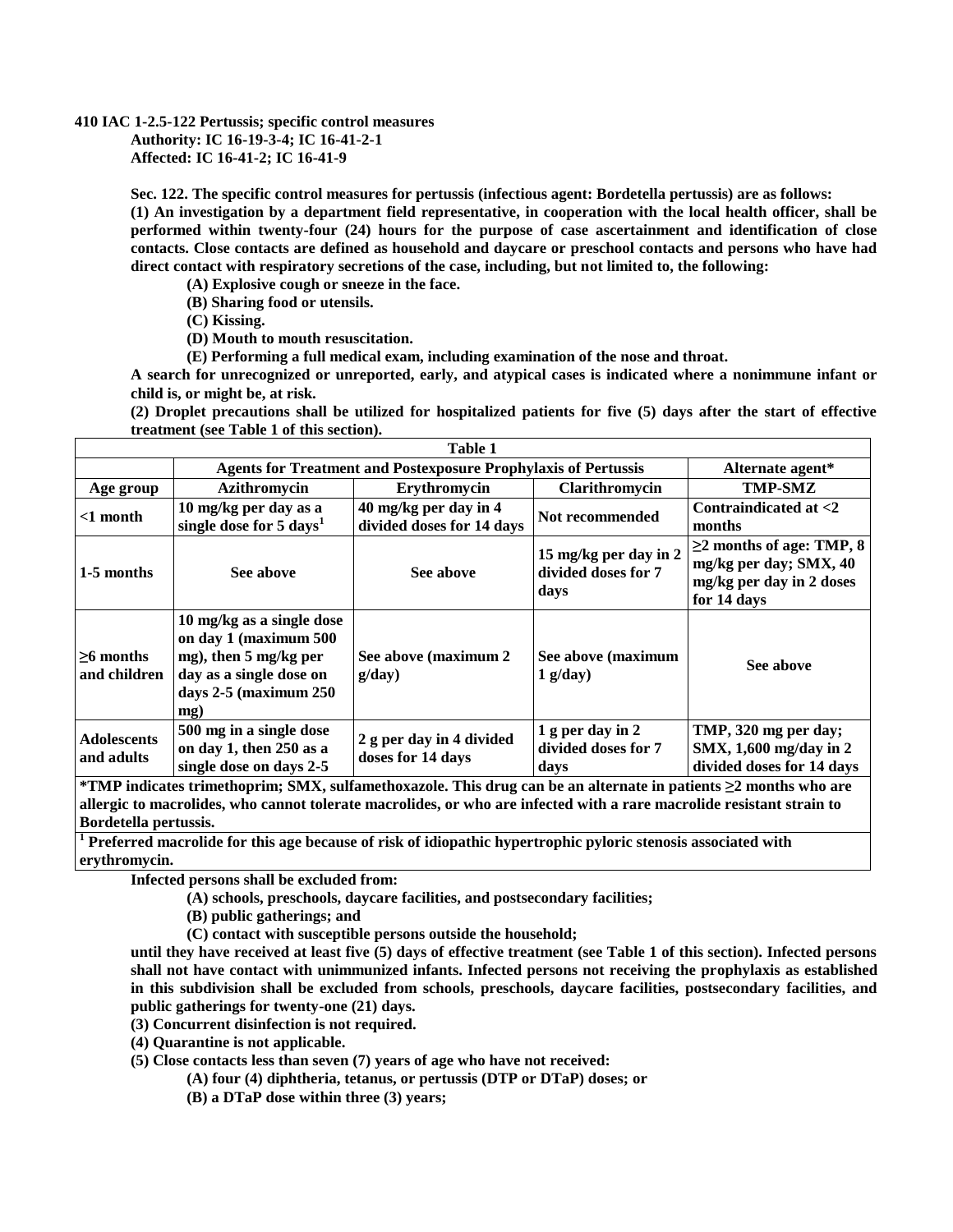**should be given a DTaP dose as soon after exposure as possible. Prophylaxis (see Table 1 of this section) for all household and other close contacts regardless of age and vaccination status should be given. Immunization after discovery of a case or an outbreak does not provide protection to newly immunized persons during that outbreak. Therefore, contacts must be protected immediately by other measures.**

**(6) The Centers for Disease Control and Prevention and the Council of State and Territorial Epidemiologists set the standard clinical and laboratory case definition.**

*(Indiana State Department of Health; 410 IAC 1-2.5-122)*

**410 IAC 1-2.5-123 Plague; specific control measures**

**Authority: IC 16-19-3-4; IC 16-41-2-1 Affected: IC 16-41-2; IC 16-41-9**

**Sec. 123. The specific control measures for plague (infectious agent: Yersinia pestis) are as follows:**

**(1) An investigation by the local health officer shall be performed immediately to identify all contacts. Contacts are defined as those individuals who have been in household or face-to-face contact with patients with pneumonic plague. Establish if the case had traveled to endemic areas in the past seven (7) days. Determine if patients:**

**(A) were exposed to rodents, cats, or dogs; or**

**(B) visited areas of rodent habitat during travel.**

**(2) Standard precautions are required for hospitalized patients with bubonic plague. Droplet precautions for hospitalized patients with pneumonic plague are required until seventy-two (72) hours after the start of effective therapy.**

**(3) Concurrent disinfection is required for the following:**

**(A) Sputum and purulent discharges.**

**(B) Articles soiled with sputum and purulent discharges.**

**(4) Those who have had face-to-face contact or are in a household with patients shall be:**

**(A) placed on prophylaxis; and**

**(B) observed for seven (7) days.**

**Those who refuse prophylaxis must be isolated for seven (7) days.**

**(5) Immunization is not available. Close contacts (including medical personnel) shall be evaluated for prophylaxis. Contacts of pneumonic plague shall be provided prophylaxis as recommended by the Centers for Disease Control and Prevention.**

**(6) The Centers for Disease Control and Prevention and the Council of State and Territorial Epidemiologists set the standard clinical and laboratory case definition.**

*(Indiana State Department of Health; 410 IAC 1-2.5-123)*

**410 IAC 1-2.5-124 Poliomyelitis; specific control measures**

**Authority: IC 16-19-3-4; IC 16-41-2-1 Affected: IC 16-41-2; IC 16-41-9**

**Sec. 124. The specific control measures for poliomyelitis (infectious agent: poliovirus) are as follows:**

**(1) An investigation by a department field representative, in cooperation with the local health officer, shall be performed immediately and include the following:**

**(A) Laboratory confirmation.**

- **(B) The immunization status of the case.**
- **(C) The time since the last vaccination.**
- **(D) The type of vaccine given.**

**(E) A history of underlying immunosuppressive condition.**

**(F) A history of contact with high risk individuals, such as the following:**

**(i) Persons who object to vaccination.**

- **(ii) Recent immigrants.**
- **(iii) Travelers.**
- **(iv) Persons who are a probable or confirmed case of polio.**

**A travel history of the case shall be determined. If wild poliovirus is implicated, an immunization program designed to contain the spread shall be initiated using trivalent polio vaccine. A thorough search shall be**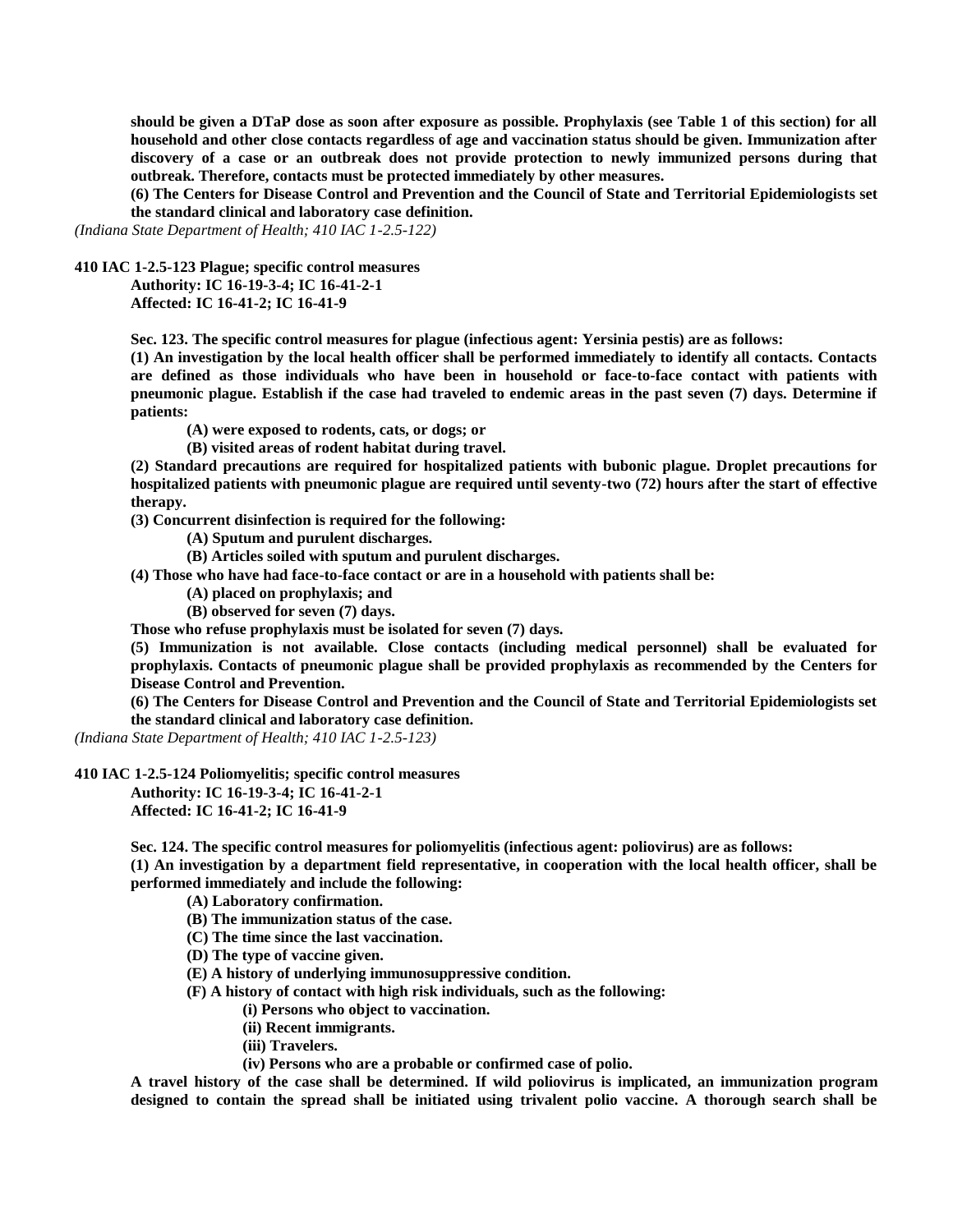**conducted for sick persons, especially children, to ensure early detection, facilitate control, and permit appropriate treatment of unrecognized and unreported cases.**

**(2) For hospitalized patients, both contact and standard precautions are required. Other infected persons shall be excluded from:**

**(A) schools;**

**(B) preschools;**

**(C) daycare facilities;**

**(D) public gatherings; and**

**(E) contact with susceptible persons outside the home;**

**for a period of not less than twenty-one (21) days after the onset of illness.**

**(3) Concurrent disinfection shall be followed for the following:**

**(A) Throat discharges.**

**(B) Feces.**

**(C) Articles soiled by throat discharges or feces.**

**Feces may be disposed of directly into sanitary sewage system. Terminal cleaning shall also be followed.**

**(4) Quarantine is not indicated.**

**(5) Familial and other close contacts may be vaccinated, but this measure, when implemented after recognition of the case, is of unknown value.**

**(6) The Centers for Disease Control and Prevention and the Council of State and Territorial Epidemiologists set the standard clinical and laboratory case definition.**

*(Indiana State Department of Health; 410 IAC 1-2.5-124)*

**410 IAC 1-2.5-125 Psittacosis; specific control measures**

**Authority: IC 16-19-3-4; IC 16-41-2-1**

**Affected: IC 16-41-2; IC 16-41-9**

**Sec. 125. The specific control measures for psittacosis (infectious agent: Chlamydophila psittaci) are as follows: (1) An investigation by the local health officer shall meet the following conditions:**

**(A) Be performed within seventy-two (72) hours.**

**(B) Include:**

**(i) identifying the source of infection; and**

**(ii) implementation of control measures.**

**(C) Identify exposure to:**

**(i) psittacine birds (owned by individuals or pet shops);**

**(ii) occupational exposure to poultry flocks; or**

**(iii) processing plants;**

**for the previous four (4) weeks.**

**Identified locations for potential exposure shall be forwarded to the Indiana state board of animal health for investigation.**

**(2) Standard precautions are required. Coughing patients shall cough into tissue to prevent aerosolization of infectious agent.**

**(3) Concurrent disinfection is required for all discharges.**

**(4) Quarantine is not required.**

**(5) Immunization is not available. Protection of contacts is not applicable.**

**(6) The Centers for Disease Control and Prevention and the Council of State and Territorial Epidemiologists set the standard clinical and laboratory case definition.**

*(Indiana State Department of Health; 410 IAC 1-2.5-125)*

## **410 IAC 1-2.5-126 Q fever; specific control measures**

**Authority: IC 16-19-3-4; IC 16-41-2-1 Affected: IC 16-41-2-1**

**Sec. 126. The specific control measures for Q fever (infectious agent: Coxiella burnetii) are as follows: (1) An investigation by the local health officer shall be performed immediately for case ascertainment and identification of an infection source. Investigation of the infection source shall be directed at:**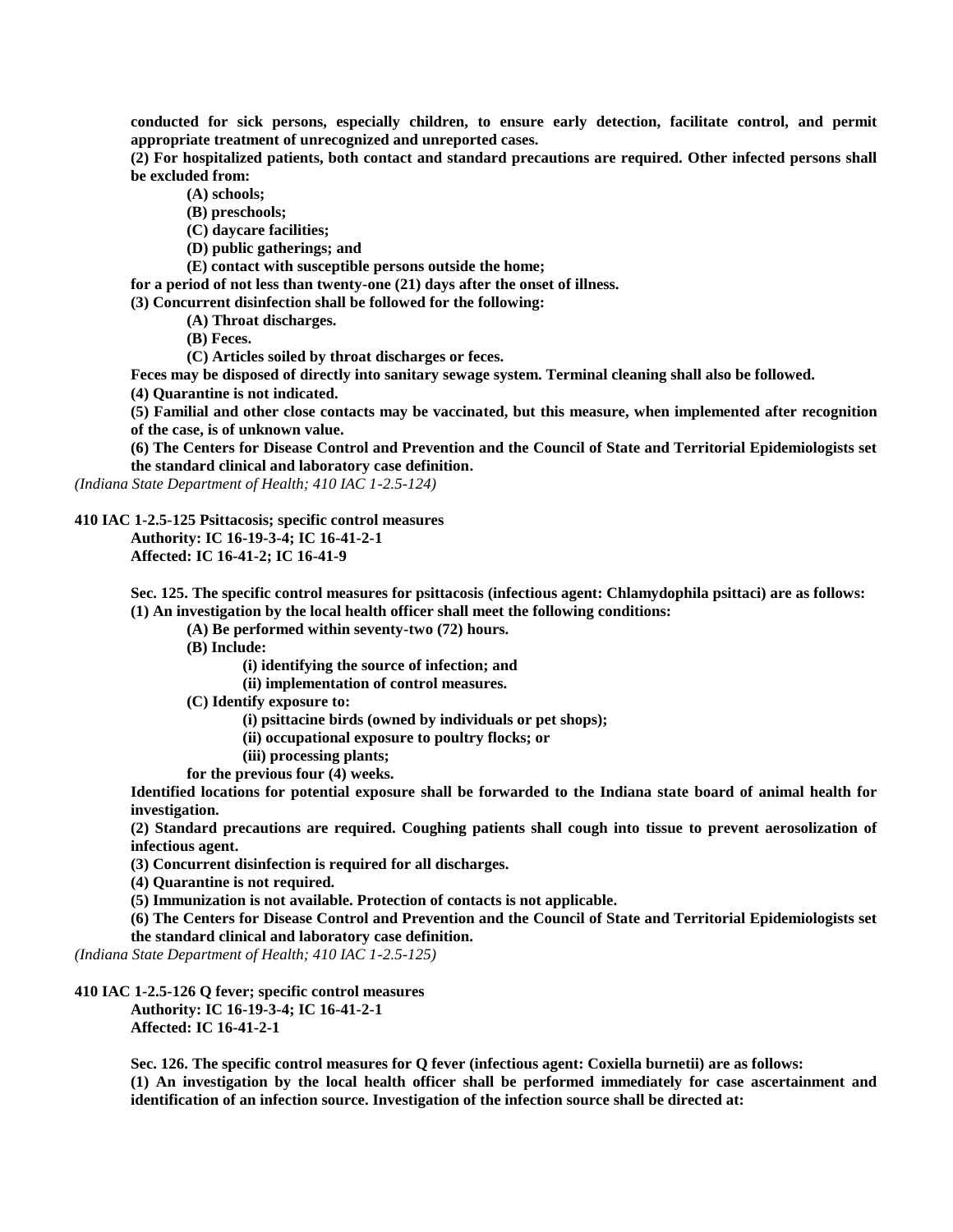**(A) exposure to sheep, cattle, and goats;**

**(B) consumption of unpasteurized milk; and**

**(C) laboratories that handle the disease agents.**

**(2) Standard precautions for hospitalized patients shall be taken.**

**(3) Concurrent disinfection is required for sputum and blood and articles freshly soiled by these substances,**  using five-hundredths percent (0.05%) hypochlorite, five percent (5%) peroxide, or a 1:100 solution of **triphenyl-based disinfectant. Use precautions at postmortem examination of suspected cases in humans and animals.**

**(4) Quarantine is not required.**

**(5) Immunization is not available. Protection of contacts is not applicable.**

**(6) The Centers for Disease Control and Prevention and the Council of State and Territorial Epidemiologists set the standard clinical and laboratory case definition.**

*(Indiana State Department of Health; 410 IAC 1-2.5-126)*

**410 IAC 1-2.5-127 Rabies, human and animal; specific control measures**

**Authority: IC 16-19-3-4; IC 16-41-2-1**

**Affected: IC 15-2.1-6-11; IC 16-41-2; IC 16-41-9**

**Sec. 127. The specific control measures for rabies (see also animal bites in section 80 of this rule) are as follows: (1) An investigation by the local health officer in collaboration with the state public health veterinarian shall:**

**(A) be performed immediately; and**

**(B) identify:**

**(i) the route of the exposure;**

**(ii) the animal responsible for the exposure; and**

**(iii) other individuals who may have been exposed to:**

**(AA) that animal; or**

**(BB) the salivary secretions of the patient.**

**Individuals who have been exposed to salivary secretions of the patient shall be evaluated for postexposure prophylaxis. Postexposure prophylaxis guidance is provided in section 80 of this rule.**

**(2) Standard precautions shall be followed for hospitalized patients. Health care workers shall prevent mucous membrane and open wound contact with patient's saliva.**

**(3) Concurrent disinfection is required. Saliva and articles contaminated with saliva shall be disinfected.**

**(4) Quarantine for animals may be required depending on circumstances (see section 80 of this rule).**

**(5) Contacts who have experienced saliva exposure to:**

**(A) open wounds; or**

**(B) mucous membranes;**

**should receive postexposure prophylaxis.**

**(6) The Centers for Disease Control and Prevention and the Council of State and Territorial Epidemiologists set the standard clinical and laboratory case definition.**

*(Indiana State Department of Health; 410 IAC 1-2.5-127)*

**410 IAC 1-2.5-128 Rocky Mountain spotted fever; specific control measures**

**Authority: IC 16-19-3-4; IC 16-41-2-1**

**Affected: IC 16-41-2; IC 16-41-9**

**Sec. 128. The specific control measures for Rocky Mountain spotted fever (infectious agent: Rickettsia rickettsii) are as follows:**

**(1) An investigation by the local health officer shall be performed within seventy-two (72) hours to determine the location of exposure to infected ticks. Recent travel and exposure to tick-infested areas shall be identified.**

**(2) Standard precautions are required for hospitalized patients.**

**(3) Concurrent disinfection is required. All ticks shall be removed from the patient.**

**(4) Quarantine is not required.**

**(5) Immunization is not available. Protection of contacts is not applicable.**

**(6) The Centers for Disease Control and Prevention and the Council of State and Territorial Epidemiologists set the standard clinical and laboratory case definition.**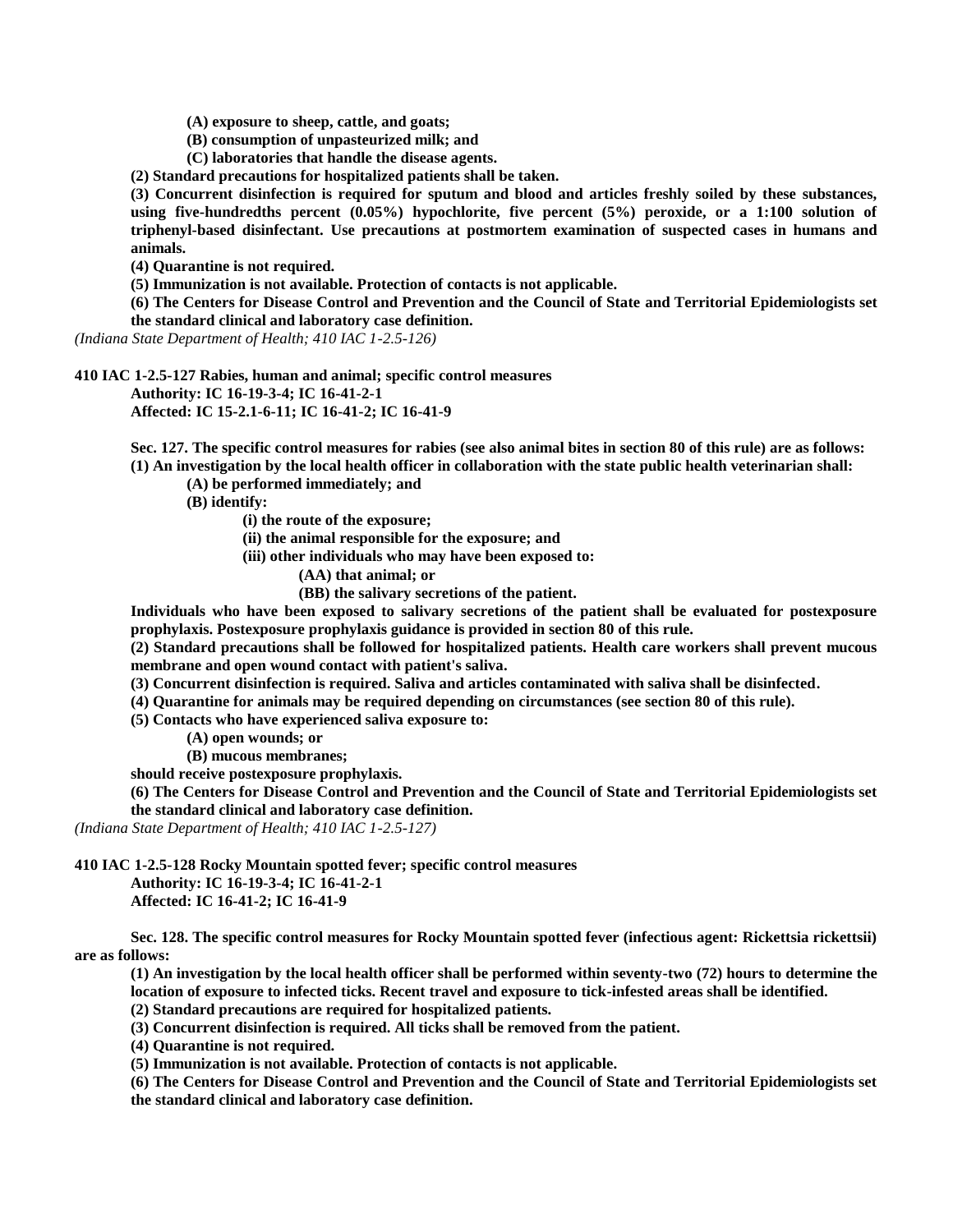*(Indiana State Department of Health; 410 IAC 1-2.5-128)*

**410 IAC 1-2.5-129 Rubella (German measles); specific control measures Authority: IC 16-19-3-4; IC 16-41-2-1 Affected: IC 16-41-2; IC 16-41-9**

**Sec. 129. The specific control measures for rubella (German measles) (infectious agent: rubella virus) are as follows:**

**(1) An investigation by a department field representative in cooperation with the local health officer shall be performed immediately and include case management, case ascertainment, previous immunization history, and identification of exposed pregnant female and other susceptible contacts. For outbreak control in public or private schools, daycare facilities, preschools, or postsecondary facilities, on the same day that a report of a suspected case of rubella is received, school personnel shall do the following:**

**(A) Conduct an inquiry into absenteeism to determine the existence of any other cases of the illness.**

**(B) Immediately report the suspect case or cases to the local health department or the department.**

**(C) Send a notice home with each student, attendee, or employee born in or after 1957 who has not presented proof of immunity, explaining that the student or employee shall be excluded from a given day until acceptable proof of immunity is received by the school or, in the case of medical or religious exemptions, until twenty-three (23) days after the onset of the last reported rubella case. Acceptable proof shall consist of one (1) or more of the following:**

**(i) A written record from the student's physician or parent or guardian that indicates the:**

**(AA) date of vaccination (on or after the first birthday); and**

**(BB) type of vaccine administered.**

**(ii) A laboratory report showing a protective rubella antibody titer.**

**(iii) A laboratory report showing confirmation of previous rubella infection.**

**(D) Make available to officials of the local health department or the department, or both, involved in investigating and controlling the outbreak, immunization records of all students and employees born in or after 1957 in the school or postsecondary facility or attendees and employees born in or after 1957 in daycare or preschool.**

**(2) Droplet precautions shall be followed for seven (7) days after the onset of a rash. Contact precautions shall be followed for suspected or known congenital rubella until one (1) year of age unless urine and nasopharyngeal cultures are negative for the virus after three (3) months. In hospitals and institutions, patients suspected of having rubella shall be managed in a private room. Infected persons shall be excluded from:**

**(A) schools, daycare facilities, preschools, and postsecondary facilities;**

**(B) places of work;**

**(C) public gatherings; and**

**(D) contact with susceptible persons outside the household;**

**for seven (7) days after the onset of a rash.**

**(3) Concurrent disinfection is not applicable.**

**(4) Quarantine is not applicable.**

**(5) Immunization, while not contraindicated (except during pregnancy), will not necessarily prevent infection or illness. Passive immunization with immune globulin may be given to a susceptible pregnant woman exposed to the disease but should only be administered after thorough consultation with her attending physician, and any such measure should be provided by her attending physician. Pregnant female contacts, especially those in the first trimester, should be referred immediately to their attending physician for:**

**(A) serological testing to determine susceptibility or early infection (IgM) antibody; and**

**(B) thorough medical consultation.**

**(6) The Centers for Disease Control and Prevention and the Council of State and Territorial Epidemiologists set the standard clinical and laboratory case definition.**

*(Indiana State Department of Health; 410 IAC 1-2.5-129)*

**410 IAC 1-2.5-130 Salmonellosis, nontyphoidal; specific control measures Authority: IC 16-19-3-4; IC 16-41-2-1 Affected: IC 16-41-2; IC 16-41-9**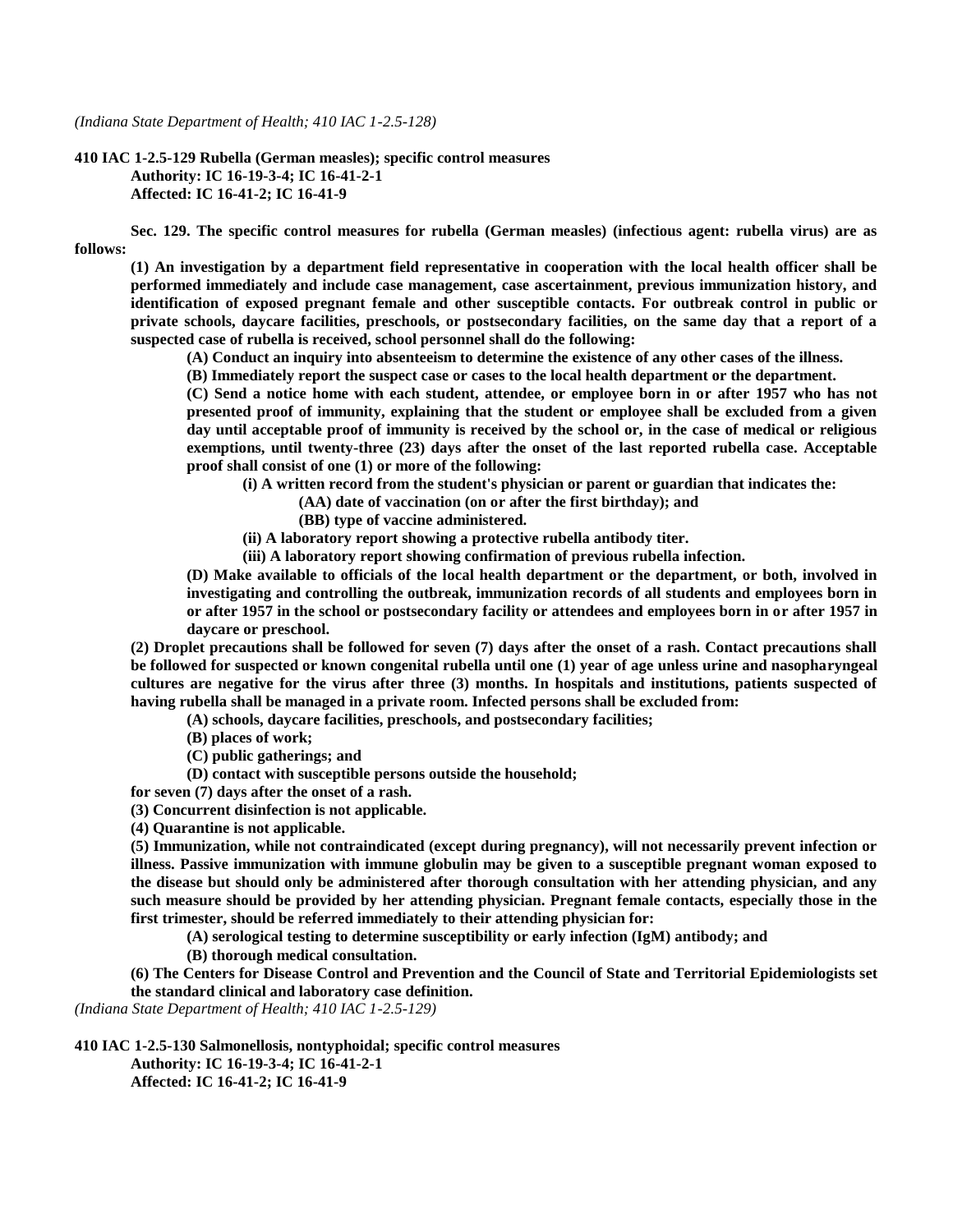**Sec. 130. The specific control measures for salmonellosis, nontyphoidal (infectious agent: Salmonella species) are as follows:**

**(1) An investigation by the local health officer shall meet the following conditions:**

**(A) Be performed within seventy-two (72) hours.**

**(B) Include a three (3) day food and drink consumption history prior to symptom onset with emphasis on exposure to inadequately cooked poultry and poultry products, uncooked or lightly cooked eggs or egg products, and unpasteurized milk products.**

**(C) Determine if meal companions are additional cases.**

**(D) If a commercial food product or restaurant is suspected, active surveillance shall be conducted to identify additional cases.**

**(E) Determine if the case is part of an outbreak.**

**(F) Determine if the case is a:**

- **(i) food employee;**
- **(ii) daycare worker;**
- **(iii) health care worker; or**
- **(iv) daycare attendee, a school attendee, or anyone who lives at a residential institution.**

**Medical evaluation, including adequate laboratory examination of feces of contacts, should be limited to food employees, daycare workers, health care workers, or other situations where outbreaks may occur.**

**(2) In addition to standard precautions, contact precautions should be used for diapered and incontinent children for the duration of illness. For others, the following guidelines apply:**

**(A) Cases who are food employees shall be excluded from employment involving food handling until asymptomatic from vomiting and diarrhea for at least twenty-four (24) hours, then restrict until all of the following have occurred:**

**(i) The case has been counseled about preventive measures, such as hand washing procedures, that must be followed to prevent transmission of disease.**

**(ii) The local health officer has discussed the following topics with the employer:**

**(AA) The employer's duty to comply with local and state rules pertaining to prevention of infectious diseases.**

**(BB) The availability of proper hand washing facilities for all employees.**

**(CC) The correction of any observed lapses in hygienic measures by employees.**

**(iii) The person in charge obtains approval from the regulatory authority.**

**(iv) One (1) of the following has been met:**

**(AA) The local health officer has determined the case has been asymptomatic for at least twenty-four (24) hours and the food employee is free of a nontyphoidal Salmonella infection based on test results that show two (2) consecutive negative stool cultures have been collected:**

**(aa) at least twenty-four (24) hours apart; and**

**(bb) at least forty-eight (48) hours after cessation of antimicrobial treatment.**

**(BB) The local health officer has determined more than thirty (30) days have passed since the food employee became asymptomatic.**

**(CC) The local health officer has determined the case did not develop symptoms, and more than thirty (30) days have passed since the food employee was diagnosed.**

**(B) Cases employed as daycare workers, health care workers, or in similar positions shall be excluded from employment involving direct care of children or hospitalized or institutionalized patients until all of the following have occurred:**

**(i) The local health officer has determined the case has been asymptomatic for at least twenty-four (24) hours.**

**(ii) The case has been counseled about preventive measures, such as hand washing procedures, that must be followed to prevent transmission of disease.**

**(iii) The local health officer has discussed the following topics with the employer:**

**(AA) The employer's duty to comply with local and state rules pertaining to prevention of infectious diseases.**

**(BB) The availability of required proper hand washing facilities for employees.**

**(CC) The correction of any observed lapses in hygienic measures by employees.**

**(C) Cases shall be excluded from attending schools, preschools, and daycare facilities until all of the**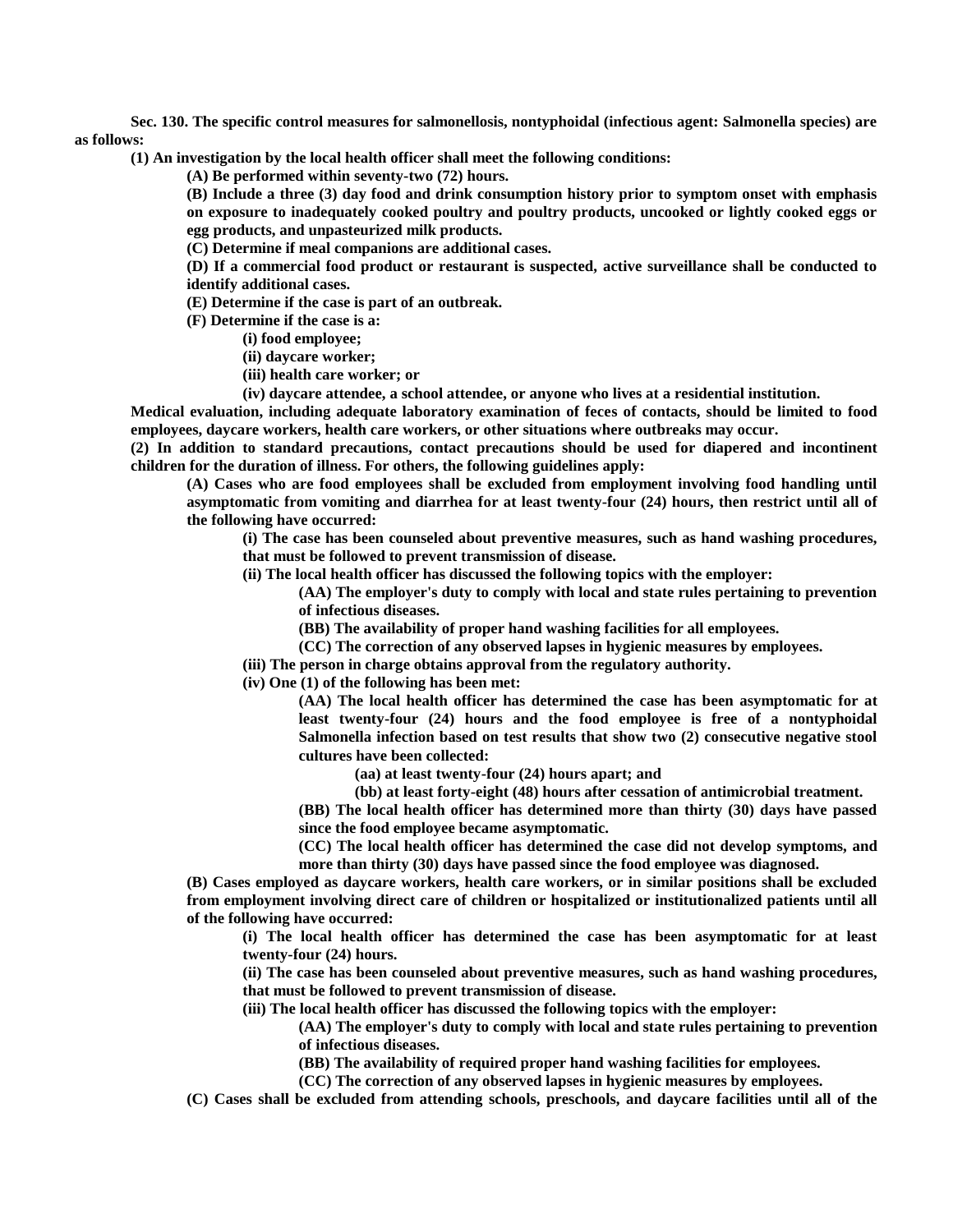**following have occurred:**

**(i) The local health officer has determined the case has been asymptomatic for at least twenty-four (24) hours.**

**(ii) The case or case's guardian has been counseled about preventive measures, such as hand washing procedures, that must be followed to prevent transmission of disease.**

**(iii) The local health officer has discussed with the appropriate school, preschool, or daycare facility staff the need:**

**(AA) for proper hand washing procedures and other infection control practices; and**

**(BB) to comply with all local and state rules pertaining to prevention of infectious diseases.**

**(D) If an outbreak of the infection occurs in a daycare facility or preschool, the following shall occur:**

**(i) All attendees and staff may be required to submit stool specimens for examination.**

**(ii) Instead of exclusion, attendees and staff may be isolated from other attendees and staff in the same facility based on symptoms, laboratory testing, and treatment. This alternative shall only be considered if the physical structure and staff organization of the facility can accommodate isolation of various attendee groups from one another. If this alternative is selected, increased emphasis on hand washing procedures and environmental cleaning is necessary.**

**(iii) Admission of all new attendees may be suspended while the outbreak continues.**

**(3) Concurrent disinfection of feces and soiled articles is required. Feces may be discarded in a sanitary sewer without prior disinfection. Terminal cleaning is required.**

**(4) Reporting of disease is required to follow the "When to Report (from probable diagnosis)" time frame and salmonellosis antimicrobial susceptibility testing results are to be reported as soon as they become available.**

**(5) Quarantine is not required.**

**(6) Immunization is not available. Protection of contacts is not applicable.**

**(7) The Centers for Disease Control and Prevention and the Council of State and Territorial Epidemiologists set the standard clinical and laboratory case definition.**

*(Indiana State Department of Health; 410 IAC 1-2.5-130)*

**410 IAC 1-2.5-131 Shigellosis; specific control measures**

**Authority: IC 16-19-3-4; IC 16-41-2-1 Affected: IC 16-41-2; IC 16-41-9**

**Sec. 131. The specific control measures for shigellosis (infectious agent: Shigella species) are as follows: (1) An investigation by the local health officer shall meet the following conditions:**

**(A) Be performed immediately.**

- **(B) Include a five (5) day food and drink consumption history.**
- **(C) Determine if the case is part of an outbreak.**
- **(D) Determine if the case is a:**
	- **(i) food employee;**
	- **(ii) daycare worker;**
	- **(iii) health care worker; or**
	- **(iv) daycare attendee, a school attendee, or anyone who lives at a residential institution.**

**(E) Determine if the case is a contact of a food employee serving a highly susceptible population.**

**(F) Identify household members and close contacts who are food employees, health care workers, or daycare workers. Any such identified contact shall have one (1) stool culture, whether asymptomatic or not, to identify other infected individuals.**

**(2) In addition to standard precautions, contact precautions are indicated for the duration of illness. For others, the following guidelines apply:**

**(A) Cases who are food employees shall abide by the following:**

**(i) If the case works in a food establishment serving a highly susceptible population, exclude from employment involving food handling until asymptomatic and all of the following have occurred:**

**(AA) The case has been counseled about preventive measures, such as hand washing procedures, that must be followed to prevent transmission of disease.**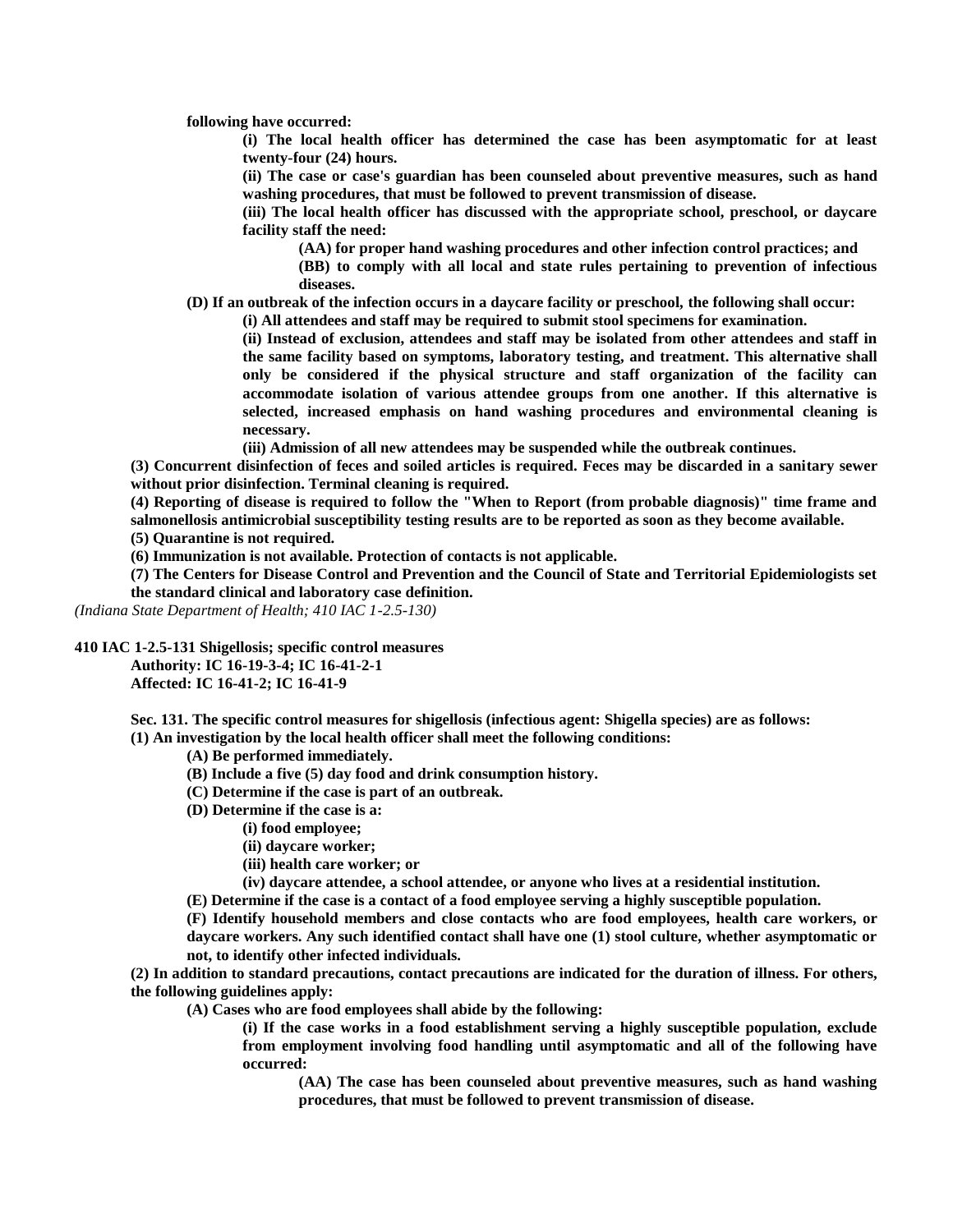**(BB) The local health officer has discussed the following topics with the employer:**

**(aa) The employer's duty to comply with local and state rules pertaining to prevention of infectious diseases.**

- **(bb) The availability of required proper hand washing facilities for employees.**
- **(cc) The correction of any observed lapses in hygienic measures by employees.**
- **(CC) The person in charge obtains approval from the regulatory authority.**

**(DD) One (1) of the following has been met:**

**(aa) The local health officer has determined the case has been asymptomatic for at least twenty-four (24) hours, and the food employee is free of a Shigella species infection based on test results that show two (2) consecutive negative stool cultures have been collected at least forty-eight (48) hours after cessation of antimicrobial treatment.**

**(bb) The local health officer has determined that the symptoms of vomiting and diarrhea have resolved and more than seven (7) calendar days have passed since the food employee became asymptomatic.**

**(cc) The local health officer has determined the case did not develop symptoms and more than seven (7) days have passed since the food employee was diagnosed.**

**(ii) If the case works in a food establishment not serving a highly susceptible population, exclude from employment involving food handling until asymptomatic from vomiting and diarrhea for at least twenty-four (24) hours, then restrict until all of the following have occurred:**

**(AA) The case has been counseled about preventive measures, such as hand washing procedures, that must be followed to prevent transmission of disease.**

**(BB) The local health officer has discussed the following topics with the employer:**

**(aa) The employer's duty to comply with local and state rules pertaining to prevention of infectious diseases.**

**(bb) The availability of required proper hand washing facilities for employees.**

**(cc) The correction of any observed lapses in hygienic measures by employees.**

**(CC) The person in charge obtains approval from the regulatory authority.**

**(DD) One (1) of the following has been met:**

**(aa) The local health officer has determined the case has been asymptomatic for at least twenty-four (24) hours and the food employee is free of a Shigella species infection based on test results that show two (2) consecutive negative stool cultures have been collected at least forty-eight (48) hours after cessation of antimicrobial treatment.**

**(bb) The local health officer has determined that the symptoms of vomiting and diarrhea have resolved and more than seven (7) days have passed since the food employee became asymptomatic.**

**(cc) The local health officer has determined the case did not develop symptoms and more than seven (7) days have passed since the food employee was diagnosed.**

**(B) Cases employed as daycare workers, health care workers, or in similar positions shall be excluded from employment involving direct care of children, hospitalized patients, or institutionalized patients until all of the following have occurred:**

**(i) The local health officer has determined the case has been asymptomatic for at least twenty-four (24) hours, or one (1) negative stool specimen has been collected at least forty-eight (48) hours after completion of any antimicrobial therapy.**

**(ii) The case has been counseled about preventive measures, such as hand washing procedures, that must be followed to prevent transmission of disease.**

**(iii) The local health officer has discussed the following topics with the employer:**

**(AA) The employer's duty to comply with local and state rules pertaining to prevention of infectious diseases.**

**(BB) The availability of required proper hand washing facilities for employees.**

**(CC) The correction of any observed lapses in hygienic measures by employees.**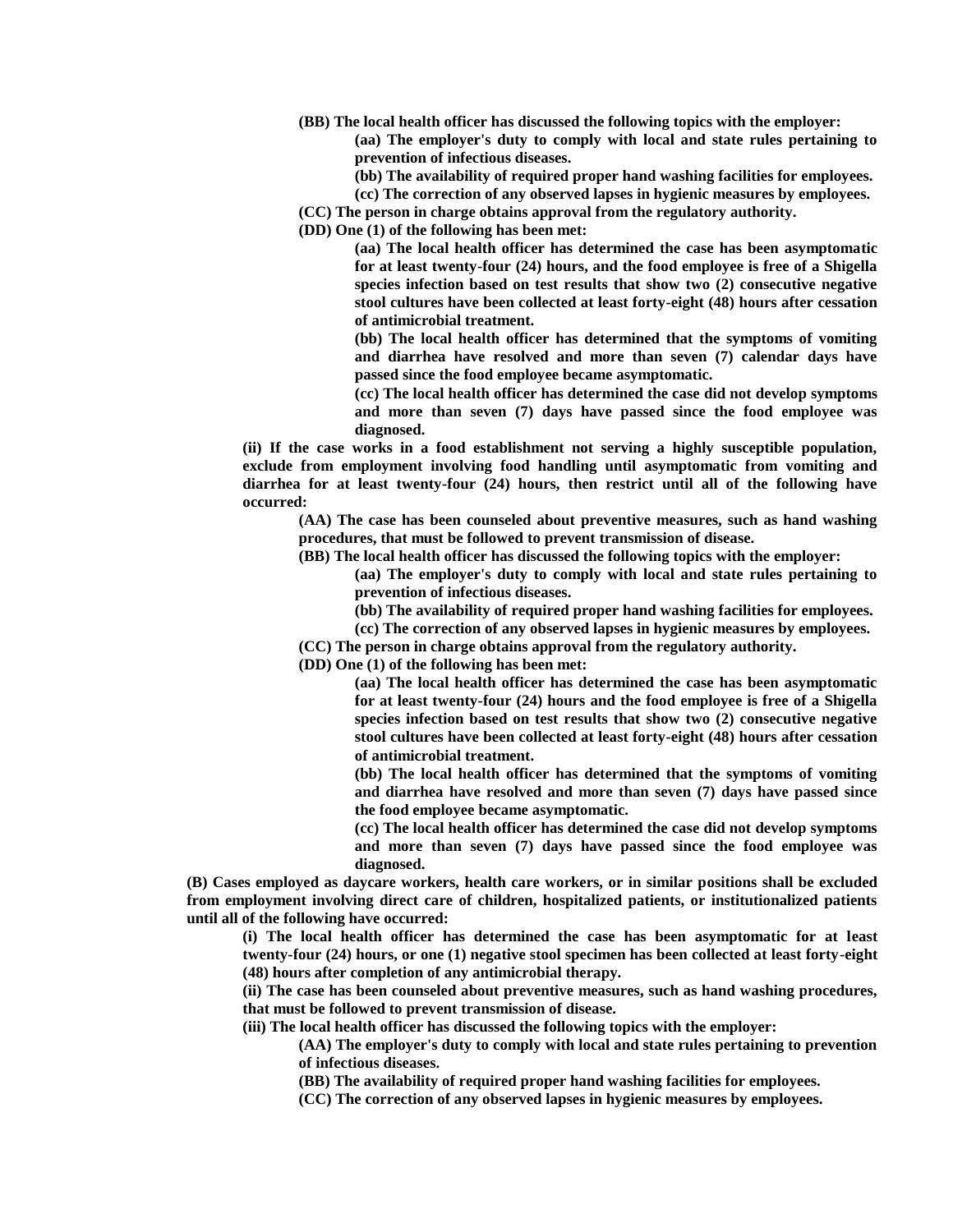**(C) Cases shall be excluded from attending preschools and daycare facilities until all of the following have occurred:**

**(i) The local health officer has determined the case has been asymptomatic for at least forty-eight (48) hours or treatment or testing has determined the case to be no longer infectious by either:**

**(AA) completion of effective antimicrobial therapy supported by antimicrobial susceptibility testing; or**

**(BB) one (1) negative stool culture has been collected at least forty-eight (48) hours after cessation of antimicrobial therapy, if case was treated with antimicrobials.**

**(ii) The case or case's guardian has been counseled about preventive measures, such as hand washing procedures, that must be followed to prevent transmission of disease.**

**(iii) The local health officer has discussed with the appropriate preschool or daycare facility staff the need:**

**(AA) for proper hand washing procedures and other infection control practices; and**

**(BB) to comply with all local and state rules pertaining to prevention of infectious diseases.**

**(D) Cases shall be excluded from attending school until all of the following have occurred:**

**(i) The local health officer has determined the case has been asymptomatic for at least twenty-four (24) hours or treatment or testing has determined the case to be no longer infectious by either:**

**(AA) initiation of effective antimicrobial therapy for at least forty-eight (48) hours supported by antimicrobial susceptibility testing; or**

**(BB) one (1) negative stool culture has been collected at least forty-eight (48) hours after cessation of antimicrobial therapy, if case was treated with antimicrobials.**

**(ii) The case or case's guardian has been counseled about preventive measures, such as hand washing procedures, that must be followed to prevent transmission of disease.**

**(iii) The local health officer has discussed with the appropriate school staff the need:**

**(AA) for proper hand washing procedures and other infection control practices; and**

**(BB) to comply with all local and state rules pertaining to prevention of infectious diseases.**

**(E) If an outbreak occurs in a school, cases may be excluded until the following has occurred:**

**(i) The local health officer has determined the case has been asymptomatic for at least twenty-four (24) hours.**

**(ii) Treatment or testing has determined the case to be no longer infectious by either:**

**(AA) initiation of effective antimicrobial therapy for at least forty-eight (48) hours supported by antimicrobial susceptibility testing; or**

**(BB) one (1) negative stool culture has been collected:**

**(aa) at least twenty-four (24) hours apart; and**

**(bb) at least forty-eight (48) hours after cessation of antimicrobial therapy, if case was treated with antimicrobials.**

**(F) If an outbreak occurs in a daycare facility or preschool, the following shall occur:**

**(i) All attendees and staff may be required to submit stool specimens for examination.**

**(ii) Instead of exclusion until stool negative, attendees and staff may be isolated from other attendees and staff in the same facility based on symptoms, laboratory testing, and treatment. This alternative shall only be considered if the physical structure and staff organization of the facility can accommodate isolation of various attendee groups from one another. If this alternative is selected, increased emphasis on hand washing procedures and environmental cleaning is necessary.**

**(iii) Admission of all new attendees may be suspended while the outbreak continues.**

**(G) A case contact who is a food employee in a food establishment serving a highly susceptible population must abide by the following criteria:**

**(i) Restrict the contact if the contact meets one (1) of the following criteria:**

**(AA) Attended or worked in a setting of a confirmed disease outbreak of shigellosis within the past three (3) days of last exposure.**

**(BB) Lives in the same household as, and has knowledge about, an individual who**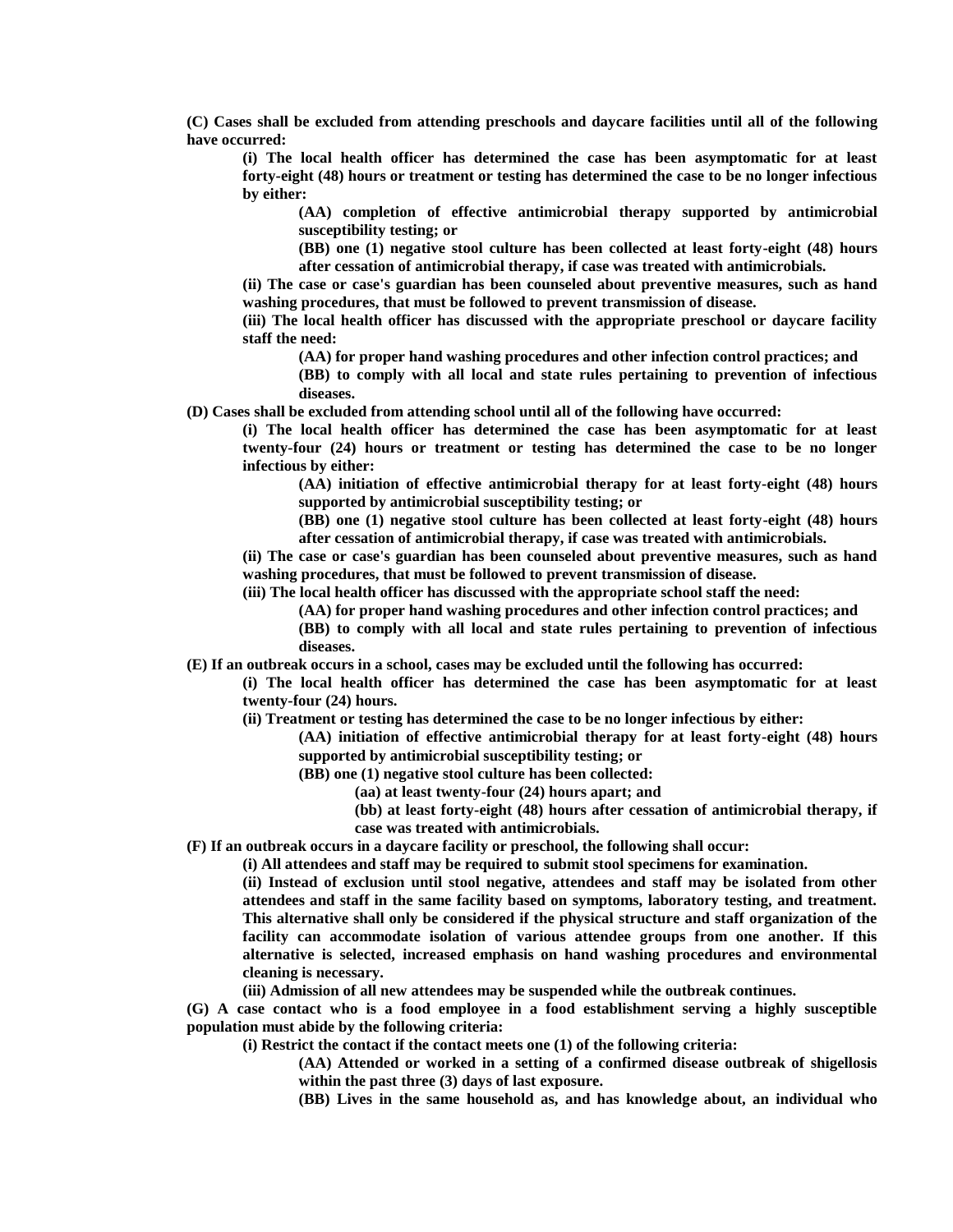**works in or attends a setting where there is a confirmed disease outbreak of shigellosis within the past three (3) days of last exposure.**

**(CC) Lives in the same household as, and has knowledge about, an individual diagnosed with an illness caused by shigellosis within the past three (3) days of last exposure.**

**(DD) Consumed food prepared by a person infected with shigellosis within the past three (3) days of last exposure.**

**(EE) Consumed or prepared food implicated in a confirmed disease outbreak of shigellosis within the past three (3) days of last exposure.**

**(ii) Reinstate the food employee who was restricted when one (1) of the following has occurred:**

**(AA) More than three (3) calendar days have passed since the last day the food employee was potentially exposed.**

**(BB) More than three (3) calendar days have passed since the food employee's household contact became asymptomatic.**

**(3) Concurrent disinfection of feces and soiled articles is required. Feces may be discarded in a sanitary sewer without prior disinfection.**

**(4) Reporting of disease is required to follow the "When to Report (from probable diagnosis)" time frame and Shigella species antimicrobial susceptibility testing results are to be reported as soon as they become available.**

**(5) Quarantine is not required.**

**(6) Immunization is not available. Protection of contacts is not applicable.**

**(7) The Centers for Disease Control and Prevention and the Council of State and Territorial Epidemiologists set the standard clinical and laboratory case definition.**

*(Indiana State Department of Health; 410 IAC 1-2.5-131)*

**410 IAC 1-2.5-132 Smallpox; specific control measures**

**Authority: IC 16-19-3-4; IC 16-41-2-1 Affected: IC 16-41-2; IC 16-41-9**

**Sec. 132. The control measures for smallpox (infectious agent: Variola virus) are as follows:**

**(1) An investigation by the department in conjunction with the local health officer shall be performed immediately to determine the possible sources of infection and the extent of the outbreak and include the following:**

- **(A) A history of past and recent smallpox vaccinations.**
- **(B) A history of varicella and shingles vaccinations.**
- **(C) A history of varicella or herpes zoster.**
- **(D) A medical history.**
- **(E) A collection of appropriate laboratory specimens.**
- **(F) A recent travel history.**

**A complete list of contacts shall be generated and traced. Contacts are defined as all individuals in the household, all individuals with a history of habitual close contact, and all individuals directly exposed to the patient.**

**(2) For hospitalized patients, the following precautions are required:**

- **(A) Standard.**
- **(B) Airborne.**
- **(C) Contact.**

**The patient shall be placed in a private, negative airflow room for airborne infection isolation.**

**(3) Concurrent disinfection is required. Laundry and waste shall be discarded into biohazard bags and sterilized, and bedding and clothing shall be incinerated or laundered in hot water with laundry detergent followed by hot air drying.**

**(4) Quarantine is required.**

**(5) Postexposure immunization provides some protection against disease and significant protection against fatal outcome. Any person with a significant exposure to a patient with proven smallpox during the infectious stage of illness (from onset of symptoms (fever, head and body aches) until scabs have fallen off) requires immunization as soon after exposure as possible but within four (4) days of first exposure.**

**(6) The Centers for Disease Control and Prevention and the Council of State and Territorial Epidemiologists set**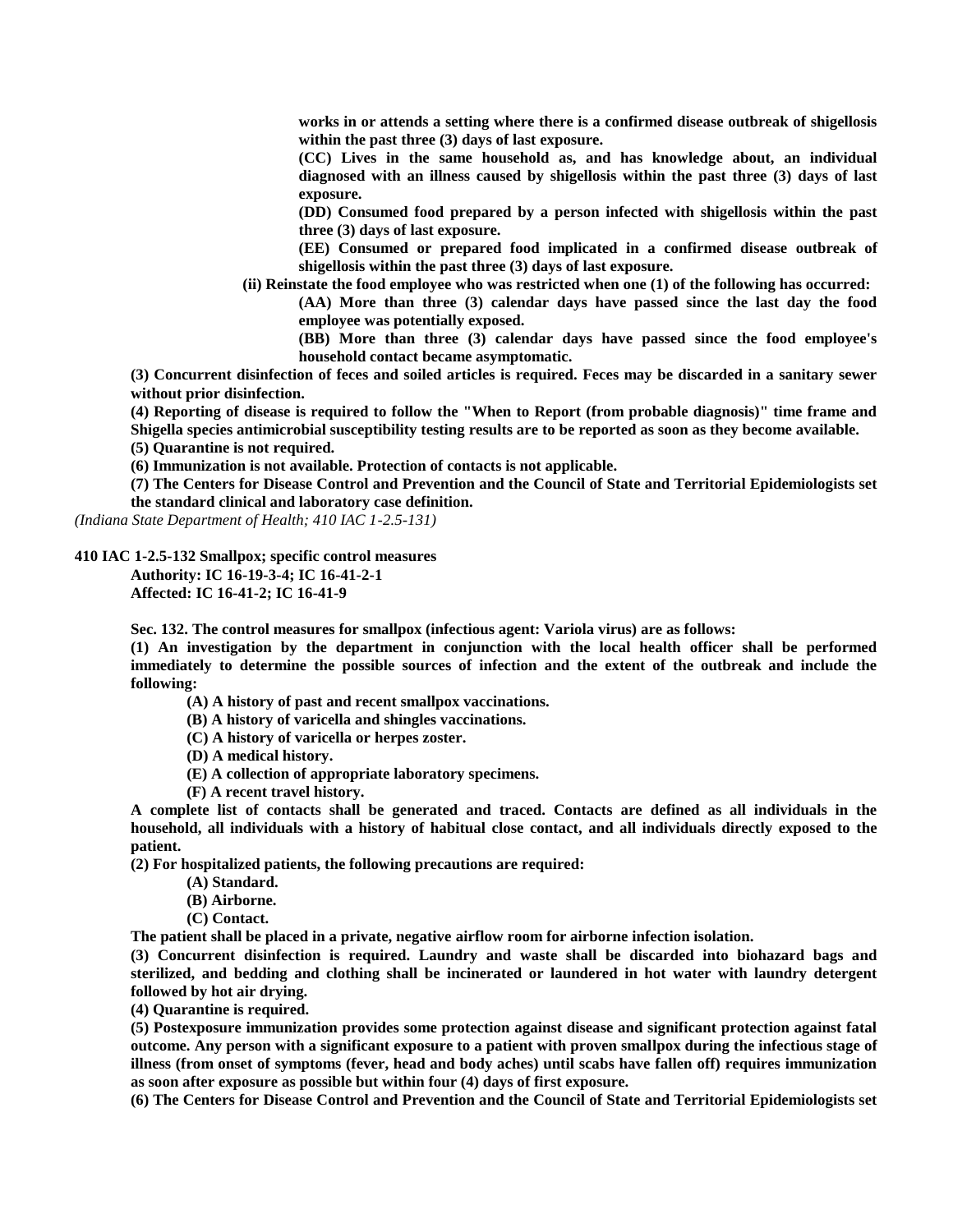**the standard clinical and laboratory case definition.** *(Indiana State Department of Health; 410 IAC 1-2.5-132)*

**410 IAC 1-2.5-133 Staphylococcus aureus, vancomycin resistant level ≥ 8 μg/mL, or severe Staphylococcus aureus in a previously healthy person; specific control measures**

**Authority: IC 16-19-3-4; IC 16-41-2-1 Affected: IC 16-41-2; IC 16-41-9**

**Sec. 133. The specific control measures for Staphylococcus aureus, vancomycin resistant level ≥ 8 μg/mL, or severe Staphylococcus aureus in a previously healthy person are as follows:**

**(1) An investigation by the department in collaboration with the local health officer shall be performed within seventy-two (72) hours to:**

**(A) verify resistant or intermediate resistant culture isolate to vancomycin; and**

**(B) provide antibiotic susceptibility results for severe Staphylococcus aureus infection in a previously healthy person that results in death or admission to an intensive care unit.**

**For purposes of this section, "previously healthy person" means a person who has not been hospitalized or had surgery, dialysis, or residency in a long term care facility in the past year and did not have an indwelling catheter or percutaneous medical device at the time of culture. The investigation includes laboratory verification of resistance. Abrupt increases in the prevalence of the disease in the community shall be investigated for a common source.**

**(2) For hospitalized patients, contact precautions are required.**

**(3) Concurrent disinfection is required for all:**

**(A) discharges from the skin, wound, or burn; and**

**(B) articles contaminated with discharges.**

**Fecal material may be disposed of in a sanitary sewer.**

**(4) Quarantine is not applicable.**

**(5) Immunization is not available. Protection of contacts is not applicable.**

**(6) Case definition is established by the department.**

*(Indiana State Department of Health; 410 IAC 1-2.5-133)*

**410 IAC 1-2.5-134 Streptococcus pneumoniae, invasive disease; specific control measures**

**Authority: IC 16-19-3-4; IC 16-41-2-1**

**Affected: IC 16-41-2; IC 16-41-9**

**Sec. 134. The specific control measures for Streptococcus pneumoniae, invasive disease, are as follows:**

**(1) An investigation of cases and the source of infection shall be as follows:**

**(A) An investigation by a department field representative, in collaboration with the local health officer, shall:**

**(i) be performed within seventy-two (72) hours for cases less than five (5) years of age; and (ii) include:**

**(AA) a complete pneumococcal vaccine immunization history;**

**(BB) drug resistance pattern of isolate; and**

**(CC) a history of chronic underlying medical conditions, asplenia, or immunosuppression.**

**(B) An investigation by a local health officer shall:**

**(i) be performed within seventy-two (72) hours for all other cases; and**

**(ii) include:**

**(AA) a complete pneumococcal vaccine immunization history;**

**(BB) drug resistance pattern of isolate; and**

**(CC) a history of chronic underlying medical conditions, asplenia, or immunosuppression.**

**(2) For hospitalized patients, standard precautions are required.**

**(3) Disinfect:**

**(A) purulent discharges; and**

**(B) articles soiled by purulent discharges.**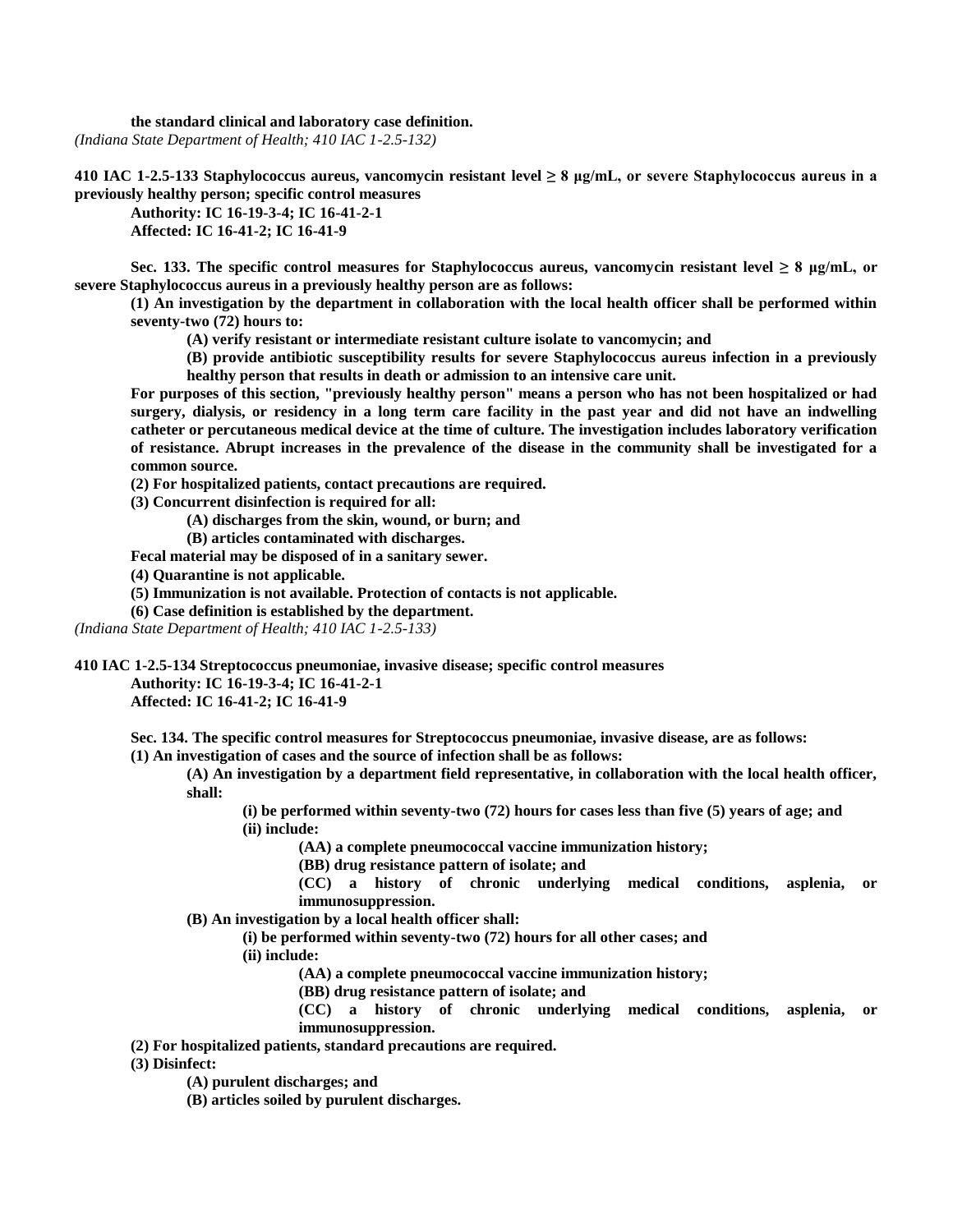**(4) Quarantine is not applicable.**

**(5) Immunization of contacts is not required. Protection of contacts is not applicable.**

**(6) The Centers for Disease Control and Prevention and the Council of State and Territorial Epidemiologists set the standard clinical and laboratory case definition.**

*(Indiana State Department of Health; 410 IAC 1-2.5-134)*

**410 IAC 1-2.5-135 Streptococcal invasive disease, group A and streptococcal toxic shock syndrome; specific control measures**

**Authority: IC 16-19-3-4; IC 16-41-2-1 Affected: IC 16-41-2; IC 16-41-9**

**Sec. 135. The specific control measures for streptococcal invasive disease (see section 46 of this rule for definition of invasive disease) and toxic shock syndrome (infectious agent: Streptococcus pyogenes) are as follows:**

**(1) An investigation by the local health officer shall be performed within seventy-two (72) hours to ascertain that the case meets the case definition for group A streptococcal invasive disease or streptococcal toxic shock syndrome as follows:**

**(A) The Centers for Disease Control and Prevention (CDC) case definition for an invasive group A streptococcal (GAS) states that the GAS must be isolated from a normally sterile site, such as blood, cerebrospinal fluid (CSF), pleural fluid, peritoneal fluid, surgical aspirate, bone, joint fluid, or internal body site (e.g., lymph node, brain, muscle, if surgically removed). An exception to the sterile site case definition would be a GAS isolated from a wound culture and accompanied by necrotizing fasciitis or streptococcal toxic shock syndrome (STSS).**

**(B) The CDC case definition for STSS is the isolation of GAS along with the following clinical manifestations:**

**(i) Hypotension defined by a systolic blood pressure less than or equal to ninety (90) mm Hg for adults or less than the fifth percentile by age for children less than sixteen (16) years of age.**

**(ii) Multi-organ involvement characterized by two (2) or more of the following:**

**(AA) Renal impairment.**

- **(BB) Coagulopathy.**
- **(CC) Liver involvement.**
- **(DD) Acute respiratory distress.**
- **(EE) Rash.**
- **(FF) Soft-tissue necrosis.**

**Identify if the case had a recent case of varicella or underlying chronic disease. Be alert for outbreaks defined as two (2) or more cases occurring close together in place and time.**

**(2) For hospitalized children with pharyngitis, pneumonia, or scarlet fever, droplet precautions shall be followed until at least twenty-four (24) hours of antimicrobial therapy have been administered. For patients with skin, wound, or burn infections, contact precautions shall be followed for at least twenty-four (24) hours after antimicrobial therapy has been administered.**

**(3) Discharges and articles soiled with discharges shall be disinfected.**

**(4) Quarantine is not applicable.**

**(5) Immunization is not available. Protection of contacts is not applicable, except in an outbreak setting. During an outbreak, special close contact groups, for example:**

**(A) the military;**

**(B) daycare facilities;**

**(C) schools; and**

**(D) nursing homes;**

**may need antibiotic therapy to prevent further spread of disease.**

**(6) Case definition is established by the department.**

*(Indiana State Department of Health; 410 IAC 1-2.5-135)*

**410 IAC 1-2.5-136 Syphilis; specific control measures Authority: IC 16-19-3-4; IC 16-41-2-1 Affected: IC 16-41-2; IC 16-41-9**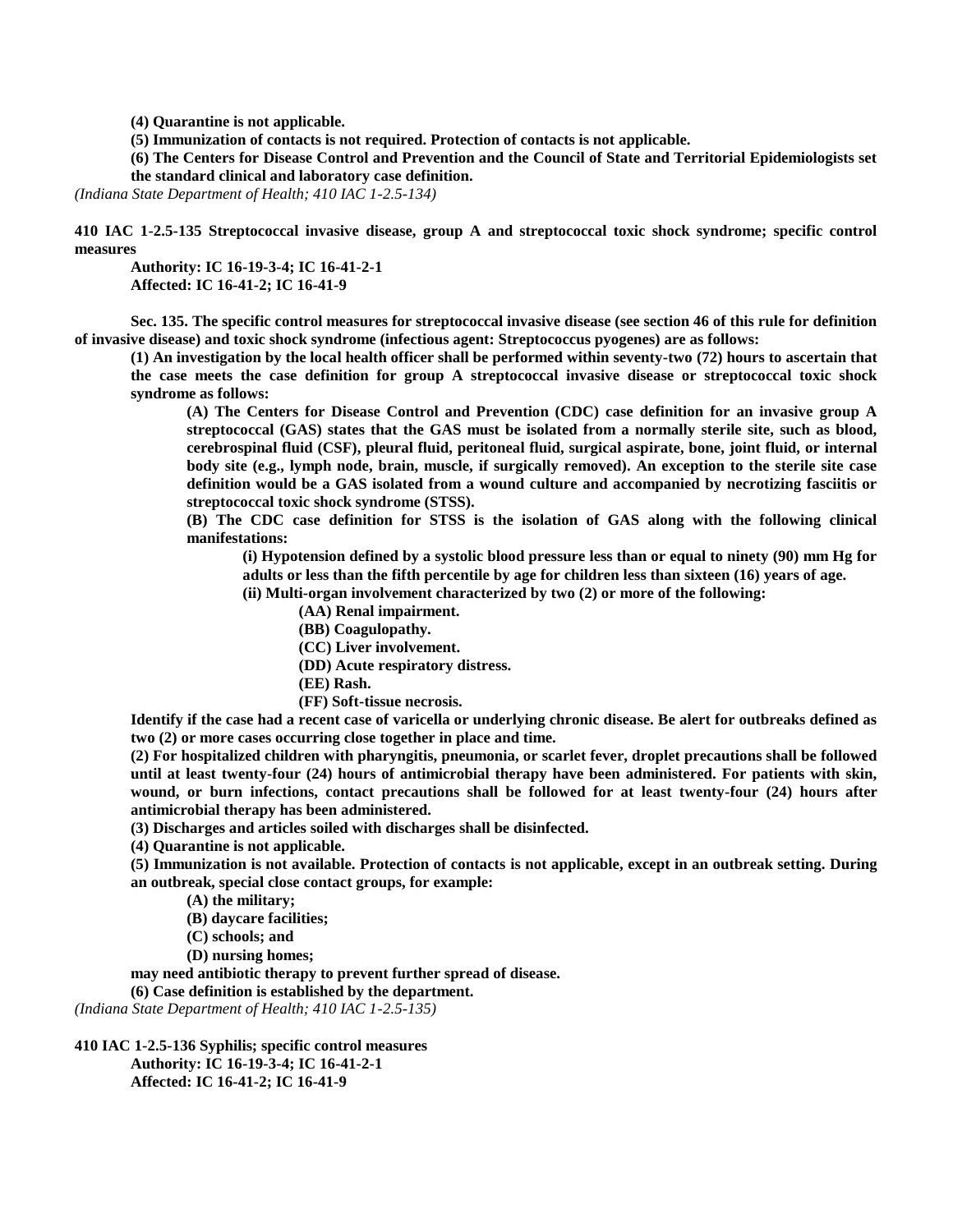**Sec. 136. The specific control measures for syphilis (infectious agent: Treponema pallidum) are as follows: (1) An investigation by a disease intervention specialist, in cooperation with the local health officer, shall be performed within seventy-two (72) hours. The investigation shall be focused on identifying sexual partners who were at risk for transmitting to, or contracting the infection from, the case. Cases and contacts shall be fully evaluated (including pregnancy status of females) and treated as recommended in the Sexually Transmitted Diseases Treatment Guidelines, 2010, Morbidity and Mortality Weekly Report, December 17, 2010, Volume 59, No. RR-12.**

**(2) For hospitalized patients, standard precautions are required. For others, the infected persons shall refrain from sexual activities involving exchange of body fluids until:**

**(A) their lesions clear; and**

**(B) they have been on appropriate antibiotic therapy for at least twenty-four (24) hours.**

**Treated persons shall also avoid sexual activities involving exchange of body fluids with untreated partners to avoid reinfection.**

**(3) Disinfection is not required in adequately treated cases, but care shall be taken to avoid contact with:**

**(A) discharges from open lesions; and**

**(B) articles soiled by discharges.**

**(4) Quarantine is not required.**

**(5) Immunization is not available.**

**(6) The Centers for Disease Control and Prevention and the Council of State and Territorial Epidemiologists set the standard clinical and laboratory case definition.**

*(Indiana State Department of Health; 410 IAC 1-2.5-136)*

**410 IAC 1-2.5-137 Taeniasis; specific control measures**

**Authority: IC 16-19-3-4; IC 16-41-2-1 Affected: IC 16-41-2; IC 16-41-9**

**Sec. 137. The specific control measures for taeniasis (infectious agent: Taenia solium) are as follows:**

**(1) An investigation by the local health officer shall be performed within seventy-two (72) hours. Collect food consumption history, concentrating on meats, specifically undercooked pork, for eight (8) to forty-five (45) days prior to the onset of symptoms. A travel history may provide leads to unusual foods or source of foods with increased risk. Identify and interview family members and others that the case normally shares meals with to identify additional cases of taeniasis and possibly cysticercosis.**

**(2) Standard precautions are required.**

**(3) Concurrent disinfection is not required.**

**(4) Quarantine is not required.**

**(5) Immunization is not available. Protection of contacts is not applicable.**

**(6) Case definition is established by the department.**

*(Indiana State Department of Health; 410 IAC 1-2.5-137)*

**410 IAC 1-2.5-138 Tetanus; specific control measures Authority: IC 16-19-3-4; IC 16-41-2-1**

**Affected: IC 16-41-2; IC 16-41-9**

**Sec. 138. The specific control measures for tetanus (infectious agent: Clostridium tetani) are as follows:**

**(1) An investigation by a department field representative, in cooperation with the local health officer, shall:**

**(A) be performed within seventy-two (72) hours; and**

**(B) include:**

**(i) a complete tetanus toxoid immunization history;**

**(ii) the wound location and circumstance of injury or possible source of infection;**

**(iii) treatment information; and**

**(iv) the outcome of the case.**

**(2) For hospitalized patients, standard precautions are required.**

**(3) Concurrent disinfection is not applicable.**

**(4) Quarantine is not required.**

**(5) Immunization of contacts is not required. Protection of contacts is not applicable. Persons recovering from**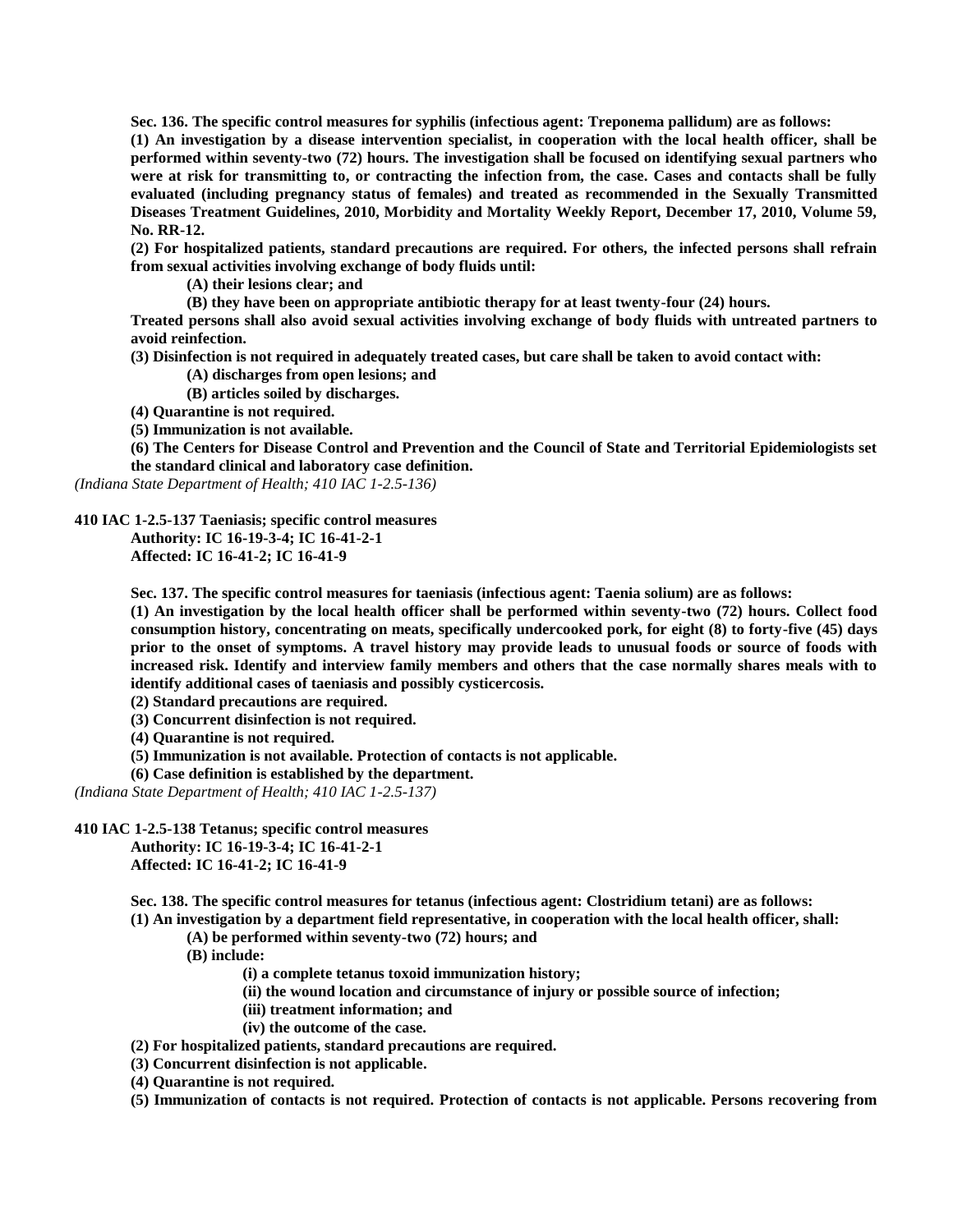**tetanus should begin or complete immunization with tetanus toxoid (Td) during convalescence.**

**(6) The Centers for Disease Control and Prevention and the Council of State and Territorial Epidemiologists set the standard clinical and laboratory case definition.**

*(Indiana State Department of Health; 410 IAC 1-2.5-138)*

**410 IAC 1-2.5-139 Toxic shock syndrome; specific control measures**

**Authority: IC 16-19-3-4; IC 16-41-2-1 Affected: IC 16-41-2; IC 16-41-9**

**Sec. 139. The specific control measures for toxic shock syndrome (staphylococcal) are as follows: (1) An investigation by the local health officer shall be performed within seventy-two (72) hours for the following:**

**(A) Case ascertainment.**

**(B) Clinical findings.**

**(C) Culture results.**

**(D) Suspected source of infection.**

**(2) Standard precautions shall be followed.**

**(3) Sanitary disposal of blood and articles soiled with body discharges.**

**(4) Quarantine is not required.**

**(5) Immunization is not available. Protection of contacts is not applicable.**

**(6) The Centers for Disease Control and Prevention and the Council of State and Territorial Epidemiologists set the standard clinical and laboratory case definition.**

*(Indiana State Department of Health; 410 IAC 1-2.5-139)*

**410 IAC 1-2.5-140 Trichinosis; specific control measures**

**Authority: IC 16-19-3-4; IC 16-41-2-1 Affected: IC 16-41-2; IC 16-41-9**

**Sec. 140. The specific control measures for trichinosis (infectious agent: Trichinella spiralis) are as follows: (1) An investigation by the local health officer shall be performed within seventy-two (72) hours. Collect food consumption history, concentrating on meats, for eight (8) to forty-five (45) days prior to the onset of symptoms. A travel history may provide leads to unusual foods or source of foods with increased risk. Identify and interview family members and others that the case normally shares meals with to identify additional cases. (2) Standard precautions are required.**

**(3) Concurrent disinfection is not required.**

**(4) Quarantine is not required.**

**(5) Immunization is not available. Protection of contacts is not applicable.**

**(6) The Centers for Disease Control and Prevention and the Council of State and Territorial Epidemiologists set the standard clinical and laboratory case definition.**

*(Indiana State Department of Health; 410 IAC 1-2.5-140)*

**410 IAC 1-2.5-141 Tuberculosis; specific control measures**

**Authority: IC 16-19-3-4; IC 16-41-2-1 Affected: IC 16-41-2; IC 16-41-9**

**Sec. 141. The specific control measures for tuberculosis disease (called tuberculosis or TB) (infectious agent: Mycobacterium tuberculosis) are as follows:**

**(1) All suspect and confirmed cases of pulmonary, extrapulmonary, and miliary tuberculosis must be reported to the local health officer or the department. All suspect and confirmed cases of multiple drug-resistant tuberculosis require consultation with the department for appropriate and adequate treatment.**

**(2) An investigation by the local health officer shall be performed immediately and shall include case management. The local health officer shall request laboratory, radiological, and other studies as required for case ascertainment and to determine if the suspect case should be isolated as described in subdivision (3). For confirmed and suspected cases of pulmonary, laryngeal, or pleural tuberculosis, a contact investigation shall be performed, identifying both high and medium priority contacts. Prioritization of contacts is to be assigned in**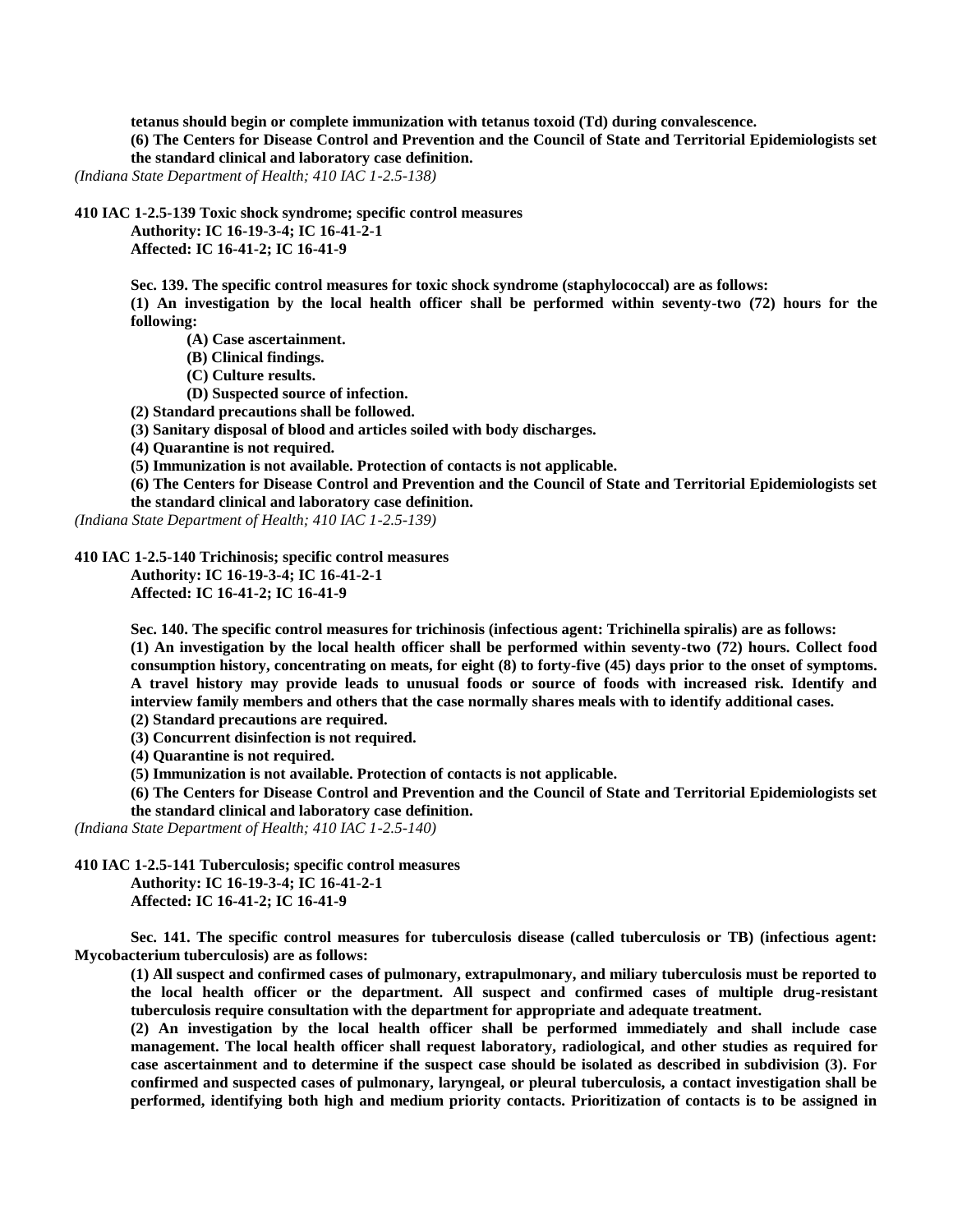**accordance with Guidelines for the Investigation of Contacts of Persons with Infectious Tuberculosis. Recommendations from the National Tuberculosis Controllers Association and CDC. MMWR; December 16, 2005; Vol. 54; No. RR-15. Priority is based on the likelihood of infection and the potential hazards to the individual contact infected as follows:**

**(A) Prioritization of contacts exposed to persons with acid-fast bacilli (AFB) sputum positive or cavitary tuberculosis cases is as follows:**

**(i) High-priority contacts include the following:**

**(AA) Household contacts.**

**(BB) Children less than five (5) years of age.**

**(CC) Persons with medical risk factors, including HIV.**

**(DD) Persons exposed during medical procedures.**

**(EE) Persons exposed in a congregate setting.**

**(FF) Persons that exceed duration of environment limits as determined on a case-by-case basis by the department.**

**(ii) Medium-priority contacts include the following:**

**(AA) Children five (5) to fifteen (15) years of age.**

**(BB) Persons that exceed duration of environment limits as determined on a case-by-case basis by the department.**

**(B) Prioritization of contacts exposed to persons with AFB sputum negative pulmonary, pleural, or laryngeal tuberculosis cases with abnormal chest radiographs and cultures positive for Mycobacterium tuberculosis is as follows:**

**(i) High-priority contacts include the following:**

**(AA) Children less than five (5) years of age.**

**(BB) Persons with medical risk factors, including HIV.**

**(CC) Persons exposed during medical procedures.**

**(ii) Medium-priority contacts include the following:**

**(AA) Household contacts.**

**(BB) Persons exposed in a congregate setting.**

**(CC) Persons that exceed duration of environment limits as determined on a case-by-case basis by the department.**

**(3) Pulmonary, laryngeal, and pleural tuberculosis cases and suspect cases who:**

**(A) have three (3) consecutive AFB smear negative sputa obtained at least eight (8) hours apart with one** 

**(1) being an early morning specimen or two (2) consecutive final negative sputa culture for Mycobacterium tuberculosis;**

**(B) are clinically improving;**

**(C) are known to be medically evaluated;**

**(D) have completed two (2) weeks of an adequate antituberculosis therapy per Centers for Disease Control and Prevention guidelines; and**

**(E) are known to be adherent to their ongoing antituberculosis treatment regimen;**

**are defined as noninfectious for public health measures. All other pulmonary, laryngeal, and pleural tuberculosis cases and suspect cases must be isolated until they meet the criteria to be noninfectious. All confirmed cases of multiple drug-resistant tuberculosis (resistant to isoniazid and rifampin) must be isolated until two (2) final negative sputa cultures for Mycobacterium tuberculosis are obtained. In health care facilities, tuberculosis cases and suspect cases must be isolated in accordance with the Guidelines for Preventing the Transmission of Mycobacterium tuberculosis in Health-Care Settings, 2005, as published by Centers for Disease Control and Prevention in Morbidity and Mortality Weekly Report, December 30, 2005, Volume 54, No. RR-17. Prior to discharge of any case or suspect case of tuberculosis, the health care facility shall notify the local health department in the jurisdiction where the tuberculosis suspect or case resides. Prior to discharge of a tuberculosis case or suspect case, the local health department shall make plans, in writing, for continuation of medical follow-up, ensuring adherence to therapy and isolation unless the case or suspect case meets the criteria in this subdivision and is deemed to be noninfectious. Plans shall be developed in cooperation with the treating physician and the patient and must be in accordance with this rule. For patients with confirmed or suspected infectious pulmonary tuberculosis who do not need to be hospitalized, in-home isolation is an acceptable alternative. Contact with persons outside the home shall be prohibited unless the infectious person wears a surgical mask, properly tied. Children less than four (4) years of age and immunocompromised persons shall not**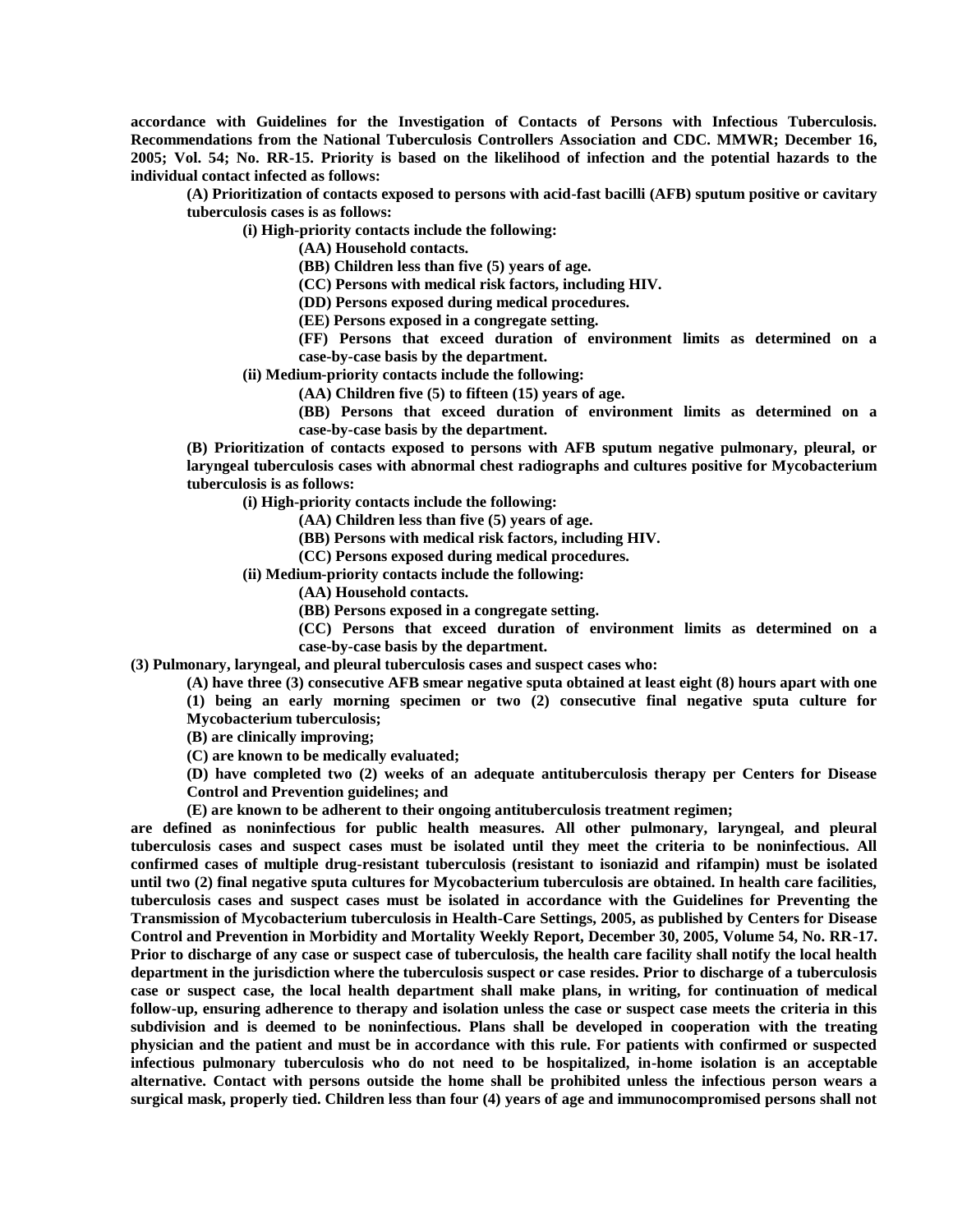**be in the home while the case is considered infectious.**

**(4) Concurrent disinfection is required and shall include hand washing and good housekeeping practices combined with dilution of particles in the air by ventilation.**

**(5) Because of the potential for unrecognized exposure and known exposure of medical personnel to tuberculosis, health care facilities and laboratories shall develop and follow tuberculosis prevention and control programs for their facilities. At a minimum, facilities programs shall include an annual tuberculosis risk assessment, with risks identified as low, medium, or potential ongoing transmission, based on the criteria in the Guidelines for Preventing the Transmission of Mycobacterium tuberculosis in Health-Care Settings, 2005, as published by Centers for Disease Control and Prevention in Morbidity and Mortality Weekly Report, December 30, 2005, Volume 54, No. RR-17.**

**(6) For every case of pulmonary, laryngeal, or pleural tuberculosis, the local health officer must initiate a contact investigation within one (1) business day of reporting for infectious cases (smear positive) and within three (3) business days of a smear negative Mycobacterium tuberculosis culture positive report. The first step in performing the contact investigation for pulmonary cases is to estimate the degree of infectiousness and determine the infectious period. Infectiousness is generally predicted by disease in a pulmonary or respiratory site, for example, endobronchial or laryngeal site, a lung cavity seen on a chest x-ray, AFB seen in a smear of concentrated sputum, and protracted cough. Under most circumstances, tuberculosis without a pulmonary, laryngeal, or pleural site is not infectious. The infectious period is defined as the period three (3) months prior to the start of medication, symptom onset (especially cough), or first positive finding consistent with tuberculosis (i.e., abnormal chest x-ray, positive AFB smear), whichever occurred first until any of the following endpoints is attained:**

**(A) Contact is broken with the infectious case.**

- **(B) Effective isolation measures are instituted for that case.**
- **(C) The case is determined to be noninfectious by the criteria in subdivision (3).**

**The case shall be interviewed in detail to identify all contacts who shared air space during the infectious period. Priorities for contact investigation are determined on the basis of the characteristics of the index patient, susceptibility and vulnerability of contacts, and circumstances of the exposures. High priority shall also be assigned to exposed children less than five (5) years of age and any exposed persons who have medical conditions, for example, HIV infection, TNF therapy, cancer treatment, and organ transplants, etc. making them vulnerable to tuberculosis.**

**(7) All high-priority and medium-priority contacts not known to have a previously positive Mantoux tuberculin skin test (TST), positive interferon gamma release assay (IGRA), or active tuberculosis disease shall be tested with the IGRA or by five (5) tuberculin units (TU) purified protein derivative (PPD) intradermally by the Mantoux method. The PPD shall be administered and read by an individual trained with a department approved curriculum in the administration and reading of tuberculin skin tests. The skin test should be read forty-eight (48) to seventy-two (72) hours later. Date and time given, location of placement of test, date and time read, and the amount of induration in millimeters shall be recorded. If any of the following conditions are met, then the contact investigation shall be progressively expanded to include contacts with lesser degrees of exposure:**

**(A) The prevalence of positive TST (induration ≥ 5 mm) or positive IGRA is higher in contacts tested than the prevalence in similar populations residing in the jurisdiction.**

**(B) A new positive TST or positive IGRA is found in a child less than five (5) years of age.**

**(C) A documented skin test conversion is found among contacts.**

**(D) A secondary case of active tuberculosis disease is found among contacts.**

**When none of the criteria in this subdivision are met, further expansion of the contact investigation is not necessary.**

**(8) Contacts with positive TST or positive IGRA results, those with symptoms, those with immunosuppressive conditions, or children younger than five (5) years of age should have a chest x-ray and medical evaluation performed to determine if they have tuberculosis disease. Those with tuberculosis disease symptoms or abnormal chest x-rays consistent with active tuberculosis disease should submit sputa for AFB smear, culture, and sensitivity.**

**(9) Contacts with suspected or confirmed active tuberculosis disease shall be evaluated and managed according to this section.**

**(10) All contacts identified through contact investigation who have a positive TST (induration ≥ 5 mm) or a positive IGRA, a normal chest x-ray, and no symptoms of tuberculosis disease should be reported to the local**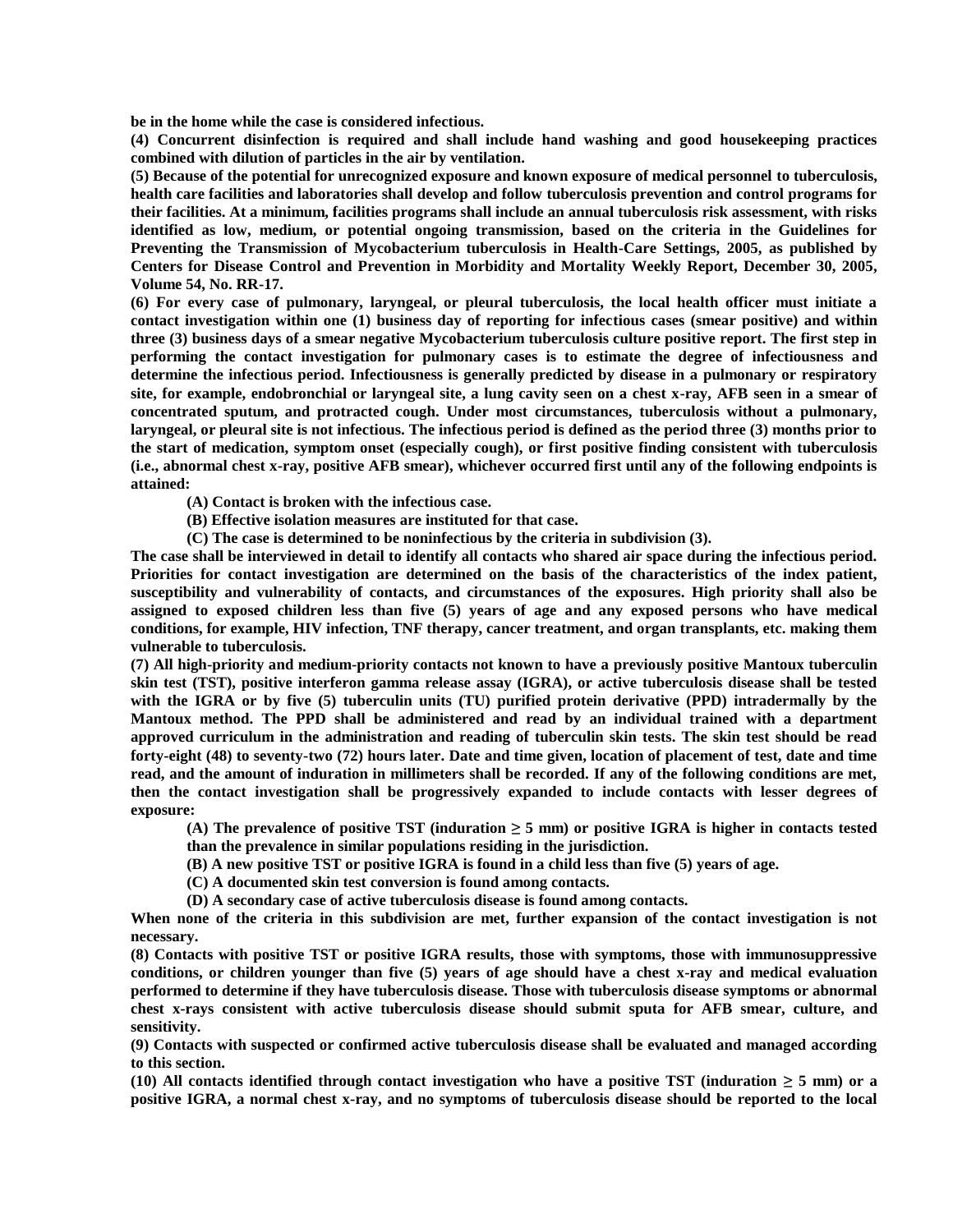**health department and offered latent tuberculosis infection treatment, regardless of age or risk, unless otherwise medically contraindicated. Contacts should also be considered for treatment of latent infection with tuberculosis in any of the following situations:**

**(A) Evaluation of other contacts with a similar degree of exposure demonstrates a high prevalence of infection.**

**(B) The contact is a child or immunosuppressed person.**

**(11) Infants who are exposed to a person with infectious active tuberculosis disease should be evaluated with a TST and a chest radiograph. If the skin test result is negative and the chest radiograph is normal, the infant should be skin tested again at three (3) to four (4) months of age and at six (6) months of age. The infant should receive preventive therapy (window prophylaxis) even if the TST is negative, unless medically contraindicated. Preventive therapy (window prophylaxis) may be discontinued if the infant is skin test negative at six (6) months of age, provided at least ten (10) weeks have passed since the infant was last exposed to infectious tuberculosis. (12) The local health officer shall ensure that:**

**(A) high and medium risk contacts are appropriately evaluated for tuberculosis infection;**

**(B) infants and children less than five (5) years of age are started in preventive therapy (window prophylaxis); and**

**(C) a complete course of treatment for latent tuberculosis infection is recommended for contacts with evidence of tuberculosis infection, regardless of age, unless medically contraindicated.**

**The local health officer is responsible for recording and reporting to the department the results of the contact investigation per department guidelines.**

**(13) The local health department of the jurisdiction shall actively case manage every tuberculosis case and suspect where the case or suspect resides until they have completed an adequate course of tuberculosis chemotherapy as described in Treatment of Tuberculosis published by the Centers for Disease Control and Prevention (CDC) in Morbidity and Mortality Weekly Report, June 20, 2003, Volume 52, No. RR-11 or until the patient is determined not to have tuberculosis disease or infection. The duties of the local health department shall include the following:**

**(A) Requesting laboratory studies, such as AFB smear and cultures as needed for the following:**

- **(i) Case ascertainment.**
- **(ii) Determining whether isolation is necessary.**
- **(iii) Genotyping of organisms.**

**(B) Requesting drug susceptibility testing of all initial Mycobacterium tuberculosis isolates.**

**(C) Ensuring appropriate antituberculosis medications are initiated at the appropriate dose in accordance with this subsection.**

**(D) Ensuring that the pulmonary tuberculosis patient is isolated until confirmed to be noninfectious according to the criteria in subdivision (3).**

**(E) Assessing that medication is taken as prescribed using directly observed therapy (DOT) or a department approved alternative such as video DOT, for all doses except occasional dosages which may be self administered due to inclement weather, holidays, etc., unless a waiver is obtained from the department.**

**(F) Documenting and reporting conversion of sputa from AFB smear positive to negative and tuberculosis culture identification from Mycobacterium tuberculosis isolated to not isolated. (G) Contact investigation.**

**(H) Completion and submission of the contact investigation report for Mycobacterium tuberculosis** 

**culture positive cases to the department.**

**(14) The Centers for Disease Control and Prevention and the Council of State and Territorial Epidemiologists set the standard clinical and laboratory case definition.**

*(Indiana State Department of Health; 410 IAC 1-2.5-141)*

## **410 IAC 1-2.5-142 Tularemia; specific control measures**

**Authority: IC 16-19-3-4; IC 16-41-2-1 Affected: IC 16-41-2; IC 16-41-9**

**Sec. 142. The specific control measures for tularemia (infectious agent: Francisella tularensis) are as follows: (1) An investigation by the local health officer shall be performed immediately for the following:**

**(A) Case ascertainment.**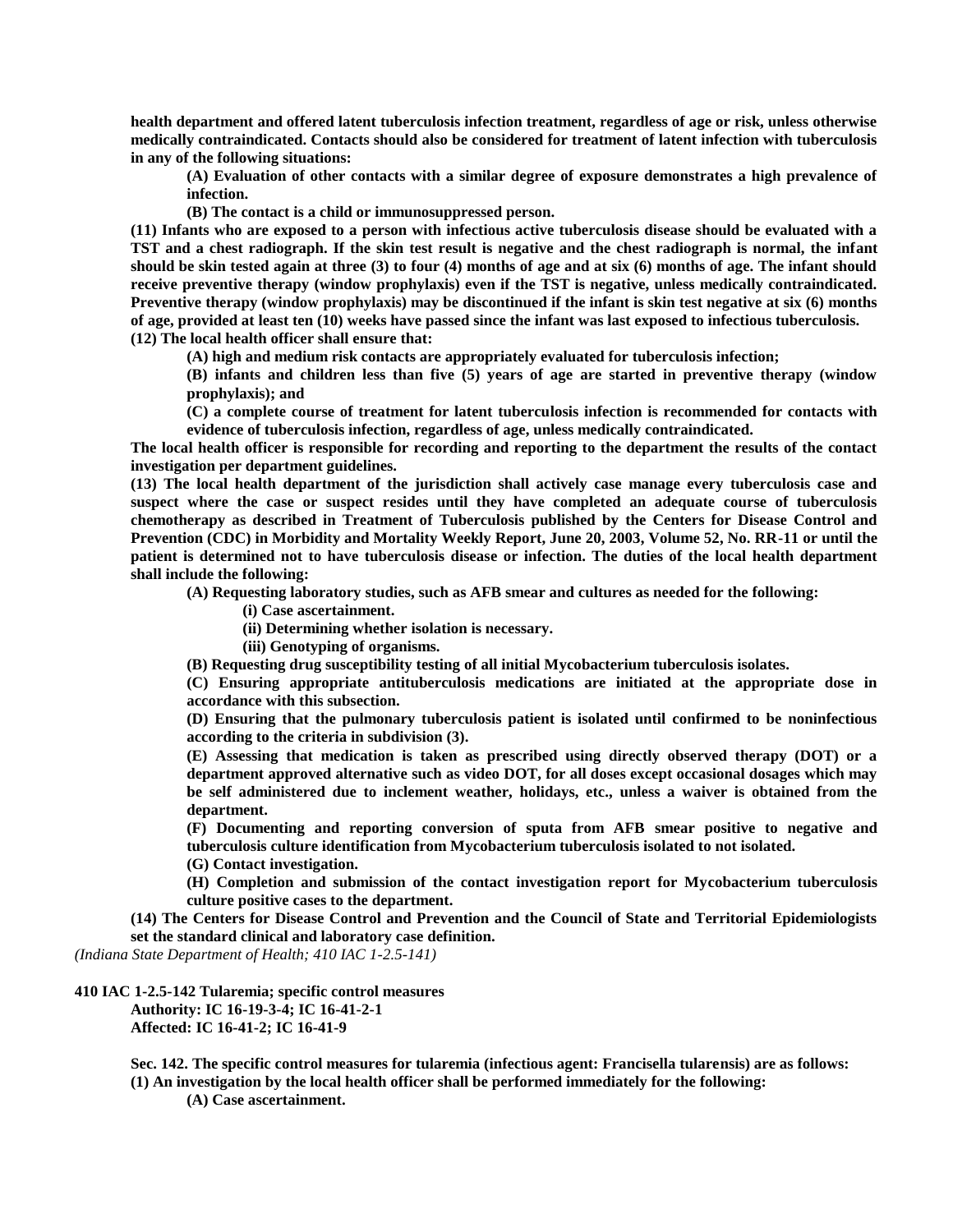**(B) Identification of infection source.**

**(2) Standard precautions for hospitalized patients are required, including drainage and secretion precautions for open lesions.**

**(3) Concurrent disinfection is required for all discharges from the following:**

**(A) Ulcers.**

**(B) Lymph nodes.**

**(C) Conjunctival sacs.**

**(4) Quarantine is not required.**

**(5) Immunization is not available. Protection of contacts is not applicable.**

**(6) The Centers for Disease Control and Prevention and the Council of State and Territorial Epidemiologists set** 

**the standard clinical and laboratory case definition.**

*(Indiana State Department of Health; 410 IAC 1-2.5-142)*

**410 IAC 1-2.5-143 Typhoid and paratyphoid fever; specific control measures Authority: IC 16-19-3-4; IC 16-41-2-1 Affected: IC 16-41-2; IC 16-41-9**

**Sec. 143. The specific control measures for typhoid and paratyphoid fever (infectious agents: Salmonella serotype Typhi, Paratyphi A, Paratyphi B (tartrate negative), or Paratyphi C) are as follows:**

**(1) An investigation by the local health officer shall meet the following conditions:**

**(A) Be performed immediately.**

- **(B) Include a three (3) week history of the following prior to symptom onset:**
	- **(i) Food and drink consumption.**

**(ii) Domestic and international travel.**

**(C) Identify unreported cases or carriers.**

**(D) Identify any potentially contaminated:**

- **(i) food;**
- **(ii) water;**
- **(iii) milk; and**
- **(iv) shellfish.**

**(E) If the case traveled three (3) weeks prior to onset, all members of travel groups in which a case has occurred shall be interviewed for probable source of infection and additional cases.**

**(F) Determine if the case is part of an outbreak.**

**(G) Determine if the case is a:**

- **(i) food employee;**
- **(ii) daycare worker;**
- **(iii) health care worker; or**

**(iv) daycare attendee, a school attendee, or anyone who lives at a residential institution.**

**(H) Determine if the case is a contact of a food employee serving a highly susceptible population.**

**(2) In addition to standard precautions, contact precautions should be used for diapered and incontinent children for the duration of illness until consecutive stool cultures are negative. For others, the following guidelines shall apply:**

**(A) Cases who are food employees shall be excluded from employment involving food handling if the case is diagnosed with an infection from Salmonella Typhi or Paratyphi A, B (tartrate negative), or C, or reports a previous infection with Salmonella Typhi or Paratyphi A, B (tartrate negative), or C, diagnosed by a health practitioner within the past three (3) months without having received antibiotic therapy, as determined by a health practitioner, exclude until all of the following have occurred:**

**(i) Three (3) consecutive negative stool and urine cultures have been collected:**

**(AA) at least twenty-four (24) hours apart;**

**(BB) at least forty-eight (48) hours after cessation of any antimicrobial treatment; and**

**(CC) at least one (1) month after onset.**

**(ii) The local health officer has determined the employee has been asymptomatic for at least twenty-four (24) hours.**

**(iii) The case has been counseled about preventive measures, such as hand washing procedures, that must be followed to prevent transmission of disease.**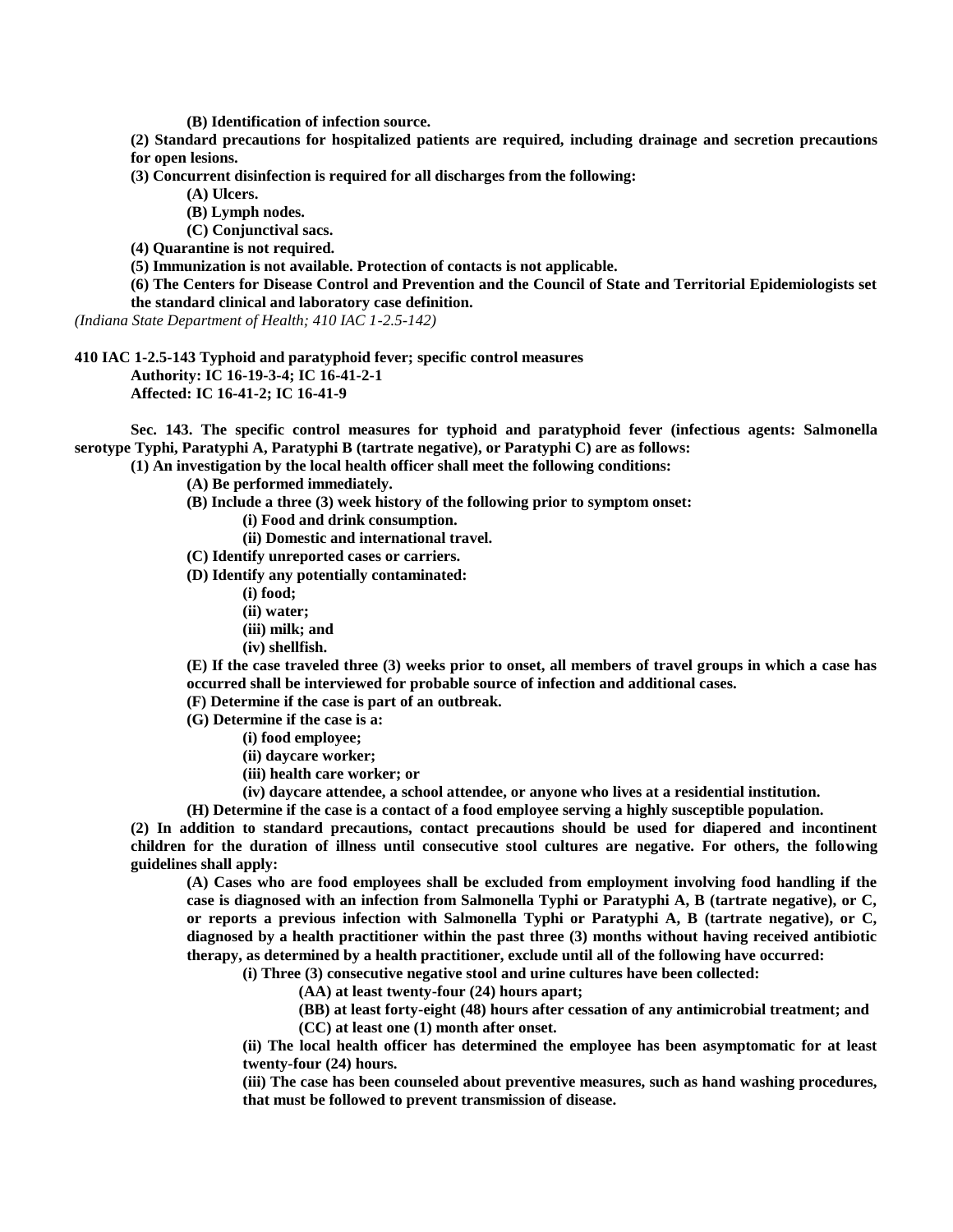**(iv) The local health officer has discussed the following topics with the employer:**

**(AA) The employer's duty to comply with local and state rules pertaining to prevention of infectious diseases.**

**(BB) The availability of required proper hand washing facilities for all employees.**

**(CC) The correction of any observed lapses in hygienic measures by employees.**

**(B) Cases employed as daycare workers, health care workers, or in similar positions shall be excluded from employment involving direct care of children or hospitalized or institutionalized patients until all of the following have occurred:**

**(i) Three (3) consecutive negative stool cultures have been collected:**

**(AA) at least twenty-four (24) hours apart;**

**(BB) at least forty-eight (48) hours after cessation of any antimicrobial treatment; and (CC) at least one (1) month after onset.**

**(ii) The local health officer has determined the worker has been asymptomatic for at least twenty-four (24) hours.**

**(iii) The case has been counseled about preventive measures, such as hand washing procedures, that must be followed to prevent transmission of disease.**

**(iv) The local health officer has discussed the following topics with the employer:**

**(AA) The employer's duty to comply with local and state rules pertaining to prevention of infectious diseases.**

**(BB) The availability of required proper hand washing facilities for all employees.**

**(CC) The correction of any observed lapses in hygienic measures by employees.**

**(v) If the case is still infected after the initial three (3) stool cultures, the case may return to work provided that the case has been fully compliant with all instructions and screening requirements under this section.**

**(C) Household and other close contacts of the case shall be excluded from employment involving food handling and direct care of children or hospitalized or institutionalized patients until the following have been met:**

**(i) Two (2) consecutive negative stool cultures have been collected:**

**(AA) at least twenty-four (24) hours apart; and**

**(BB) at least forty-eight (48) hours after cessation of any antimicrobial treatment.**

**(ii) The local health officer has determined the contact is asymptomatic.**

**(D) Cases shall be excluded from attending schools, preschools, and daycare facilities until all of the following have occurred:**

**(i) Three (3) consecutive negative stool cultures have been collected:**

**(AA) at least twenty-four (24) hours apart;**

**(BB) at least forty-eight (48) hours after cessation of any antimicrobial treatment; and (CC) at least one (1) month after onset.**

**(ii) The local health officer has determined the case has been asymptomatic for at least twenty-four (24) hours.**

**(iii) The case or case's guardian has been counseled about preventive measures, such as hand washing procedures, that must be followed to prevent transmission of disease.**

**(iv) The local health officer has discussed with the appropriate school, preschool, or daycare facility staff the need:**

**(AA) for proper hand washing procedures and other infection control practices; and**

**(BB) to comply with all local and state rules pertaining to prevention of infectious diseases.**

**(E) If an outbreak of infection is associated with a restaurant or other food service operation, the following shall occur:**

**(i) All food employees shall be screened for infection.**

**(ii) Household members and close contacts of the case shall be excluded from employment involving food handling and direct care of children or hospitalized or institutional patients until the following have been met:**

**(AA) Two (2) consecutive negative stool cultures have been collected:**

**(aa) at least twenty-four (24) hours apart; and**

**(bb) at least forty-eight (48) hours after cessation of any antimicrobial**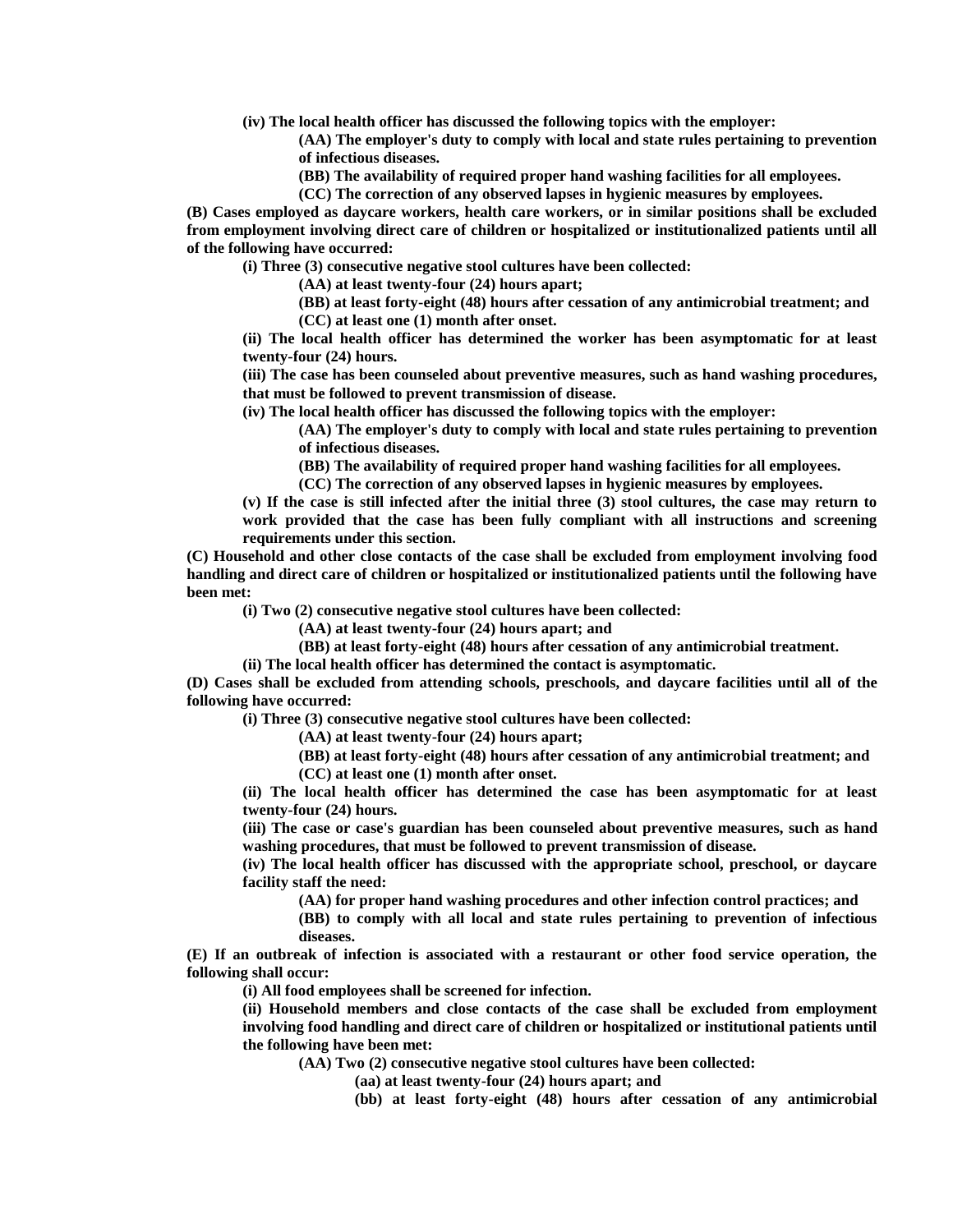**treatment.**

**(BB) The local health officer has determined the contact is asymptomatic.**

**(F) If an outbreak occurs in a daycare facility or preschool, the following shall occur:**

**(i) All attendees and staff may be required to submit stool specimens for examination.**

**(ii) Instead of exclusion until stool negative, attendees and staff may be isolated from other attendees and staff in the same facility based on symptoms, laboratory testing, and treatment. This alternative shall only be considered if the physical structure and staff organization of the facility can accommodate isolation of various attendee groups from one another. If this alternative is selected, increased emphasis on hand washing procedures and environmental cleaning is necessary.**

**(iii) Admission of all new attendees may be suspended while the outbreak continues.**

**(G) A case contact who is a food employee in a food establishment serving a highly susceptible population must abide by the following criteria:**

**(i) Restrict the contact if the contact meets one (1) of the following criteria:**

**(AA) Attended or worked in a setting of a confirmed disease outbreak of Salmonella Typhi or Paratyphi A, B (tartrate negative), or C within the past fourteen (14) days of last exposure.**

**(BB) Lives in the same household as, and has knowledge about, an individual who works in or attends a setting where there is a confirmed disease outbreak of Salmonella Typhi or Paratyphi A, B (tartrate negative), or C within the past fourteen (14) days of last exposure.**

**(CC) Lives in the same household as, and has knowledge about, an individual diagnosed with an illness caused by Salmonella Typhi or Paratyphi A, B (tartrate negative), or C within the past fourteen (14) days of last exposure.**

**(DD) Consumed food prepared by a person infected with Salmonella Typhi or Paratyphi A, B (tartrate negative), or C within the past fourteen (14) days of last exposure.**

**(EE) Consumed or prepared food implicated in a confirmed disease outbreak of Salmonella Typhi or Paratyphi A, B (tartrate negative), or C within the past fourteen (14) days of last exposure.**

**(ii) Reinstate the food employee who was restricted when one (1) of the following has occurred:**

**(AA) More than fourteen (14) calendar days have passed since the last day the food employee was potentially exposed.**

**(BB) More than fourteen (14) calendar days have passed since the food employee's household contact became asymptomatic.**

**(3) Feces, urine, and articles soiled by feces or urine, or both, shall receive concurrent disinfection. Feces and urine may be discarded in a sanitary sewer without prior disinfection. Terminal cleaning is required.**

**(4) Reporting of disease is required to follow the "When to Report (from probable diagnosis)" time frame and Salmonella serotype Typhi or Paratyphi A, B (tartrate negative), or C antimicrobial susceptibility testing results are to be reported as soon as they become available.**

**(5) Quarantine is not applicable.**

**(6) Immunization is recommended only for the following people:**

**(A) Travelers to areas where risk of exposure to Salmonella serotype Typhi or Paratyphi A, B (tartrate negative), or C is recognized.**

**(B) People with close contact to a documented typhoid or paratyphoid fever carrier.**

**(C) Laboratory workers with frequent contact with Salmonella serotype Typhi or Paratyphi A, B (tartrate negative), or C.**

**(D) People living outside the United States in areas with endemic typhoid infection.**

**Protection of contacts is not applicable.**

**(7) The Centers for Disease Control and Prevention and the Council of State and Territorial Epidemiologists set the standard clinical and laboratory case definition.**

*(Indiana State Department of Health; 410 IAC 1-2.5-143)*

**410 IAC 1-2.5-144 Typhus, endemic (fleaborne); specific control measures Authority: IC 16-19-3-4; IC 16-41-2-1**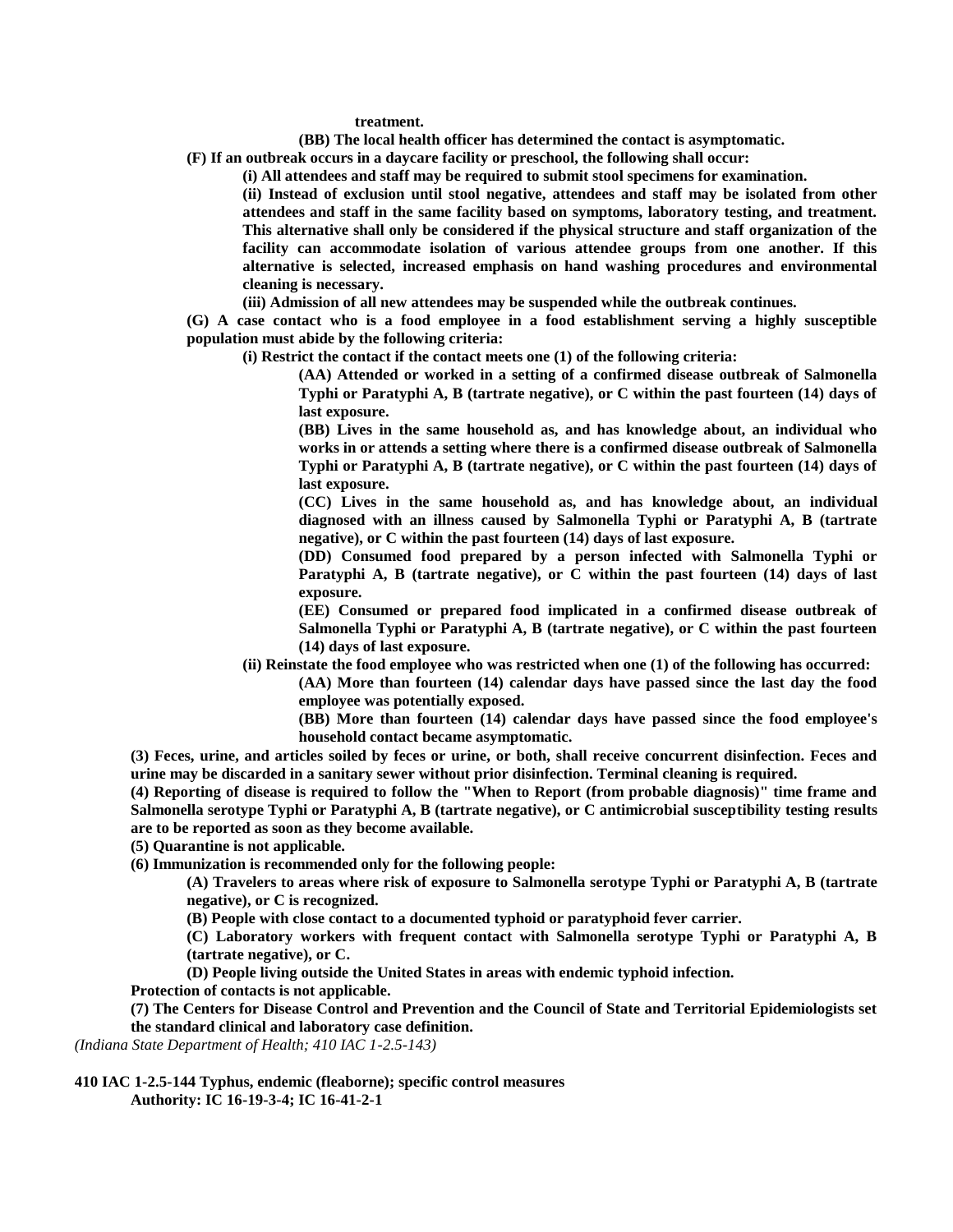**Affected: IC 16-41-2; IC 16-41-9**

**Sec. 144. The specific control measures for endemic typhus (infectious agent: Rickettsia species) are as follows: (1) An environmental investigation for the presence of rodents or squirrels, or both, around the premises of the home of the patient shall be done within seventy-two (72) hours. Provide guidance on:**

**(A) the use of insecticides to kill rodent fleas; and**

**(B) rodent exclusion from the premises or home.**

**(2) Standard precautions are required for hospitalized individuals.**

**(3) Concurrent disinfection is not required.**

**(4) Quarantine is not required.**

**(5) Immunization is not available. Protection of contacts is not applicable.**

**(6) Case definition is established by the department.**

*(Indiana State Department of Health; 410 IAC 1-2.5-144)*

**410 IAC 1-2.5-145 Varicella (chickenpox); specific control measures Authority: IC 16-19-3-4; IC 16-41-2-1 Affected: IC 16-41-2; IC 16-41-9**

**Sec. 145. The specific control measures for varicella (chickenpox) (infectious agent: Varicella-zoster virus) are as follows:**

**(1) Every case of primary varicella disease shall be reported to the local health officer within seventy-two (72) hours. For all cases of primary varicella disease, an investigation shall be performed to ascertain the following:**

**(A) An immunization history.**

**(B) Primary varicella disease history.**

**(C) A history of underlying chronic or immunosuppressive disease.**

**(D) Disease severity and hospitalization.**

**(E) Characteristics of the rash, reported as the following:**

**(i) Crusts.**

**(ii) Macules (flat spots).**

**(iii) Papules (solid bumps).**

**(iv) Vesicles (fluid-filled blisters).**

**(F) Location of the rash, reported as the following:**

**(i) Generalized.**

**(ii) Focal.**

**(iii) Unknown.**

**(G) Name and contact information for employer or school/daycare attended.**

**(H) Identification of any known case of varicella with an epidemiologic link.**

**(2) For hospitalized patients, institute airborne and contact precautions.**

**(3) Concurrent disinfection of articles soiled by nose or throat discharges.**

**(4) Infected persons shall avoid contact with susceptible individuals outside of the household and shall be excluded from:**

**(A) schools;**

**(B) preschools;**

**(C) daycare facilities; and**

**(D) public gatherings;**

**until lesions have crusted over (severe cases) or disappeared (mild or atypical cases). Individuals with shingles (herpes zoster) do not need to remain excluded as long as the rash is covered with a clean, dry bandage.**

**(5) Individuals with known recent exposure to a single case of chickenpox:**

**(A) Varicella vaccine given to healthy inadequately vaccinated persons within five (5) days (one hundred twenty (120) hours) of exposure may provide protection against disease.**

**(B) Individuals who must remain in a hospital setting for medical reasons shall be quarantined from the eighth day to the twenty-first day following exposure. Individuals who receive varicella-zoster immune globulin shall be quarantined for a period of up to twenty-eight (28) days.**

**(C) Persons without evidence of immunity who have contraindications for vaccination and who are at risk for severe disease and complications may be given varicella-zoster immune globulin within**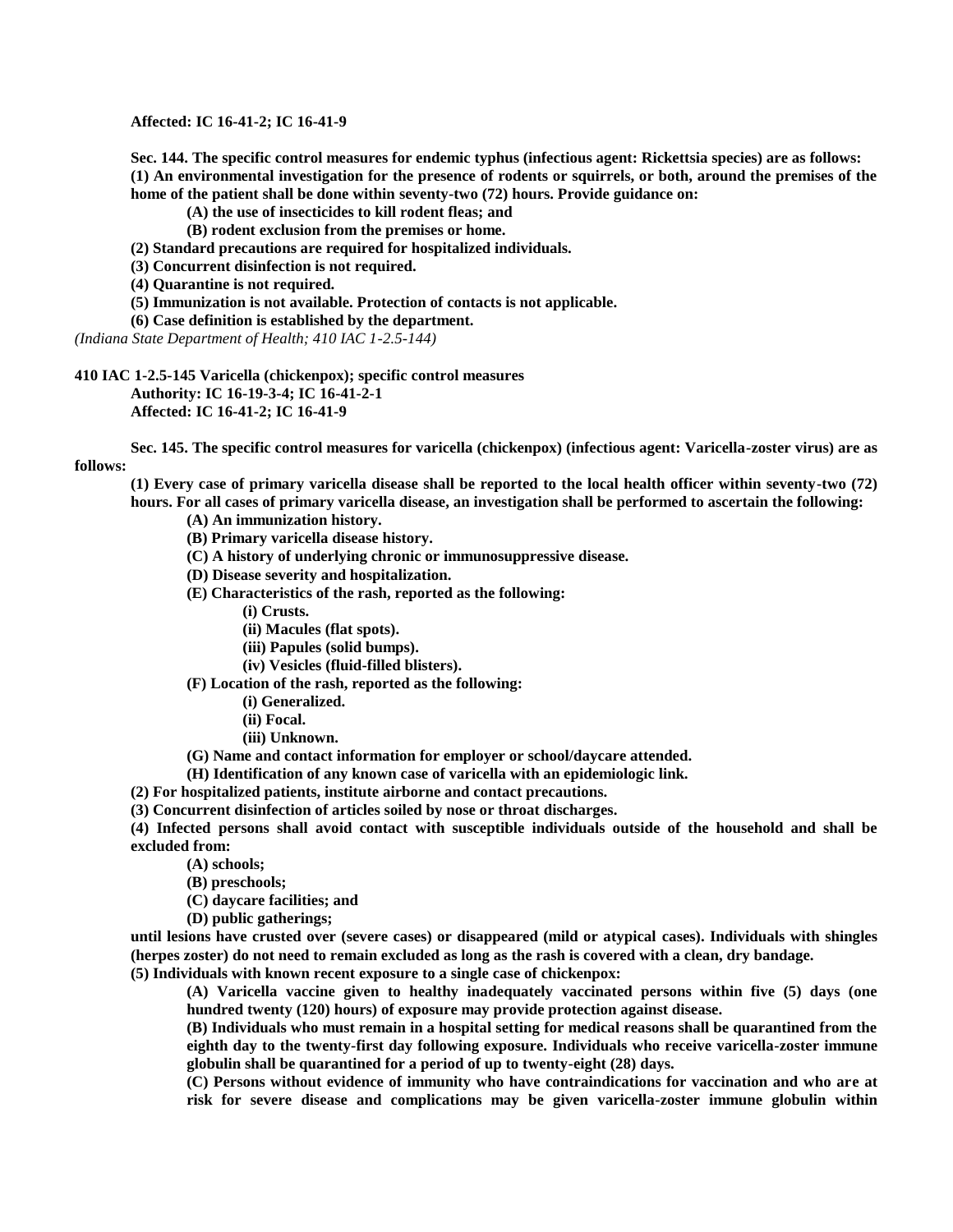**ninety-six (96) hours of exposure to prevent or modify disease. Other susceptible high-risk individuals who should be considered for varicella-zoster immune globulin include the following:**

**(i) Newborns of mothers who develop chickenpox within five (5) days before or forty-eight (48) hours after delivery.**

**(ii) Immunocompromised susceptible children and adults.**

**(iii) Preterm infants born at twenty-eight (28) weeks gestation or later who are exposed during the neonatal period and whose mothers do not have evidence of immunity.**

**(iv) Premature infants of less than twenty-eight (28) weeks gestation, or weighing one thousand (1,000) grams or less (regardless of maternal history of disease or vaccination).**

**(v) Susceptible pregnant women.**

**(D) Exposed health care workers must provide evidence of immunity (chickenpox or shingles). Evidence of immunity in health care workers includes documentation of two (2) doses of varicella vaccine given at least twenty-eight (28) days apart (after the first birthday), history of varicella or herpes zoster based on physician diagnosis, laboratory evidence of immunity, or laboratory confirmation of disease. Health care workers who cannot provide evidence of immunity should be furloughed from the eighth day to the twenty-first day following exposure.**

**(6) Individuals with suspected "break-through" disease, or those developing varicella within seven (7) to forty-two (42) days postvaccination should undergo appropriate laboratory testing that includes viral culture and polymerase chain reaction for viral strain typing.**

**(7) Individuals who are hospitalized due to the infection should have appropriate laboratory evidence to support diagnosis including viral culture or polymerase chain reaction. Serologic testing should be undertaken in cases of suspected death due to primary varicella.**

**(8) Outbreak control measures. An outbreak of chickenpox is defined as five (5) or more cases in persons less than thirteen (13) years of age that are related in place and epidemiologically linked. For individuals thirteen (13) years of age and older, a total of three (3) cases related in place and epidemiologically linked meets the outbreak definition. The cases may be linked by affiliation or attendance at the same school or facility. In order to reach the outbreak threshold, the cases must reside in at least two (2) different households.**

**(A) Varicella vaccine should be offered to all healthy, susceptible individuals within five (5) days of exposure to provide additional protection against disease. Individuals who remain susceptible shall be quarantined for twenty-one (21) days following last known exposure. This includes exclusion from school attendance, daycare settings, and employment.**

**(B) Vaccination or disease history, or both, for varicella shall be obtained in schools and daycare settings for each exposed individual.**

**(9) The Centers for Disease Control and Prevention and the Council of State and Territorial Epidemiologists set the standard clinical and laboratory case definition.**

*(Indiana State Department of Health; 410 IAC 1-2.5-145)*

**410 IAC 1-2.5-146 Vibriosis; specific control measures Authority: IC 16-19-3-4; IC 16-41-2-1 Affected: IC 16-41-2; IC 16-41-9**

**Sec. 146. The specific control measures for vibriosis (non-cholera) (infectious agent: Vibrio species other than toxigenic Vibrio cholerae 01 or 0139, Grimontia hollisae (Vibrio hollisae), Photobacterium damselae (Vibrio damsela)) are as follows:**

**(1) An investigation by the local health officer shall meet the following conditions:**

**(A) Be performed within seventy-two (72) hours.**

**(B) Include a three (3) week history of the following prior to symptom onset:**

**(i) Food and drink consumption.**

**(ii) Wounds.**

**(iii) Domestic and international travel.**

**(C) Every case should be investigated for an actual or probable source. The investigation shall focus on identifying the following:**

**(i) Unreported cases.**

**(ii) Carriers.**

**(iii) Contaminated:**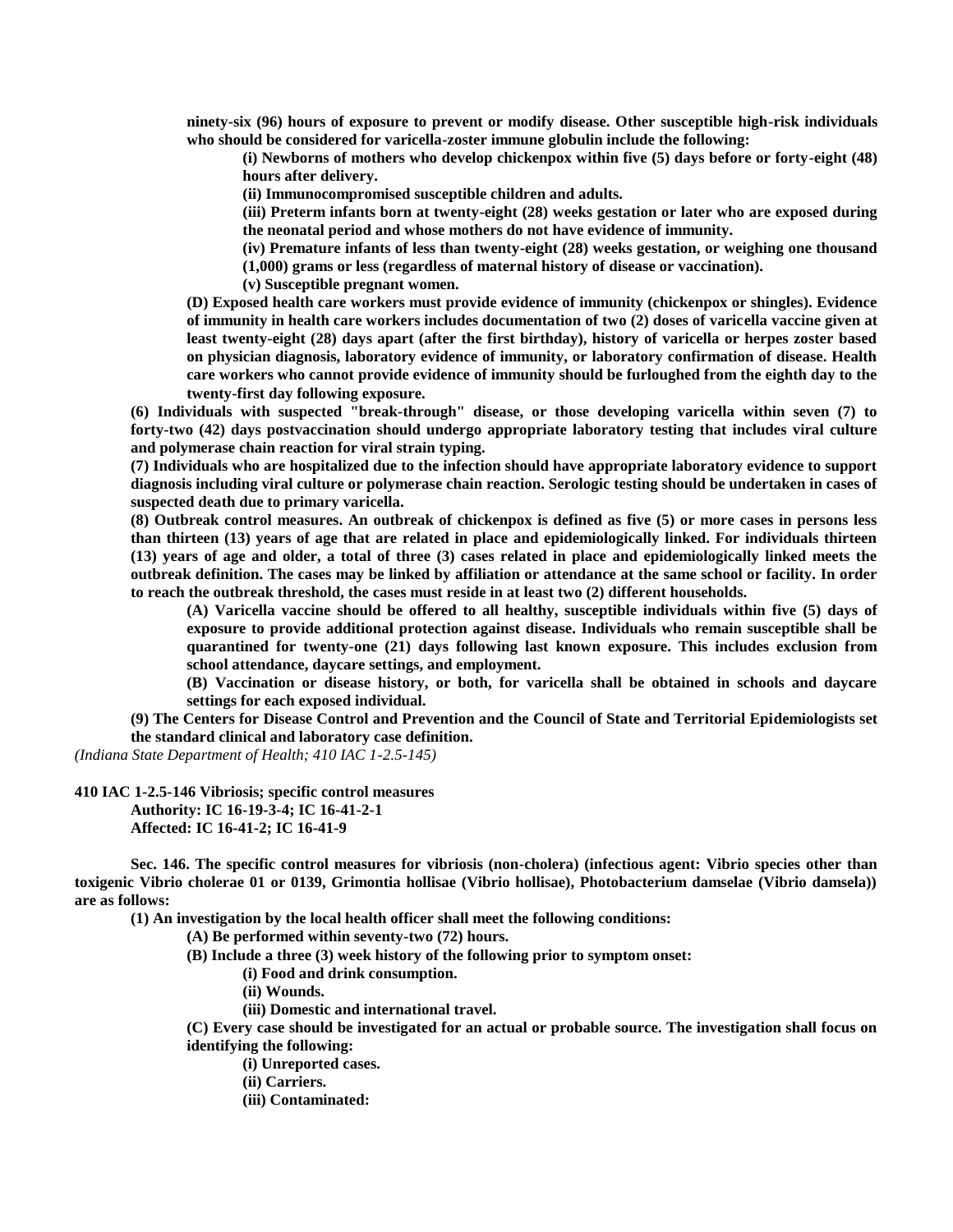**(AA) food; (BB) water; (CC) milk; and (DD) shellfish.**

**(D) If the case traveled three (3) weeks prior to onset, all members of travel groups in which a case has occurred shall be interviewed for probable source of infection and additional cases.**

**(E) Determine if the case is part of an outbreak.**

**(F) Determine if the case is a:**

**(i) food employee;**

**(ii) daycare worker;**

**(iii) health care worker; or**

**(iv) daycare attendee, a school attendee, or anyone who lives at a residential institution.**

**(2) In addition to standard precautions, contact precautions are recommended for diapered or incontinent children. For all others, the following apply:**

**(A) Cases employed as food employees, daycare workers, health care workers, or in similar positions shall be excluded from employment involving food handling and direct care of children or hospitalized or institutionalized patients until all of the following have occurred:**

**(i) The local health officer has determined the case has been asymptomatic for at least twenty-four (24) hours.**

**(ii) The case has been counseled about preventive measures, such as hand washing procedures, that must be followed to prevent transmission of disease.**

**(iii) The local health officer has discussed the following topics with the employer:**

**(AA) The employer's duty to comply with local and state rules pertaining to prevention of infectious diseases.**

**(BB) The availability of required proper hand washing facilities for employees.**

**(CC) The correction of any observed lapses in hygienic measures by employees.**

**(B) Cases shall be excluded from attending schools, preschools, and daycare facilities until all of the following have occurred:**

**(i) The local health officer has determined the case has been asymptomatic for at least twenty-four (24) hours.**

**(ii) The case or case's guardian has been counseled about preventive measures, such as hand washing procedures, that must be followed to prevent transmission of disease.**

**(iii) The local health officer has discussed with the appropriate school, preschool, or daycare facility staff the need:**

**(AA) for proper hand washing procedures and other infection control practices; and**

**(BB) to comply with all local and state rules pertaining to prevention of infectious diseases.**

**(C) If an outbreak of the infection occurs in a daycare facility or preschool, the following may occur:**

**(i) All attendees and staff may be required to submit stool specimens for examination.**

**(ii) Instead of exclusion, attendees and staff may be isolated from other attendees and staff in the same facility based on symptoms, laboratory testing, and treatment. This alternative shall only be considered if the physical structure and staff organization of the facility can accommodate isolation of various attendee groups from one another. If this alternative is selected, increased emphasis on hand washing procedures and environmental cleaning is necessary.**

**(iii) Admission of all new attendees may be suspended while the outbreak continues.**

**(3) Concurrent disinfection is required for feces and fecal contaminated articles. Feces may be disposed directly into a sanitary sewage system. Terminal cleaning is required.**

**(4) Quarantine is not required.**

**(5) Immunization is not available. Protection of contacts is not applicable.**

**(6) The Centers for Disease Control and Prevention and the Council of State and Territorial Epidemiologists set the standard clinical and laboratory case definition.**

*(Indiana State Department of Health; 410 IAC 1-2.5-146)*

**410 IAC 1-2.5-147 Yellow fever; specific control measures**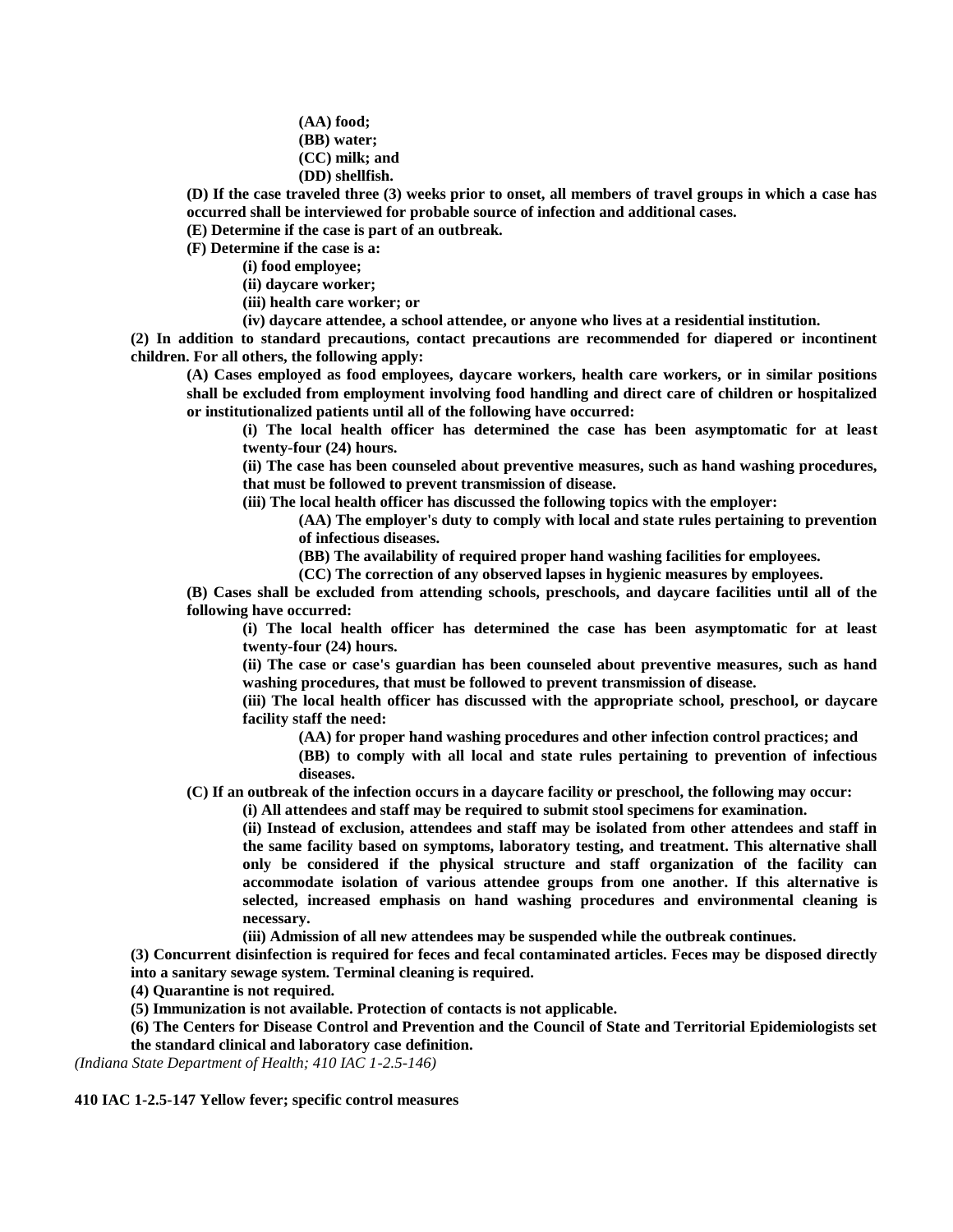**Authority: IC 16-19-3-4; IC 16-41-2-1 Affected: IC 16-41-2; IC 16-41-9**

**Sec. 147. The specific control measures for yellow fever (infectious agent: yellow fever virus) are as follows: (1) An investigation by a department field representative, in cooperation with the local health officer, shall:**

**(A) be performed immediately; and**

**(B) include:**

**(i) laboratory confirmation;**

**(ii) immunization status; and**

**(iii) a history of foreign travel in three (3) to six (6) days prior to the onset.**

**Identify traveling companions who may also have been exposed.**

**(2) Standard precautions are required for hospitalized individuals.**

**(3) Concurrent disinfection is not applicable.**

**(4) Quarantine is not required.**

**(5) Immunization is available. Protection of contacts is not applicable.**

**(6) The Centers for Disease Control and Prevention and the Council of State and Territorial Epidemiologists set the standard clinical and laboratory case definition.**

*(Indiana State Department of Health; 410 IAC 1-2.5-147)*

**410 IAC 1-2.5-148 Yersiniosis; specific control measures Authority: IC 16-19-3-4; IC 16-41-2-1**

**Affected: IC 16-41-2; IC 16-41-9**

**Sec. 148. The specific control measures for yersiniosis (infectious agents: Yersinia enterocolitica or Yersinia pseudotuberculosis) are as follows:**

**(1) An investigation by the local health officer shall meet the following conditions:**

**(A) Be performed within seventy-two (72) hours.**

**(B) Include a seven (7) day history of the following prior to symptom onset:**

**(i) Food and drink consumption.**

**(ii) Water exposure.**

**(iii) Animal exposure.**

**(C) Determine if the affected individual is a:**

**(i) food employee;**

**(ii) daycare worker;**

- **(iii) health care worker; or**
- **(iv) daycare attendee, a school attendee, or anyone who lives at a residential institution.**

**(D) Determine if meal companions are additional cases.**

**(E) If a commercial food product or restaurant is suspected, conduct active surveillance for additional cases.**

**(2) In addition to standard precautions, contact precautions are recommended for diapered or incontinent children. For all others, the following apply:**

**(A) Cases employed as food employees, daycare workers, health care workers, or in similar positions and cases who attend daycare, attend school, or anyone who is living in a residential institution shall be excluded from employment involving food handling and direct care of children or hospitalized or institutionalized patients until all of the following have occurred:**

**(i) The local health officer has determined the case has been asymptomatic for at least twenty-four (24) hours.**

**(ii) The case has been counseled about preventive measures, such as hand washing procedures, that must be followed to prevent transmission of disease.**

**(iii) The local health officer has discussed the following topics with the employer:**

**(AA) The employer's duty to comply with local and state rules pertaining to prevention of infectious diseases.**

**(BB) The availability of required proper hand washing facilities for all employees.**

**(CC) The correction of any observed lapses in hygienic measures by employees.**

**(3) Concurrent disinfection is required for feces and fecal contaminated articles. Feces may be discarded in a**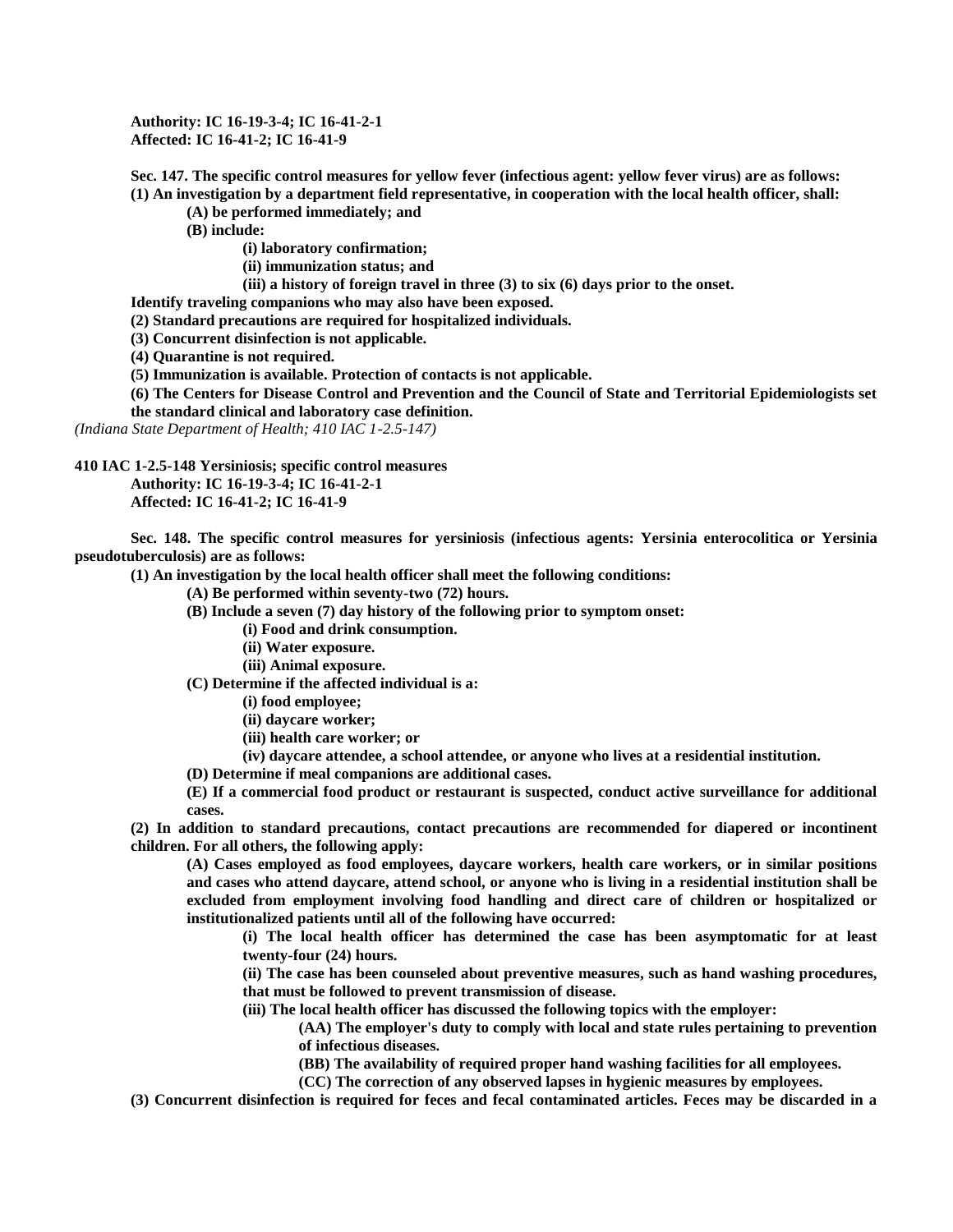**sanitary sewage system without prior disinfection.**

**(4) Quarantine is not required.**

**(5) Immunization is not applicable. Protection of contacts is not applicable.**

**(6) Case definition is established by the department.**

*(Indiana State Department of Health; 410 IAC 1-2.5-148)*

## **410 IAC 1-2.5-149 Incorporation by reference**

**Authority: IC 16-19-3-4; IC 16-41-2-1 Affected: IC 16-41-2; IC 16-41-9**

**Sec. 149. (a) The following documents are hereby incorporated by reference into this rule:**

**(1) Centers for Disease Control and Prevention (CDC). Guideline for Isolation Precautions: Preventing Transmission of Infectious Agents in Healthcare Settings 2007. Siegel JD, Rhinehart E, Jackson M, Chiarello L, and the Healthcare Infection Control Practices Advisory Committee (HICPAC); June 2007. Electronic copies of this publication are available at http://www.cdc.gov/hicpac/pdf/isolation/Isolation2007.pdf.**

**(2) CDC. Case Definitions for Infectious Conditions Under Public Health Surveillance. Morbidity and Mortality Weekly Report (MMWR); May 2, 1997; Vol. 46; No. RR-10.**

**(3) CDC. 2012 Nationally Notifiable Diseases and Conditions and Current Case Definitions. Publication available from the CDC Office of Surveillance, Epidemiology and Laboratory Services, Division of Notifiable Diseases and Healthcare Information, 1600 Clifton Road, Atlanta, Georgia 30333. Electronic copies of this publication are available at http://stacks.cdc.gov/view/cdc/12088/.**

**(4) CDC. Guideline for Hand Hygiene in Health-Care Settings. Recommendations of the HICPAC and the HICPAC/SHEA/APIC/IDSA Hand Hygiene Task Force. MMWR; October 25, 2002; Vol. 51; No. RR-16. (5) 45 CFR 164.512 (2013).**

**(6) American Public Health Association (APHA). Control of Communicable Diseases Manual, 20th Edition. Heymann, DL, ed.; 2014. Publication available from the APHA, Publication Sales, P.O. Box 933019, Atlanta, Georgia, 31193-3019. Electronic copies of this publication are available at https://www.apha.org.**

**(7) CDC. Sexually Transmitted Diseases Treatment Guidelines, 2010. MMWR; December 17, 2010; Vol. 59; No. RR-12.**

**(8) CDC. Guidelines for Preventing the Transmission of Mycobacterium tuberculosis in Health-Care Settings, 2005. MMWR; December 30, 2005; Vol. 54; No. RR-17.**

**(9) CDC. Treatment of Tuberculosis. American Thoracic Society, CDC, and Infectious Diseases Society of America. MMWR; June 20, 2003; Vol. 52; No. RR-11.**

**(10) CDC. Guidelines for the Investigation of Contacts of Persons with Infectious Tuberculosis. Recommendations from the National Tuberculosis Controllers Association and CDC. MMWR; December 16, 2005; Vol. 54; No. RR-15.**

**(11) Centers for Disease Control and Prevention guidelines, Recommendations for Use of an Isoniazid-Rifapentine Regimen with Direct Observation to Treat Latent Mycobacterium tuberculosis Infection. MMWR 2011; Volume 60, Pages 1650-1653.**

**(12) American Academy of Pediatrics (AAP). Red Book: 2012 Report of the Committee on Infectious Diseases, 29th edition. Pickering LK, Baker CJ, Kimberlin DW, Long SS, eds.; 2012. Publication available from the AAP, 141 Northwest Point Boulevard, Elk Grove Village, Illinois, 60007-1098.**

**(13) CDC. Epidemiology and Prevention of Vaccine-Preventable Diseases. 12th Edition. Atkinson,W, Wolfe S, Hamborsky J, eds. Publication available from The Public Health Foundation, Publication Sales, P.O. Box 753, Waldorf, Maryland, 20604-0753.**

**(14) CDC. Manual for the Surveillance of Vaccine-Preventable Diseases. 5th Edition. Roush SW, McIntyre L, Baldy LM, eds.; 2012. Electronic copies of this publication are available at http://www.cdc.gov/vaccines/pubs/surv-manual/index.html.**

**(15) CDC. Update to CDC's Sexually Transmitted Diseases Treatment Guidelines, 2010: Oral Cephalosporins No Longer a Recommended Treatment for Gonococcal Infections, 2012, MMWR; August 10, 2012; Vol. 61; No. 31; 590-594.**

**(16) World Health Organization (WHO). WHO Guidelines on Hand Hygiene in Health Care. WHO Press: Geneva, Switzerland, 2009.**

**(17) CDC. Revised definition for HIV Infection, as found in MMWR, Volume 63, Recommendations and Reports No. RR-03, April 11, 2014.**